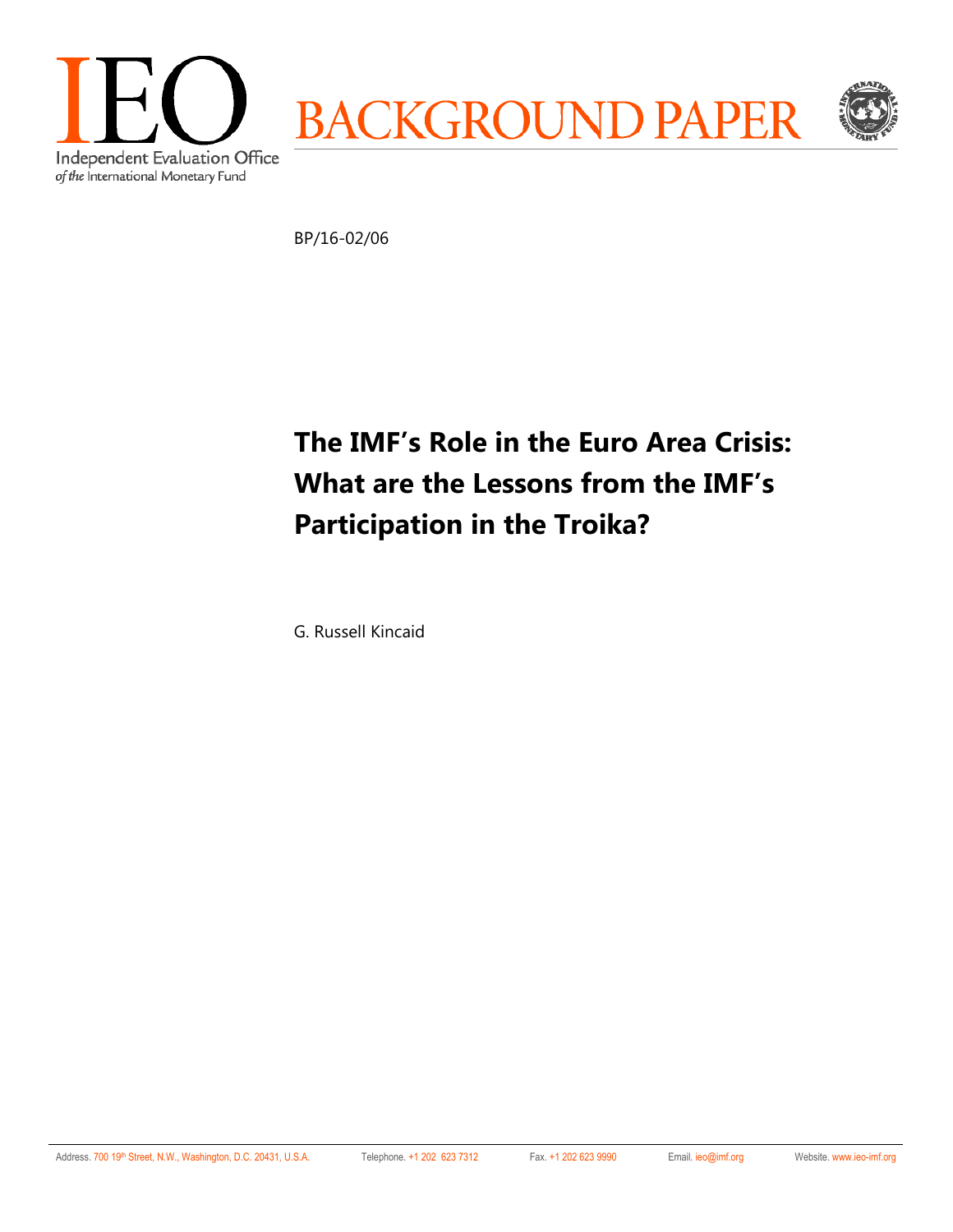© 2016 International Monetary Fund BP/16-02/06

#### **IEO Background Paper**

Independent Evaluation Office *of the* International Monetary Fund

The IMF's Role in the Euro Area Crisis: What are the Lessons from the IMF's Participation in the Troika?

Prepared by G. Russell Kincaid

July 8, 2016

#### Abstract

This paper assesses the ad hoc arrangement between the IMF and Eurogroup that was created to negotiate coordinated conditional rescue loans for euro countries in crisis during 2010–15. The origins of the troika—the IMF, EC, and ECB—arrangement are examined along with its operating modalities. Its effectiveness and efficiency as a coordinating process are studied plus the constraints posed by euro area membership. In this connection and from an IMF perspective, the factors that should determine the ECB's role in these negotiations are analyzed. Finally, the paper delves into the impacts of the troika arrangement and euro area policies on IMF program design and conditionality.

The views expressed in this Background Paper are those of the author(s) and do not necessarily represent those of the IEO, the IMF or IMF policy. Background Papers report analyses related to the work of the IEO and are published to elicit comments and to further debate.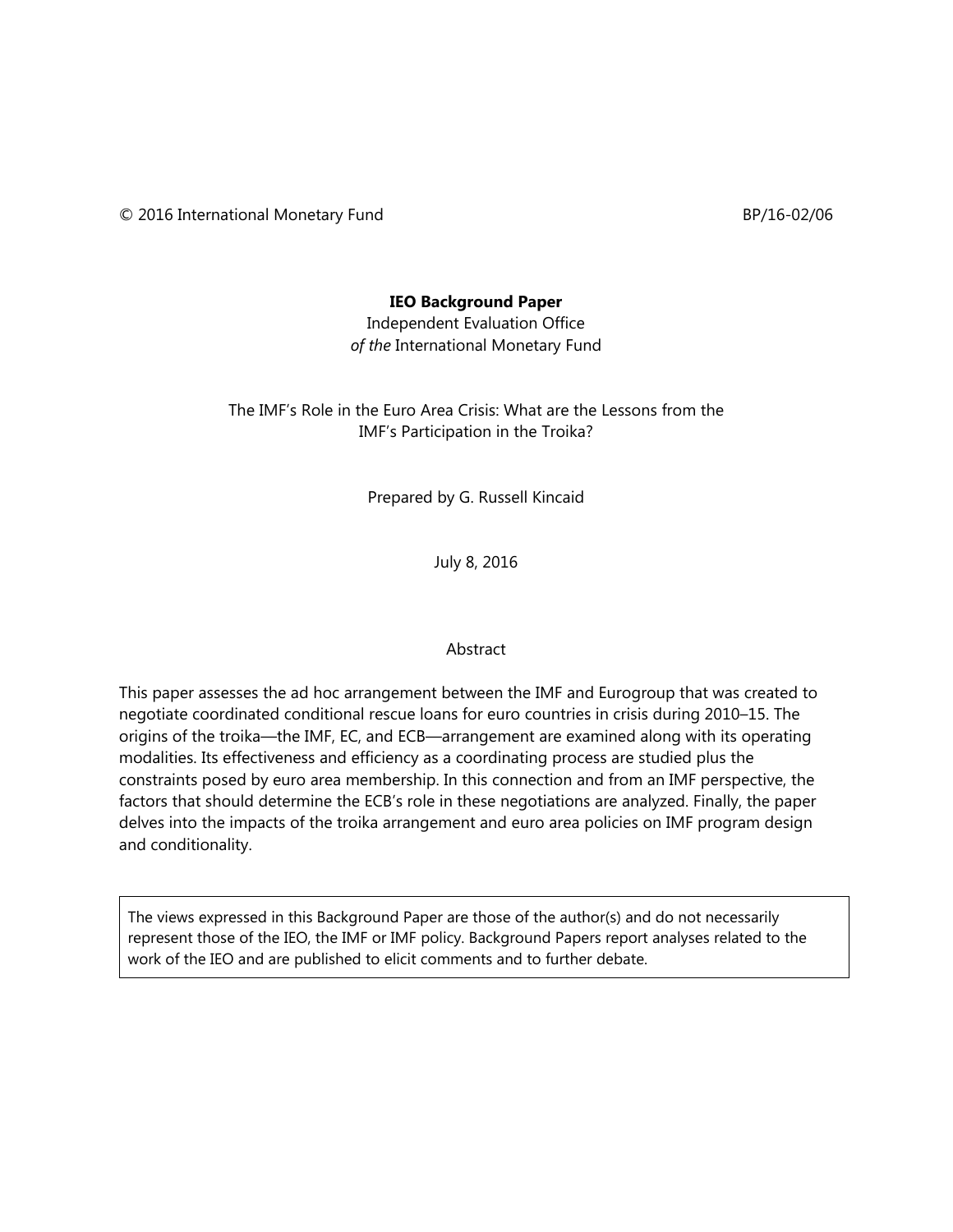| <b>Boxes</b>                                                                              |  |
|-------------------------------------------------------------------------------------------|--|
|                                                                                           |  |
|                                                                                           |  |
| 3. G-20 Principles for Cooperation between the IMF and Regional Financing Arrangements 21 |  |
| <b>Tables</b>                                                                             |  |
|                                                                                           |  |
|                                                                                           |  |
| Annex 1. EC-IMF Cooperation in Lending Programs with EU Countries, 2008-2009 49           |  |
|                                                                                           |  |

# **CONTENTS**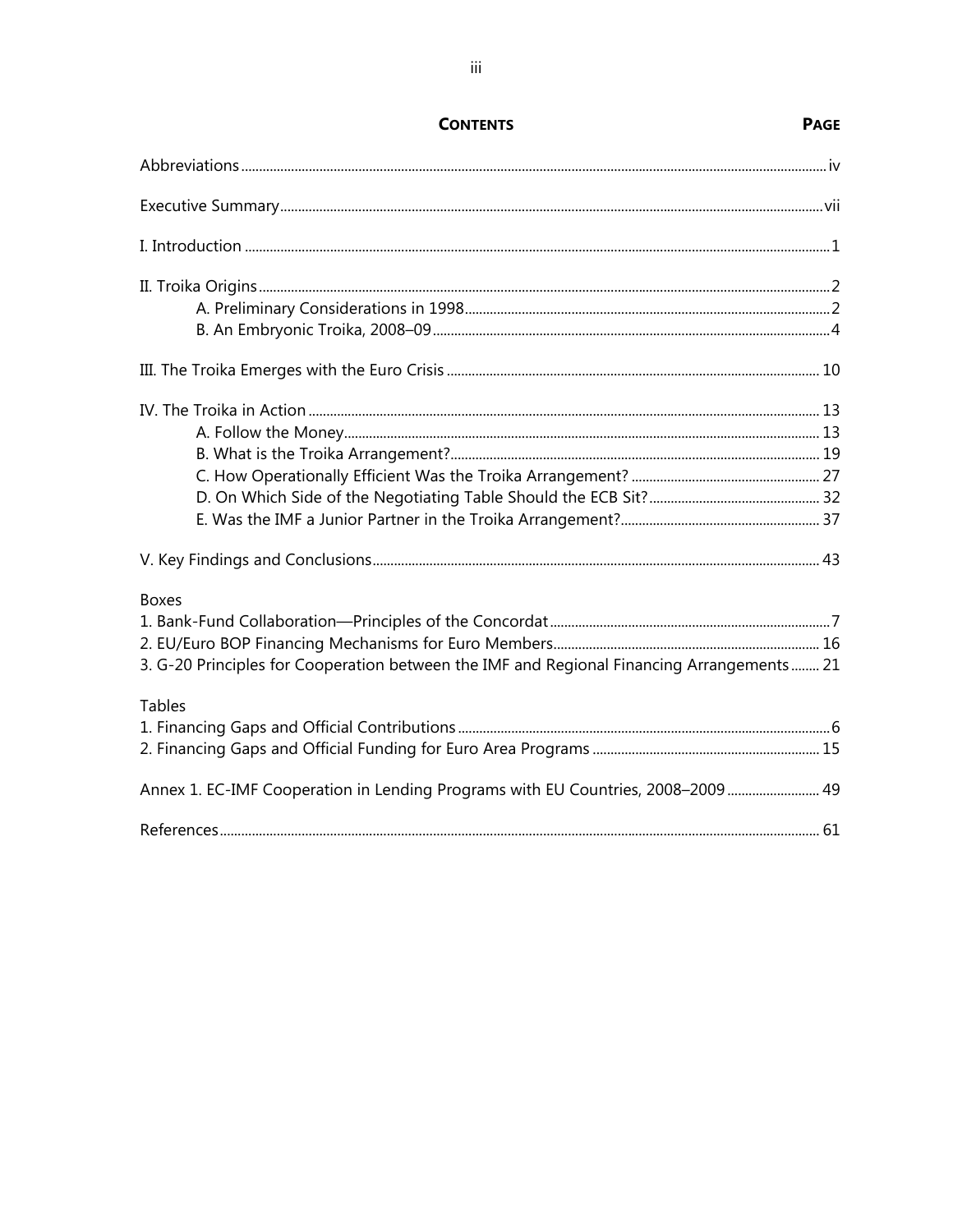#### **ABBREVIATIONS**

| <b>Association of Southeast Asian Nations</b><br>ASEAN                                  |  |
|-----------------------------------------------------------------------------------------|--|
| <b>Bank of Central African States</b><br><b>BEAC</b>                                    |  |
| <b>BOP</b><br><b>Balance of payments</b>                                                |  |
| Central African Economic and Monetary Community<br><b>CEMAC</b>                         |  |
| Directorate General for Economic and Financial Affairs, European Commission<br>DG-ECFIN |  |
| <b>DMD</b><br>Deputy Managing Director (IMF)                                            |  |
| EA<br><b>Exceptional access</b>                                                         |  |
| <b>European Banking Authority</b><br>EBA                                                |  |
| <b>European Commission</b><br>EC                                                        |  |
| <b>European Court of Auditors</b><br><b>ECA</b>                                         |  |
| European Central Bank<br><b>ECB</b>                                                     |  |
| Eastern Caribbean Central Bank<br><b>ECCB</b>                                           |  |
| Economic and Financial Affairs Council (EU)<br><b>ECOFIN</b>                            |  |
| <b>ECCU</b><br>Eastern Caribbean Currency Union                                         |  |
| Excessive Deficit Procedure (EU)<br><b>EDP</b>                                          |  |
| Economic and Financial Committee (EU)<br><b>EFC</b>                                     |  |
| <b>Extended Fund Facility</b><br>EFF                                                    |  |
| European Financial Stability Fund<br><b>EFSF</b>                                        |  |
| European Financial Stabilization Mechanism<br>EFSM                                      |  |
| EIB<br>European Investment Bank                                                         |  |
| Economic and Monetary Union (EU)<br>EMU                                                 |  |
| Ex-post evaluation<br>EPE                                                               |  |
| Exchange Rate Mechanism (EU)<br>ERM <sub>2</sub>                                        |  |
| European System of Accounts<br><b>ESA</b>                                               |  |
| European System of Central Banks<br><b>ESCB</b>                                         |  |
| <b>European Stability Mechanism</b><br>ESM                                              |  |
| EU<br>European Union                                                                    |  |
| <b>EUR</b><br>European Department (IMF)                                                 |  |
| <b>Euro Working Group</b><br>EWG                                                        |  |
| European Bank for Reconstruction and Development<br>EBRD                                |  |
| Fiscal Affairs Department (IMF)<br>FAD                                                  |  |
| Flexible credit line<br><b>FCL</b>                                                      |  |
| First Deputy Managing Director (IMF)<br><b>FDMD</b>                                     |  |
| Forward-commitment capacity (IMF)<br><b>FCC</b>                                         |  |
| <b>Financial Sector Assessment Program</b><br><b>FSAP</b>                               |  |
| Group of Seven (France, Germany, Italy, Japan, the United Kingdom, and the<br>G7        |  |
| United States)                                                                          |  |
| Group of Twenty (G7 plus Argentina, Australia, Brazil, China, India, Indonesia,<br>G20  |  |
| Mexico, Russia, Saudi Arabia, South Africa, South Korea, Turkey, and the                |  |
| European Union)                                                                         |  |
| Gross domestic product<br>GDP                                                           |  |
| <b>International Finance Corporation</b><br>IFC                                         |  |
| International Institute of Finance<br>IIF                                               |  |
| Legal Department (IMF)<br>LEG                                                           |  |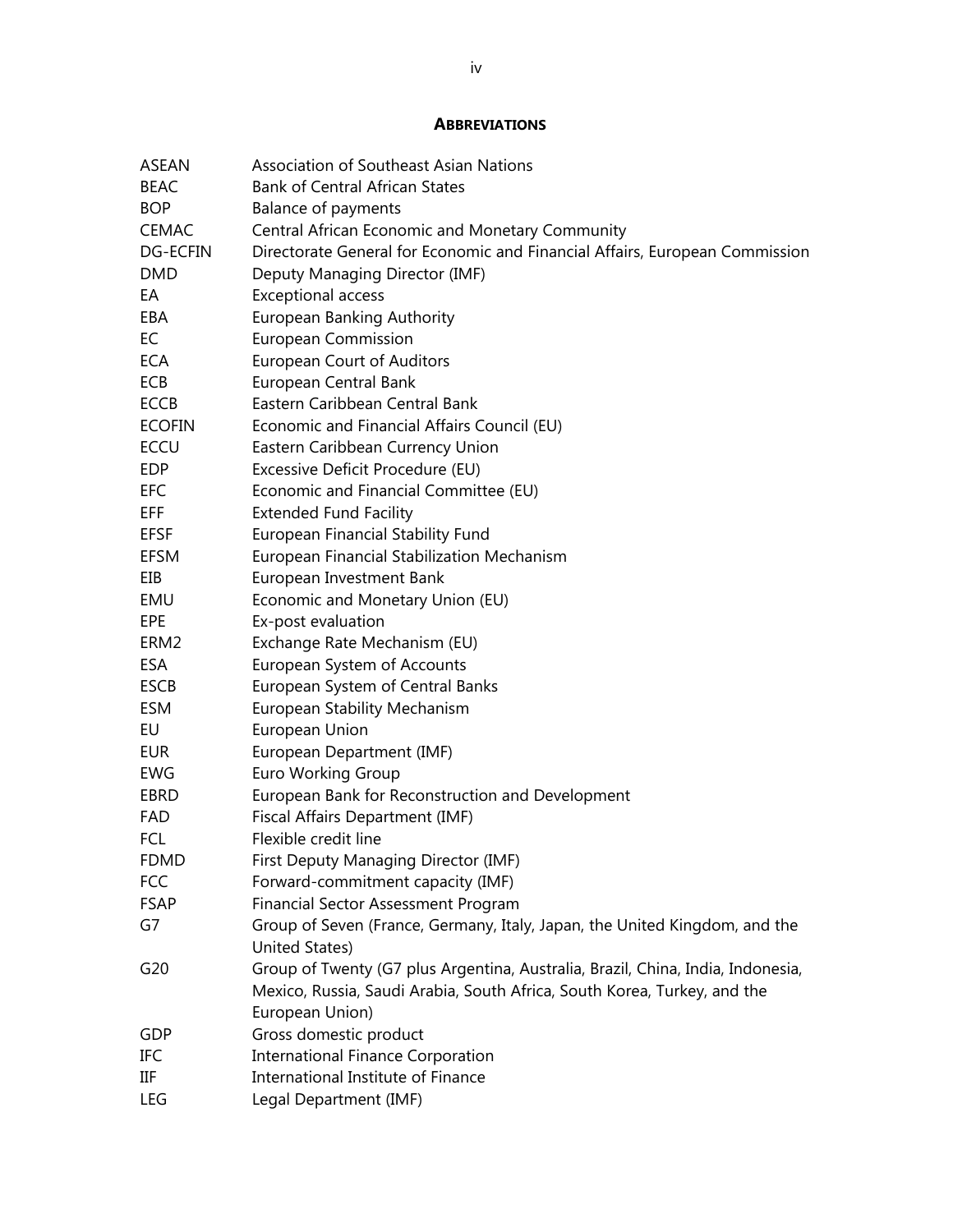| LOI           | Letter of intent (IMF)                                      |
|---------------|-------------------------------------------------------------|
| <b>MCM</b>    | Monetary and Capital Markets Department (IMF)               |
| <b>MEFP</b>   | Memorandum of Economic and Financial Policies (IMF)         |
| <b>MOU</b>    | Memorandum of understanding (EC)                            |
| OMT           | <b>Outright Monetary Transactions (ECB)</b>                 |
| <b>PSI</b>    | Policy support instrument (IMF)                             |
| <b>RES</b>    | Research Department (IMF)                                   |
| <b>RFA</b>    | Regional financing arrangement                              |
| <b>SBA</b>    | Stand-by arrangement (IMF)                                  |
| <b>SGP</b>    | Stability and Growth Pact (EU)                              |
| <b>SMP</b>    | Securities Market Program (ECB)                             |
| <b>SPR</b>    | Strategy, Policy, and Review Department (IMF)               |
| <b>SRB</b>    | Single Resolution Board (EU)                                |
| TA            | Technical assistance                                        |
| <b>TARGET</b> | Trans-European Automated Real-Time Gross Settlement Express |
|               | Transfer System (ECB)                                       |
| <b>TFEU</b>   | Treaty on the Functioning of the European Union             |
| <b>TOR</b>    | Terms of reference                                          |
| WAEMU         | West African Economic and Monetary Union                    |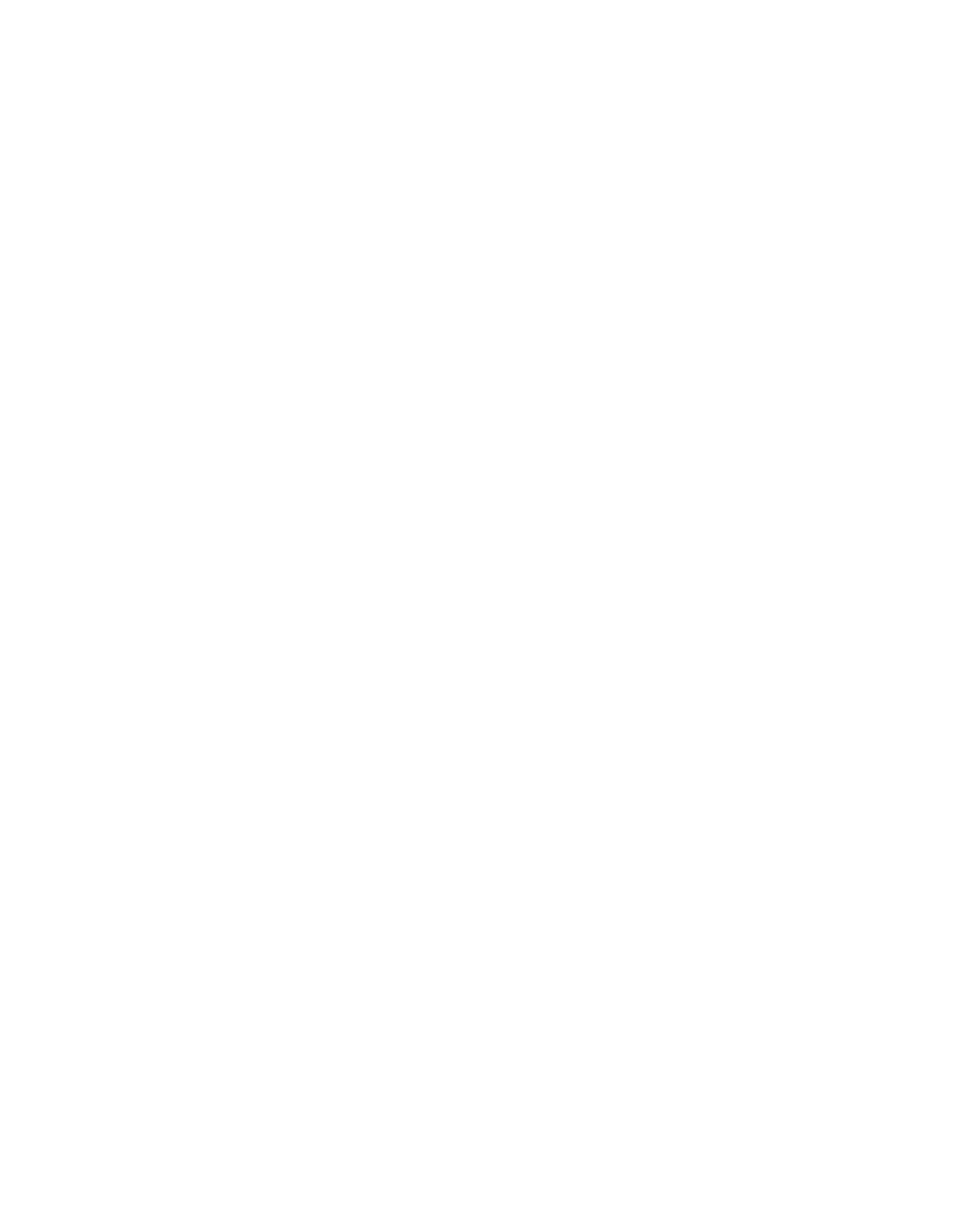#### **EXECUTIVE SUMMARY**

The Eurogroup created the troika arrangement in early 2010 to benefit from the IMF staff's technical expertise and crisis-management experience, allowing coordination of the IMF and European institutions' separate but parallel conditional lending operations to euro area countries in crisis. The IMF accepted implicitly this arrangement by its participation in the joint conditional lending operation for Greece (followed by operations in Ireland and Portugal) with the relevant EU institutions. The troika arrangement had its roots in IMF-EU conditional lending operations to three EU, but non-euro, members during 2008-09 (Hungary, Latvia, and Romania). The IMF Executive Board took no explicit decisions on troika participation or on the modalities for those operations.

As a process, the troika arrangement largely operated efficiently in the cases of Greece, Ireland, and Portugal. The troika teams negotiated country programs quickly; program reviews were byand-large completed expeditiously, and program delays could not be attributed to the troika process. The process did not always operate smoothly, however. Among the areas identified for improvement are: (i) agreed procedures among the troika institutions that are transparently shared with their memberships and the public; (ii) enhancing the information flow to, and the role of, the IMF Executive Board in order to avoid information asymmetry with high-level euro area authorities; and (iii) efforts to reduce burdens placed on country authorities by large missions, staff turnover, duplication of documentation, and extensive conditionality.

Given that the authorities of a program country can only implement one set of economic policies, the parallel conditional lending programs of the EC and IMF needed to be mutually consistent and coherent. Thus it was critical for the troika institutions to reach a policy consensus among themselves as well as reaching agreement with the program country authorities. Policy tensions within the troika emerged owing to perceived differences in the perspectives held by the IMF and EC/ECB teams—respectively a country focus versus a euro area focus. European authorities felt that IMF teams did not appreciate sufficiently the constraints placed on policy options by EU/euro membership and that they paid too little attention to the implications for the single EU/euro market and possible spillovers to other EU/euro countries (for example, from sovereign and bank debt restructurings). For their part, the IMF teams found that the EC/ECB counterparts sought overly rapid fiscal adjustment (to adhere to the Stability and Growth Pact/Excessive Deficit Procedure, excessive bank deleveraging (to reduce ECB exposure), and insufficient bank closures (to preserve competition). Indeed, these tensions were seen as typically, but not always, producing more suitable policy recommendations. Within the troika, the IMF staff was perceived as neither the senior nor a junior partner. Troika members viewed themselves as co-equal partners with each possessing a veto, which induced all troika parties to work toward consensus.

Financing gaps for IMF-supported programs can be closed either by private and official creditors "piggy-backing" their debt restructuring/lending on that of the IMF ("borrowing" IMF conditionality), or by separate but coordinated conditional lending operations, as used by the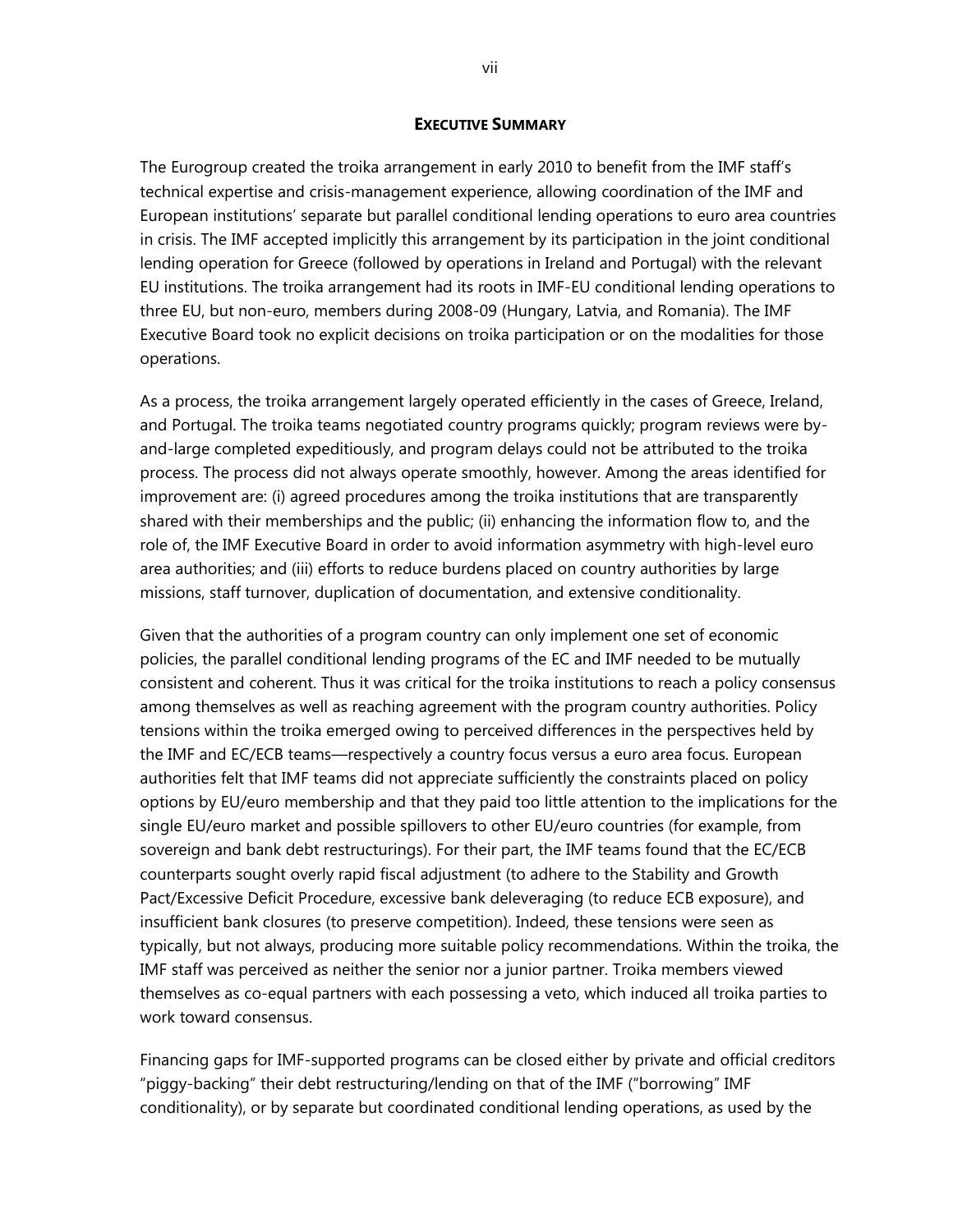World Bank and regional multilateral development banks. The latter was the approach adopted for the euro area programs. The Bank-Fund Concordat provides written guidelines that have been mutually agreed by the heads of the World Bank and IMF and that are publicly available. Written IMF guidelines do not exist for troika cooperation procedures, including the handling of confidential information, cross-conditionality, and dispute resolution.

The separate but coordinated conditional lending operations by the European Commission, European Central Bank, and European Stability Mechanism with the IMF were the Fund's first joint operations with a currency union itself in support of one of its members. Prior IMFsupported programs with members of the Central African Economic and Monetary Community, Eastern Caribbean Currency Union, and West African Economic and Monetary Union were not conducted with parallel conditional lending from the currency union itself. For members of currency unions, the IMF has developed distinct policies and practices for surveillance that recognize the division of policy competencies between national and union-level authorities. But it has not developed distinct policies and practices for applying IMF conditionality in its programs with such countries. There have been many calls, but no action thus far, for the IMF to develop individualized cooperation principles suited to the different requirements of various regional financing arrangements or currency unions.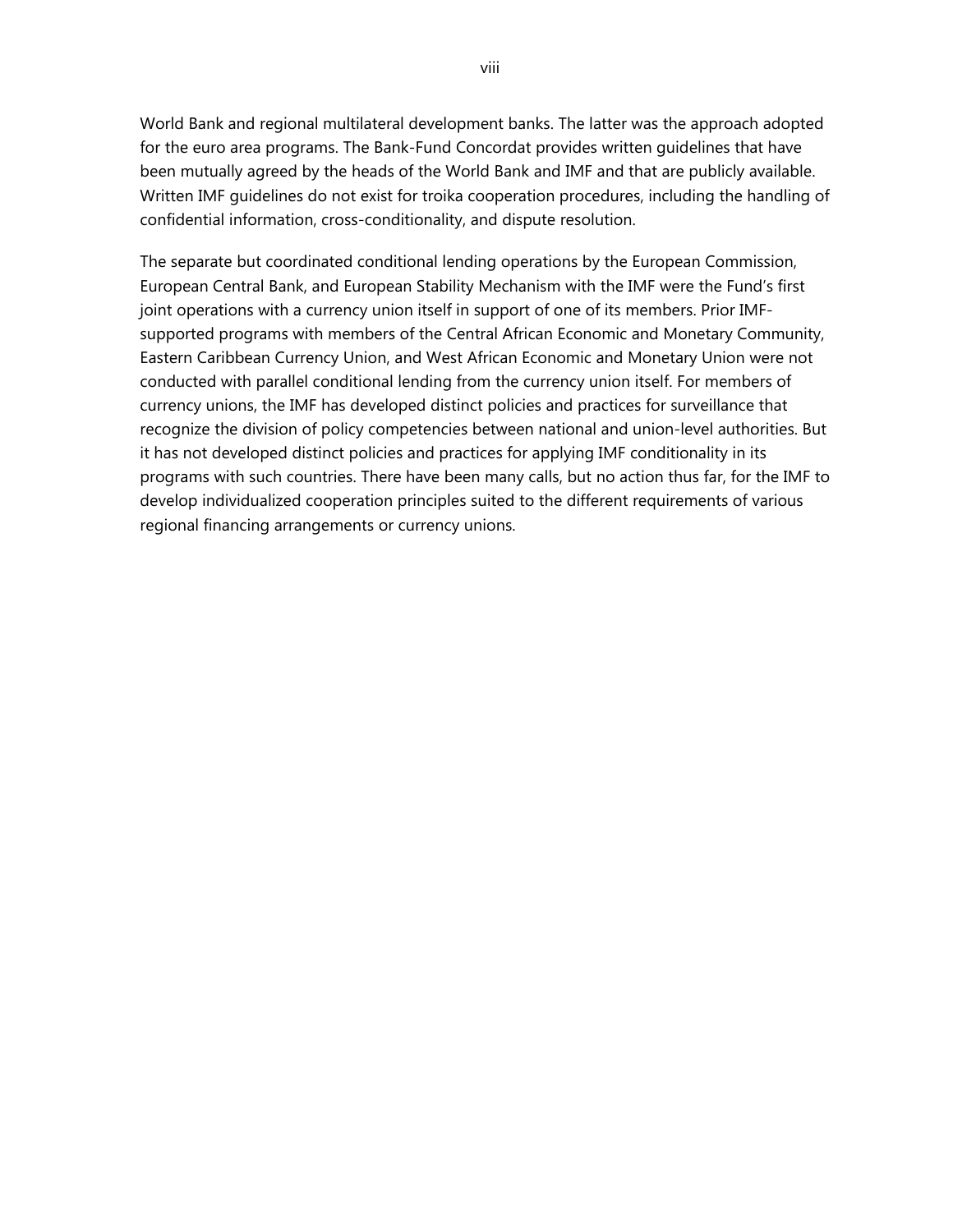## **I. INTRODUCTION**

1. This background paper evaluates the ad hoc arrangement between the IMF, the European Commission (EC), and the European Central Bank (ECB)—known collectively as the troika<sup>1</sup>—that negotiated conditional economic policy programs and provided balance of payments financial assistance to four euro area countries during 2010–15: Greece (2010 and 2012), Ireland (2010), Portugal (2011), and Cyprus (2013). The terms of reference for the study exclude the joint programs with Greece (2012) and Cyprus (2013), which were still ongoing when the study was commissioned. Nor is Spain's conditional financial assistance (2012) for bank recapitalization from the European Stability Mechanism (ESM) considered in any depth.<sup>2</sup>

2. The troika<sup>3</sup> arrangement has raised several questions including, for example: Why was it created? What distinguishes it from other joint lending operations by the IMF? Did it operate efficiently? What governance issues does it pose for the IMF? Was the IMF a "junior partner" in the troika, as some have argued? This paper attempts to provide preliminary answers to these questions.

3. The analysis focuses on the implications for the IMF of its participation in the troika. In each of the countries studied, this arrangement coordinated two conditional lending programs one by the IMF and the other by the EC working in liaison with the ECB and on behalf of the Eurogroup. As discussed in the next section, the troika arrangement originated in coordinated conditional lending by the IMF and EU to Hungary, Latvia, and Romania (members of the EU though not the euro area) during 2008–09. Coordination is necessary because two simultaneous conditional lending programs need to be mutually consistent and coherent, given that the country authorities can only implement one set of economic policies. However, the two policy programs need not be, and were not, identical to each other in all aspects.

4. Coordination of conditional lending programs does not take place in a policy vacuum. Both the IMF and the EU institutions have mandates defined by their respective charters and elaborated by their respective policies and practices. The program country also has separate treaty obligations to the IMF and the EU institutions. A country's treaty obligations to one institution prevail independently of any policy commitments it has made related to conditional borrowing from the other institution. Thus, for example, the Treaty on the Functioning of the

 $<sup>1</sup>$  The earliest press reference (in English) to the EC, ECB, and IMF as the troika appears to have been in</sup> June 2010—when the Greek media so dubbed these institutions. A troika is a vehicle drawn by three horses.

 $<sup>2</sup>$  The troika did not negotiate Spain's financial assistance because there was no parallel IMF lending program and</sup> thus no IMF conditionality. But because the IMF staff provided concurrent technical assistance to Spain and the EC, which resulted in joint troika-like missions, the case of Spain receives some attention.

<sup>&</sup>lt;sup>3</sup> Over time, staff from the European Financial Stability Facility (EFSF)/European Stability Mechanism (ESM) became more integrated with the IMF/EC/ECB missions, contributing financial analysis to debt-stability assessments prepared by both the IMF and EC staffs; however, the EFSF/ESM staff did not offer policy advice. Collectively, these four teams have been called in the press "the Quadriga," which is Latin for a four-horse chariot. To simplify the presentation, the term troika is used throughout this paper even when it refers to these four institutions.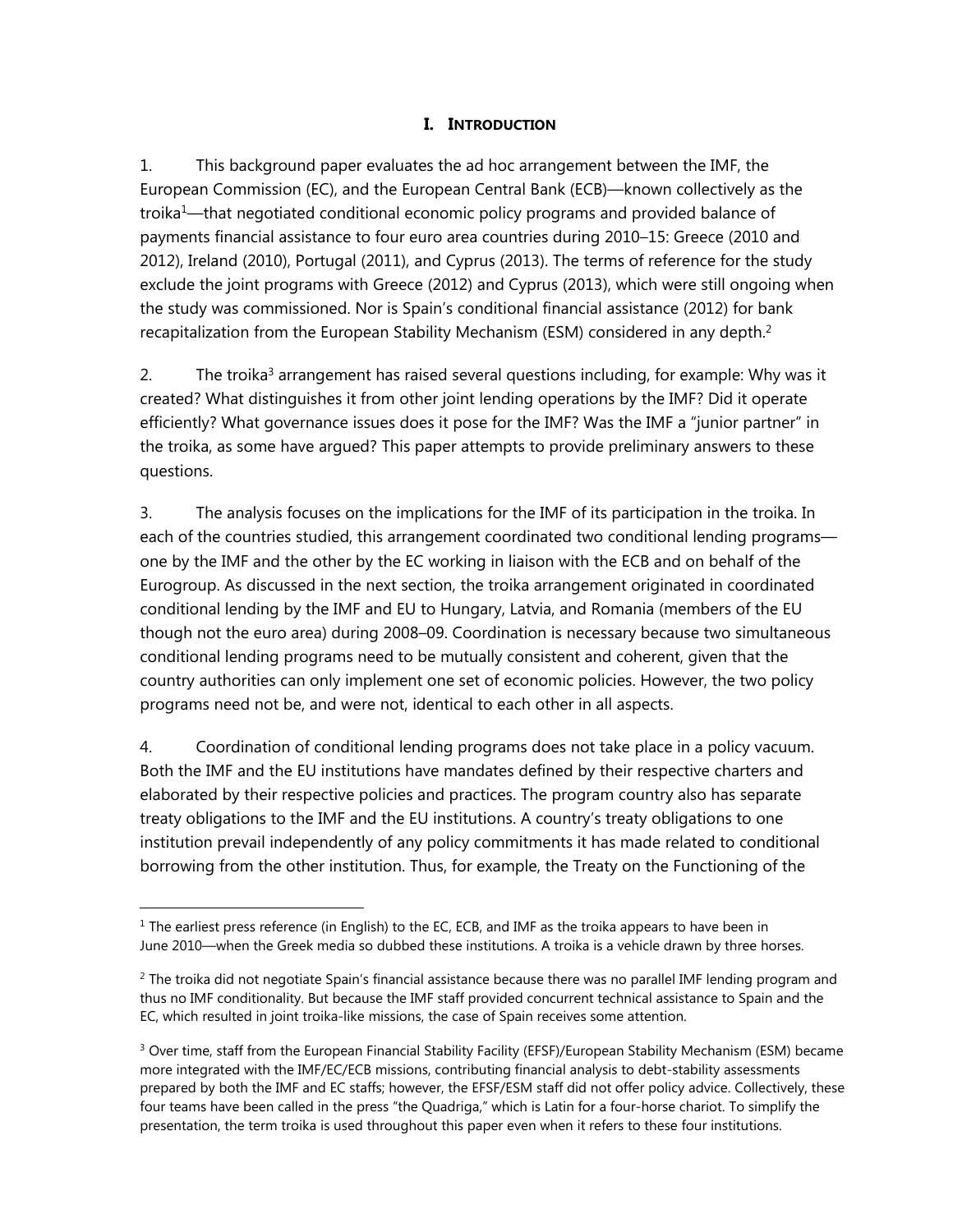European Union (TFEU) obliges EU members at all times to abide by the Stability and Growth Pact and Excessive Deficit Procedure as well as by provisions related to the single internal market (the most notable of which relate to state aid to the financial sector). Program conditionality that an individual EU member negotiates with the IMF must be consistent with its policy obligations to the EU, while conditionality that it negotiates with the EC must also be consistent with the TFEU and the decisions made under that treaty. Similarly, of course, all EU member states have treaty obligations under the Articles of Agreement of the IMF that they also should abide by when negotiating loan conditionality with the EC.

5. In these circumstances, a major challenge in studying the troika arrangement is to disentangle the implications for program (policy) design of the conditional loan coordination process from the underlying implications of programs countries' membership in the euro area and EU. Because it may be impossible to adequately disentangle these two factors in the troika's operations, it would be hazardous to apply lessons learned from the troika arrangement to other regional financing arrangements that are not currency unions. Further, if a troika-like arrangement were to be developed in other currency unions—the Central African Economic and Monetary Community (CEMAC), Eastern Caribbean Currency Union (ECCU), or West African Economic and Monetary Union (WAEMU)—it would not necessarily function in the same way as the troika has for the euro area.

## **II. TROIKA ORIGINS**

## **A. Preliminary Considerations in 1998**

6. In September 1998, after the euro project was launched but before the currency union was created, the IMF Executive Board discussed modalities for conducting surveillance, and lending operations in euros, with euro area members base upon a trio of staff papers (see IMF, 1998 a, b, and c). As regards IMF surveillance, euro area members were deemed subject to Article IV consultation for the economic and financial policies under their competency (for example national fiscal, financial, and structural policies), while discussions with the EC and ECB would need to take place pertaining to the economic and financial polices delegated to them (for example, respectively, area-wide fiscal and trade policies, and monetary and exchange rate polices). These EC and ECB discussions would constitute part of the Article IV consultations with individual euro area countries but, for practical reasons, they were considered best handled separately from the discussions with individual euro area countries. The Executive Board approved these surveillance modalities in December 1998.4

7. The Fund staff considered the use of Fund resources by a member of the euro area "extremely unlikely," because this would signify that the union-wide financial system had become segmented (see IMF, 1998c). Such segmentation might arise if it were perceived that a currency

<sup>&</sup>lt;sup>4</sup> Decision No. 11846 (98/125). Subsequently, these euro area surveillance modalities were extended to other currency unions (CEMAC, ECCU, and WAEMU). Surveillance modalities for currency unions were generalized as part of the 2007 Bilateral Surveillance Decision and then incorporated in the Integrated Surveillance Decision (2012).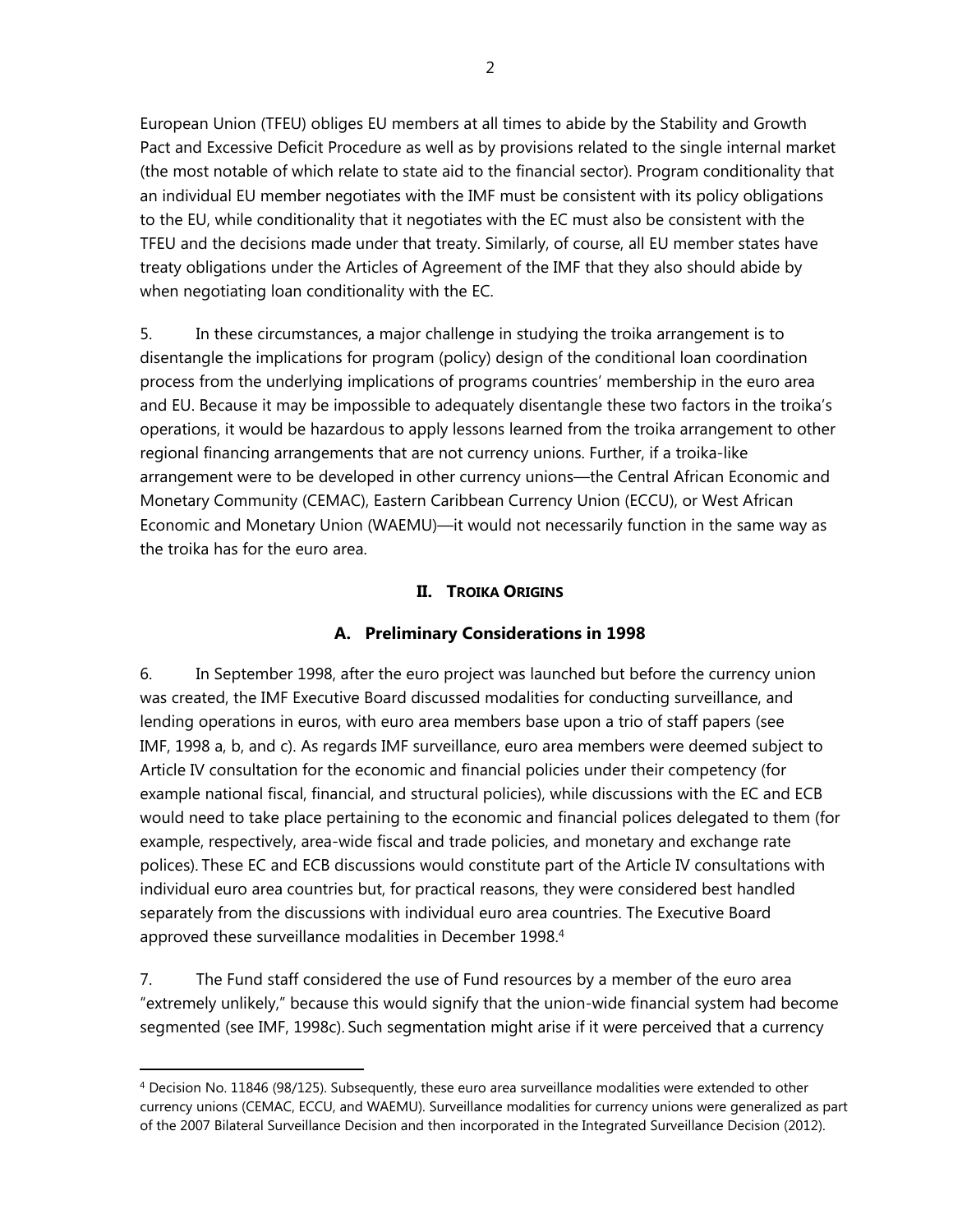union member might depart from the union, and thus an exchange risk could reappear. Even in the absence of exchange risk, lenders could possibly be deterred by country-specific risk, including macroeconomic risk (for example if a national recession endangered the financial viability of otherwise healthy companies); political risk; or risk arising from the insolvency of a national government. The staff thus considered movements in interest-rate premiums or official accommodating transactions (such as ECB liquidity support—for example, TARGET2)<sup>5</sup> to be indicators of a euro area member's need for balance of payments (BOP) support. Specifically, the staff expressed the view that "in the unlikely event that such risks assumed significant proportions, residents of a member of the European Economic and Monetary Union (EMU) could find themselves unable to borrow on suitable terms, as much as appropriate and necessary to avoid measures destructive of national or international prosperity." In such circumstances, the Fund staff opined, a euro area member could request to use Fund resources just like any other Fund member.

8. While a euro member had the legal right to request the use of Fund resources, the IMF staff stated that, "it remains to be seen whether the EU would regard the use of Fund resources by EMU members as consistent with the 'no bailout' clause of the Maastricht Treaty." In discussing the no bailout clause, Fund staff observed that "the EU, however, could provide exceptional financing under the terms of Article 103.a.2 of the Maastricht Treaty, which allows… financial assistance to a member state that 'is in difficulties or is seriously threatened with severe difficulties caused by exceptional circumstances beyond its control.'" At that time, EU and euro members had no plans to operationalize this provision. Twelve years later, it would be called into use when a firewall was built in Europe to protect euro members from spillovers from Greece.

9. One staff paper (1998c) dealt primarily with issues related to a balance of payments financing need by an EMU member and to BOP/reserve strength for inclusion of an EMU member into the Fund's operational budget. Issues related to the use of Fund resources were seen to have arisen prior to 1998 with respect to other monetary unions (including the two CFA franc zones (14 countries), the ECCU (6 countries), and the Belgium–Luxembourg Economic Union). In particular, attention was drawn to whether the use of Fund resources by a member of a currency union financed a fiscal gap or a balance of payments gap. The staff concluded, based largely on experience with members of the CFA franc zones (IMF, 1995), that many "balance of payments needs have originated in fiscal needs," especially in cases where the private sector's access to international capital markets was limited or subject to sudden stops.

 $\overline{a}$ 

3

<sup>&</sup>lt;sup>5</sup> The staff postulated that "if country-specific risks triggered a liquidity squeeze and thus pressures on interest rates in an individual union member, the union central bank or the national authorities (within the confines of their limited authority) might be prompted to take official action, if they perceive a risk to the prosperity of the individual member and/or of the union as a whole." The union central bank could "intervene in the money or credit markets of the member, supplying liquidity or credit to residents (in the form of open market operations or other lending). In the case of EMU, prospective participants have been explicit in ruling out any such intentional intervention." In the staff's view, the central bank's efforts to alleviate a liquidity squeeze in an individual country could be seen as an accommodating BOP flow induced by official action.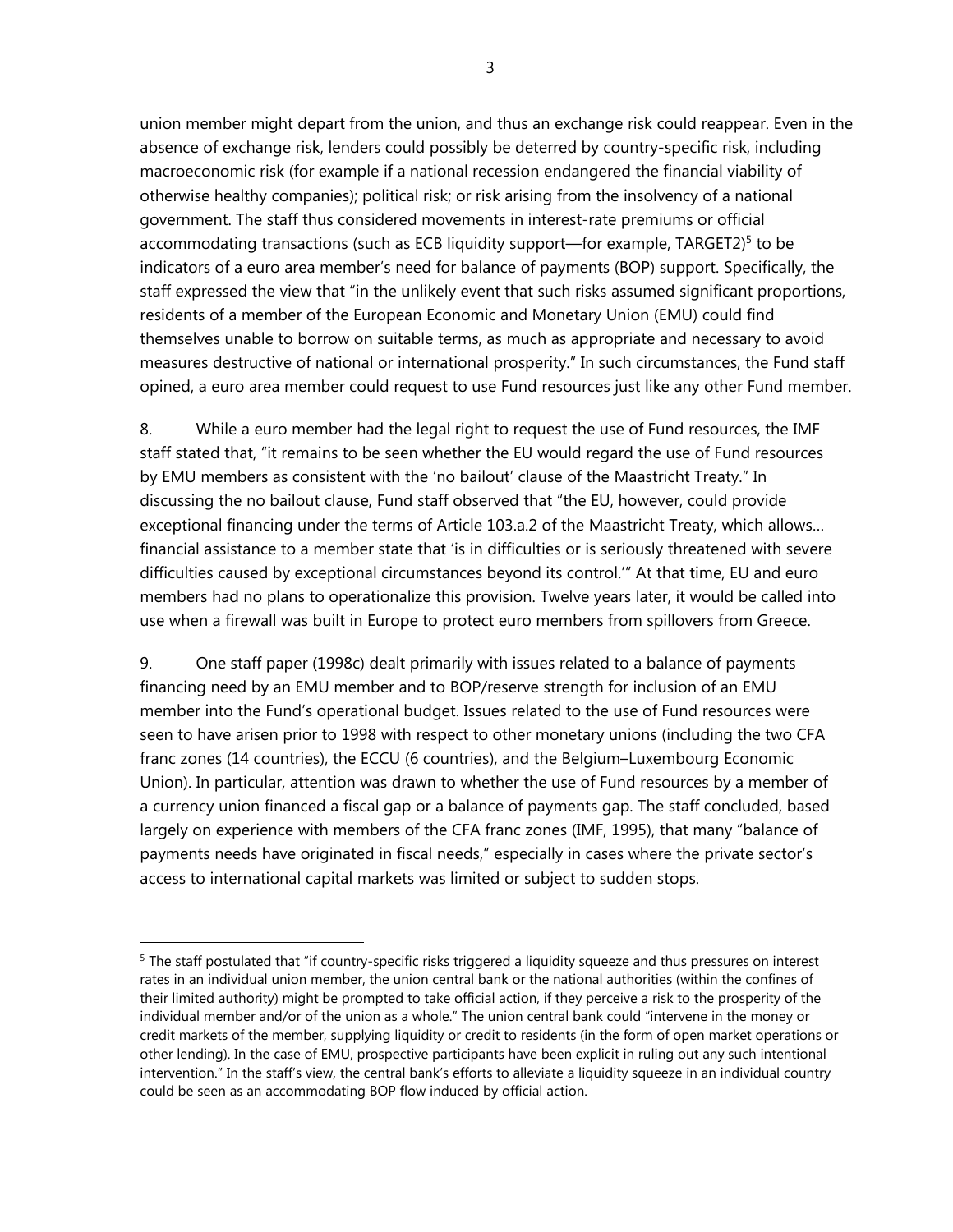10. In the 1998 Board discussion on the implications of the EMU for the IMF, Executive Directors focused on surveillance modalities, ECB representation at the Board, and criteria for inclusion of an EMU member in the Fund's operational budget. Issues related to the use of Fund resources and program design received scant attention, perhaps because Directors agreed with staff that that prospect was remote. But some of the contributions to the discussion are noteworthy. In particular, the U.K. Executive Director opined that "while a balance of payments need for an EMU member may seem an unlikely event …. I agree that the Fund should be able to provide balance of payments assistance to EMU members in just the same way it provides financing to other members when they get into difficulties." While echoing staff,<sup>6</sup> the U.S. Executive Director noted that "in some circumstances, IMF conditionality associated with the use of Fund resources could involve measures that would conflict with the EMU objectives." Continuing, the U.S. Executive Director wondered "whether it would be desirable to have an understanding with EMU participants whereby the ECB and/or other EMU members agree to provide euros to a member to enable it to fulfill its financial obligations to the Fund." An Executive Director representing a group of developing countries felt that "the issue of conditionality for use of Fund resources in the case of euro members needs to be addressed." In the concluding remarks, no mention was made of program design issues related to currency union membership, although Directors agreed to come back to the issue of identification of balance of payments need for members of a monetary union, notably the EMU. There was no direct or immediate follow up.7

#### **B. An Embryonic Troika, 2008–09**

11. The IMF had no experience in lending to euro or EU members between 1999, when the euro was adopted, and late  $2008$ ,<sup>8</sup> when two EU, but not euro, members requested the use of Fund resources: Hungary for a stand-by arrangement (SBA) in November and Latvia for an SBA in December. The IMF had not lent to a EU member since the mid–1970s when it lent to Italy and the U.K.<sup>9</sup> As non-euro-area members of the EU, Hungary and Latvia were required under the

 $6$  In particular, "Main Legal Issues Relating to Rights and Obligations of EMU Members in the Fund" (SM/98/131; 6/8/98) observed that an EMU member still had the right to request the use of Fund resources notwithstanding various provisions in the Maastricht Treaty. This legal paper also asserted that the Fund had the right to request a euro area member to impose capital controls in accordance with IMF Article VI, Section 1 (a).

 $<sup>7</sup>$  Issues related to balance of payments need, albeit not necessarily specific to currency unions, were examined a</sup> decade later (see "Review of Fund Facilities—Analytical Basis for Fund Lending and Reform Options" (2009), "The Fund's Mandate—The Legal Framework" (2010), and "Staff Guidance on the Use of Fund Resources for Budget Support."

<sup>&</sup>lt;sup>8</sup> The IMF did have considerable experience in conditional lending to 16 IMF members that were also members of the two CFA franc zones (for example CEMAC and WAEMU), or the ECCU. Notwithstanding this experience, the IMF's Guidelines on Conditionality did not specifically address the implications for program design of membership in a currency union. Tan (2016) provides a more complete history and comparison of the IMF's engagements with currency unions.

<sup>&</sup>lt;sup>9</sup> Technically, the EU only came into existence in 1993 (under the Maastricht Treaty). The IMF lent to Portugal in 1983, but at that time Portugal was not a member of the European Community, joining in 1986.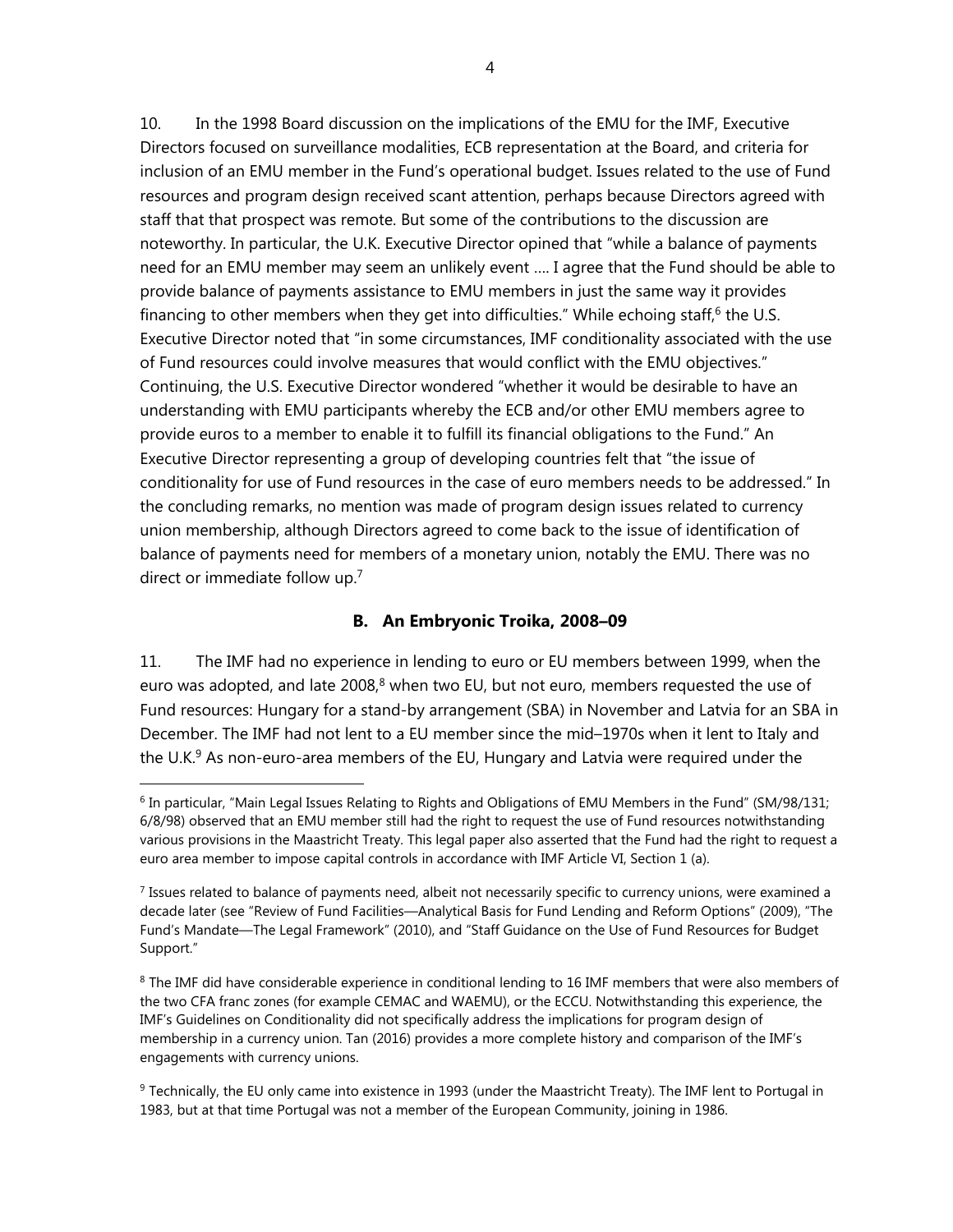Maastricht Treaty (Article 119 of the Treaty on the Functioning of the European Union (TFEU)) to consult with the EC and the Economic and Financial Committee (EFC) on their balance of payments needs before seeking conditional financial assistance from sources outside the EU. The Fund's policy on exceptional access to Fund resources and its emergency financing procedures were called into play in both cases.

12. Hungary and Latvia also received medium-term balance of payments assistance from the EC based upon EU-determined policy conditionality. The EC had not lent to an EU member under its medium-term BOP assistance facility in 15 years (Greece in 1991 and Italy in 1993) and consequently it faced a very steep learning curve. Hungary was the first joint IMF-EC lending operation to an EU member; the ECB entered simultaneously into a repo facility in an amount of €5 billion with the Hungarian Central Bank. In Latvia, an ECB representative participated as an observer during the IMF and EC missions to that country, owing to Latvia's membership in ERM2.

13. Romania's request for financial assistance for EU and IMF in early 2009 prompted missions by staff from the EC and IMF, and the Fund provided assistance under its exceptional access policy. In the second half of 2009, the Polish authorities requested a precautionary flexible credit line (FCL), with exceptional Fund access. There are two apparent reasons why staff from the EC did not join IMF staff in Poland to discuss the use of EU financial assistance. One, the Polish authorities had not requested EU precautionary financial assistance, which did not exist at the time.<sup>10</sup> Two, ambiguity existed about whether a request for a precautionary FCL, with its ex ante conditionality, would trigger the EU consultation clause. While the EU did not provide financial assistance, Fund staff reported that the Polish authorities had requested a swap facility with the ECB.

14. For the three countries with non-precautionary programs, the financing gaps (after any bank-exposure agreements) totaled almost €48 billion (Table 1). The IMF contributed 57 percent of this total, while the EU's BOP assistance contributed 31 percent; the remainder came from the World Bank and the European Bank for Reconstruction and Development (EBRD). These averages mask substantial variation. The IMF covered 63–65 percent of the financing gaps for Hungary and Romania, and only 23 percent for Latvia, as examined below. No financing gap existed for the precautionary FCL with Poland.

15. Recognizing the unprecedented nature of IMF–EC cooperation, the IMF staff used a box in the 2008 staff report for Hungary's SBA request to record five key cooperation principles: (i) early consultation and ongoing information exchanges during the program negotiations; (ii) contributions of both institutions to financing needs; (iii) joint announcement to underline

 $10$  Subsequently, the EU created an instrument to grant precautionary BOP assistance; Romania was the first EU case in 2011. The IMF also approved a precautionary stand-by arrangement for Romania in 2011. It was also later clarified that prior consultation with the EC is required by EU members for a precautionary SBA with the IMF because an SBA involves ex post conditionality that could run counter to EU policy recommendations.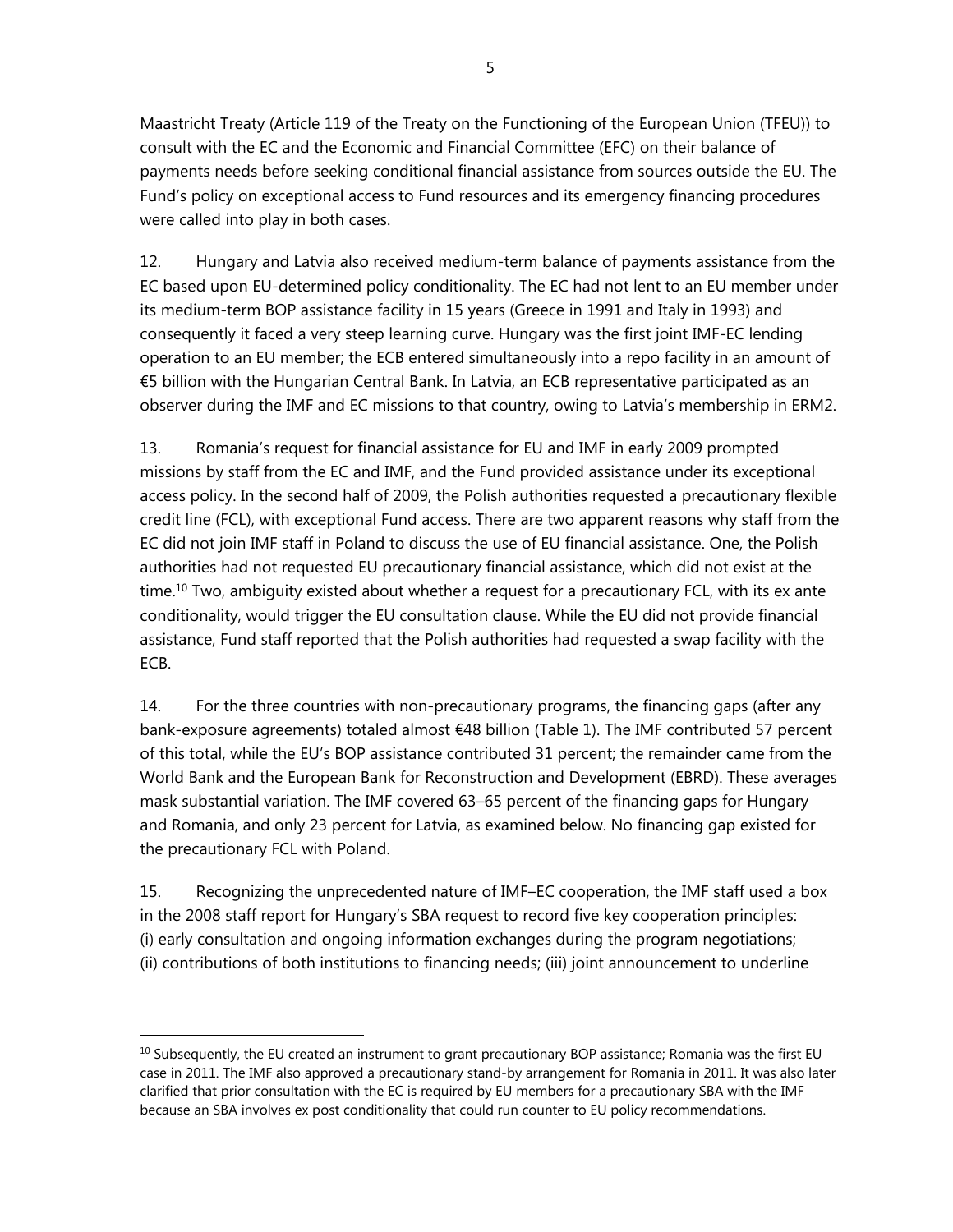| Table 1. Financing Gaps and Official Contributions<br>(In billions of euros; and in percent of totals) |        |        |                  |                   |  |
|--------------------------------------------------------------------------------------------------------|--------|--------|------------------|-------------------|--|
|                                                                                                        | IMF    | EU     | Other            | Total             |  |
| Hungary                                                                                                | 12.5   | 6.5    | 1.0 <sup>1</sup> | 20.0              |  |
|                                                                                                        | (62.5) | (32.5) | (5.0)            | (100.0)           |  |
| Latvia                                                                                                 | 1.7    | 3.1    | 2.7 <sup>2</sup> | 7.5 <sup>4</sup>  |  |
|                                                                                                        | (22.7) | (41.3) | (36.0)           | (100.0)           |  |
| Romania                                                                                                | 13.0   | 5.0    | $2.0^{3}$        | 20.0 <sup>5</sup> |  |
|                                                                                                        | (65.0) | (25.0) | (10.0)           | (100.0)           |  |
| Total                                                                                                  | 27.2   | 14.6   | 5.7              | 47.5              |  |
|                                                                                                        | (57.3) | (30.7) | (12.0)           | (100.0)           |  |

broad support; (iv) consistency of program design and conditionality; and (v) consultation during the program monitoring process.

1 World Bank.

<sup>2</sup> Czech Republic, Denmark, Estonia, Finland, Norway, Poland, and Sweden.

3 World Bank and EBRD.

<sup>4</sup> After bank exposure agreement reduced gross financing requirement by €7.5 billion.

 $5$  After bank exposure agreement reduced gross financing requirement by  $\epsilon$ 24 billion.

16. These principles borrowed implicitly from the Collaboration Concordat between the World Bank and the IMF (Box 1). At the Board meeting discussing Hungary's SBA request, the ECB observer elaborated, saying that "given that the EU has its own policy and instrument framework, conditionality of the IMF has to be reflected or mapped onto our own requirements in terms of, for example, an update of the convergence program, in terms of the excessive deficit procedure and also in terms of the national reform program. This means that one would have two conditionalities running in parallel." IMF–EC cooperation received scant attention in the interventions made by Executive Directors at this Board meeting.

17. The cooperation principles and the practices established with the experiences in the cases of Hungary, Latvia, and Romania laid the foundation for the troika arrangement with euro area members that followed in 2010.

18. Cooperation at the technical level between the staffs of the EC and IMF has been judged to be effective in ensuring consistency between the two programs' conditionality, and having contributed to successful outcomes (see the ex post evaluations by IMF staff for these three countries and the detailed review contained in Annex 1 below). This cooperation drew extensively on the Fund's cross-country experience and expertise in responding to financial crises, as well as on its ability to mobilize resources quickly in emergency situations. The EU's assistance was embedded in the EU's treaty-based policy framework, which provided a medium-term anchor to policies. But some challenges were identified. From the EU's perspective, Fund staff did not sufficiently integrate the EU dimension, such as the EU's surveillance framework—specifically the Stability and Growth Pact/Excessive Deficit Procedure (SGP/EDP) and competition policy/stateaid rules—into their analysis and operational procedures. As a consequence, frictions arose in all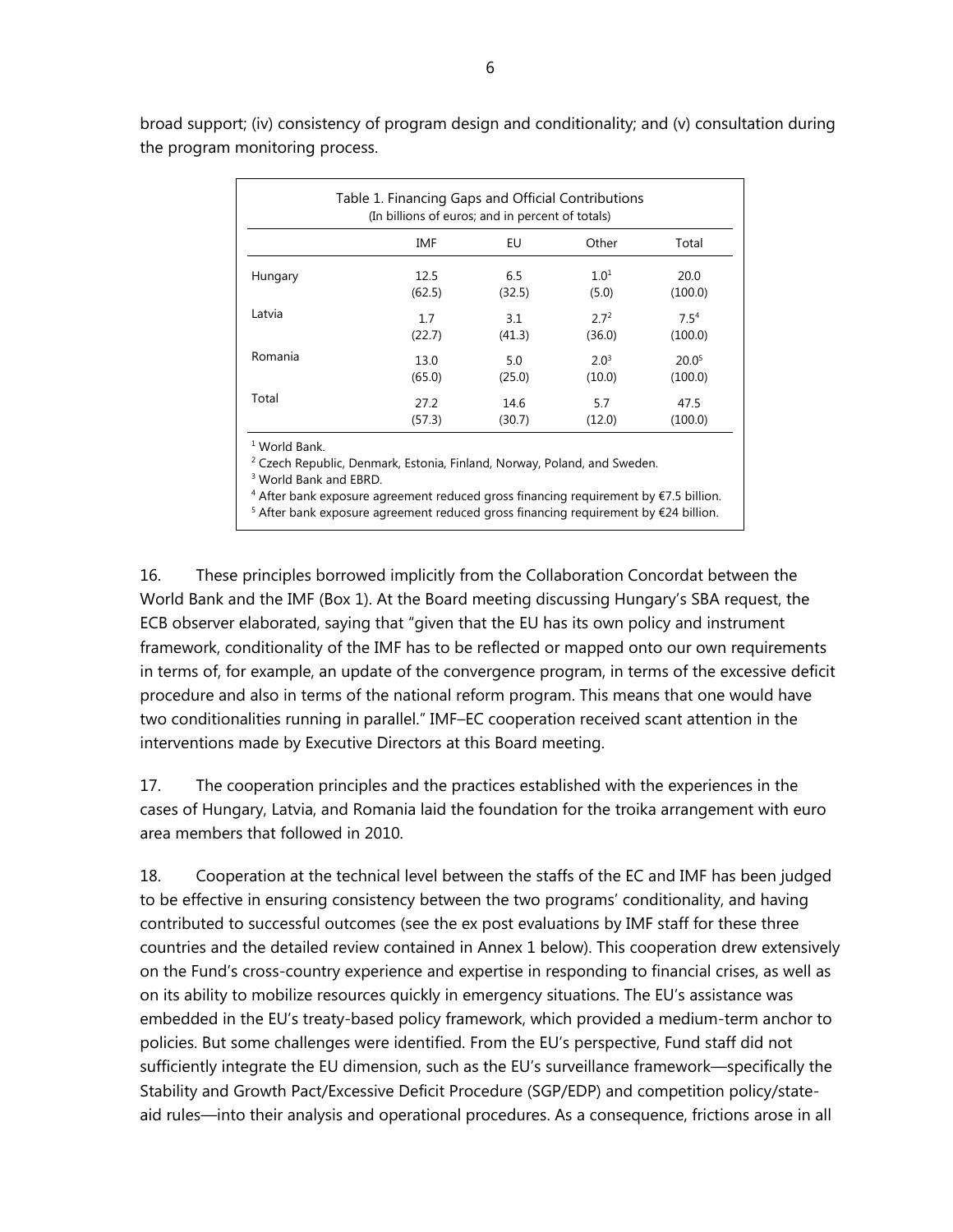three countries over the operation of automatic fiscal stabilizers, which increased the overall fiscal deficit (above EDP targets) when real GDP turned out to be lower than projected.

#### **Box 1. Bank-Fund Collaboration—Principles of the Concordat**

When the World Bank provides quick-disbursing financial support in conjunction with IMF resources, their collaboration is guided by principles, agreed by the Bank President and IMF Managing Director, known as the Bank-Fund Concordat (Boughton, 2001). The Concordat was first articulated in 1989 and then was updated and reaffirmed in 1998. The Concordat attempted to identify areas of primary responsibility for each institution but increasing overlaps gave rise to legitimate difficulties/frictions and "made a strict delineation of responsibilities impractical and impossible to define properly" (Boughton, 2012).

Reflecting this delineation challenge, an updated Concordat sought to strengthen operational modalities and improve mechanisms to resolve disagreements. Procedures clarified modalities for exchange of information, including, inter alia, draft and final mission briefs, missions' back-to-office reports, and technical assistance reports. Most major disagreements related to program design or its specific components were expected to be resolved at the staff level. When disagreements could not be so resolved, the issue was to be raised to more senior management, such as area department heads or country directors. At the overall institutional level, the focal point for collaboration was the SPR Director and the appropriate Bank counterpart. Regular, and asneeded, consultations were envisaged between the Managing Director and President as well as the Fund's deputy managing directors and the Bank's managing directors.

To avoid cross-conditionality—where a country's failure to implement the lending conditions of one institution prevents the other institution from lending—each institution can proceed independently with its own financial assistance according to its own standards. In the latter circumstance, Bank/Fund management would present the case to an informal meeting of its Executive Board before proceeding.

The three central principles of Bank-Fund collaboration are:

———————

- "Clarity for members. Countries in which both institutions are actively involved need to have a clear understanding of which institution has primary responsibility in any given area of policy advice and reform. When developing their policies and reform programs, countries should be able to draw upon the expertise of staff residing in both institutions under their respective mandates, and on other sources.
- Full consultation between Bank and Fund. Before finalizing its position on key elements of a country's policies and reform agenda, each institution will solicit the views of the other and share its evolving thinking at as early a stage as feasible. This should lead to better policy advice and program design benefiting from the perspectives of both institutions. When there are differences of view between the two institutions about policy and priorities in countries where both are involved, and the disagreement cannot be resolved at the staff level, the issue will be raised at the level of senior management for resolution. If agreement still cannot be reached, the views of the institution with primary responsibility will prevail in the final advice to, or negotiations with, a member country and such differences will be reflected in reports on the country to the Executive Boards of the two institutions.
- Each institution retains separate accountability for its lending decisions. Programs supported by the Bank and Fund should be complementary and part of an overall reform agenda owned by the member country. The Executive Board of each institution will be made aware of the total package and of how the components covered by one institution complement the parts supported by the other. At the same time, each institution must proceed with its own financial assistance according to the standards laid down in its Articles of Agreement and the policies adopted by its Executive Board. Any difference of view between the two institutions will be reported to the Boards when approval to support a program is sought."

Source: Report of the [IMF] Managing Director and the [World Bank] President on Bank-Fund Collaboration, SM/98/226, Revision 1, September 25, 1998.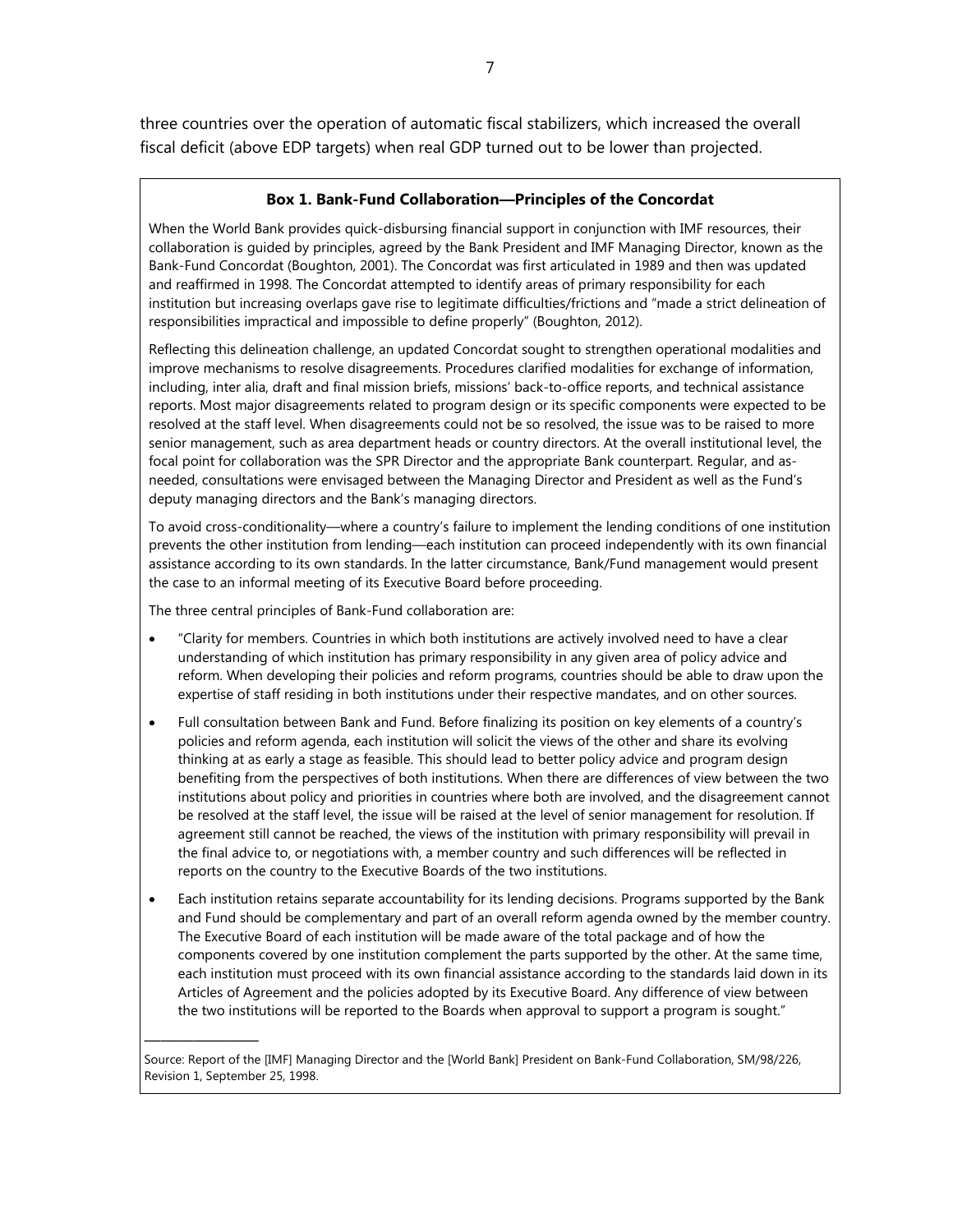19. In the Latvian case, the Fund's relatively small financing contribution of 23 percent (nevertheless at 1,200 percent of Latvia's IMF quota)—stemmed from the Latvian authorities' strong desire to maintain a currency peg that the IMF staff considered significantly overvalued and did not feel comfortable supporting with the use of Fund resources. This disagreement over exchange rate policy had been simmering for some time. Indeed, owing to the inability to implement the 2007 bilateral surveillance decision in this case, the Fund's Executive Board had not completed two annual Article IV consultations (2008 and 2007) with Latvia.<sup>11</sup> The EU, by contrast, supported the Latvian authorities' preference to maintain the euro peg under ERM2, and provided the requisite external and budget financing.<sup>12</sup> The IMF and EC resumed their more usual financing pattern and policy roles in the case of Romania, which had a floating exchange rate and independent monetary policy.

20. The EU and IMF completed their program reviews and disbursements in tandem except in one instance. During a joint mission for the first review (May 2009) for the IMF and EU programs in Latvia, output estimates for 2009 foresaw a real contraction of 18 percent rather than the 5 percent that had been projected. Without new measures, the fiscal deficit was expected to widen to 16–17 percent of GDP, far exceeding the program target of 5 percent of GDP. A supplementary budget was adopted on June 16, 2009 with the full-year-equivalent of 13 percentage points of GDP and containing measures that included cuts in pensions and social benefits. The IMF mission—concerned about the adverse growth implications and the effect of these measures on vulnerable groups—returned to Washington to consult. The European Council, worried that the currency peg might unhinge without financial support, on June 19 "strongly supported the intention of the Commission to propose the swift disbursement of the Community's balance-of-payments assistance…." In mid-July, an IMF team returned to Latvia to hold discussions to complete the first IMF program review. The subsequent staff report made clear that the IMF staff had serious reservations about the rapid fiscal adjustment endorsed by the EU Economic and Financial Affairs Council (ECOFIN). But, as it turned out, bold upfront fiscal adjustment coupled with strong country ownership helped produce an expectations-induced Vshaped recovery in 2010 and thereafter. The EC had seemingly made the right judgment call about the currency peg sustainability, feasible fiscal adjustment, and a small fiscal multiplier.

 $11$  In retrospect, it was highly unfortunate that the Executive Board did not discuss in September 2008 the Article IV staff report on Latvia. The Executive Board could have provided its views on the interrelated issues of overvaluation of the exchange rate and sustainability of the currency peg. The Board's views would have been particularly timely coming only months before program negotiations. This sequence of events demonstrates that regular discussions by the Executive Board of Article IV staff reports should not be deferred because of tricky or difficult economic situations.

 $12$  This perspective—IMF staff's unwillingness to support with Fund resources an exchange rate regime considered unsustainable—contrasts with the one presented by Blustein (2015a). He argues that the EU's relative large financing contribution (77 percent)—a "reverse Hungary"—put the EC in the driver's seat, making the EC the senior partner in designing the program, and relegating the IMF to being a junior partner. Thus in Blustein's view, a reversal of financing roles caused a reversal in the policy roles.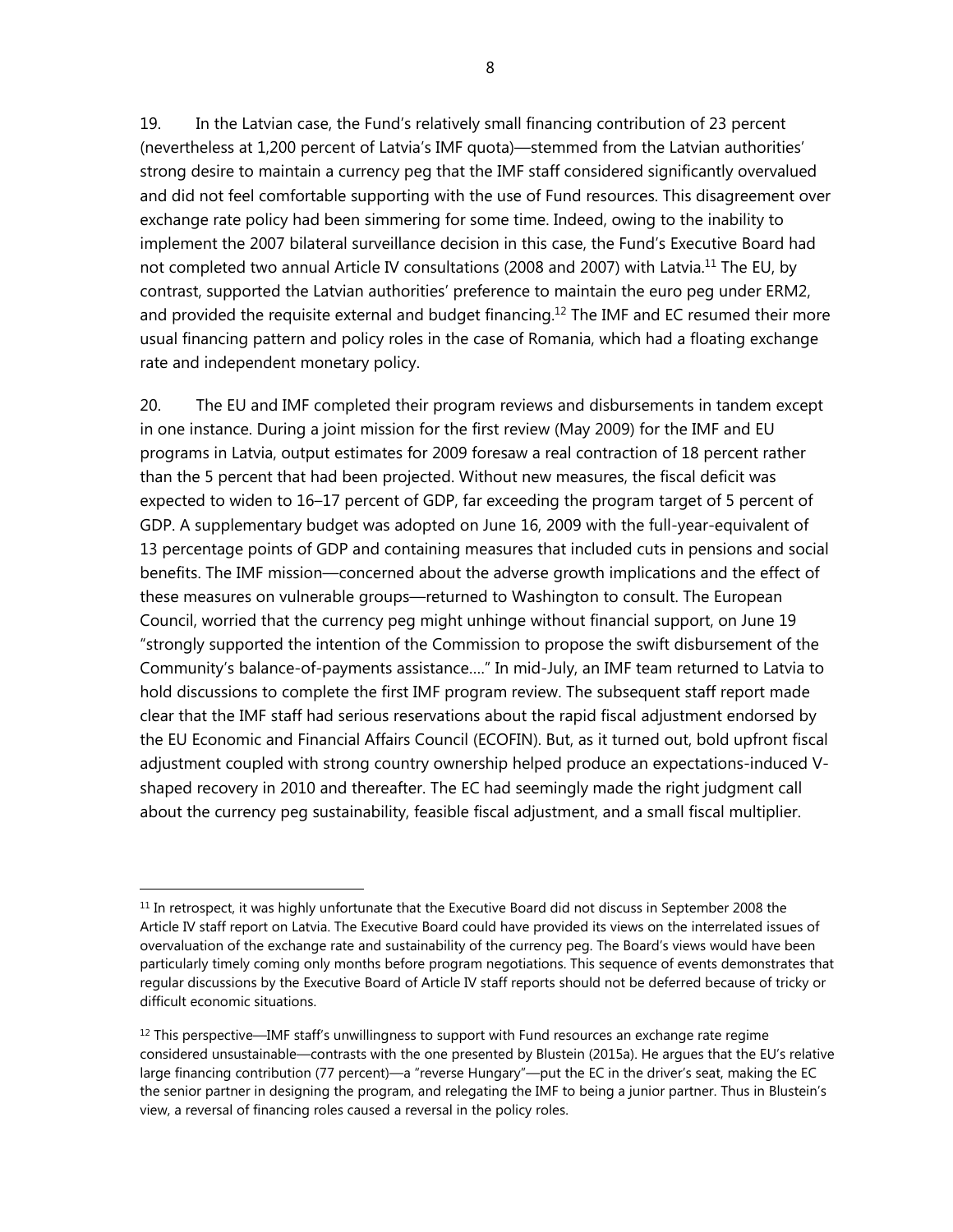21. In September 2009, the Fund staff issued a Board paper (IMF, 2009d) that analyzed 18 crisis programs approved between September 2008 and July 2009, including the 4 IMF-supported programs with EU members. Three main conclusions were drawn. One, compared to previous capital-account cases, the 18 programs involved less compression of domestic demand. Two, external adjustment in these programs was less wrenching than in past crises owing to more timely, greater, and more front-loaded financing and supportive macroeconomic policies. Three, banking crises were generally avoided, which was considered remarkable given the externally financed credit booms that had been taking place, especially in Central and Eastern Europe. In this context, the maintenance of private sector exposure through the Bank Coordination Initiative was cited as mitigating the potential effects of deleveraging. Financing support from the EC was found to enable risk sharing, but not to have produced less external adjustment. Indeed, based on the Fund staff's statistical analysis, Latvia's adjustment effort was significantly above the predicted level (based upon initial conditions), while no adjustment in the EU program countries was significantly smaller than predicted. No issues were raised concerning EC-IMF cooperation, suggesting that the staff had identified no problems worthy of Board discussion.<sup>13, 14</sup> The Board paper did however refer to EU constraints pertaining to program design—noting that the SGP/EDP prevented Latvia from immediate adoption of the euro and limited Hungary's scope for discretionary fiscal loosening. The paper did not examine the implications of EU/euro membership for program design and financing, leaving questions unanswered from the 1998 Board discussion.

22. In discussing this 2009 paper (see Minutes of Executive Board Seminar 09/6-1), IMF Executive Directors from EU countries expressed views on EC-IMF cooperation. In particular, the German Director commented that "staff tend to assess the EU policy framework as a constraint to defining an adequate policy response…it should be underlined that the governance framework of the European Monetary Union, which includes the Stability and Growth Pact and the exchange rate system ERMII, is an integral part of the institutional and legal framework in which each EU member state operates. Therefore, it should be fully respected in the design and monitoring of IMF program conditionality." These remarks were endorsed by several other Directors from EU countries. No non-European Director spoke on this issue. The concluding remarks by the Chairman of this Board discussion mildly observed that, "Directors highlighted the importance of close cooperation in the design of financing packages with other bilateral and multilateral creditors, notably the European Union."

 $<sup>13</sup>$  Latvia's preference to maintain its exchange rate peg was described as the IMF respecting the authorities'</sup> choice of exchange rate regime, while ensuring the peg's consistency with macroeconomic policies.

 $14$  About the same time, the EC finalized a note on practical implementation issues related to joint EU-IMF programs. See Appendix I of the EPE for Hungary (IMF, 2011b). The EU's Economic and Financial Committee and ECOFIN discussed this note, which spelled out the work sequence for EC BOP assistance missions including coordination with the IMF, which entailed the systematic mutual sharing of draft briefs/policy notes in order to ensure consistent policy conditionality.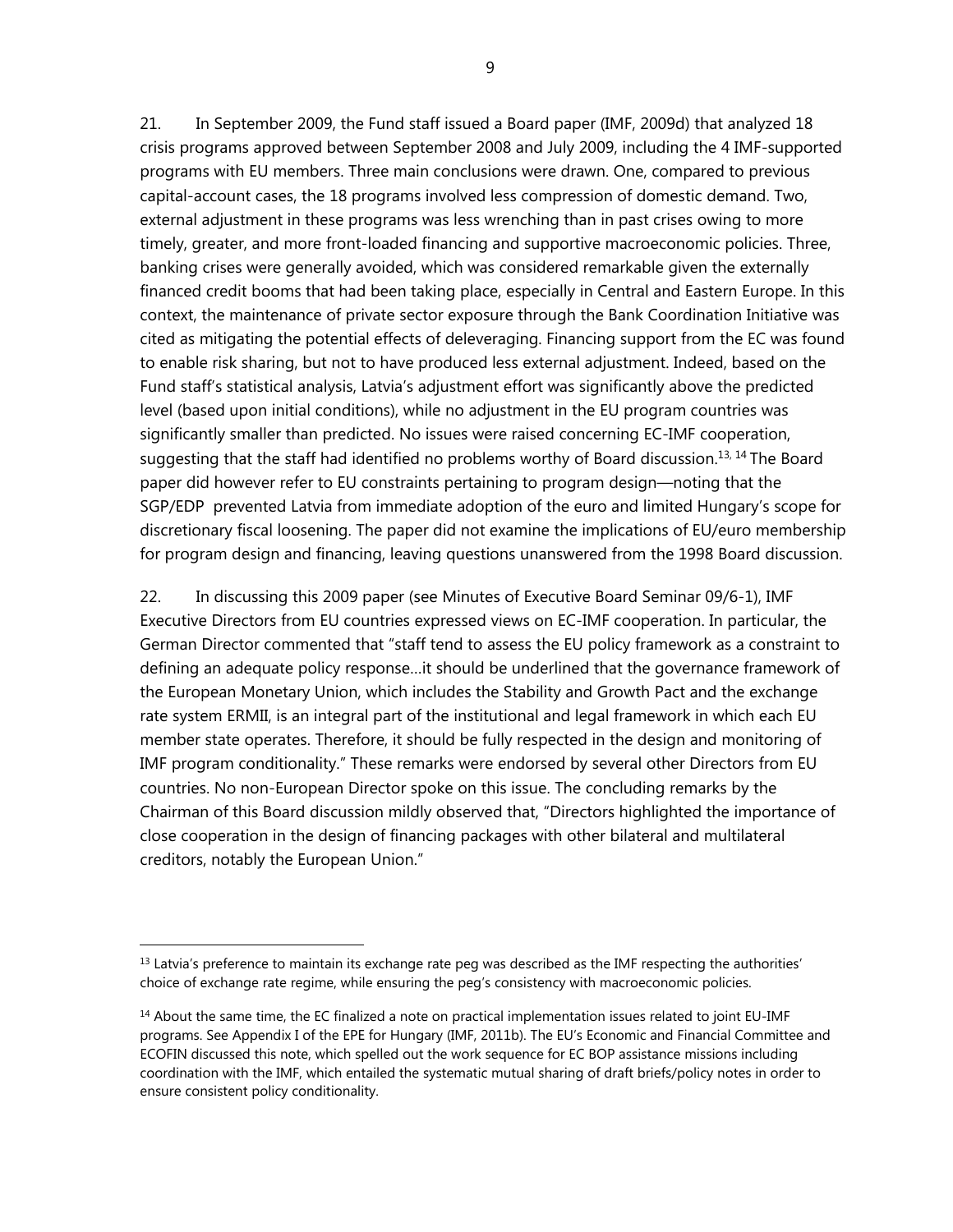#### **III. THE TROIKA EMERGES WITH THE EURO CRISIS**

23. In October 2009, the newly elected Greek government revealed that the fiscal deficit for 2008 had been misreported as 5 percent of GDP and was in fact 7¾ percent of GDP, while the projected fiscal deficit for 2009 was 12½ percent of GDP, rather than the 3¾ percent previously projected. Yields on Greek government bonds rose sharply as demand for them fell, limiting the government's access to private-market funds. The new Prime Minister telephoned the IMF Managing Director to seek help from the IMF.<sup>15</sup> Euro members were not eligible for the EU's Medium-Term Balance of Payments Facility that had been accessed by Hungary, Latvia, and Romania, and no mechanism specific to euro members existed for balance of payments assistance. This absence was intentional; it was consistent with the "no bailout" provision of the Maastricht Treaty (Article 125 of TFEU), $16$  which in turn was reinforced by the provision that no monetary financing of budgets would be provided by the ECB or national central banks (Article 123 of TFEU).<sup>17</sup> Even if a request for Fund resources was admissible from an IMF standpoint, Greece—as a euro area member—still needed to consult with its European partners before making such an unprecedented request.

24. During the remainder of 2009, the Greek authorities worked with the EC to devise a stability program for 2010–12, which aimed to reduce the fiscal deficit to below 3 percent of GDP by 2012. The IMF staff provided technical assistance to the Greek government during this period. The Greek-EC stability program relied entirely on financing from private markets. The ECOFIN Council accepted the program in February 2010. Both the EC Commissioner and President voiced confidence that a European-only (no IMF financing) solution would be sufficient, and the ECB President publically expressed opposition to IMF financial assistance for a euro member. In addition, during this period to February 2010, the German and French finance ministers made public statements excluding a financing role for the IMF in Greece (Bastasin, 2012).

25. During February–March 2010, it became increasingly clear that private financial markets would not provide the Greek government with the requisite funds on acceptable terms. Official financial resources would therefore be needed to prevent a default by Greece, which had large repayments coming due beginning in May 2010. The Europeans debated whether to have the IMF involved in Greece and, if so, how. According to Bastasin (2012) and senior euro area officials who were interviewed by the IEO, the German and some other euro-area governments wanted the IMF to be directly involved in any European lending operation to Greece, desiring to benefit

<sup>&</sup>lt;sup>15</sup> Interestingly, the Fund's General Counsel, in a speech given in Frankfurt in January 2009, entitled "Ten Years of the Euro: An IMF Perspective," had observed that the IMF could provide financial assistance to an IMF member in the euro area with a BOP need, even if the EU could not, although this case was considered "somewhat theoretical."

 $16$  Specifically, this provision states that the union, or member states, shall not be liable or assume the commitments of central governments, regional, local, or other public bodies.

<sup>&</sup>lt;sup>17</sup> This provision prohibits the ECB and national central banks from extending overdrafts or any type of credit facility to any level of government. It also prohibits them from directly purchasing national debt. However, the ECB and national central banks can provide liquidity support to solvent commercial banks.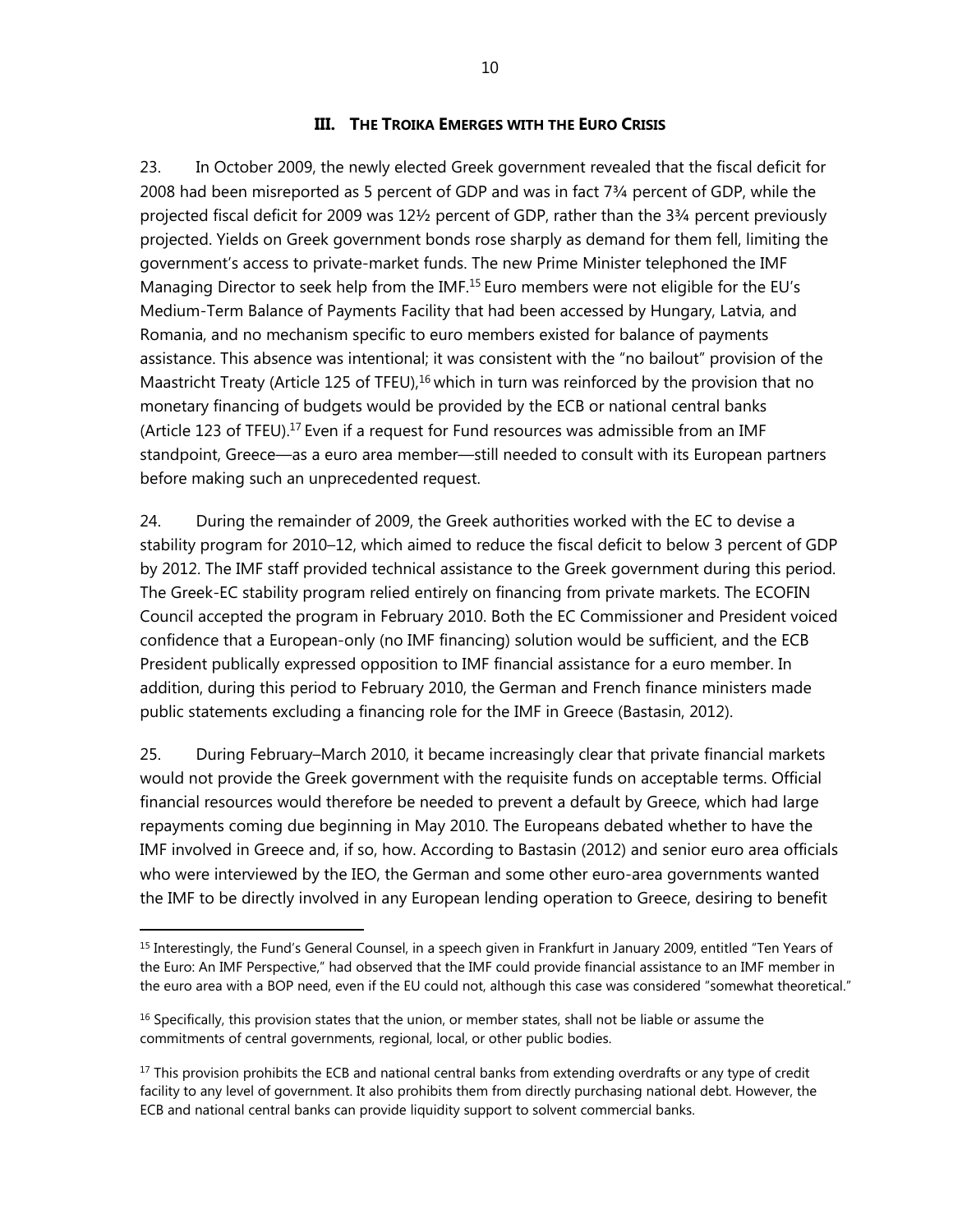from the Fund's technical expertise and experience in crisis management. Other euro-area governments opposed IMF involvement, wishing to keep the resolution solely in European hands. The IMF's possible financial contribution seems not to have played a significant role in these discussions. It was the Eurogroup that induced the ECB, whose independence and credibility was respected by governments and the European public, to be a troika partner. During this period according to interviews, the U.S. government in its contacts with European governments urged IMF involvement in Greece.

26. With Greek default looming, the heads of state and government of the euro area announced on March 25, 2010 that "As part of a package involving substantial International Monetary Fund financing and a majority of European financing, Euro area member states are ready to contribute coordinated bilateral loans. This mechanism, complementing IMF financing, has to be considered ultima ratio, meaning in particular that market financing is insufficient. Any disbursement on the bilateral loans would be decided by the euro area member states by unanimity subject to strong conditionality and based on an assessment by the European Commission and the European Central Bank." At a related informal Board meeting on Greece, the nature of IMF engagement was not discussed; perhaps because Executive Directors were told that Greece did not expect to use this new mechanism and that staff had not been asked to discuss a program. The IMF did not issue a press release in response to this announcement either. Nonetheless, the envisaged IMF involvement seems to have been modeled on the IMF-EC lending to EU countries that had taken place in 2008–09.<sup>18</sup> In early April 2010, the Executive Director representing the EU informed his colleagues that the same close collaboration that had been employed in Hungary, Latvia, and Romania was the best approach were it needed. Staff and management did not confirm or elaborate.

27. The Eurogroup announced on April 11, 2010 that its members had reached agreement on the "practical arrangements, notably financial, of the mechanism for financial support." The meaning of "substantial IMF financing" was not given greater specificity by the Eurogroup nor defined by the IMF during this period. The same day (April 11), the Managing Director issued a press release stating, "an IMF team will hold discussions in Brussels on April 12 with the Greek authorities, the European Commission, and the ECB." April 12, 2010 therefore saw the first meeting of the troika with Greek authorities, albeit it was not termed a negotiation. The Managing Director did tell Executive Directors that IMF staff were not going to share information with the European Commission without giving it to our member [Greece], too. It was only on April 15, 2010 that the Managing Director issued a statement stating that the Greek authorities had requested a Fund-supported program.

<sup>&</sup>lt;sup>18</sup> See the Managing Director's speech, "Strengthening European Integration and Cooperation," delivered on March 29, 2010 to the Warsaw School of Economics: "The IMF has also partnered very effectively with the European Union during the crisis—jointly providing balance of payments support to countries in the region. We see this as both a reflection of our common interests and as a template for better cooperation with regional financing mechanisms in the future."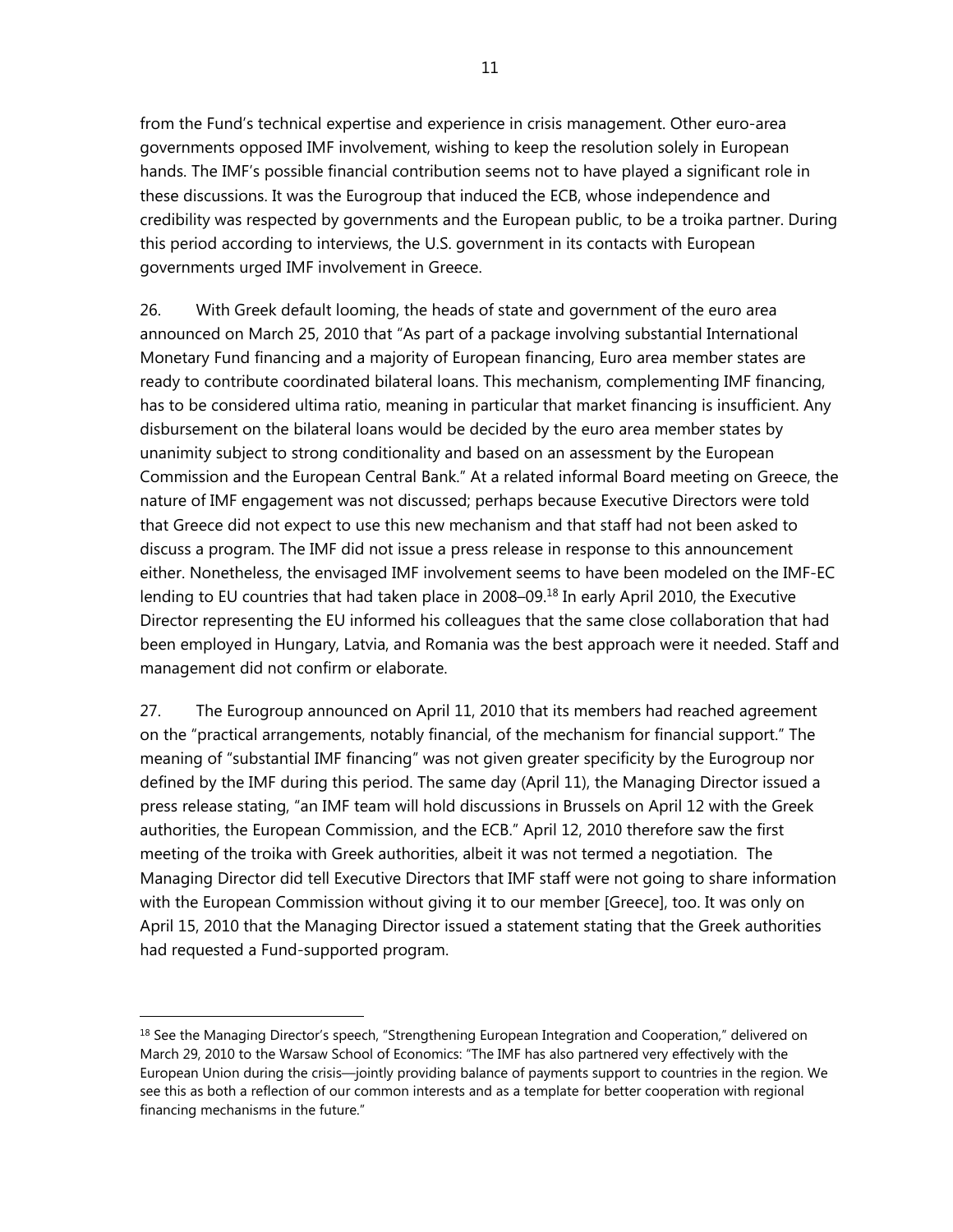28. Staff prepared an initial concise note under the exceptional access policy, which was circulated to, and discussed by, Executive Directors on April 16, 2010. This note did not quantify the financing requirement, possible IMF access, or prospective European financial support. It did not discuss operational modalities for IMF engagement with the EC and ECB. All four criteria under the exceptional access policy were observed preliminarily. At the informal Board meeting, staff did not provide any additional quantification related to program financing. On April 29, 2010, IMF mission chief for Greece told Executive Directors that his team was still looking the external financing need and he couldn't give numbers right now as it was too early. On May 2, Executive Directors were told that a staff-level agreement on a program had been reached and that a Eurogroup meeting was convening at the same time in Brussels. Later that same day, press releases from the EU and IMF formally announced the programs with Greece.

29. The IEO has found no evidence that Fund management and staff attempted to define the nature of the IMF's possible involvement with Greece and the euro area, or to discuss the related issues with the Executive Board. In particular, such a discussion could have focused on the implications for program design and for financing of a request by Greece—a member of the euro currency union—to have a Fund-supported program.

30. Other options (than the troika with parallel conditional lending by the euro area) could have been considered for assisting Greece, though each might have had its own drawbacks. For example, the IMF could have been made solely responsible for program design and financing. This would not have altered Greece's economic policy obligations with respect to the EC and ECB that stemmed from its currency union membership; these obligations potentially constrained the scope for Greek policy actions and therefore potentially affected the policy design of any IMFsupported program. Arguably, the EC might have had less influence on program design had it not provided financial assistance, although euro members carry considerable weight at the IMF and could have made their views known via their Executive Directors. To finance the entire Greek program, the IMF would have halved its ability to lend to other members or its forwardcommitment capacity (FCC).<sup>19</sup> The subsequent programs with Ireland and Portugal would have more-than exhausted the FCC, requiring the IMF to borrow from official sources—such as in the euro area—the necessary resources. The IMF's exposure to Greek credit risk would have been higher under this scenario than it actually was, while the credit exposure of euro area governments to Greece would have been correspondingly lower. Essentially, a risk transfer from the euro area to the entire IMF membership would have taken place.<sup>20</sup>

<sup>19</sup> At end-April 2010 (before Greece), the IMF's one-year FCC was equivalent to about €220 billion; roughly half of this stemmed from borrowing arrangements with EU central banks. The financing need estimated for the Greek program was €110 billion, or half the FCC.

 $^{20}$  Credit-risk transfer (to the IMF) could have been resolved by maintaining access under the IMF program at its actual level while having loan disbursements from the euro area governments be triggered solely by IMF disbursements (that is, with no separate conditionality imposed by euro area governments via EC/ECB). Of course, euro area governments would have still needed to obtain approval by their national parliaments for their respective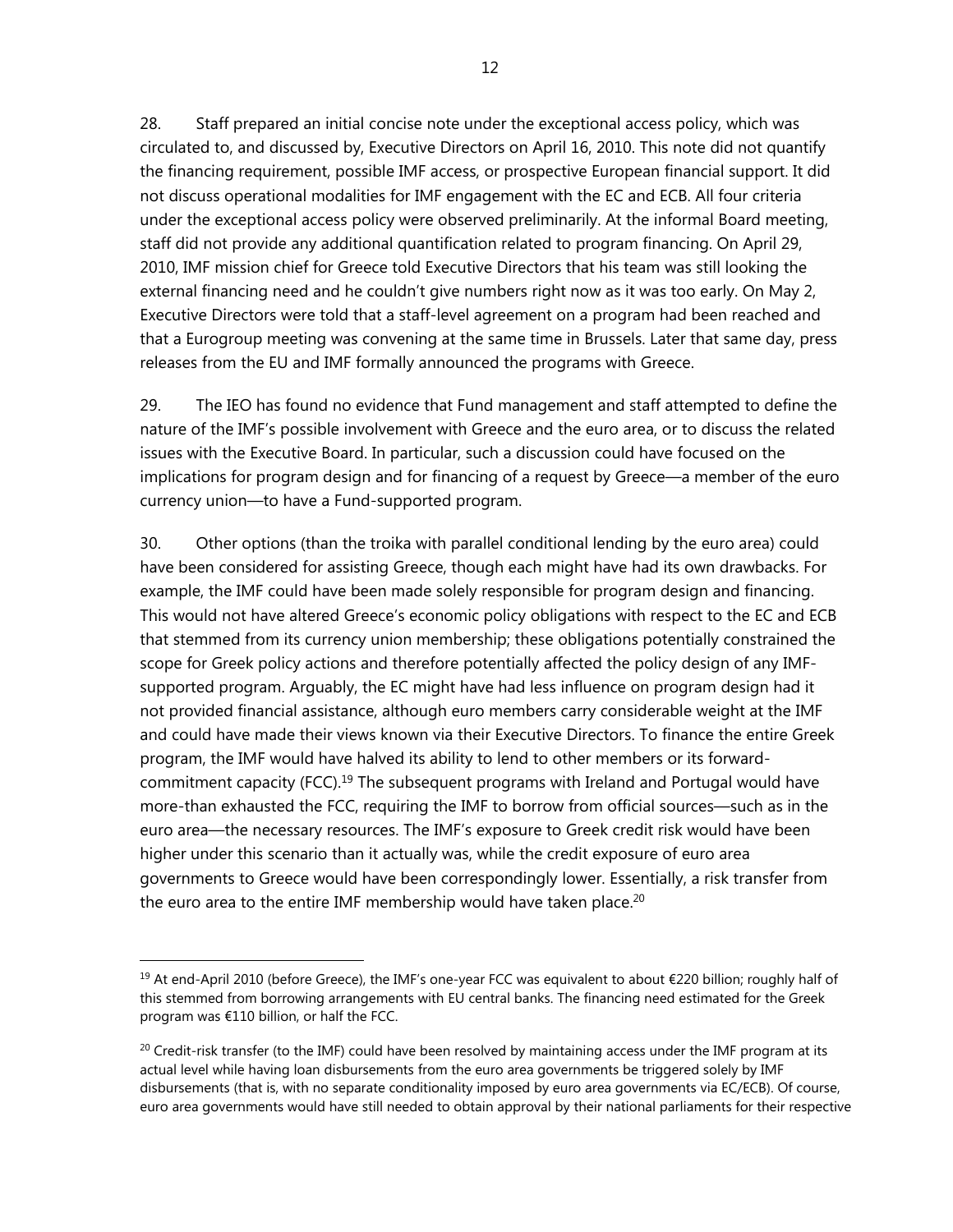31. Alternatively, the IMF could have financed a significantly smaller share of Greece's financing gap, even to the point of avoiding the need to trigger the exceptional access policy.<sup>21</sup> The IMF would have still provided its program-design expertise and crisis-management experience (which were the chief reasons given for IMF involvement). It would still have needed to adhere to its policies and practices; as the Director of the Strategy, Policy, and Review (SPR) Department observed in the Latvia context, the IMF "cannot delegate responsibility for use of Fund resources. This applies whether we put in one cent or the entire financing of the program" (Blustein, 2015b). Nevertheless, the question naturally arises whether with "less, or no, skin in the game,"<sup>22</sup> IMF staff would have had less influence over program design with the country authorities or with the EU institutions. In considering this possible money–influence tradeoff, it must be recognized that the IMF would still have put its reputation at risk.

32. Of course, other possible modalities for IMF involvement exist. The point here is not to be exhaustive or to judge what would have been the best option, but to show that a range of options was available in early 2010 that could have been considered by the Executive Board.

## **IV. THE TROIKA IN ACTION**

## **A. Follow the Money**

33. Four countries in the euro area—Greece, Ireland, Portugal, and Cyprus—used Fund resources during 2010–15 (with only Cyprus not triggering the exceptional access policy), while simultaneously receiving financial support via one or more EU/euro financing mechanisms created for this purpose. In the 2010–15 programs the financing gaps typically included costs related to bank recapitalization, but, unlike in the earlier IMF-EU joint programs, foreign banks provided no maintenance-of-exposure agreements to reduce the program financing requirements. Burden-sharing contributions between the IMF and EU/euro area for these four country cases are set out in Table 2. In Greece (May 2010), the IMF covered 27 percent of the identified financing gap, or a somewhat larger share than in Latvia but a considerably smaller one than in Hungary and Romania.

34. As the IMF Board approved the IMF-supported program with Greece (on Sunday, May 9, 2010), the EU Council was completing the design of a European firewall. The IMF

 $\overline{a}$ 

 $^{22}$  The IMF could have arranged a no-money program with upper credit tranche conditionality by extending eligibility for its Policy Support Instrument (PSI) to the entire IMF membership. PSI programs are classified as a form of IMF technical assistance (see Decision No. 3561-(05/85).

loan (budget) contributions. Would national parliaments have entrusted their taxpayers' money solely to the IMF without separate euro area conditionality and a role for EU institutions? Any answer is purely speculative.

 $^{21}$  The exceptional access policy was triggered in 17 of 23 (74 percent) of the General Resources Account arrangements outstanding at end-2009. Clearly, IMF-supported programs providing exceptional access were not unusual at that time. Nonetheless, the IMF would avoid triggering its exceptional access policy in the case of Cyprus (2013).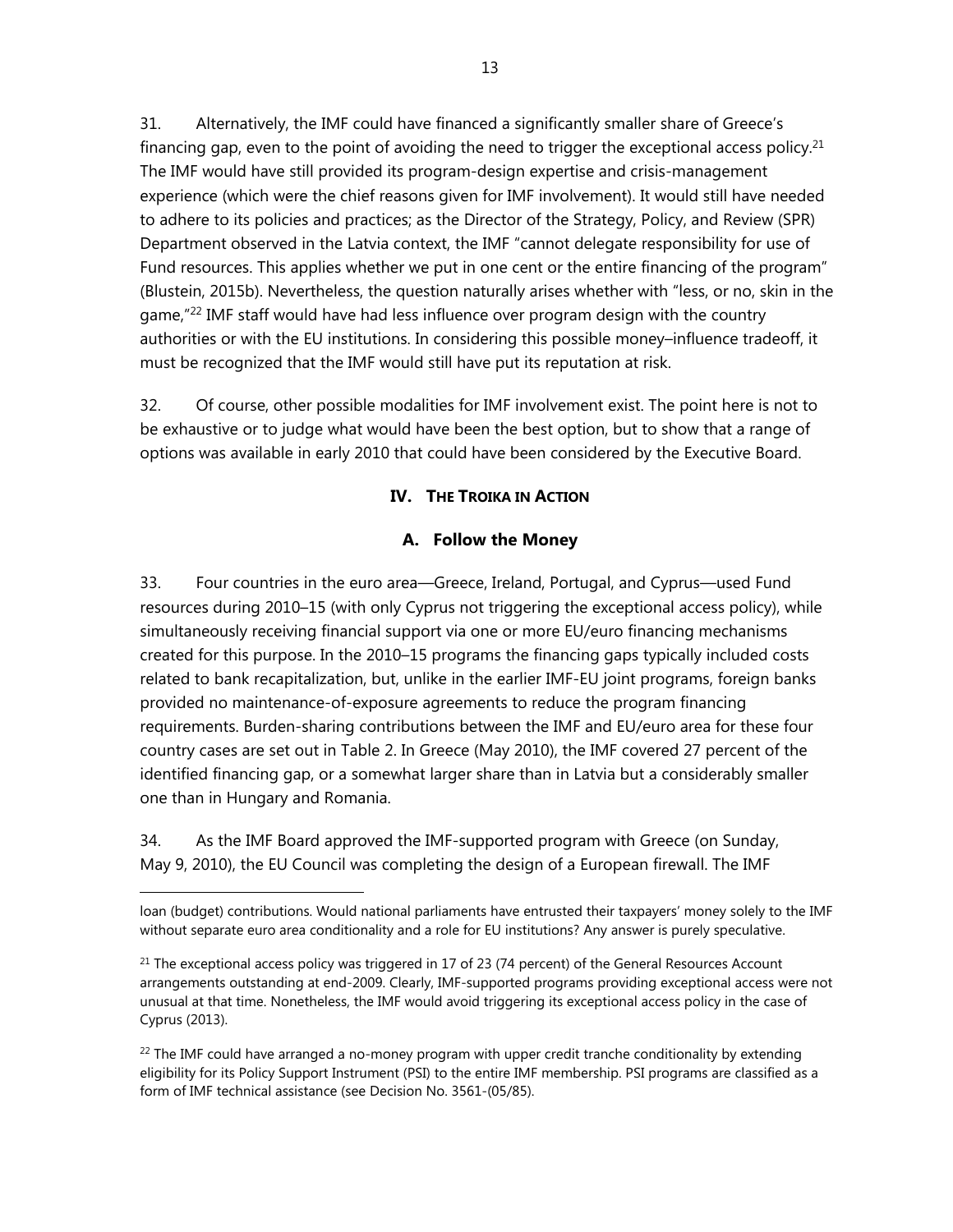Managing Director attended the EU Council discussions to encourage the creation of a firewall. On Monday morning, May 10, 2010, the EU Council announced new mechanisms<sup>23</sup> totaling the equivalent of €750 billion, of which the IMF's contribution was expected to be €250 billion, or one third. The EU statement went on to say that "the IMF will participate in financing arrangements and is expected to provide at least half as much as the EU contribution through its usual facilities in line with recent European programmes." (In fact the average share of IMF financing in the three programs with EU members was considerably larger, or nearly double that of the EU financing (Table 1).)

35. The Managing Director welcomed immediately these European actions, noting that the IMF contribution would be made "on a country-by-country basis" and quietly walking away from the headline figure of  $\epsilon$ 250 billion, while at the same time endorsing the contribution ratio.<sup>24</sup> The First Deputy Managing Director clarified to the press in Washington on Monday, May 10, 2010 that the IMF had not "earmarked" any money for the euro area and that these announced figures were "illustrative" or "hypothetical." In the first two subsequent programs (Ireland, December 2010 and Portugal, June 2011), the IMF covered one-third of the financing gap as expected, providing half the amount that was contributed by the euro area (Table 2).

36. In both the cases of Ireland and Portugal like that of Greece, the initial concise note under the exceptional access policy circulated to Executive Directors did not contain quantified estimates of the financing gap, IMF access, or European financing support, although the respective policy notes sent to management prior to the circulation of these concise notes contained such quantification (de Las Casas, 2016). At the informal Board meeting on Ireland (November 23, 2010), Fund staff was asked by Executive Directors the size of the financing package and of the total EFF access. Staff did not provide the requested quantification explaining that those numbers haven't been finalized as yet. However, staff had already provided to IMF management preliminary quantification. Quantified estimates were provided to Executive Directors on November 28, 2010 just before the announcement later that day on a staff-level agreement. At the informal Board meeting on Portugal under the exceptional access policy (April 19, 2011), Fund staff told Executive Directors responding to questions on the size of the program, that it was too early to say. However, preliminary estimates had already been provided to IMF management. On May 2, 2011, staff informed Executive Directors that agreement on a program with the Portuguese authorities would probably be reached in the coming days and provided a quantified estimate of the still preliminary financing gap. The Portuguese Prime

 $^{23}$  To restore the monetary transmission mechanism in certain market segments, the ECB also announced on May 10, 2010 that it would begin to intervene in dysfunctional euro-area public-debt markets (the Securities Markets Program) and would adopt longer-term refinancing operations for banks.

<sup>&</sup>lt;sup>24</sup> Not only did such a commitment raise legal issues (for example, no Board decision, and the inability of the IMF to lend to euro area institutions as opposed to euro area countries); it was also made in a context where, as seen above, the IMF's forward-commitment capacity at end-April 2010 was only about €220 billion. After Greece, the FCC was below €200 billion.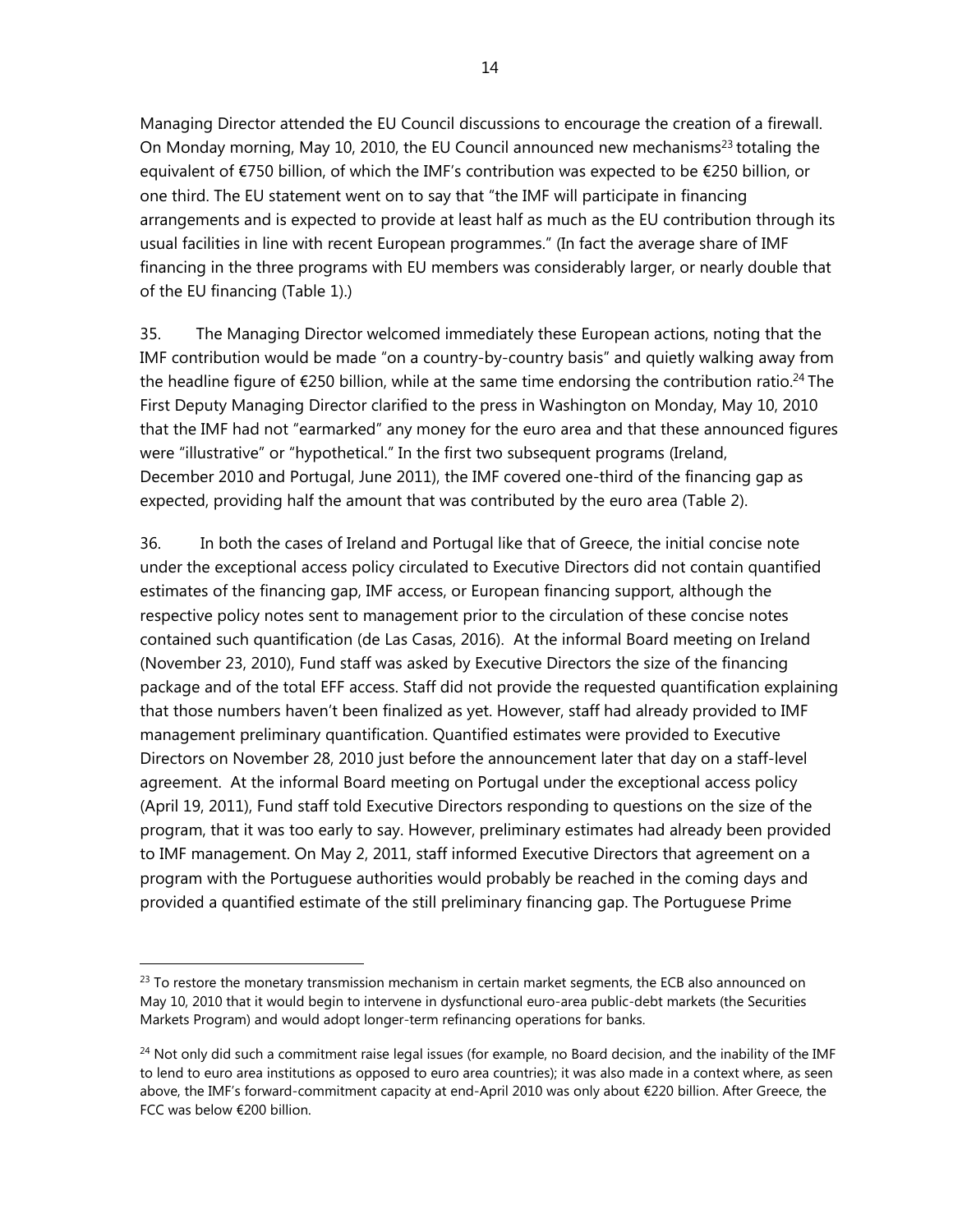Minister announced agreement on a EU-IMF program the next day (May 3), although EU-IMF announcements took place only on May 5.

| Table 2. Financing Gaps and Official Funding for Euro Area Programs<br>(In billions of euros, and in percent of total) |        |                    |                    |  |  |
|------------------------------------------------------------------------------------------------------------------------|--------|--------------------|--------------------|--|--|
| Countries                                                                                                              | IMF    | Europe             | Total              |  |  |
| Greece                                                                                                                 | 30.0   | 80.0               | 110.0 <sup>1</sup> |  |  |
|                                                                                                                        | (27.3) | (72.7)             | (100.0)            |  |  |
| Ireland                                                                                                                | 22.5   | 45.0 <sup>2</sup>  | $85.0^3$           |  |  |
|                                                                                                                        | (26.5) | (52.9)             | (100.0)            |  |  |
| Portugal                                                                                                               | 26.0   | 52.0               | 78.0 <sup>4</sup>  |  |  |
|                                                                                                                        | (33.0) | (67.0)             | (100.0)            |  |  |
| Total                                                                                                                  | 78.5   | 177.0 <sup>2</sup> | 273.0              |  |  |
|                                                                                                                        | (28.8) | (64.8)             | (100.0)            |  |  |
| Memorandum items:                                                                                                      |        |                    |                    |  |  |
| Cyprus                                                                                                                 | 1.0    | 9.0                | 10.0               |  |  |
|                                                                                                                        | (10.0) | (90.0)             | (100.0)            |  |  |
| Greece II                                                                                                              | 28.0   | 143.6              | 171.65             |  |  |
|                                                                                                                        | (16.3) | (83.7)             | (100.0)            |  |  |

<sup>1</sup> Includes €10 billion for a Financial Stability Fund.<br><sup>2</sup> Excludes Irish authorities' contribution of €17.5 bi

 Excludes Irish authorities' contribution of €17.5 billion (or 20.6 percent of Ireland's financing gap) from their cash reserves and liquid assets.

<sup>3</sup> Includes €17.5 billion for bank recapitalization provided by Irish authorities per footnote 2.<br><sup>4</sup> Includes €12.0 billion for 3 Bank Solvency Sunport Facility.

<sup>4</sup> Includes €12.0 billion for a Bank Solvency Support Facility.

<sup>5</sup> This total includes €50 billion for bank recapitalization and about €50 billion to finance credit enhancements for the debt reduction with the private sector and to finance a debt buyback program. This total was reduced owing to a projected €50 billion in privatization receipts.

37. This two-to-one ratio did not last long as an "illustrative" benchmark; by 2012, it was gone. In particular, the IMF's share in the total financing package for the second arrangement with Greece (March 2012) fell to 16 percent, and Spain received financial assistance for its banking sector from the European Financial Stability Fund (June 2012) without parallel use of IMF resources. In 2013 for Cyprus, the IMF's share of the total financing package was only 10 percent. Cyprus's access to Fund resources was 563 percent of quota, or below the 600-percent-of-quota threshold for obtaining exceptional access.

38. The European Stability Mechanism (ESM)—the permanent financing mechanism established by the euro area for its members—was created via an intergovernmental treaty among euro members. The Treaty came under immediate legal challenges within the EU but survived them (Box 2 and, for details, Schneider, 2013 and Van Malleghem, 2013). For our purposes, the most notable outcome of the Treaty-ratification process and subsequent legal decisions was the continuing role given to various national parliaments. In particular, the German Federal Constitutional Court ruled that ESM packages must be clearly defined and that the German Parliament must be given the opportunity to review the aid and stop it if needed. This parliamentary check was considered necessary to retain Germany's sovereignty over its national budget—sovereignty that the Court saw as a "fundamental element" of the democratic process. Six other euro area parliaments have similar roles.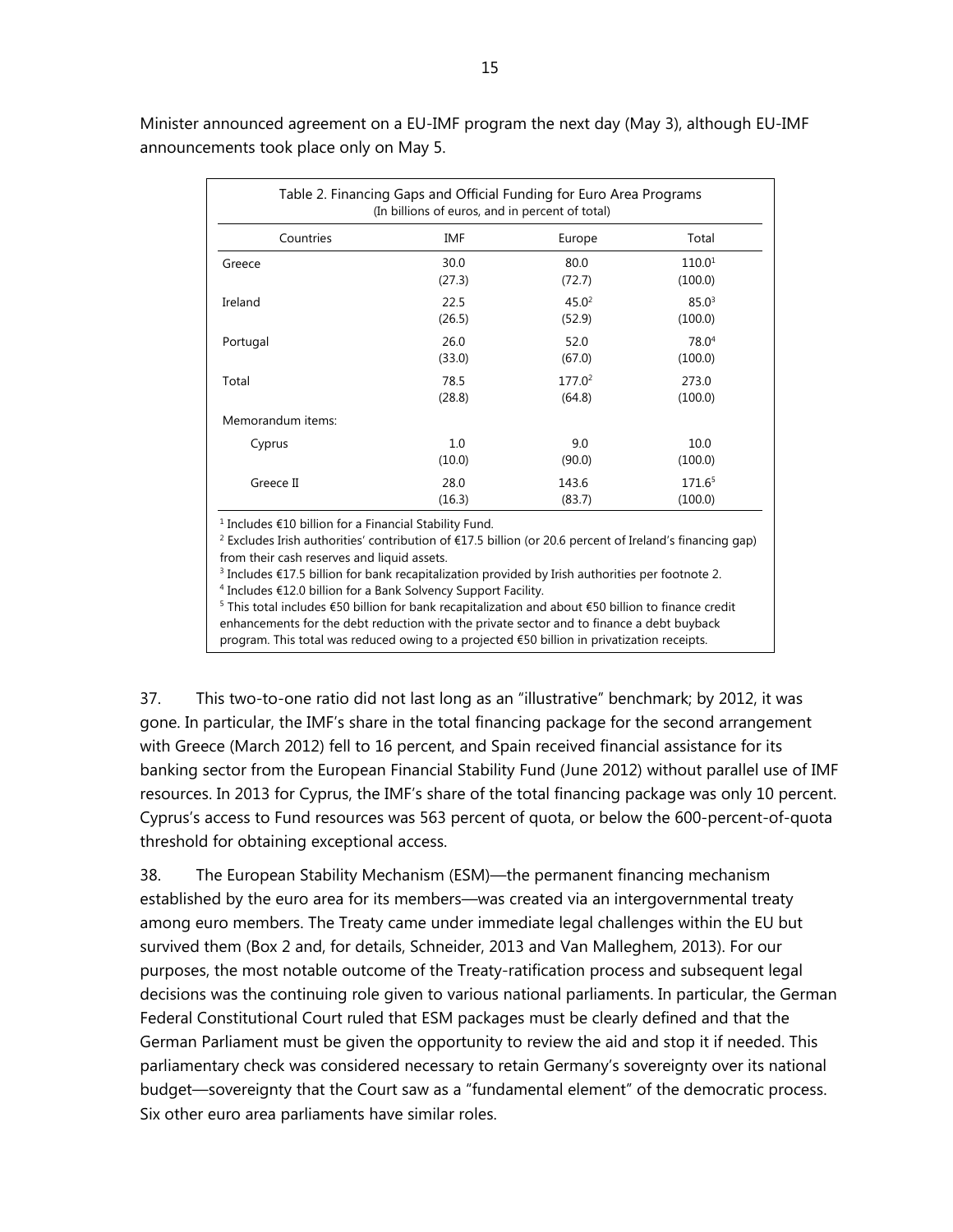#### **Box 2. EU/Euro Balance of Payments Financing Mechanisms for Euro Members**

EU/euro countries financed adjustment programs for euro area members via four different modalities. The first three of these were announced in May 2010, consisting of the Greek Loan Facility (GLF), the European Financial Stabilization Mechanism (EFSM), and the European Financial Stability Facility (EFSF). The GLF had resources of €80 billion composed of bilateral loans from 14 euro members. The European Commission administered the GLF, disbursing funds based on decisions taken by the Eurogroup, which evaluated compliance under the EC's MOU as assessed by the EC and ECB, and reviewed findings by the IMF. The GLF was intended as a temporary country-specific response.

The EFSM (€60 billion) and the EFSF (€440 billion) formed the European "firewall" of €500 billon that was expected by the Eurogroup to be supplemented by IMF financing arrangements equivalent to half of the EFSM/EFSF contributions. The EFSM was intended to safeguard EU financial stability "under current exceptional circumstances" (such as the problems of Greece), essentially replicating for all EU members the medium-term BOP financing facility available only to non-euro EU members. The EFSM operated within the Treaty on the Functioning of the European Union (TFEU), and its borrowing in international capital markets was backed by EU budget guarantees. The EFSM had its legal basis in Article 122 (TFEU), which allows the EU to provide a euro member with financial assistance "where a Member State is in difficulties or is seriously threatened with severe difficulties caused by natural disasters, or exceptional occurrences beyond its control…." This Article is an escape clause to the no bailout provisions of the Maastricht Treaty. Decisions to approve a loan, or to disburse tranches, are taken by a qualified majority of the European Council. The EFSM lent to Ireland and Portugal, totaling €46.8 billion at end June 2015, or 78 percent of the EFSM's total lending capacity, and all of its lending as of that date.

In July 2015, the EFSM provided "bridge financing" (€7.2 billion) to Greece for a three-month period "in view of the severe economic and financial disturbances caused by exceptional circumstances beyond the control of the [Greek] Government" and "to avoid further default on its repayment obligations." This short-term EFSM loan was repaid by a disbursement from a new loan from the European Stability Mechanism (ESM)—see below for details.

In June 2010 euro area governments agreed to establish the EFSF as a temporary crisis mechanism for euro members and as a private company under Luxembourg law. The EFSF disbursed €185.5 billion to Greece, Ireland, and Portugal as of June 2015. It borrows on international capital markets and euro area governments guarantee its debt. The EFSF has the same credit standing as any other sovereign claimant (that is, pari passu); it is not a preferred creditor. The EC was mandated to negotiate the policy conditionality, in consultation with the IMF and ECB.

Legal complaints were filed against Germany's participation in these rescue efforts. While the German Federal Constitutional Court rejected these complaints in September 2011, the Court ruled that aid packages cannot be automatic and may not infringe on the decision-making rights of Parliament. Thus, the German Parliament must be given the opportunity to review the aid and stop it if needed.

In December 2010, euro area governments decided to establish the ESM as a permanent body to replace the EFSF with an effective lending capacity of €500 billion. To implement, the European Council amended in March 2011 the TFEU, adding: "The Member States whose currency is the euro may establish a stability mechanism to be activated if indispensable to safeguard the stability of the euro area as a whole. The granting of any required financial assistance under the mechanism will be made to strict conditionality." The legality of this new TFEU provision—including its consistency with the no bailout provisions—was challenged. The European Court of Justice rejected this complaint in October 2012 (ECJ, 2012). The ESM Treaty was signed in February 2012. The ESM began operation in October 2012 and new requests for financial assistance by euro members have been directed to the ESM since July 2013. The ESM Treaty accepts that the IMF has preferred-creditor status over the ESM. The German Federation Constitutional Court and the European Court of Justice upheld in 2012 the consistency of the ESM Treaty with respectively, German Basic Law, and EU laws. The ESM has lent to Spain (€41.3 billion) and to Cyprus (€9.0 billion). On August 19, 2015, the ESM Board approved a new MOU with Greece and a new three-year loan (for up to €86.0 billion), following its endorsement by ESM members according to their national procedures. The IMF did not negotiate a corresponding LOI, or disburse resources.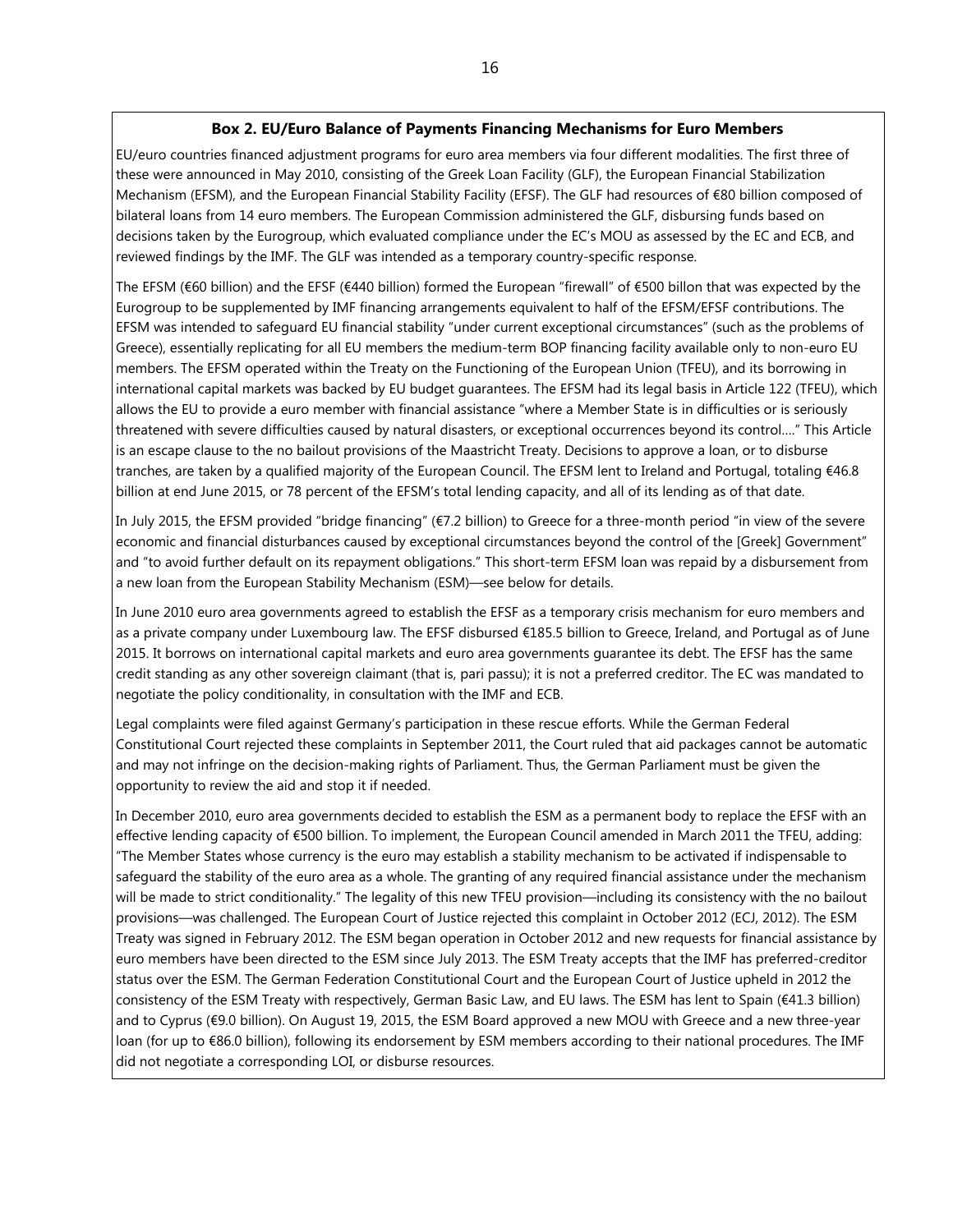39. The ESM Treaty requires unanimity among its (19) members to enable the provision of ESM financial support and to empower the EC to negotiate the associated economic policy conditionality. Unanimity voting typically grants more influence to members with smaller voting weight/size, although these members may thus come under considerable peer pressure to join the majority. The 19 finance ministers of the euro area countries comprise the ESM Board of Governors. Their voting is constrained by national laws in some cases: in seven countries, notably Germany, the Finance Minister must obtain the consent of the national parliament before voting at the ESM. In considering how to vote, national parliaments may look to other actors, including the ECB and IMF, for assessments. National parliaments of ESM members are typically informed of the status of an IMF program. Many of the European officials who were interviewed by the IEO cited this prospective need for parliamentary action by some euro members, especially Germany, as a factor in giving the IMF a perceived "veto power" within the troika.

40. The ESM's financial assistance to Spain is noteworthy because a concurrent request for an IMF program was absent.<sup>25</sup> The Eurogroup announced on June 9, 2012 that it would respond favorably to an expected formal request by Spain for financial assistance by the ESM to cover estimated capital requirements (plus a safety margin), for the Spanish banking system.<sup>26</sup> The Eurogroup statement added that the EC in liaison with the ECB, European Banking Authority (EBA), and IMF would propose the necessary policy conditionality for the financial sector. The IMF Managing Director issued a statement on June 9, 2012 strongly welcoming the Eurogroup's announcement and noted that "The IMF stands ready, at the invitation of the Eurogroup

 $25$  Nor did the third European program with Greece (8/19/2015) have a concurrent request for a UFR program with the IMF, but such a request was expected subsequently. The EC MOU that was signed by the Greek authorities stated that the MOU was prepared in liaison with the ECB and with input from the IMF. Separately, the EC indicated that the IMF would take part in the regular review missions and was expected to participate financially later. From the EC's perspective, the IMF was a "partner in the ESM programme as envisaged under the specific arrangements of the ESM Treaty." The ESM stated that both the MOU and the ESM loan agreement were approved by ESM members according to their national procedures, which included parliamentary approval in several countries. The IMF mission chief to Greece confirmed in August 2015 (IMF Press Release 15/377) that the IMF would "make an assessment of its participation once the steps on the authorities' program and debt relief have been taken, expected at the time of the first review of the ESM program."

<sup>&</sup>lt;sup>26</sup> On June 8, the day before the Eurogroup's announcement, the IMF Board considered a Financial System Stability Assessment (FSSA) report on Spain that identified a need to increase capital buffers by €40 billion. The FSSA report (IMF, 2012e) and the Board minutes (Minutes of Executive Board Meeting 12/55-1), particularly interventions by Executive Directors from euro countries, do not reveal any foreshadowing of the Eurogroup's announcement, although press reports about a potential EU loan were noted by one non-euro area Executive Director. Five Executive Directors questioned the departure from usual practice in considering a stand alonereport (without the usual Article IV staff report) of the FSSA and the shortened circulation period for the FSSA report. Indeed, one Director opined that "once again the Board is being led to diverge from recommended procedures to suit the situation and preferences of a euro area country." Some unease was also expressed about the IMF—the Board—taking an official view, especially in a press release, on the strength/resilience of Spain's financial system without the backing of an accompanying Article IV analysis. The 2012 Article IV consultation mission was in Madrid at that time, and completed its work on June 14 when it issued its concluding statement. Thus, a Board discussion of the FSSA and Article IV staff report could have taken place without a lengthy delay with some effort.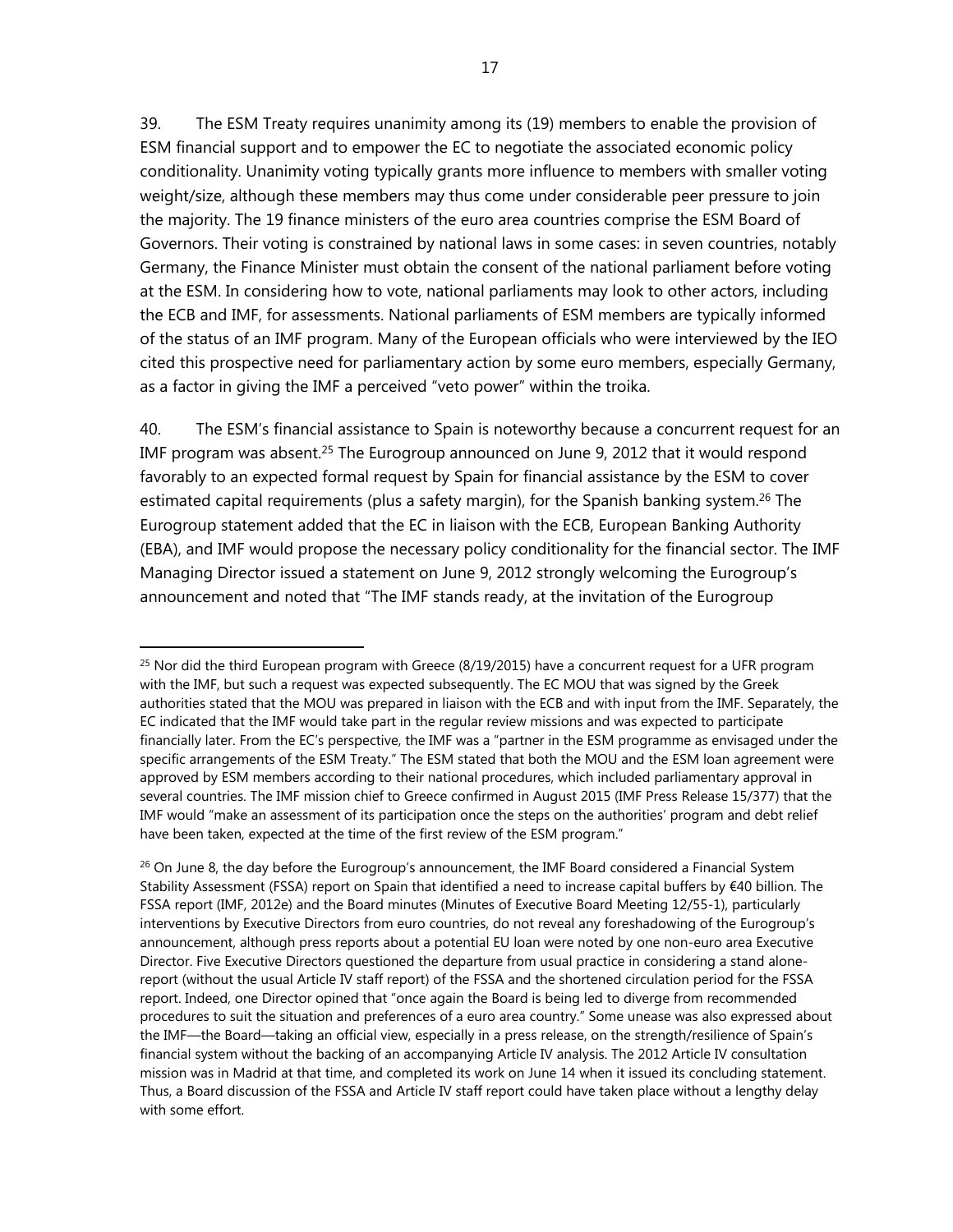members, to support the implementation and monitoring of this financial assistance through regular reporting" (IMF Press Release No. 12/215).

41. As was made known subsequently, the absence of an IMF financial contribution (or IMF program) for Spain was explained to euro area national parliaments by the fact that the IMF did not have a facility to provide sectoral financial assistance. Thus, the "where possible" clause related to the IMF's involvement in the ESM Treaty came into play. Nonetheless, while it is true that the IMF had no sectoral lending facility, IMF resources were used to help to fill financing gaps arising inter alia from requirements for bank recapitalizations in the cases of Greece, Ireland, Portugal, and Cyprus.

42. The Spanish government formally requested financial assistance from the EFSF/ESM on June 25, 2012. A joint mission that included staff from the EC, ECB, EBA, EFSF/ESM, and IMF visited Spain from June 27, 2012 to July 4, 2012, negotiating an EC memorandum of understanding for ESM financial assistance and terms of reference for IMF technical assistance in the context of ESM financial assistance. This joint mission (and subsequent ones) resembled a troika mission plus participants from the two additional European institutions (the EBA and ESM/EFSF). The memorandum of understanding (MOU), which defined financial sector conditionality, was agreed between the EC and the Spanish authorities on July 20, 2012, or the same day as the IMF's terms of reference were finalized. The Spanish authorities also agreed to comply fully with the EU's Excessive Deficit Procedure commitments and recommendations, which provided macroeconomic and nonfinancial structural policy elements to this financial assistance from the ESM (Véron, 2016). As regards the terms of reference, Fund staff preferred that the request for technical assistance be made by Spain plus other individual Eurogroup members. This was partly because TA requests from Fund members can be acted on without Board authorization, while TA requests from non-Fund members—such as the Eurogroup—do require Board authorization, and partly because in the staff's view, the Fund's "honest broker" role would be enhanced if the request were not made by the EC, ECB, or EBA. In any event, the staff felt that the Fund should be free to voice disagreement, including publicly, with policy recommendations (for example on the extent of deleveraging, bailout/state aid, or legacy asset management) made by EU institutions.

43. The IMF TOR for staff monitoring of the EU program for Spain were sent to the IMF Executive Board, for information only (FO/DIS/12/135; 07/20/15), on July 20, 2012, the day they were agreed. The TOR were made public later that day. They specified that the Fund staff would not be party to the EC's memorandum of understanding for financial assistance, nor would the Fund staff be responsible for the MOU's conditionality; these were matters solely for the Spanish authorities and the EC. The monitoring to be conducted by the Fund staff was described as a form of technical assistance under Article V, Section 2 (b). Thus, the staff would play a very different role than in the euro area cases that used Fund financial assistance. IMF staff monitoring was to be conducted "independently of the views of the authorities and EC." This role represented a compromise between the wishes of those euro area governments (not least Germany's), that wanted IMF involvement, and of the Spanish government, which insisted that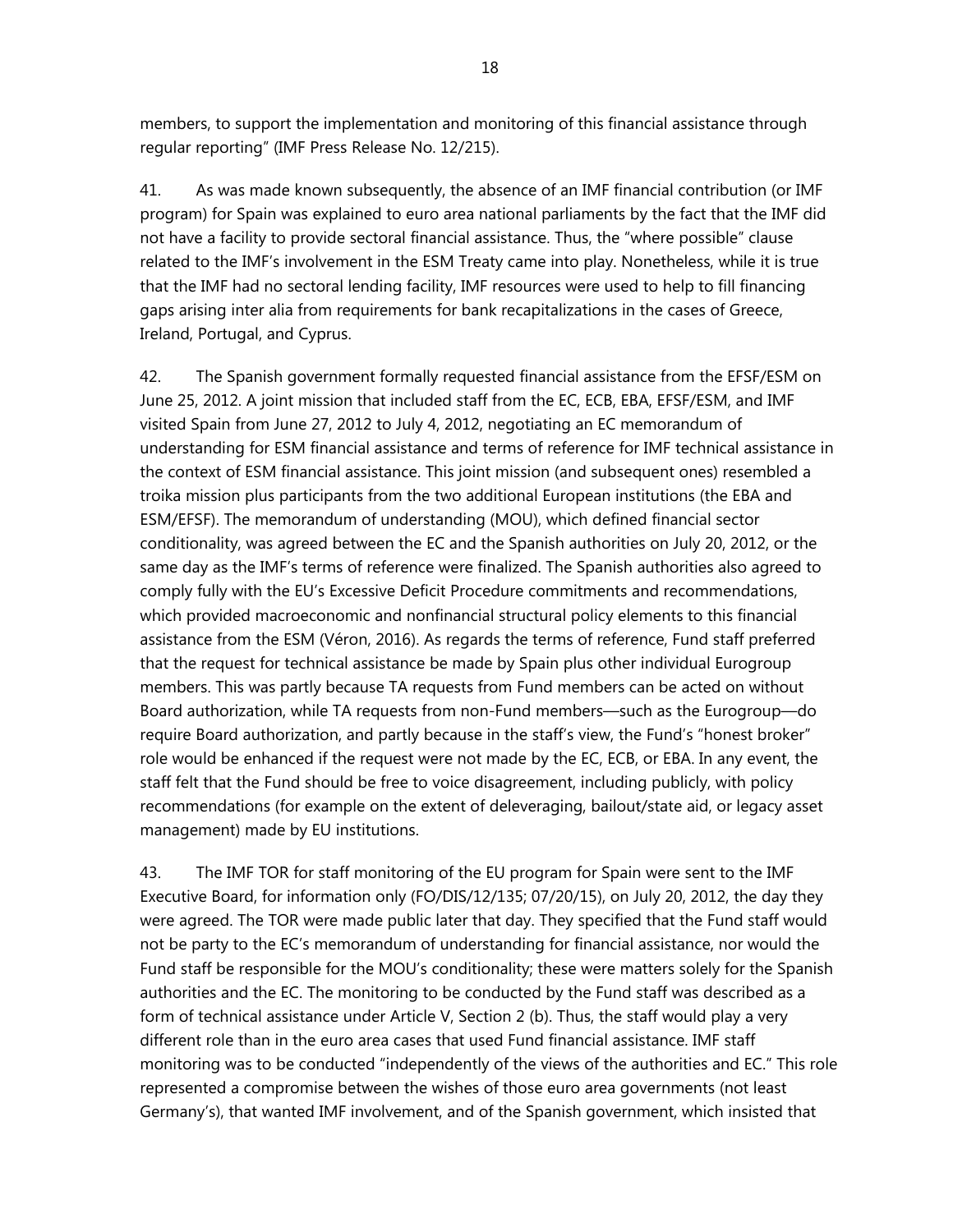the IMF play only an advisory role and not impose any conditionality (Véron, 2016). The TOR did not restrict the Fund staff from expressing its views regarding recommendations and policies formulated by the authorities and the EC. The TOR also made clear that the IMF staff reports would be provided to the IMF Executive Board for information only.

44. This was the first time (since the box on EC-IMF cooperation in the staff report for Hungary's 2008 SBA request), that IMF staff described to the IMF Board the nature of IMF–EC collaboration. However, the Board was merely informed, rather than engaged in a decision making process. Indeed according to de Las Casas (2016), management and staff made a series of choices that effectively excluded the Board from a decision-making role on possible modalities for IMF engagement with Spain. On July 25, 2012 the Board concluded the 2012 Article IV consultation with Spain and "welcomed the European financial assistance for the recapitalization of Spanish financial institutions and the accompanying policies, as well as the envisaged role of the Fund in monitoring progress."

45. Joint review missions related to Spain's financial sector were conducted by the EC, in liaison with the ECB and EBA. These verified compliance with the MOU's policy conditions, while the IMF staff supported implementation and monitoring with analysis, policy advice, and its own regular reporting (Véron, 2016). Progress in meeting the EDP commitments was regularly monitored by the EC. Thus, the EC's surveillance procedures were reinforced by its conditionality on macroeconomic and structural policies via its lending operation.

46. Interviews conducted by the IEO with the Spanish authorities and relevant staff at the IMF, EC, ECB, ESM, and EBA portrayed the IMF staff as a co-equal partner with the EC, ECB, and EBA as regards providing insightful analysis of Spain's financial sector and appropriately targeted policy recommendations to address identified financial sector problems. In Spain as in Ireland and Portugal, Fund staff debated with partners over the appropriate pace of bank deleveraging, arguing for a slower pace (Véron, 2016). Cooperation was deemed excellent by all parties and Spain successfully exited from this EC program with a stronger financial system. But some Europeans expressed doubts whether the "Spanish model"—with no parallel IMF program or conditionality—would be easily repeated in the future, and expressed a desire to have IMF "skin in the game." Looking ahead, the ESM may be less involved with future bank recapitalization efforts because the Single Resolution Fund now provides an alternative instrument. Some European interviewees also noted that Spain's macroeconomic policy performance under the ESM program could have been better; they noted in this context that the Excessive Deficit Procedure target for 2013 was not achieved, even though macroeconomic outcomes benefited from the sharply lower interest rates that were largely a response to the ECB President's pledge in mid-2012 to "do whatever it takes" to save the euro.

## **B. What is the Troika Arrangement?**

47. When two or more institutions engage in conditional lending to support a country's adjustment program, consistency is necessary because a country can only adopt one set of policy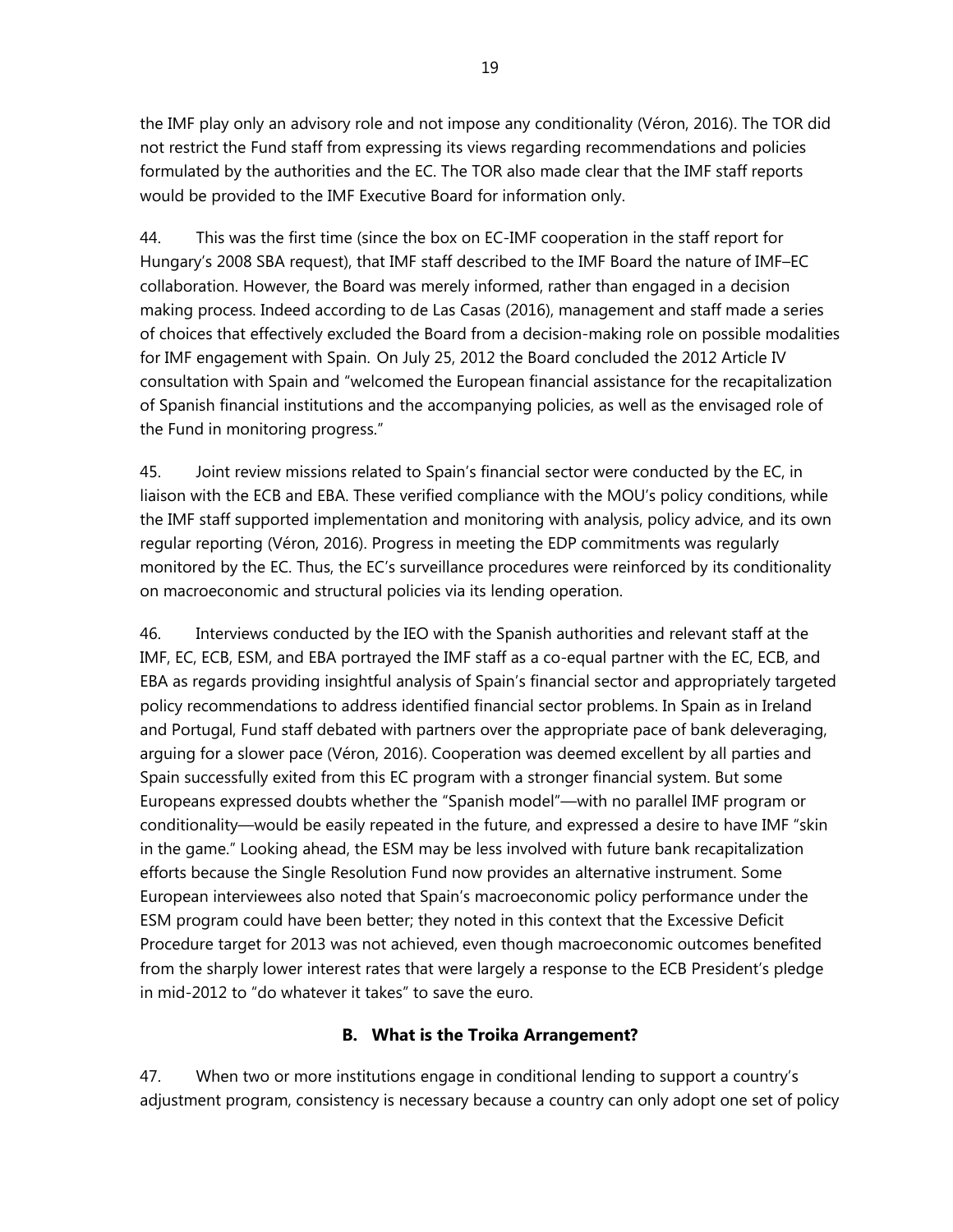measures (for example, only one target for the fiscal deficit) that must satisfy both institutions' conditionality.27 Even if conditionality does not overlap directly, policy measures must not work at cross-purposes. The institutions also need clear rules of the game to handle situations where the conditionality set by one institution is not observed, preventing that institution from disbursing as scheduled. Coordination issues naturally arise. To address them, two broad options exist: (i) one institution "borrows" the conditionality set by the other, tying its disbursements to disbursements by the other institution—such arrangements can be termed "co-financing"; or (ii) the participating institutions provide "parallel" or "joint" financing and agree on modalities to assure consistent conditionality.

48. Before discussing how the troika parties handled the coordination of conditionality, this section looks more generally at how these coordination issues apply with respect to the IMF's interactions with regional financing arrangements (RFAs) and currency unions.

## **Treatment of coordination in regional financing arrangements and currency unions**

49. Both in surveillance and in the use of Fund resources, an IMF member's membership of a currency union raises policy and procedural issues that do not apply for non-currency-union members. Policy and procedural constraints may also differ among currency unions, $^{28}$  and the specifics of the financing mechanism and any associated conditionality of the RFA add further complications. Financing mechanisms for (or the policy rules of) currency unions may raise different issues from RFAs in regions without currency unions.

50. With regard to regional financing arrangements, the G20 finance ministers and central bank governors endorsed on October 15, 2011 six non-binding principles for cooperation between the IMF and RFAs (Box 3). Several of these principles are germane to the troika: (i) cooperation should respect the roles, independence, and decision-making processes of each institution, taking into account regional specificities in a flexible manner; (ii) cooperation should include open sharing of information and joint missions where necessary; (iii) consistency of

 $\overline{a}$  $^{27}$  As the ECB's Outright Monetary Transactions (OMT) program has not been used, only the EC and IMF conditional programs are reviewed in this section. The OMT program is discussed in Section IV.D on the ECB's troika role.

<sup>&</sup>lt;sup>28</sup> Notably, the economic governance architecture of the CEMAC, ECCU, and WAEMU differs from that of the euro area; for example, the fiscal rules are generally less restrictive than EMU rules and their enforcement mechanisms are also weaker (Schaechter and others; 2012; Hitaj and Onder, 2013; and Bova, Carcenac, and Guerguil, 2014). There are also major economic differences among these currency unions (Tan, 2016). The euro area has systemic importance and the euro has a role as a reserve currency. Relatedly, the EC and ECB have more staff and broader responsibilities than their equivalents in other currency unions. In addition, and more controversially, nationals from these three currency unions do not hold as prominent senior positions within the IMF, including management positions, as do nationals of the euro area and EU more broadly. This greater prominence could result in a tilt—even if unknowingly—toward "European exceptionalism." Finally, the voting power and voice—number of Executive Directors or Alternates— for the euro area is considerably larger and louder than for other currency unions (Eichengreen and Woods, 2016).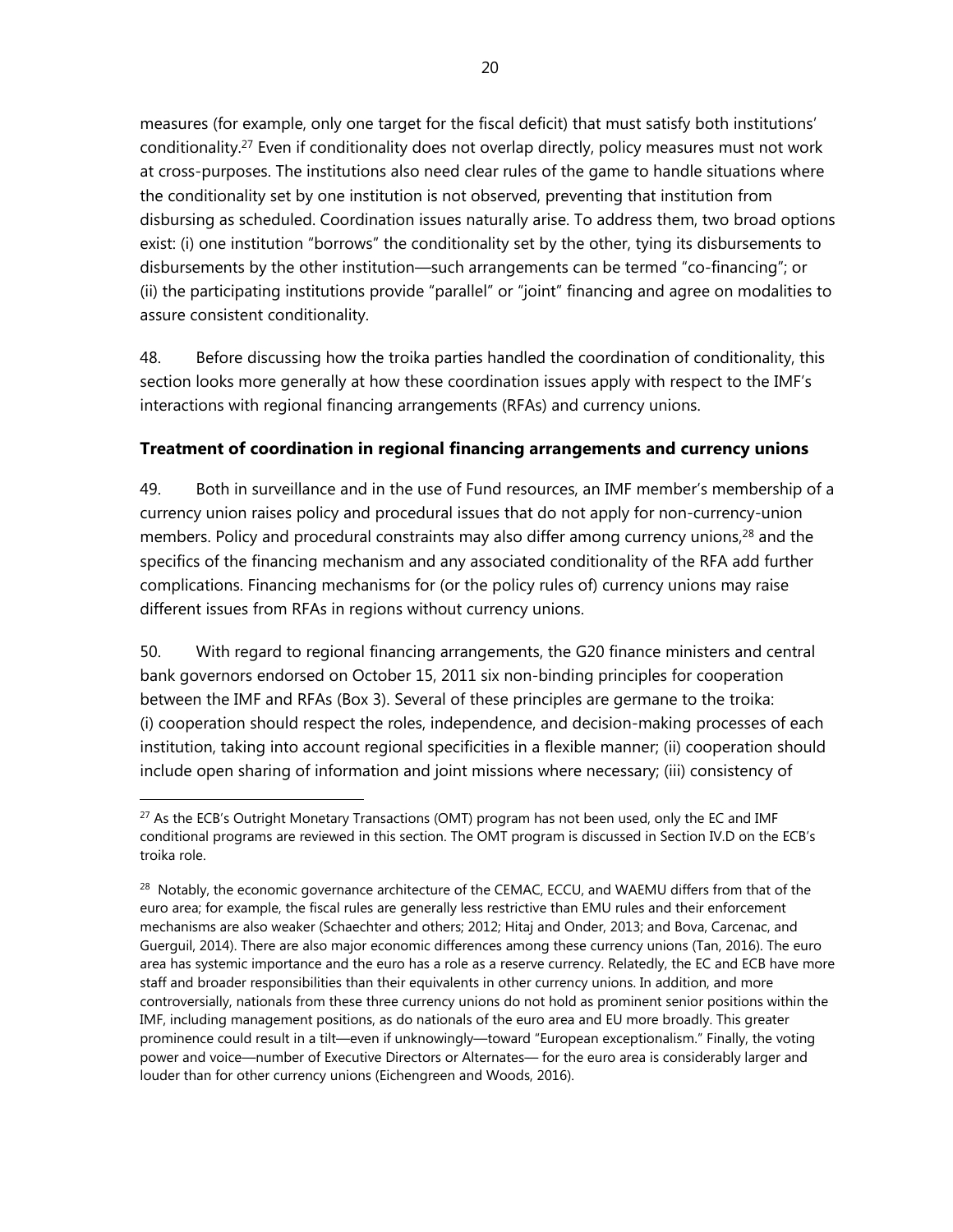lending conditions should be sought to the extent possible, to prevent arbitrage and facility shopping; and (iv) RFAs must respect the preferred-creditor status of the IMF.

#### **Box 3. G20 Principles for Cooperation between the IMF and Regional Financing Arrangements, as endorsed by G20 Finance Ministers and Central Bank Governors, October 15, 2011**

In November 2010, G20 leaders tasked G20 finance ministers and central bank governors to explore "ways to improve collaboration between RFAs and the IMF across all possible areas". Based on contributions by the EU and by ASEAN+3 countries that are members of the G20, the following non-binding principles for cooperation have been agreed. Also, collaboration with the IMF should be tailored to each RFA in a flexible manner in order to take account of region-specific circumstances and the characteristics of the RFAs.

- (i) An enhanced cooperation between RFAs and the IMF would be a step forward towards better crisis prevention and more effective crisis resolution and would reduce moral hazard. Cooperation between RFAs and the IMF should foster rigorous and evenhanded surveillance and promote the common goals of regional and global stability.
- (ii) Cooperation should respect the roles, independence, and decision-making processes of each institution, taking into account regional specificities in a flexible manner.
- (iii) While cooperation between RFAs and the IMF may be triggered by a crisis, ongoing collaboration should be promoted as a way to build regional capacity for crisis prevention.
- (iv) Cooperation should commence as early as possible and include open sharing of information and joint missions where necessary. It is clear that each institution has comparative advantages and would benefit from the expertise of the other. Specifically, RFAs have better understanding of regional circumstances and the IMF has a greater global surveillance capacity.
- (v) Consistency of lending conditions should be sought to the extent possible, in order to prevent arbitrage and facility shopping, in particular as concerns policy conditions and facility pricing. However, some flexibility would be needed as regards adjustments to conditionality, if necessary, and on the timing of reviews. In addition, definitive decisions about financial assistance within a joint program should be taken by the respective institutions participating in the program.
- (vi) RFAs must respect the preferred-creditor status of the IMF.

51. Though endorsed by the G20, these principles are not binding on the IMF or on any RFA. Importantly, the IMF Executive Board has not endorsed, nor even discussed, these G20 principles even though the International Monetary and Financial Committee (IMFC) in April 2011 "urged the Fund to work with regional financing arrangements to develop broad principles for cooperation with the IMF." The IEO has not found any evidence that the Eurogroup, EC, or ECB have adopted the principles. The principles are too general to be used for meaningful assessment purposes.

52. The G20 held a seminar on an IMF staff paper entitled "Stocktaking the Fund's Engagement with Regional Financing Arrangements" (IMF, 2013b) at the IMF on April 17, 2013. This staff paper had been circulated for information, but not discussion, to the IMF Executive Board on April 11, 2013, with a note that it provided background for the forthcoming seminar. According to published summary of seminar participants' views

http://en.G20russia.ru/events\_summit/20130417/780961032.html, they observed that while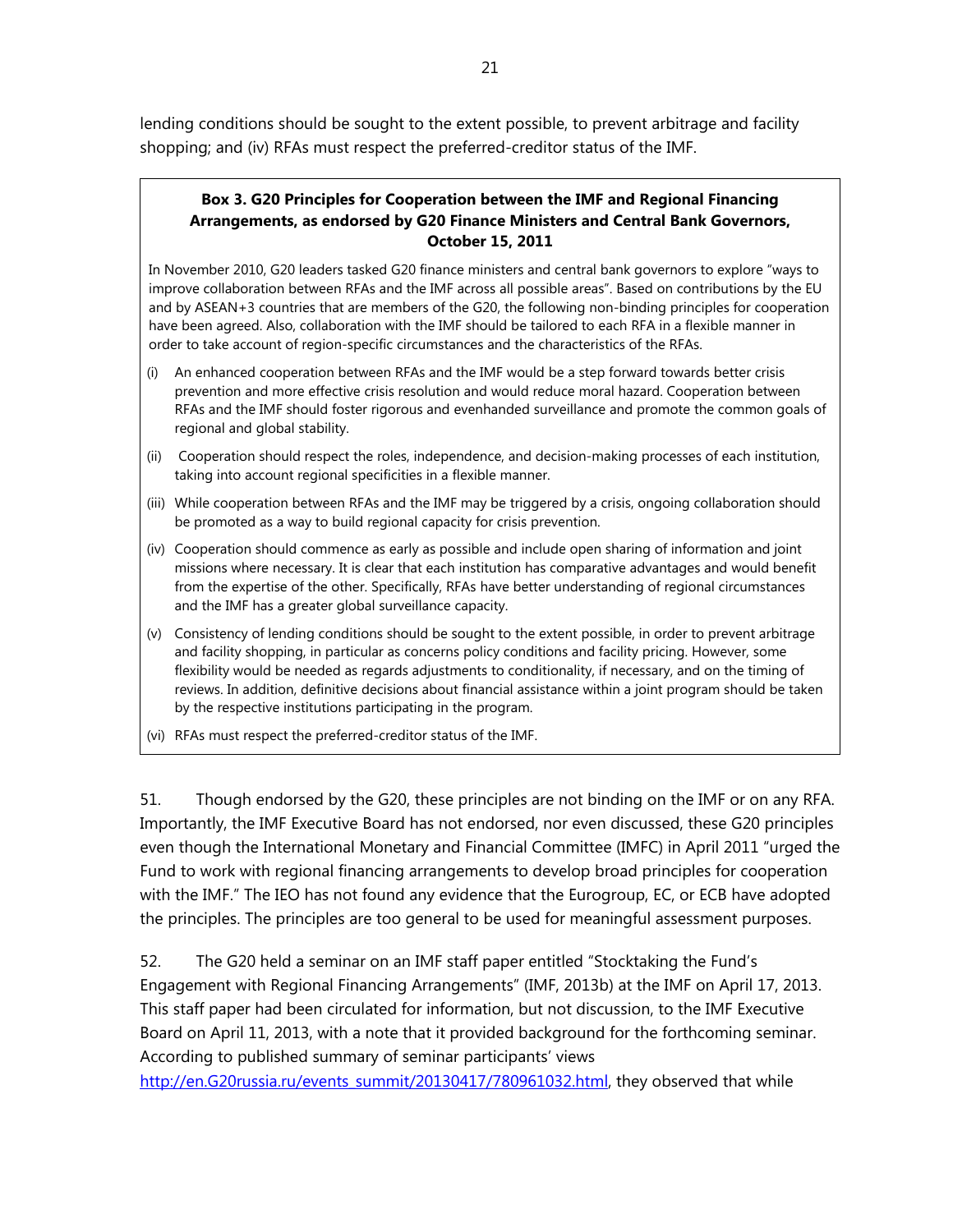agreeing on the desirability of cooperation, the extent and form of such cooperation were "the most difficult question to answer."

53. On May 10, 2013, IMF staff circulated to Executive Directors a note on issues for discussion (FO/DIS/13/64) related to the "Stocktaking" paper. Questions posed included: (i) whether Directors saw a need to review the non-binding G20 principles; (ii) whether formal cooperation mechanisms should be put in place with individual RFAs; and (iii) whether financing mechanisms for currency unions raised different issues from RFAs in regions without currency unions. The IMF Executive Board had an informal discussion on May 13, 2013. No summing up or minutes were produced because the session was informal, but available records and interviews indicate that Executive Directors were not inclined to move towards a structured, formal arrangement with RFAs. In December 2015, in concluding their discussion of the IMF staff's Crisis Program Review (IMF, 2015b), "many Executive Directors supported establishing operational guidelines that build upon the G20 principles for cooperation between the Fund and regional financing arrangements (RFAs)…"

54. The troika arrangement was uniquely developed by the Eurogroup to benefit from the IMF staff's technical expertise and crisis-management experience, allowing coordination of the EU's and IMF's separate, but parallel, conditional lending operations. No other currency union has yet developed a financing mechanism such as the euro area's ESM. In studying the troika arrangement, it is extremely difficult to distinguish its possible effect on loan conditionalities from the possible effect of the policy constraints that were imposed on the program countries by their membership of the euro area and EU. To the extent that lessons from the troika experience derive from the effects of euro/EU membership, any lessons would be less germane for RFAs without a currency union. For RFAs that are also a currency union, the lessons depend on the similarity of their policy and financing frameworks to those in the euro area and EU.

### **"Borrowed" conditionality**

55. Against this background, the relevant policies established by the IMF Executive Board are examined. According to the Fund's Guidelines on Conditionality (Decision No. 12864 (02/102), as amended), the IMF is prohibited from allowing the use of Fund resources to be directly subjected to the rules and decisions of other organizations. Thus, the Fund cannot "borrow" conditionality from another institution. The Conditionality Guidelines also state that "there will be no crossconditionality, under which the use of the Fund's resources would be directly subject to the rules and decisions of other organizations." Fund staff reiterated this point in 2014 (IMF, 2014), saying that the Fund cannot delegate its responsibility, including to RFAs, in assessing whether the conditions for the use of its resources have been met. This is necessary in order for the Fund to ensure that "adequate safeguards" are in place to preserve the revolving character of Fund resources as required by its Articles of Agreement. If the Fund assesses that its conditions have not been met, it will not disburse, irrespective of the judgments reached by other lenders. Conversely, in cases where the Fund assesses that its conditions have been met but the conditions imposed by other lenders are not met, so that they do not disburse, the Fund may not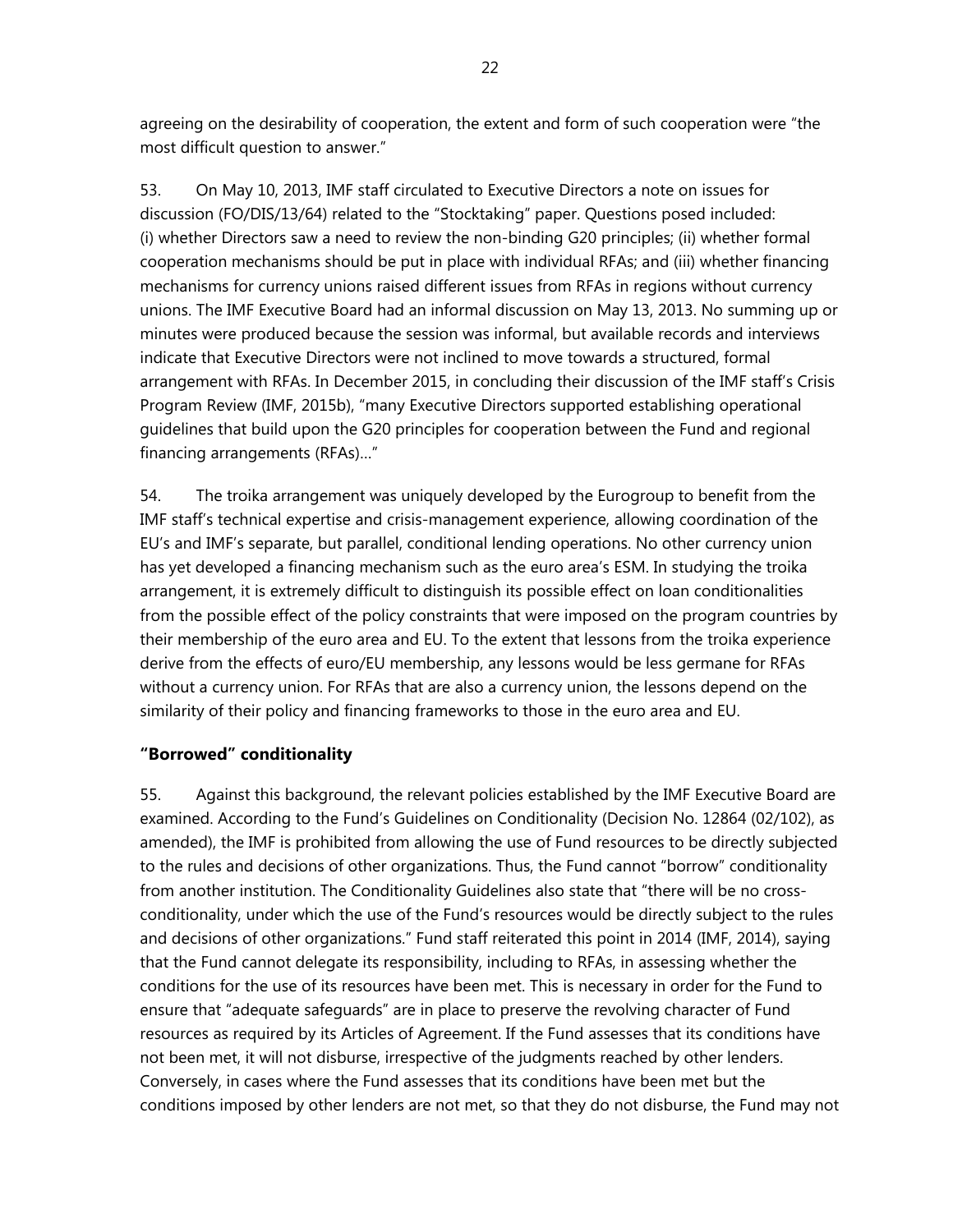be able to release its resources. The absence of financing assurances—a situation wherein the IMF-supported program is not fully financed—can block the IMF from disbursing, given the need to safeguard its resources.

56. Unlike the IMF, the Eurogroup could have decided to "borrow" IMF conditionality by choosing to trigger its financial assistance solely upon the program country's observance of IMF conditionality, or by deciding effectively to cofinance the IMF program. It must be noted that the euro authorities did not consider delegating program conditionality to the IMF at the time they were debating the IMF's involvement. Borrowed IMF conditionality has been used in debt restructurings by the Paris Club and London Club, and in official bilateral lending during the Asian crisis, Mexico (1995), and Brazil (1998). According to IMF staff, only one out of five regional financing arrangements requires an IMF program for use of RFA resources, and in that case the use of these resources must exceed a threshold amount (though the use of the RFA resources has never been activated).<sup>29, 30</sup>

57. Even without separate European loan conditionality, the design of the IMF-supported program for a euro area member needs to contend with the country's EU Treaty obligations as administered by the EC and ECB. The EC and ECB have an obligation to treat EU/euro members evenhandedly, while also considering the potential spillovers for the EU/euro area as a whole. Thus, the policy disagreements that arose between the IMF staff and EC/ECB staff within the troika (for example, on the pace of fiscal adjustment, sovereign debt restructuring, bank recapitalization, or treatment of unsecured bank creditors) would likely still have emerged even without the troika arrangement.

## **Modalities for assuring consistent conditionality**

 $\overline{a}$ 

58. What of the modalities to assure consistent conditionality by the EC (in liaison with the ECB) and the IMF? The IMF's Conditionality Guidelines state that "the Fund's policy advice, program design, and conditionality will, insofar as possible, be consistent and integrated with those of other international institutions within a coherent country-led framework." In addition, Fund staff explained in the 2011 Review of Conditionality (IMF, 2012b) that the "[Conditionality] Guidelines do not provide explicitly for coordination with regional institutions [such as EU

 $^{29}$  According to IMF (2013b), three RFAs include no explicit role for the IMF. The Chiang Mai Initiative Multilateralization (CMIM) requires the existence of a Fund-supported program for disbursements above 30 percent of its member's maximum quota. Below that threshold, the CMIM may set its own conditionality. Neither provision has yet been used. The North American Framework Agreement does not require an IMF-supported program; however, a letter from the IMF Managing Director, stating confidence in the borrower's policies, is needed by the U.S. Treasury Secretary to authorize use of the Exchange Stabilization Fund.

<sup>&</sup>lt;sup>30</sup> Would "borrowed" IMF conditionality have been politically feasible for European governments? Given that their large loans frequently required authorizations by their respective national parliaments, would these national parliaments have accepted less involvement by the EC and ECB? Would the various national courts and the European Court of Justice have viewed differently the legal challenges to the euro area's rescue mechanism? Answers to these counterfactual questions are left to the reader.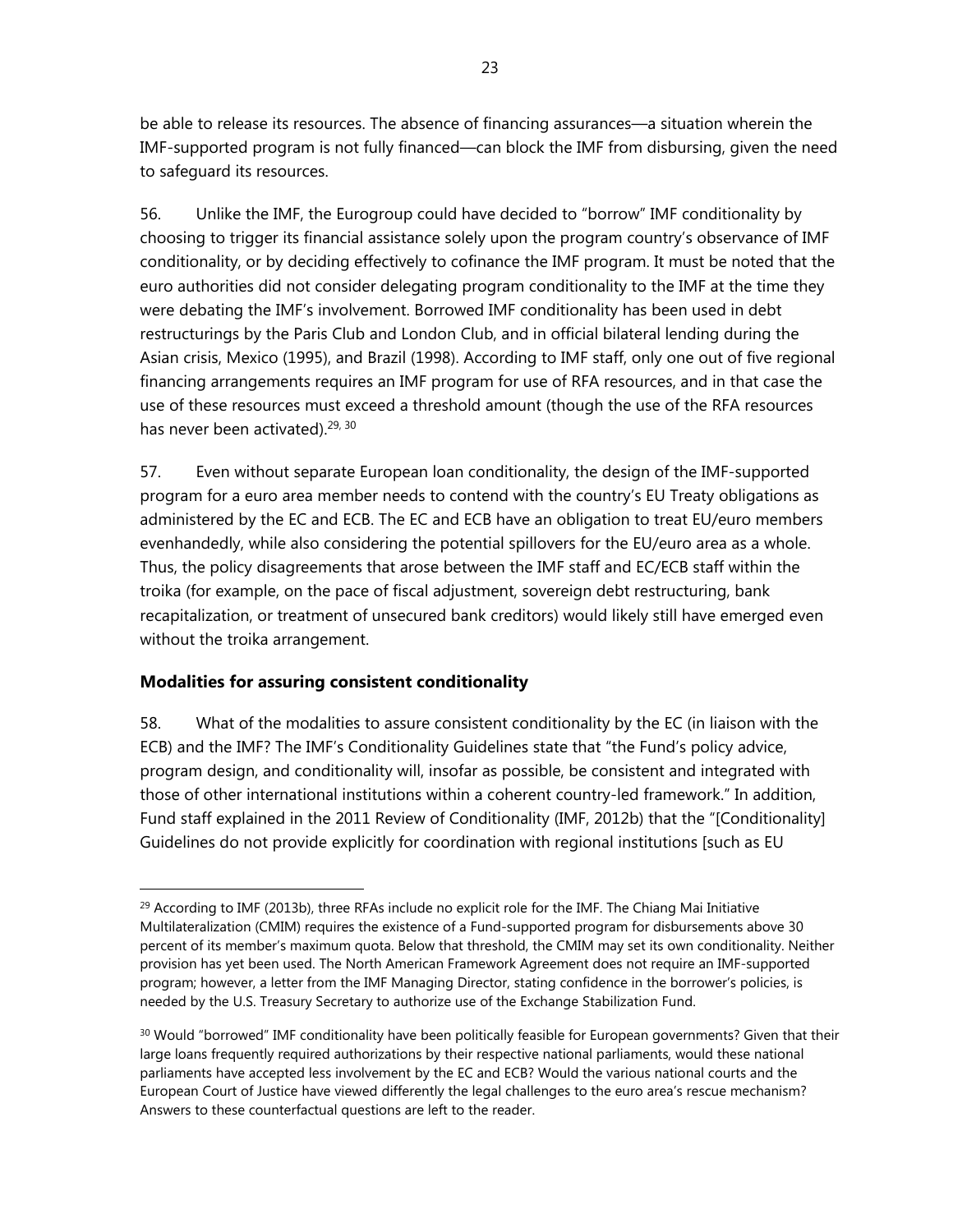institutions]. However, they provide clear guidance regarding coordination with the World Bank that can be transposed to coordination with other institutions." In 2014, the operational guidance to IMF staff on the 2002 Conditionality Guidelines was revised to add a paragraph on collaboration with regional financing arrangements; in particular, it was considered "useful for staff to understand the timing and phasing of RFA disbursements….and to reach mutual understandings on policy objectives and program design to remove or minimize any inconsistencies" (IMF, 2014).

59. Some but not all of the IMF's experience in coordinating with the World Bank on joint conditional lending to developing countries is relevant to the EU program cases. Typically, the Bank-Fund collaboration process has involved exchanges of information and analysis, sharing of briefing papers, and joint or parallel staff visits. As regards policy substance, under Bank-Fund collaboration a division of labor applies that is consistent with their respective institutional mandates. This principle has resolved most (though certainly not all) Bank-Fund coordination issues.

60. Unlike that of the World Bank, the policy mandates of EU institutions with respect to euro members overlap extensively with that of the IMF. Hence the IMF and the EC developed a modus operandi for assuring "consistent and integrated" conditionality—per the conditionality guidelines—based upon their experience with joint lending programs for Hungary, Latvia, and Romania. One consequence of the overlapping responsibilities was duplication in staff assignments by troika partners. This increased the overall size of troika teams, which placed a burden on country authorities. Troika teams in Greece reportedly could total 30–40 persons, though teams in Ireland and Portugal were substantially smaller. In addition, country authorities, particularly in the case of Greece with the EU's Task Force for Greece, needed to accommodate a great number of technical assistance missions in revenue administration, expenditure management, banking, and statistics.

61. The IMF, EC, and ECB all used similar internal procedures/practices for fielding their respective teams (ECA, 2015). Once tentative mission dates had been determined, each team would begin to prepare a policy brief/note that identified the main challenges facing the country, the principal policy recommendations of the respective team, and an assessment of financing requirements. Consultations would take place among troika partners (including via teleconferences and the sharing of preliminary notes), and the EC would consult with the EFSF/ESM on funding issues while, within the EC, the Directorate-General for Economic and Financial Affairs, which provided the EC team leader, would consult with other DGs. Efforts would be made to converge on analysis, assessments, and policy prescriptions, while retaining needed flexibility given the uncertainties involved. Internal consultations would also take place within each institution. Senior officials within each—the responsible Deputy Managing Director in the case of the IMF—approved the final draft policy brief/note. The EC played a dual role: one, acting as agent for the euro area members (or EFSF/ESM), it sent the policy brief to the Economic and Financial Committee/Euro Working Group President; two, it represented the general interests of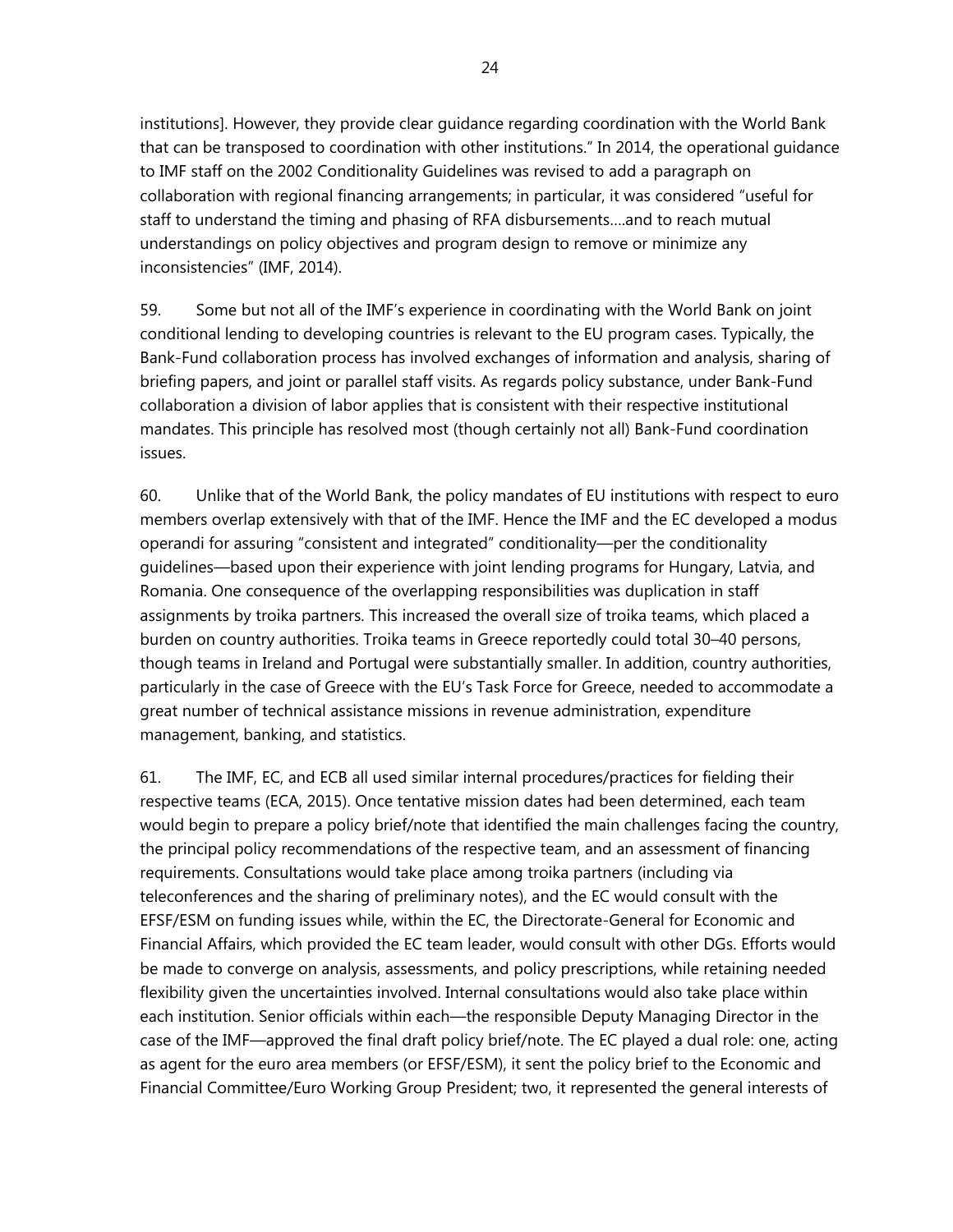the EU community because formal ECOFIN Council decisions may be required (e.g., EDP), or EFSM disbursements, which are EU-wide matters.

62. On the IMF side, the policy on exceptional access (EA) mandates early informal consultation with the Executive Board once IMF management decides that new, or augmented, exceptional access to Fund resources may be appropriate. The EA policy requires that Executive Directors be provided a concise note that sets out "as fully as possible:" (i) a tentative diagnosis of the problem; (ii) outlines of the needed policy measures; (iii) the basis for a judgment that exceptional access may be necessary and appropriate, with a preliminary evaluation of four substantive criteria and including a preliminary analysis of the external and sovereign debt sustainability; and (iv) the likely timetable for discussions. Concise notes were circulated to Executive Directors in all three country cases. While the initial notes in each of the three cases signaled that exceptional access to Fund resources was anticipated, none of them provided quantitative estimates of the financing requirements, of expected European financing, or of possible access to Fund resources. This information was, however, contained in the respective policy notes that were sent to IMF management before the three initial notes were sent to the Executive Directors. According to interviews with various IMF Executive Directors/Alternates, or their staffs, who attended informal Board meetings under the exceptional access policy, quantitative estimates were not communicated orally either.

63. Such estimates *were* made available to the Eurogroup by EC staff to gain the Eurogroup's authorization to negotiate loans and policy conditionality on its behalf. Consequently, an information asymmetry resulted among IMFC finance ministers, with finance ministers from the Eurogroup having more detailed information. Depending upon what information the Eurogroup shared with their IMF Executive Directors, this information asymmetry might have also extended to IMF Executive Directors. This information asymmetric is distinct from the usual information asymmetry enjoyed by the Executive Directors representing the country seeking an IMFsupported program.

64. In the field, troika teams met jointly with the country authorities whenever feasible. They also met regularly among themselves to share information, to revise the macroeconomic framework and estimated financing requirement, to discuss adjustments to proposed policy conditionality, and to give mutual feedback on evolving drafts of their MOUs/LOIs. Progress reports were provided to headquarters—in some cases daily—to seek additional guidance. Because the EC acts as agent, the Euro Working Group (EWG) President is kept informed of developments by EC staff. The EWG President may inform other Economic and Financial Committee/EWG members of important developments as appropriate. If substantial disagreements arise among troika partners or with country authorities, troika deputies are involved, working with their counterparts and their teams to devise solutions. As necessary, troika principals may discuss matters with the objective of allowing commonly agreed proposals to be presented to the Eurogroup.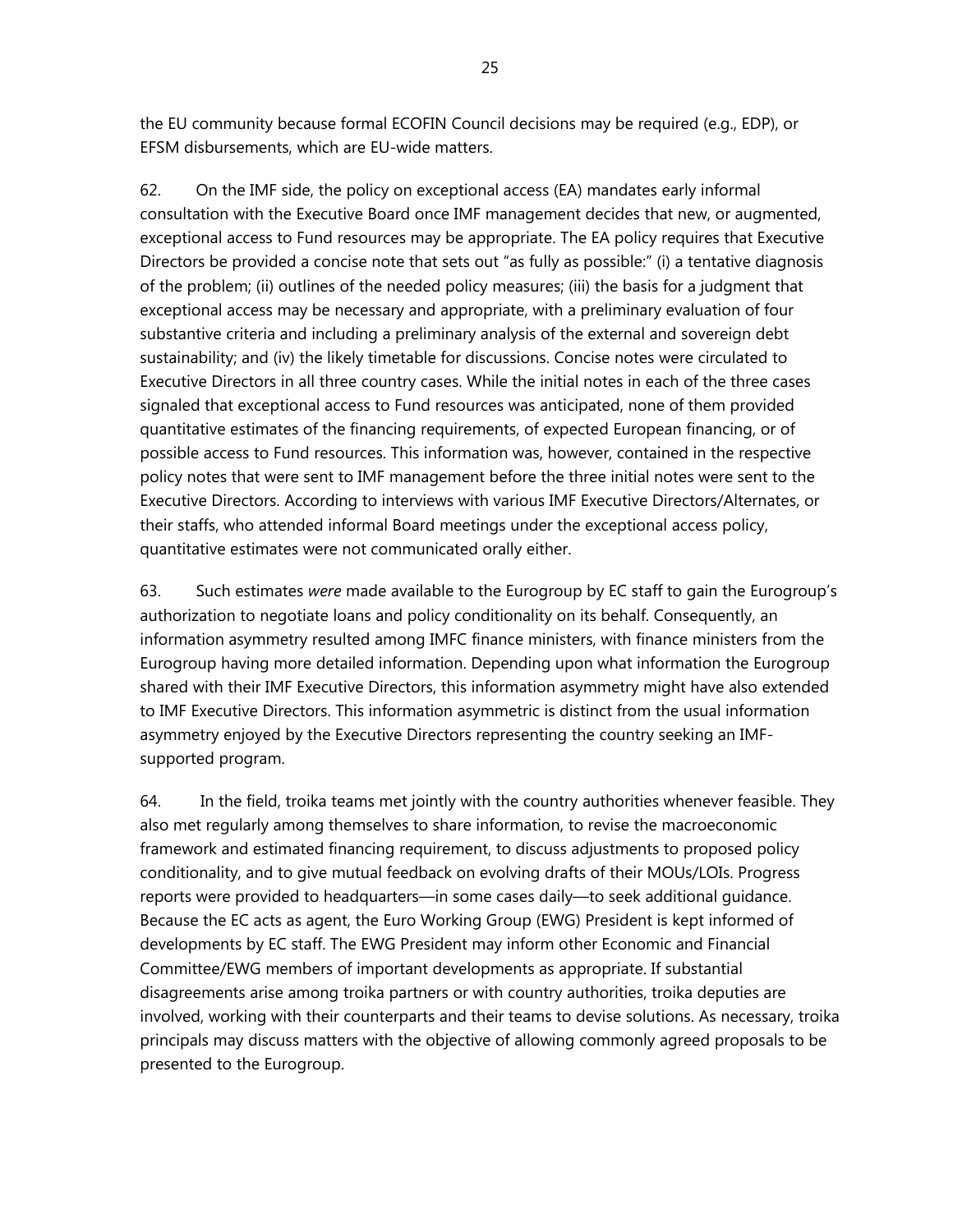65. The IMF's policy on exceptional access provides that "additional [to the initial] consultations will normally be expected to occur between informal meetings and the Board's consideration of the staff report. The briefings will aim to keep the Board abreast of programfinancing parameters, including assumed rollover rates, economic developments, progress in negotiations, any substantial changes in understandings, and any changes to the initially envisaged timetable for Board consideration… Management will consult with the Board specifically before concluding the discussions on a program and before any public statement on a proposed level of access." Additional informal consultations with the Executive Board prior to the announced of a staff-level agreement (see de La Casas, 2016): Greece (2); Ireland (1); and Portugal (2). As discussed earlier, Executive Directors were not provided quantified estimates of the financing gaps, possible IMF access, or European financial support in the initial concise notes for Greece, Ireland, and Portugal or during the respective informal Board meeting on exceptional access. Directors were only informed once staff-level agreement had been reached and was about to be announced publicly. Executive Directors were not in all likelihood as well informed as Eurogroup members.

66. Executive Directors were not consulted in advance under the EA policy on three key policy issues: (i) in Greece, related to the absence of "high probability" for sovereign debt sustainability; (ii) the need to amend the EA policy in the case of Greece, by introducing the systemic exemption clause; and (iii) whether to apply haircuts to senior unsecured bondholders in the case of Ireland. As to consulting "before concluding discussions on a program," in the cases of Greece and Ireland the last informal briefings took place on the same day as the announcement of the staff-level program agreement, while in the case of Portugal the last informal Board briefing took place three days before the announcement of the staff-level agreement (de Las Casas, 2016). The same-day announcement of the staff-level agreements in the cases of Greece and Ireland raises a question whether the Board was consulted or merely informed.

67. The IMF staff needed to share confidential IMF information with EC/ECB/ESM staff (and vice versa) in order for the troika arrangement to function. The IMF's code of conduct for its staff prohibits the communication of confidential information to outsiders (who include EC/ECB/ESM staff) without authorization. Such authorization could take the form of either direct instruction from management or general policies established by the management and the Executive Board. According to the Legal Department, management has the authority to consent to such sharing without the need for a policy approved by the Executive Board, and without the need to inform the Board of such sharing or to share the same information with the Board. Staff in EUR, LEG, and SPR were not able to provide the IEO with copies of written authorization by management to permit sharing of confidential information with troika partners. Nor were concurrent records (such as minutes or memorandums to files) provided documenting oral authorization by management. SPR and LEG maintain that the sharing of confidential IMF information with third parties is authorized by the Board in the context of obtaining financing assurances for the member's program; creditors/lenders will not support the country's program without knowing the Fund's contribution and level/magnitude of policy adjustment. In any case, written staff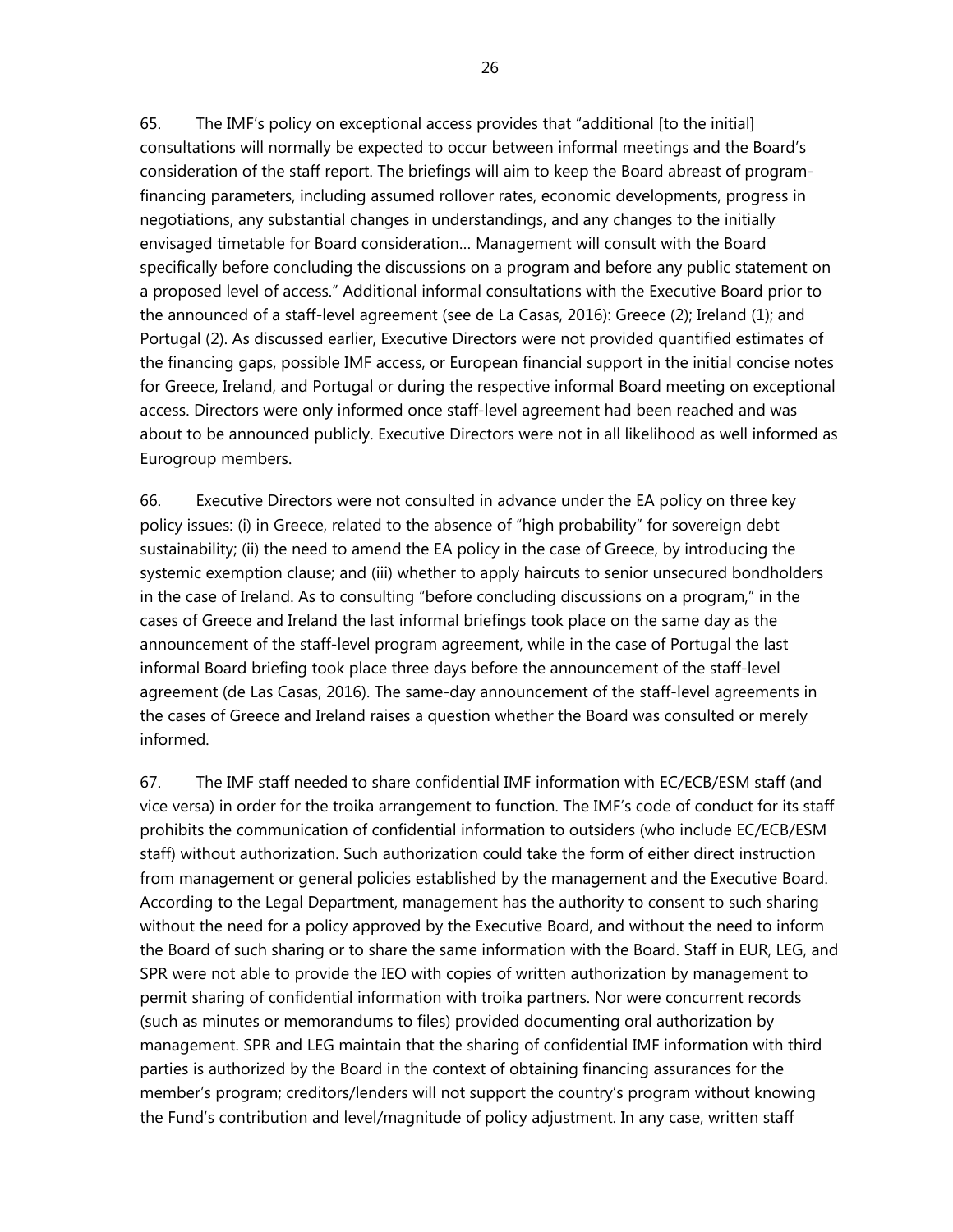guidance on sharing of confidential information under these circumstances was not provided to the IEO. The ECA in its 2015 audit report noted that no formal arrangement existed between the IMF and EC regarding the exchange of confidential information; the ECA also recommended formalizing the mechanism for information sharing and the handling of confidential information. It is also good practice to obtain assurances from a recipient party that it will treat shared confidential information confidentially. The IMF staff has not been able to provide written evidence of such assurances from the EC, ECB, or ESM.

68. Decisions by the European partners (the Eurogroup, European Council, and the EFSF/ESM/EFSM) related to euro/EU loans preceded the IMF Board meetings on use of Fund resources. This sequencing assured that the IMF-supported program was fully financed satisfying the IMF's financing assurances policy—by the time the IMF Board met. But this sequence also created the perception that the IMF Board was faced with a fait accompli, and that the IMF Board merely rubber-stamped decisions that had already been taken in Europe. Alternatively, the IMF Board could have held its meetings prior to the decisions by European partners, using a more cumbersome "in-principle" decision procedure. Under this procedure, the Board approves Fund action in principle, but that action only becomes effective once the European partners take the corresponding decision. Whether making this procedural change would alter these perceptions is open to debate.

## **C. How Operationally Efficient Was the Troika Arrangement?**

69. Answers to the question about the operational efficiency of the troika arrangement may differ from one program country to another and even for a single country depending upon the period chosen. This section attempts to provide a high-level overview of troika operations in Greece, Ireland, and Portugal. At the outset, it must be noted that an assessment of operational efficiency of the troika arrangement is distinct from an assessment of the quality or suitability of its policy advice or program design.<sup>31</sup>

70. The operational efficiency of coordination within the troika arrangement was examined by the IMF staff in the 2011 Review of Conditionality and in the context of ex post evaluations (EPEs) for exceptional access arrangements for Greece and Ireland.32 Two of the three scheduled EPEs for programs with euro area countries have been completed; those for Greece (IMF, 2013e) and Ireland (IMF, 2015a) have been discussed by the Executive Board. The EPE for Portugal has

 $31$  Even though troika partners worked well together and with the country authorities, they still could produce agreed policy advice judged to be less than appropriate. An understanding of the appropriateness of policy design can be obtained from the respective IEO background papers (Donovan, 2016; Eichenbaum, Rebelo, and de Resende, 2016; Kopits, 2016; Schadler, 2016; Véron, 2016; and Wyplosz and Sgherri, 2016).

<sup>&</sup>lt;sup>32</sup> See the four background papers for that Review (2012b).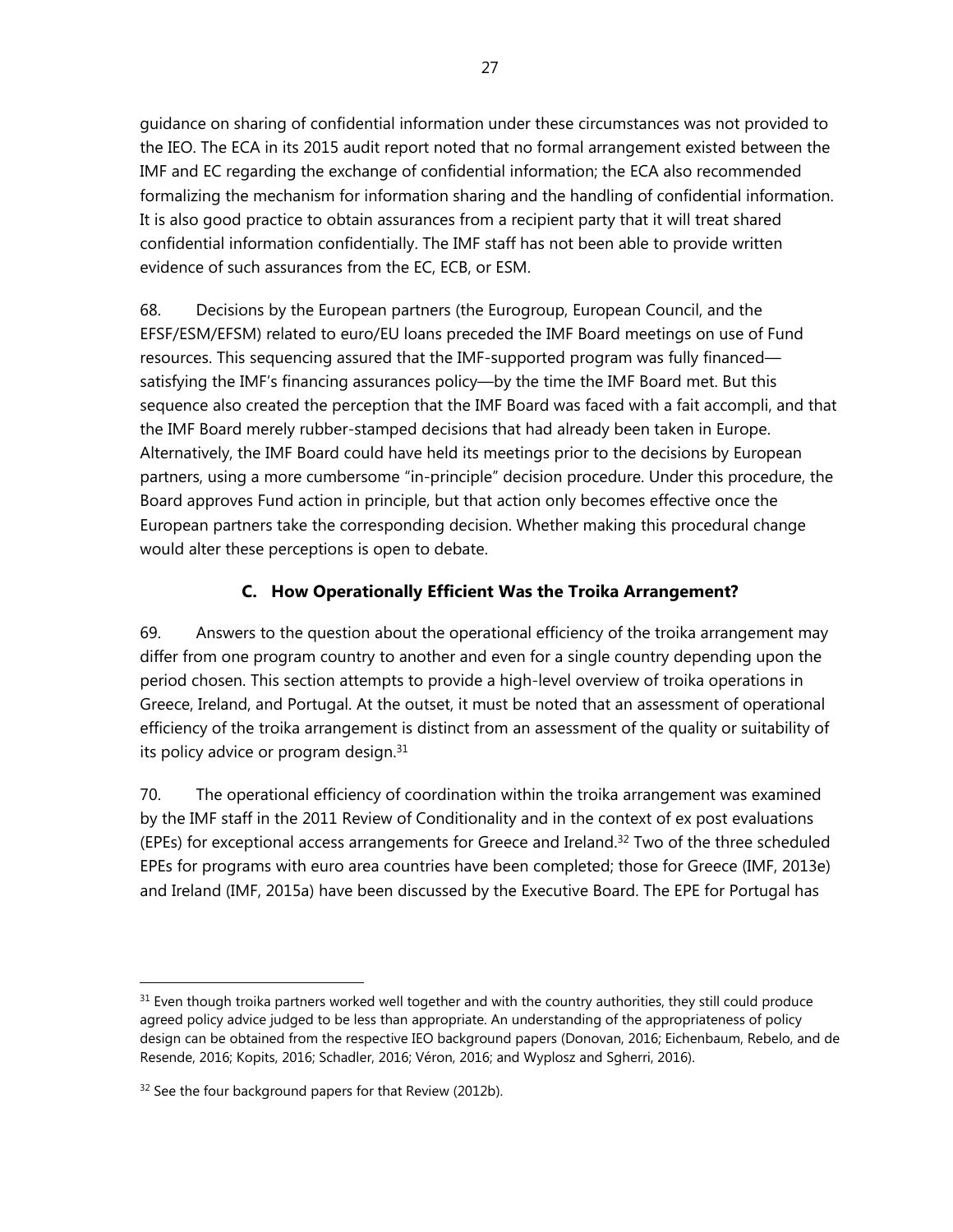not yet been completed and issued to the Board, though it should have been circulated to the Board in early July 2015 to adhere to the exceptional access policy.<sup>33</sup>

71. To place the analysis of the troika's operational efficiency in context, the time between the request for financial assistance by the euro member and the announcement of the staff-level agreement of a program was calculated for Greece, Ireland, and Portugal. The shortest was two weeks and the longest was four weeks, indicating that the troika arrangement was able to quickly negotiate the initial programs for these euro countries. In addition, the quarterly program reviews were completed in a timely manner; any delays were due to substantive policy disagreements with the country authorities rather than to policy disagreements among the troika members.

72. According to the staff report for the 2011 Review of Conditionality (IMF, 2012b), troika coordination "functioned well operationally and improved over time, but nevertheless added an additional layer of complexity to conditionality design and decision-taking." At times this added complexity produced extended periods of discussion on crucial issues such as the pace of fiscal consolidation, debt restructuring, or regaining competitiveness. Coordination developed "in the spirit"—as formal agreement was absent—of the Bank-Fund Concordat. The Fund was seen as focusing on short-term macro-critical policies, while the EC covered comprehensive mediumterm structural reforms. Overlaps existed within this division of labor, notably on fiscal, competitiveness, and financial policies. (From the IMF's perspective, fiscal and competitiveness policies are of particular importance in programs with currency union members, which cannot use exchange rate policy to achieve adjustments, yet in the euro area countries the EC also had responsibility for fiscal and competition policies.

73. EC structural conditions have been observed to be more numerous and detailed than structural conditions in the Fund-supported programs.<sup>34</sup> The large number of structural conditions identified in the EU program contrasted with the IMF's principle of parsimony. Staff noted that, over time, the IMF and EC each ventured increasingly into areas of structural reform that were initially the province of the other institution. These overlaps increased the need for coordination, requiring "constant cross-checking and a gradual adaptation between the MOU and MEFP" (IMF, 2012b). Such coordination, plus the reliance on review-based conditionality, avoided situations where cross-conditionality might prevent IMF disbursements owing to an absence of financing assurances.

 $33$  The EPE guidelines (IMF, 2010d) state that the ex post evaluation should be completed within one year of the end of the arrangement, where "completion" means approval by management for circulation to the Board. The EFF with Portugal expired on June 30, 2014. Thus, this EPE should have been approved by management for circulation to the Executive Board by June 30, 2015.

<sup>&</sup>lt;sup>34</sup> IMF staff noted that the exact numbers of EC measures were difficult to establish because they were typically broken down into sub-measures. Extensive EC structural conditionality has been noted, for example by Pisani-Ferry, Sapir, and Wolfe (2011a, b) and by the ECA (2015). The latter estimated EC structural conditions at nearly 400 in the cases of Ireland and Portugal. The ECA did not review the European program with Greece.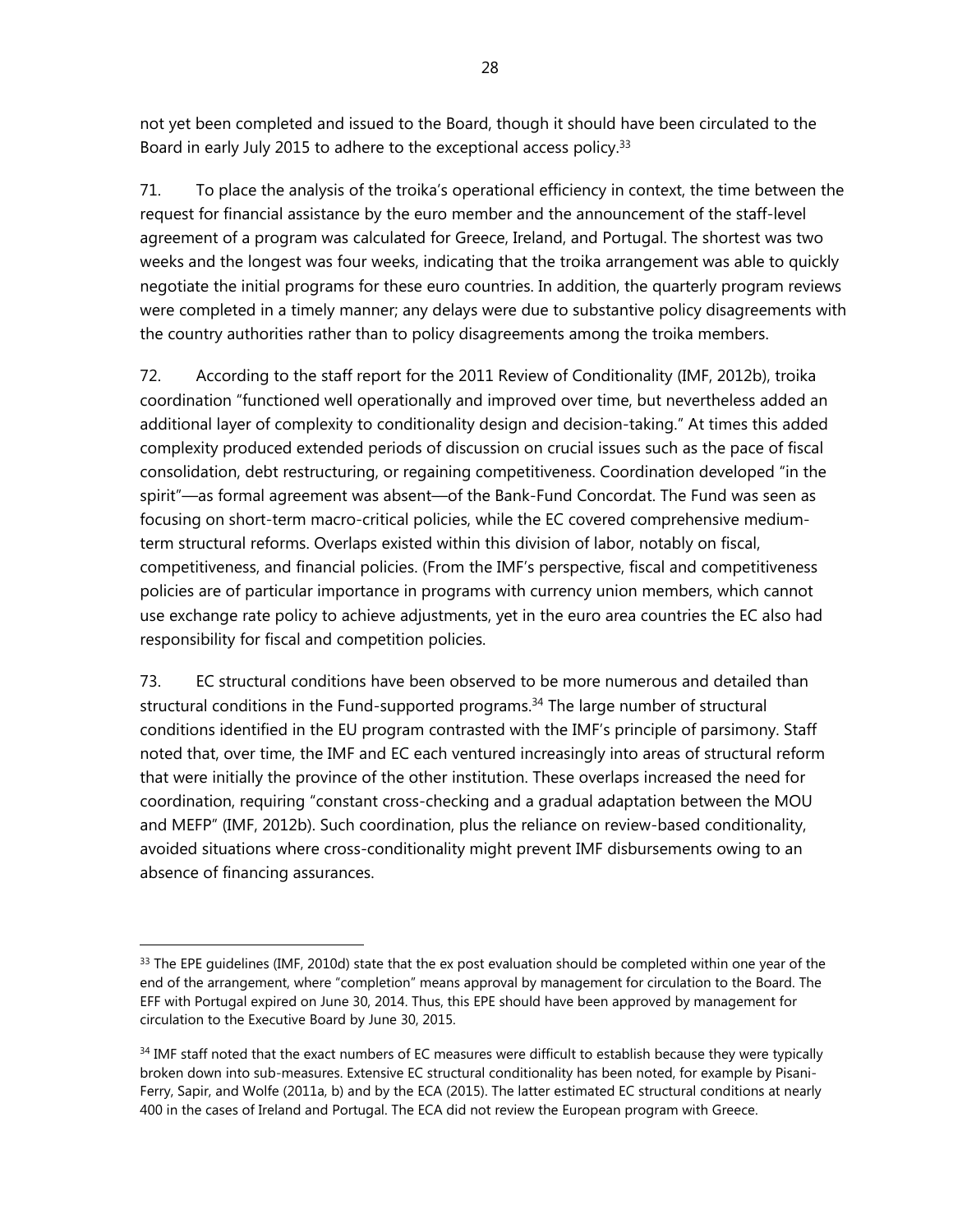29

74. In light of these findings, the 2011 Review of Conditionality concluded that the conditionality guidelines remained broadly appropriate, while implementation needed to be strengthened by, inter alia, "improving partnerships with other institutions including in currency unions, where program success can be linked to union-level policies." More specifically, the staff recommended "maintaining a standing dialogue with regional financial agencies on policies and procedures regarding program conditionality and design, including a discussion of approaches for dealing with recurrent problems." But, arguing that to do so was premature, especially in the euro area context, the staff provided few details on how to improve these partnerships through policies and procedures pertaining to program conditionality and design for a member of a currency union.

75. At the Board meeting for this conditionality review (September 2012), Executive Directors acknowledged that experience with the troika arrangement was limited but many of them nonetheless wanted a more in-depth study of the troika. For example, the Director from Japan encouraged staff to conduct, if necessary, an ad hoc review of the conditionality guidelines in order to reflect lessons learned. The Director from Australia noted that "we would be interested in a more in-depth discussion of the role played by European institutions in program design. Lessons drawn from the more developed relationship with the World Bank may provide guidance on enhancing the operational aspects of cooperation." Similarly, the Director from Canada believed "that the costs and benefits of the troika model merit additional consideration" and "ask[ed] the staff to look deeper into the troika partnership and report back to the Board with recommendations for this partnership." The Director from the Netherlands suggested that "going forward, we would encourage some written framework of cooperation between the Fund and partner organizations." On the other hand, many Directors representing euro area countries were of the view that troika cooperation "proved quite successful in the end;" was "very effective" and "well-functioning;" some said they would "insist more than staff on the positive aspects of this cooperation." While the summing up endorsed the recommendation to have a standing dialogue with relevant regional organizations, it added that "many Directors encouraged staff to draw preliminary lessons from these [euro area] cases in a timely manner, including on coordination with troika partners and the modalities of designing programs and conditionality." To date, the staff have not prepared a Board paper to present such lessons, although a short box on cooperation experience with the IMF and EU institutions appeared in a report (IMF, 2016) that was prepared for an informal discussion on strengthening the international monetary system.

76. The EPE for Greece painted a similar picture to that in the 2011 Conditionality Review, while the EPE for Ireland did not specifically refer to troika-coordination problems. In the EPE for Greece (IMF, 2013e), Fund staff concluded that the troika coordination was good despite differences in its members' internal procedures, documentation requirements, and confidentiality rules. The EPE pointed out that the IMF and European institutions had different perspectives: the IMF was more accustomed to analyzing issues from the vantage point of the specific country, while European institutions emphasized possible spillovers within the euro area. The Fund staff observed that a clear division of responsibilities within the troika was difficult to achieve, given the overlapping responsibilities of the three institutions. Synergies were seen to arise from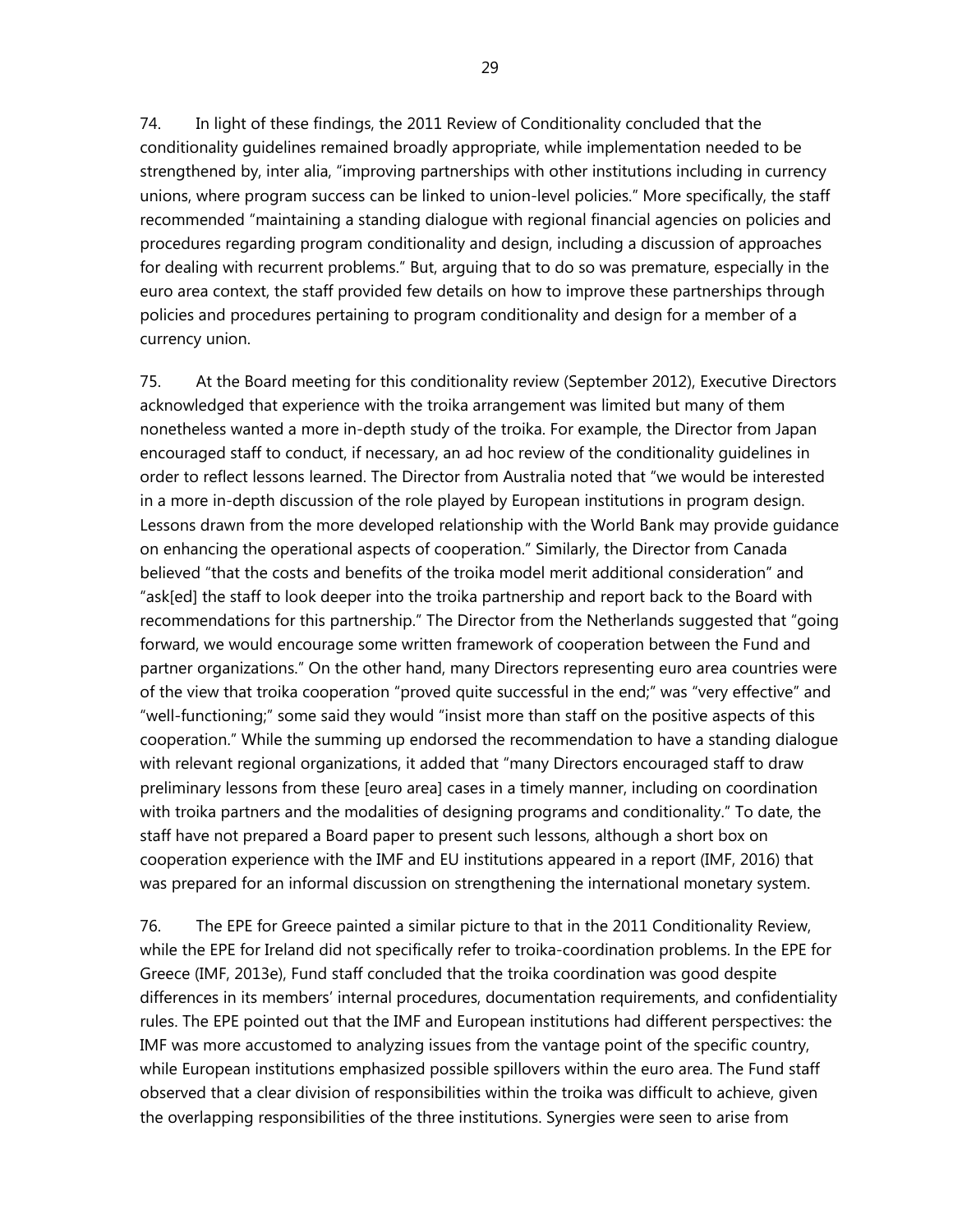cooperation in areas with shared expertise, while European institutions had a comparative advantage in structural areas that were outside the Fund's core areas of expertise. Thus, work in areas that were not macro-critical could have been assigned more efficiently, while scope existed to streamline procedures and documents to reduce the burden on country authorities.

77. According to the same EPE, the Greek authorities felt the troika arrangement suffered from coordination problems. They noted that the troika took time "to gel" as a unit to formulate, for example, a common macroeconomic view, but that dealing with the troika was fairly smooth. Detailed conditionality posed coordination challenges, while a lack of continuity in the troika teams added to the burden on the country authorities. Moreover, while the IMF made decisions in a structured fashion, decision making by the euro area was more fragmented, spanning multiple institutions and varying levels, including heads of states. All in all, the Greek authorities found the process to have exacerbated uncertainties and reduced the possibility of early agreements. They also endorsed the Fund staff's recommendations to streamline troika procedures and documents.

78. In a joint statement to the Board, responding to the 2013 EPE for Greece, Executive Directors representing euro area countries "beg[ged] to differ on the assessment of the relative areas of expertise within the troika" and believed that "the functioning of the troika in Greece was overall much better than described in the paper." Moreover, although internal troika discussions were acknowledged as protracted at times, those discussions "improved the quality of the policy advice." The Board summing up concluded that "mindful of the need to ensure equal treatment across the Fund's membership, Directors generally saw scope for tailoring the Fund's lending policies to the particular circumstances of monetary unions, including appropriate modalities for collaboration with the union-level institutions."

79. The EPE for Ireland (IMF, 2015a) did not discuss troika coordination itself, but noted that close and effective interaction between the IMF and relevant union-level authorities was required for program success. Interviews with troika teams for Ireland revealed that troika coordination was smooth, notwithstanding internal policy disagreements that were significant at times. To some extent, according to those interviewed, this smooth process may have reflected early lessons from the Greek experience. That said, the EPE for Ireland identified similar issues with the troika process as in Greece: initial teething issues as the teams learned to establish what would become a "very effective" working relationship based in part upon complementary expertise; and the difference in perspective between the IMF, with its country focus, and the European institutions, with their euro area focus.

80. The Irish authorities did not comment on the troika process for the EPE report. However, at the relevant Board meeting, the Alternate Executive Director for Ireland stated that "from a practical point of view, where the IMF is involved in a multi-institution program, it is much better for the program country if there is some form of coordination body, such as was in place with the troika. The troika worked reasonably well in Ireland and it certainly would have been more difficult to run a multi-institution program without such a coordinating entity." Executive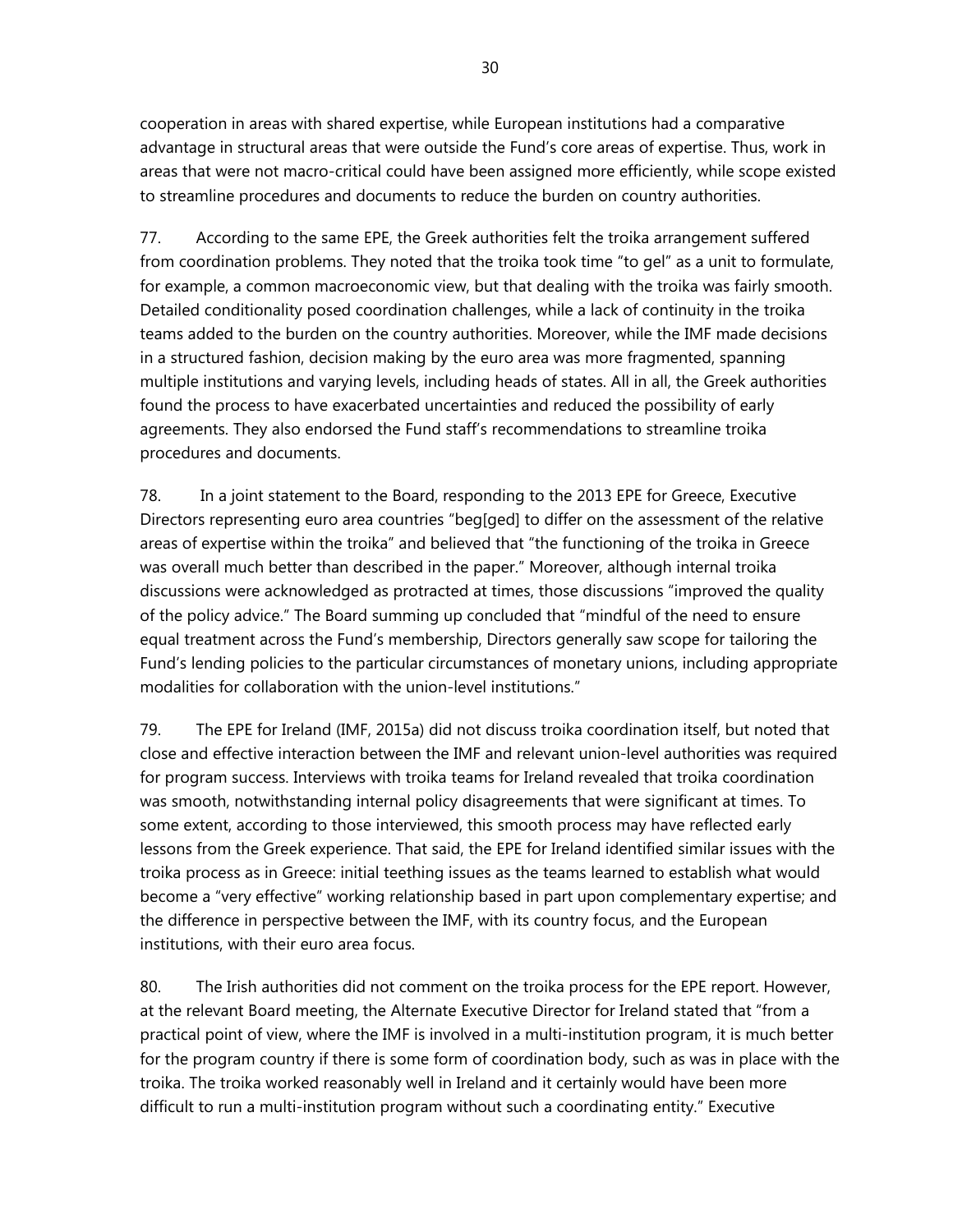Directors representing euro-area countries in their joint statement expressed the view that "the success of the Irish program also illustrates the effectiveness of cooperation with the troika." The Board summing up did not mention issues related to troika collaboration.

81. The IEO conducted not-for-attribution interviews in June 2015 with staff of the EC, ECB, and ESM/EFSF who had worked as team members in the cases of Greece, Ireland, and Portugal.<sup>35</sup> Overall, they saw troika teamwork as a continuation and deepening of a rather successful EU-IMF coordination experience in Hungary, Latvia, and Romania. They pointed out that while the troika arrangement was broadly similar in each case, differences emerged that reflected the individual countries' economic circumstances and political situations, as well as the personalities and working styles of troika team leaders and other members. Some differences in working style stemmed from differences in institutional procedures; in particular, IMF mission chiefs had more delegated authority than EC/ECB heads, although as they gained experience the EC/ECB teams felt they were given more room for maneuver. Effective cooperation was seen to require trust and direct, open communication among all troika partners. Typically, troika teams took time to build the requisite trust in each other and personnel changes could necessitate a partial reset. Trustful and constructive personal relationships were viewed as vital for successful cooperation. Experience also showed that some policy disagreements among troika teams could only be resolved at a political level. That said, some European interlocutors expressed the view that direct contacts by IMF staff (on topics such as debt restructuring) with major euro members (such as Germany) outside the troika arrangement could create possible misunderstandings, to the detriment of troika cooperation.

82. European interviewees expressed some annoyance and surprise at the fact that IMF teams seemed not to understand or appreciate the constraints placed on national policy options by countries' membership in the European Union and the euro area currency union. In their view, IMF teams appeared to have an individual country focus and to pay only limited attention to the implications for—or spillovers to—other EU/euro countries. They contrasted this focus with the EC/ECB emphasis on preserving the single market and currency union; on minimizing spillovers (such as could have affected other euro area members from the proposed "haircut" for Irish senior bondholders); on avoiding tilting the competitive playing field via state aid (particularly in the financial sector); and on adopting common practices for all EU countries. Nonetheless in their view, collaboration with the IMF resulted in valuable creative tensions, forcing EC/ECB teams to question their implicit operating assumptions and to encourage changes to various EU/euro rules/policies.

83. The smooth coordination of troika conditionality could have suffered, but in fact did not, from two stumbling blocks. One, fiscal conditionality by both the IMF and EC was set consistently ex ante, but could have been inconsistent ex post. In the IMF arrangements the fiscal

<sup>&</sup>lt;sup>35</sup> The ECB in written testimony to the EU Parliament described troika cooperation as conducted in "a very good and fruitful manner. The different perspectives and experiences that the three institutions bring to the table provide for a more complete assessment and minimise possible errors or omissions."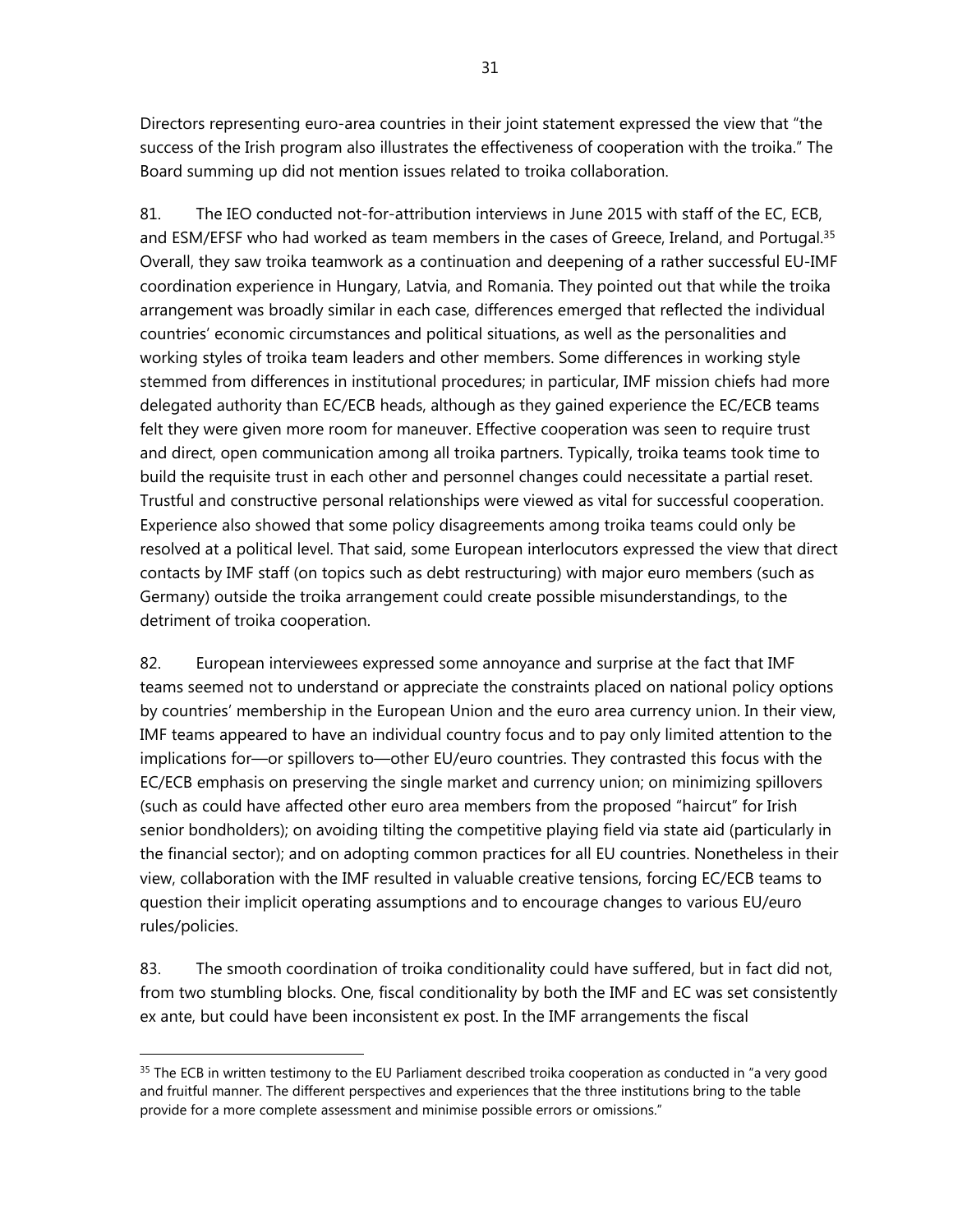performance criteria were based upon cash nominal euro amounts for the primary deficit in the cases of Greece and Ireland and the cash nominal overall deficit in the case of Portugal. The EC's fiscal target—in line with the Stability and Growth Pact and the Excessive Deficit Procedure—was set on the overall deficit relative to GDP, using European System of Accounts (ESA) accrual accounting. The European Court of Auditors criticized in its 2015 audit the EC's monitoring of fiscal targets based upon ESA accrual, owing to problems with timely measurement, and recommended instead the use of quarterly cash balances with arrears limits. Automatic fiscal adjustors were features of the fiscal performance criteria for Greece and Ireland but not of the EC's corresponding fiscal targets. These definitional differences could have meant that the fiscal targets set by the IMF or EC could have been missed while the other institution's fiscal targets were met. As recommended in the EPE for Ireland, "a unified approach would have helped communicate the program objectives more effectively and avoid possible uncertainties and mixed signals."

84. The second possible stumbling block stemmed from the extensive and detailed structural measures that the EC included in its MOU—estimated by the ECA at nearly 400 in the cases of Ireland and Portugal—compared with the Fund's more parsimonious approach to structural benchmarks.<sup>36</sup> With respect to structural conditionality, both the EC and IMF followed a reviewbased approach to determining whether to disburse their respective tranches. A review-based approach allows considerable flexibility to determine whether specified structural measures have been adequately implemented and whether to disburse. Thus as a result, the more numerous and detailed structural measures imposed by the EC did not produce inconsistent outcomes from the IMF's more parsimonious approach to structural conditionality. However, such consistency is not assured and greater procedural clarity would be desirable. As the numerous and detailed structural measures contained in the EC's MOU have been criticized (for example by Pisani-Ferry, Sapir, and Wolff, 2011b), some movement toward the IMF practice might contribute to lessening this potential problem. In addition, the IMF staff concluded (IMF, 2015b) that extensive structural conditionality may have resulted in reform fatigue in some cases; as the number of structural measures increased, the percentage that were promptly implemented declined. The staff also observed that the combination of IMF and EC structural conditionality may have strained the authorities' implementation capacity. The European Court of Auditors (ECA, 2015) recommended that "[structural] conditions should be used sparingly, and should clearly relate to reforms that are essential to crisis resolution or the repayment of assistance. Programme teams should be obliged to justify the need for each and every condition."

## **D. On Which Side of the Negotiating Table Should the ECB Sit?**

85. The IEO's evaluation of "The IMF Response to the Financial and Economic Crisis" (IEO, 2014) reported that in the context of the euro crisis some G20 authorities thought it was "inappropriate, from a governance perspective, for the IMF to be seated at the negotiating table

<sup>&</sup>lt;sup>36</sup> Albeit less parsimonious in these three euro program cases than in Fund-supported programs with countries outside the euro area (IMF, 2015b).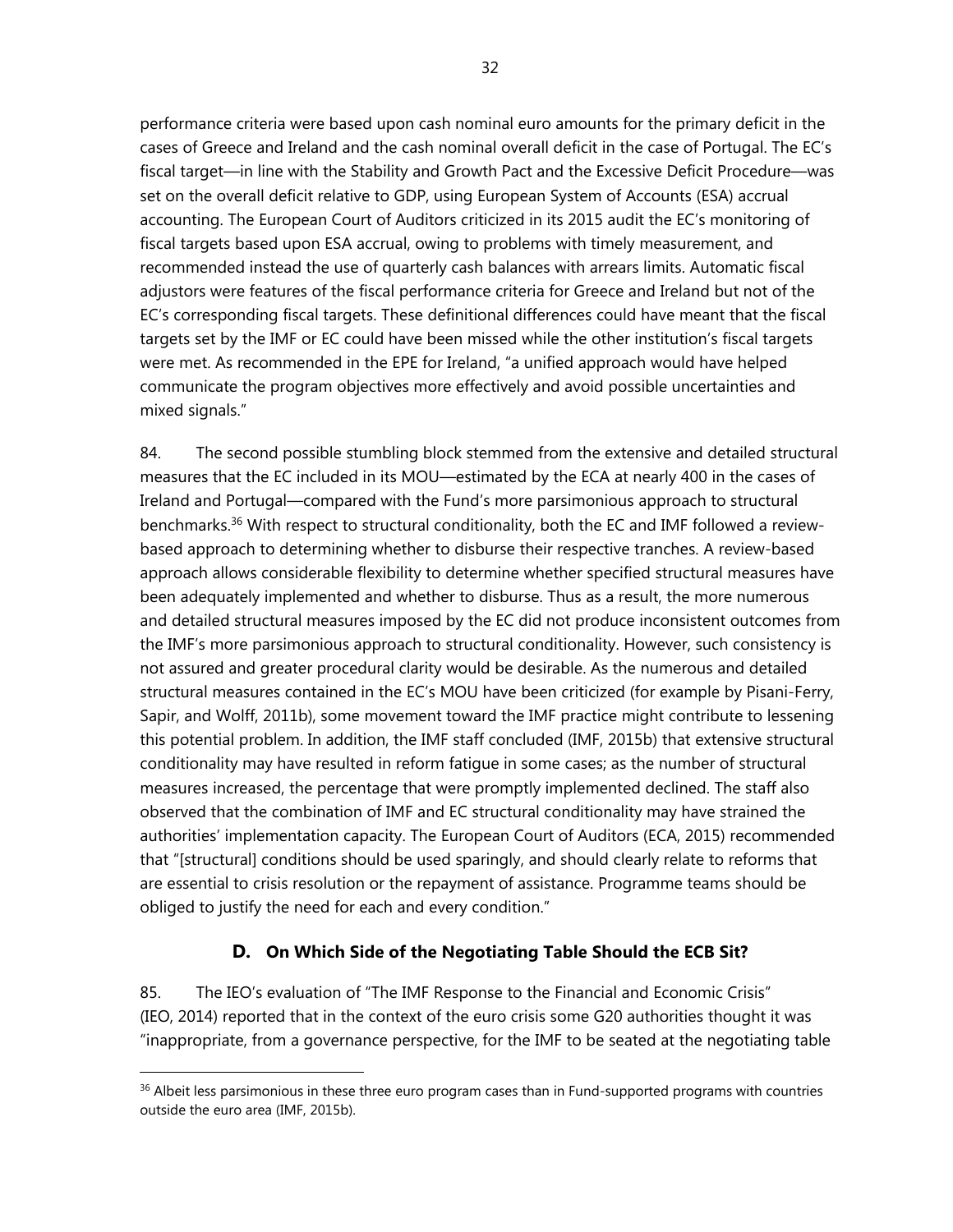alongside the monetary authority of a member country. In their view, this implicitly took certain policy actions 'off the table' and constituted bad governance."

86. In their statement on April 11, 2010, the euro area heads of state defined the European Central Bank's role in the troika arrangement as to work "in liaison" with the EC, which was tasked with negotiating conditionality—the MOUs—for the European financial assistance program for Greece. The ECB was also to provide assessments of economic developments under the program to the Eurogroup as an input for its disbursement decisions.<sup>37</sup> Subsequently, these liaison and assessment functions of the ECB were enshrined in the ESM Treaty, which was signed on February 2, 2012.

87. Some IMF Executive Directors, country authorities, and commenters have expressed the view that it was inappropriate for the monetary authority—the ECB—to be seated on the same side of the negotiating table as the IMF (Bernes, 2014). Pisani-Ferry, Sapir, and Wolff (2011b) have cited several potential conflicts of interest between the ECB's euro-wide policy responsibilities and its role in the troika. One, that the ECB's focus on price stability might bias its recommendations toward fiscal consolidation in program countries. Two, that the ECB's responsibility to provide liquidity assistance to banks could conflict with its responsibility to protect its balance sheet by bailing in the private and official sectors. Three, that Securities Market Program/Outright Monetary Transactions operations in a program country can cause the ECB to become a significant sovereign creditor, possibly causing it to take a tougher line on fiscal adjustment and debt restructuring.

88. These same governance issues and conflicts of interest, albeit over different policies, could be seen to arise with the EC's role in the troika, too. For example, bank restructuring and competition policies at the EU level had significant implications for program design and implementation for Greece, Ireland, and Portugal. Moreover, conflicts have been perceived between the EC's role as "guardian of the Treaty" and its tasks as Eurogroup agent in the troika (European Parliament, 2014a). These various concerns plus others led the European Parliament in February 2014 to adopt a resolution that, inter alia, called for the creation over the medium term of a European Monetary Fund by combining the financing role of the European Stability Mechanism with the EC's conditionality functions. The European Parliament also requested that the "ECB be given the status of a silent observer with a transparent and clearly defined advisory role, while not allowing it to be a full negotiation partner."

89. In written testimony to the EU Parliament, the ECB described its troika role as follows: "ECB staff provides advice and expertise on a broad range of issues which are relevant for ensuring a proper functioning of the transmission mechanism of monetary policy (including debt sustainability), contributing to financial stability, and ultimately supporting the general economic

<sup>&</sup>lt;sup>37</sup> Pisani-Ferry, Sapir, and Wolff (2011b) offer three reasons for ECB involvement in the troika: (i) the ECB had significant exposure in these countries, particularly Greece and Ireland; (ii) euro area leaders trusted the ECB's judgment; and (iii) the ECB could directly counter any IMF recommendation that might challenge ECB policies.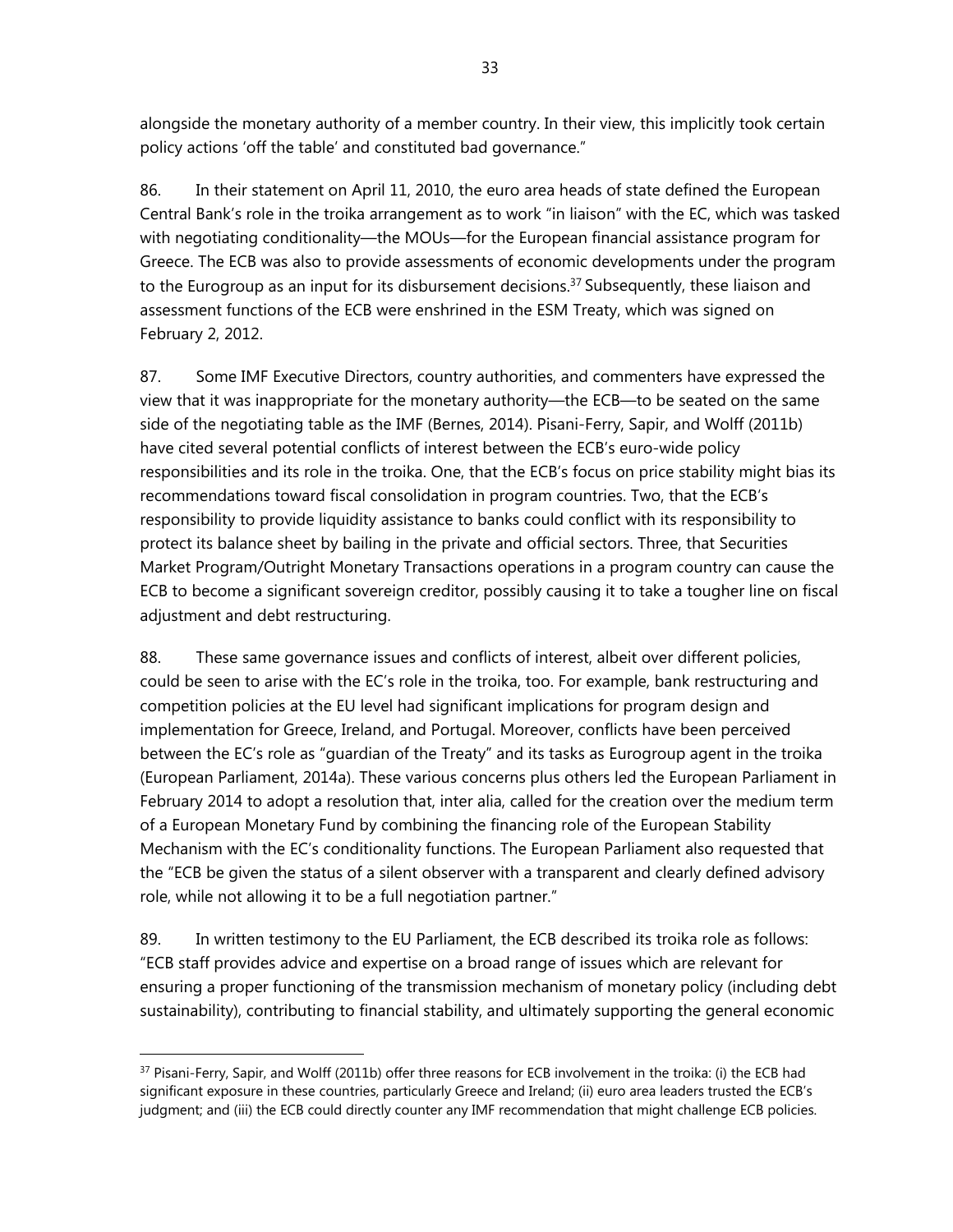policies of the Union. The decision to grant financial assistance, including the conditionality attached, lies with ECOFIN and the ESM Board of Governors" (ECB, 2014). As described, ECB staff sat next to the EC staff at the negotiating table and across from the national authorities of the euro member, listening and advising, while conditionality associated with euro area financial assistance was set by the ECOFIN/ESM and not the ECB. While this arrangement was formally and legally valid, the ECB nonetheless played a significant role in program design, owing to its views on several threshold issues (such as debt restructuring; fiscal adjustment; bank "deleveraging") and actions (such as providing bank liquidity; lowering sovereign interest rates via the Securities Market Program). Meanwhile, the authorities of the national central bank (which like the ECB and other national EU central banks is part of the European System of Central Banks), sat alongside their national authorities, voicing their bank's views on topics related to bank supervision, bank restructuring, and national emergency-liquidity assistance.

90. As noted earlier, when the IMF conducts surveillance of a currency union, it does so at two levels—the national and the supranational, or union, level—based on where the policy competency is located. Thus, when dealing with the euro area, the IMF conducts its surveillance over the EC and ECB as well as individual euro members. The supervision of banks within the euro area was a national policy competency until November 2014, when the ECB became the single supervisor. Provision of bank liquidity, or effectively in some circumstances the lender-oflast-resort function for banks within the euro area, is split between the ECB and the emergency liquidity assistance (ELA) provided by the national central bank. This same two-level arrangement applies to IMF surveillance of the CEMAC, WAEMU, and ECCU, but in these three currency unions bank supervision and the provision of emergency liquidity to banks is a union-level responsibility, according to the IMF staff (IMF, 2012b). The supranational and national authorities of these four currency unions can be viewed as sitting on the same side of the table and across from the IMF during Article IV consultations.

91. Currency unions, or other regional financing arrangements, are not IMF members and therefore they cannot request to use Fund resources.<sup>38</sup> However, for a country within a currency union the split in policy competencies that affects the conduct of IMF surveillance also affects the design of programs and the implementation of policy. In particular, the IMF's conditionality guidelines state that "conditions will be established only on the basis of those variables or measures that are reasonably within the member's direct or indirect control…" Policy competencies that have been transferred to a supranational institution can reasonably be assumed to be outside the control of the national authorities. While the Fund's surveillance policy and associated operational guidelines explain how surveillance for a currency union member should be conducted, the Fund's conditionality guidelines do not offer similar explicit instructions to IMF staff, national authorities of currency union members, or supranational institutions of the currency union.

<sup>&</sup>lt;sup>38</sup> Only individual members of a currency union can request Fund financial support. Fund conditionality is applied in order to safeguard the Fund resources used by the requesting member.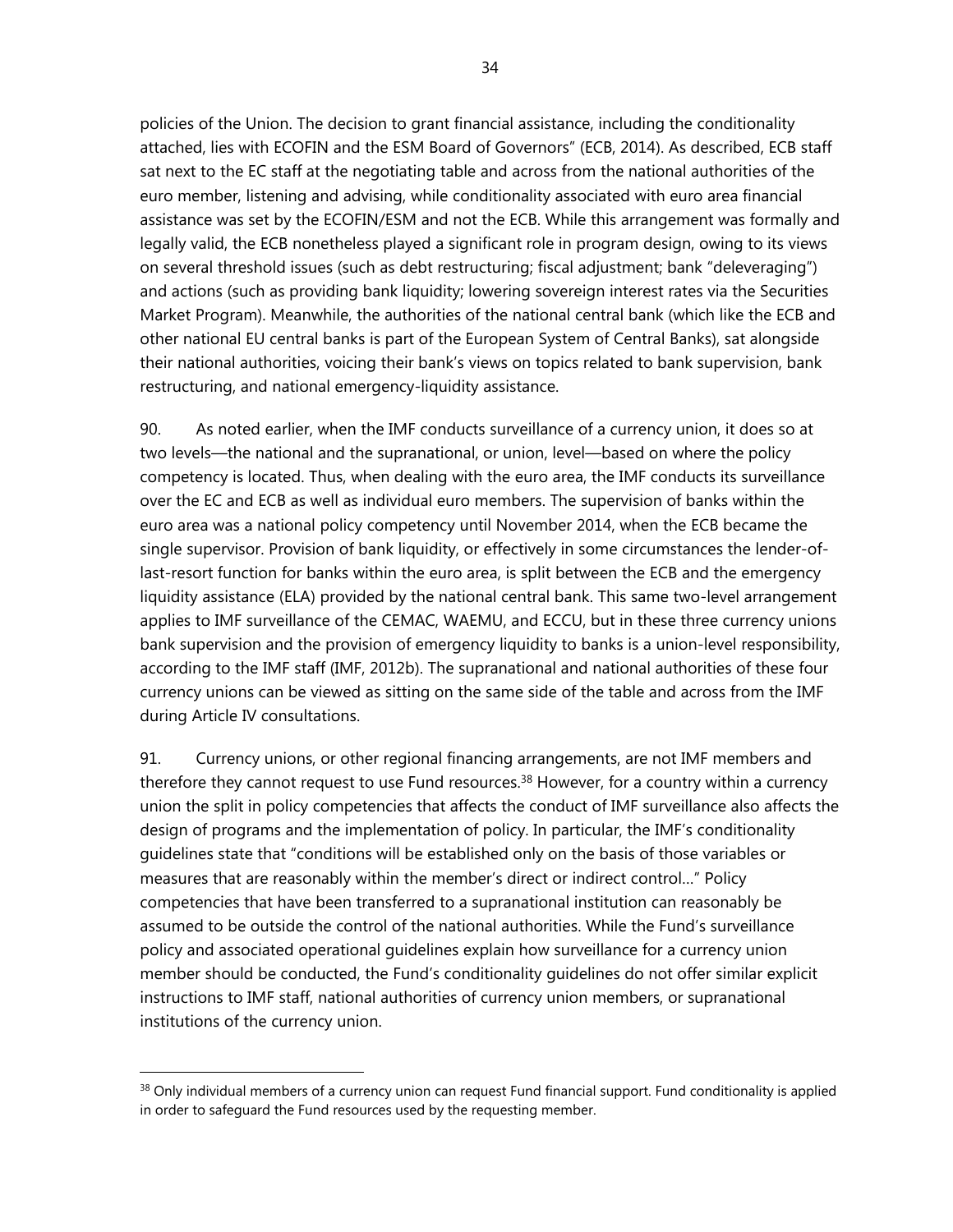92. IMF-supported programs are customarily negotiated with the country's fiscal and monetary authorities. Thus typically the finance minister and governor of the central bank sign the IMF's letter of intent. When the IMF member is also a member of a currency union, the program negotiations take place with the national authorities, usually led by the finance minister. In the case of the CEMAC, WAEMU, and ECCB, the respective regional central bank often sends a representative (from the local/national office) to follow developments and to clarify issues pertaining to monetary policy. Unlike the European Central Bank, these regional central banks have not participated in joint missions with the IMF staff to design program conditionality. In these three currency unions, letters of intent are customarily signed only by the finance minister of the country using IMF resources. In the cases of Greece, Portugal, Ireland, and Cyprus, the letters of intent were signed by both the finance minister and the governor of the (national) central bank. The latter signed because the national central bank has a separate legal identity from the ECB and possesses germane policy competencies (bank supervision, emergency liquidity assistance).

93. According to the IMF Legal Department, under Article V, Section 3 (a) of the IMF's Articles of Agreement the IMF can impose program conditionality on union-level institutions such as the central bank (or can more generally require union-level measures) under certain circumstances (IMF, 2015b).<sup>39</sup> Measures at the union level must be macro-critical and needed for the success of the Fund-supported program with a member of the currency union. In several instances, program conditionality has been effectively directed at the regional central banks of the CEMAC and WAEMU as well as the ECCU. In one instance, the CFA franc was devalued against the French franc to establish the necessary conditions for IMF-supported programs with members of the CEMAC and WAEMU. Following the devaluation, eleven Fund-supported programs were in place by end-March 1994 (IMF, 1995). In another instance, prior to the monetary reforms of 1993–94 in the CEMAC and WAEMU, the national fragmentation of financial markets within these currency unions led the IMF to impose national limits—quantitative performance criteria—on the net domestic credit of the national agency of the regional central bank. In the CEMAC, ECCU, and WAEMU, limits that were set on net credit to the government from the banking system typically took the form of performance criteria for the program countries. Limits on net credit to the government from the banking system were also used in IMF-supported programs for euro area countries. In a third instance, a special audit of the regional central bank (BEAC) for CEMAC revealed a significant risk that unauthorized outflows from BEAC's reserves could occur due to poor oversight and inadequate internal controls. Under the IMF's safeguard assessment program, remedial measures were identified and implemented in accordance with a time-bound action plan: IMF program reviews and new IMF programs for CEMAC countries would only proceed as long as BEAC made

<sup>&</sup>lt;sup>39</sup> Union-level measures may be difficult to implement in practice, because policy changes that may be desirable from the point of view of a particular member may not be so for others in the union, particularly if spillovers from the member to others are not considered to be systemic. More generally, union-wide policies can be hard to change quickly as they can involve complex decision-making procedures and multiple countries.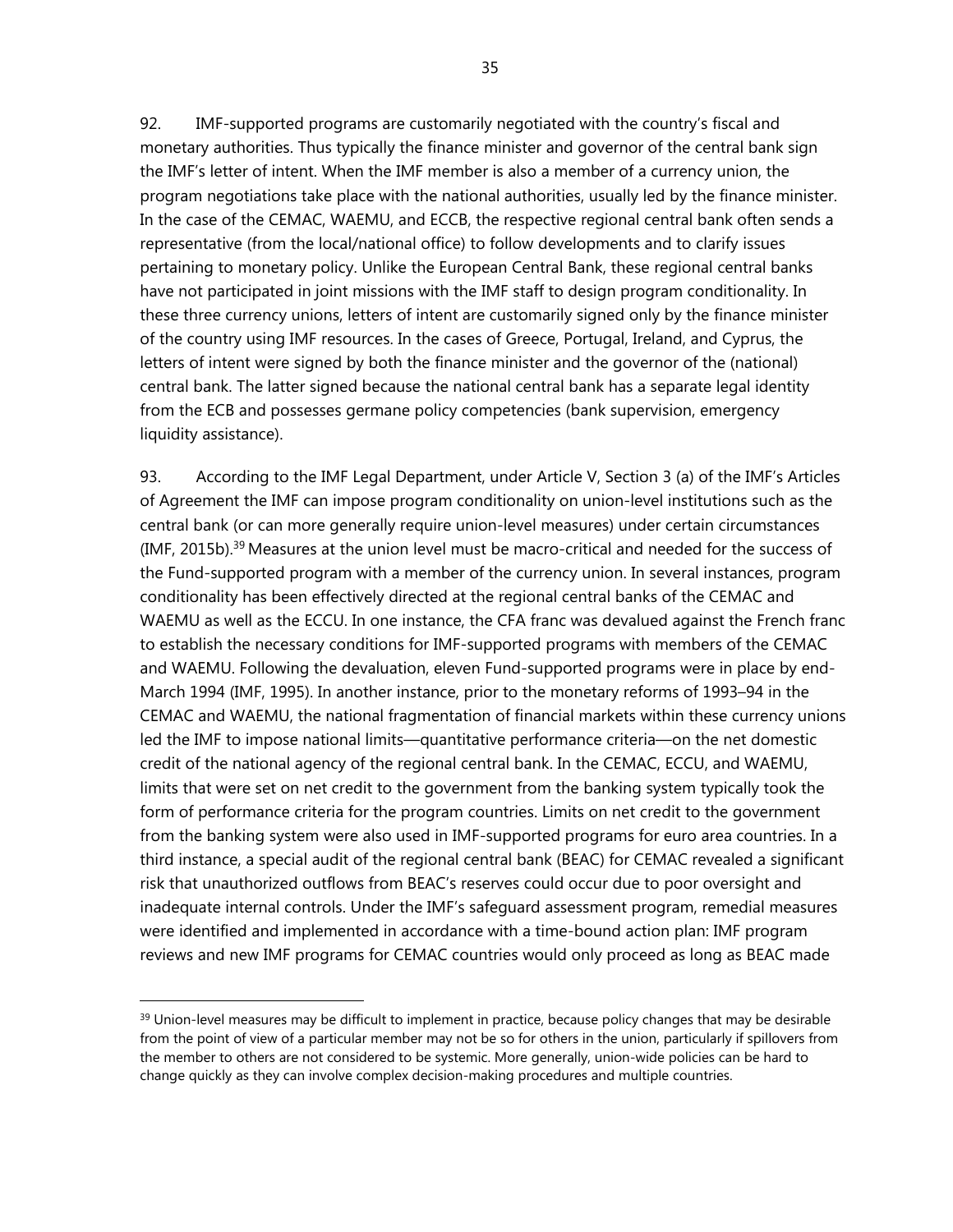satisfactory progress. Board consideration of program reviews scheduled for the Central African Republic and Republic of Congo was postponed because of BEAC's delays in implementing some of the actions (IMF, 2010c).

94. On two different occasions, structural conditionality was linked to actions under the authority of the Eastern Caribbean Central Bank (ECCB). In the first case, the letter of intent from the Finance Minister of Antigua and Barbuda, dated May 2010—the same month/year that the IMF program with Greece was approved—attached a letter from the Governor of the ECCB that "took note" that structural benchmarks—on the recapitalization of the Bank of Antigua and onsite inspection of domestic commercial banks—required direct actions by the ECCB. The Governor welcomed the inclusion of these benchmarks and gave assurances that the ECCB would take the necessary steps to observe both within the specified time frame. In the second case, in December 2011, the ECCB Governor sent a similar letter in the case of St. Kitts and Nevis promising that bank stress tests would be conducted and that the results would be shared with IMF staff as specified in the relevant structural benchmark.

95. In the euro area, the European Central Bank announced in August 2012 the creation of a new instrument—Outright Monetary Transactions (OMT) in the secondary sovereign debt market—that is intended to safeguard an appropriate monetary policy transmission and the unitary nature of euro area monetary policy. According to the ECB, no ex ante limit would be set on the size of OMT. To qualify for OMT, a member country must conform to strict and effective conditionality attached to an appropriate ESM program; the ECB will terminate OMT operations wherever there is non-compliance with the macroeconomic adjustment program. The European Court of Justice (2015b) ruled that the ECB's OMT program as constructed was consistent with EU treaties. Thus, the ECB could use OMT to reduce or eliminate excessive risk premiums in sovereign yields, but it should not go further than necessary. The Court also ruled that the ECB has the authority to purchase government bonds in the secondary market—but only so long as such purchases would not have an effect equivalent to direct purchase of government bonds, and thereby undermine the effectiveness of the prohibition in Article 123 of the Treaty on the Functioning of the European Union. Interestingly, the Court did not mention the recommendation made by the Advocate General in January 2015 that the "ECB refrain from any direct involvement in the financial assistance programmes to which the OMT programme is linked." Consequently, the ECB can still legally participate in the troika.

96. Using various central bank instruments (especially where currency-union financial markets are fragmented), a regional central bank could help individually small national economies to adjust their monetary conditions to their cyclical situations without adversely affecting monetary conditions in the currency union as a whole (see Kincaid and Watson, 2015). To tailor the design of fiscal policy to the prospective monetary situation in a euro-program country, troika teams need insight into that situation. Such insight could come from the ECB being more forthcoming with the IMF/EC teams about its policy intentions with respect to program countries within the currency union. Another example where the ECB could be more forthcoming concerns its ex-ante commitments to as-needed bank liquidity support; Ajai Chopra,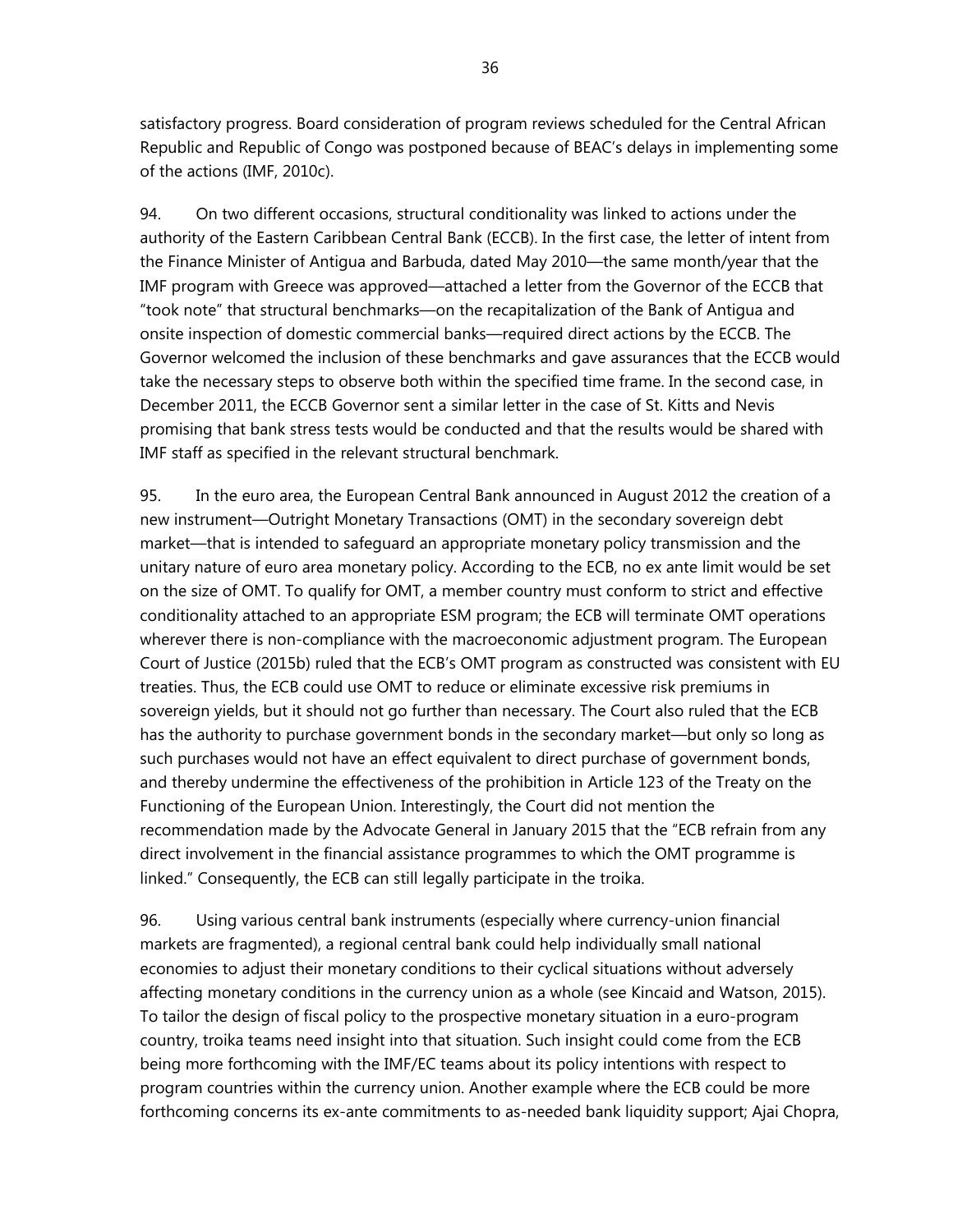former IMF mission chief to Ireland, in testimony (September 2015) before the Irish Parliament, criticized this lack of ex ante commitment, noting that it hurt confidence in the banking system and likely increased the required amount of Euro-system funding. Moreover, in the summing up for the EPE on Ireland, Executive Directors "noted that securing strong commitments upfront from monetary union authorities would be important when those are critical for program success." Ex ante commitments need to be followed through. In the case of Greece, the Fund staff noted (IMF, 2011c) that "contrary to program expectations," the ECB Governing Council had not made a decision on accepting eligible collateral from the proposed tranche of governmentguaranteed bank bonds. In the judgment of Fund staff, this was "itself a negative factor for system stability and is almost certainly contributing to tight credit conditions."

97. Beginning in November 2014, the Single Supervisory Mechanism for the euro area banking system came into force with the ECB as the central prudential supervisor. The ECB directly supervises the largest banks while the national supervisors continue to monitor the remaining banks following instructions given by ECB. Thus, the national competencies for bank supervision have been transferred to the ECB. The Single Bank Resolution Mechanism for the euro area, with its own board (SRB), became fully operational at the start of 2016. This means that the structure of euro area bank supervision is now more similar to that in the CEMAC, WAEMU, and ECCU. Thus, rather than the relevant national central bank or supervisory agency, the ECB and the SRB would now seem to be the proper interlocutors for the IMF/EC on bank supervision and bank restructuring for an individual national system within the euro area. In addition, the ECB has policy instruments that can be directed toward monetary conditions in individual national economies without compromising its area-wide responsibilities. For example, macro-and micro-prudential tools could be used to affect bank lending and deposit rates only in program countries. Given that ELA provision and some macro-prudential tools remain in the hands of national euro area authorities, the relevant national authorities would seemingly also merit a seat at the table.

## **E. Was the IMF a Junior Partner in the Troika Arrangement?**

98. The nature of the IMF's role in the troika arrangement was questioned from the very beginning with the IMF being termed a "junior partner" in the troika arrangement. Two aspects have received attention: financial contributions and policy substance. As regards financial contributions, the IMF clearly was a junior partner, committing at most one third of the program financing for Greece, Ireland, and Portugal, and substantially less in later joint programs for eurocrisis countries (Table 2 above). Only Ireland received the full amounts that the IMF and EC committed. Portugal decided not to request its last disbursement from either the IMF or the EC, following an adverse Constitutional Court ruling on expenditures, requiring more time to formulate a comprehensive response. In Greece, two-thirds of the amounts that were committed by the IMF and under the Greek Loan Facility were disbursed before these programs were replaced. Interestingly, this pari passu approach to disbursements did not continue with the Greece II or III programs, to which the IMF has not committed financial resources. With the Greek program off track, the last IMF purchase occurred in June 2014, lifting IMF credit outstanding to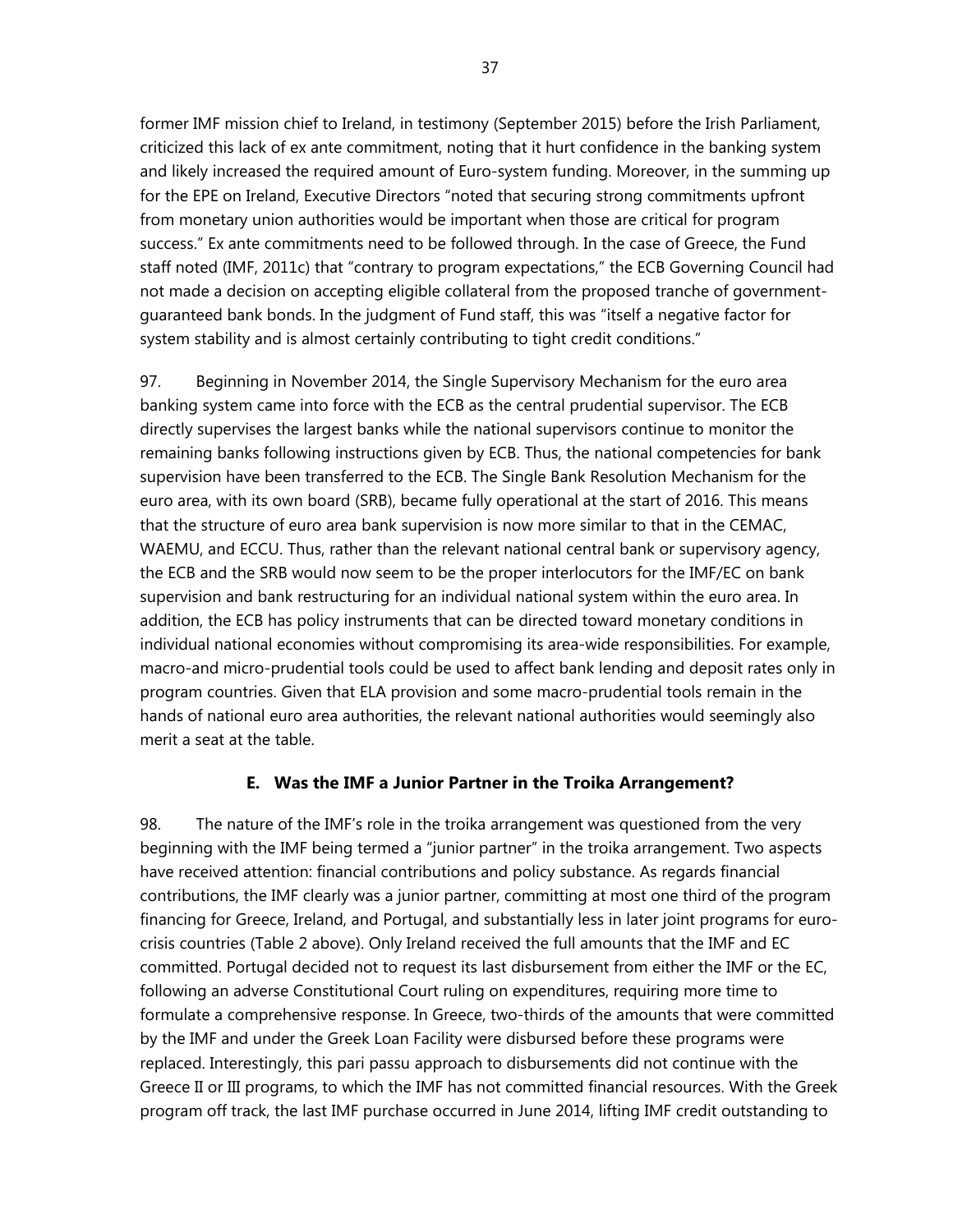Greece to SDR 24.7 billion; subsequently, however, IMF credit outstanding to Greece declined to SDR 12.5 billion at end-January 2016, shortly after the Greek authorities cancelled the EFF. During this same period (June 2014 to end January 2016), the European Stability Mechanism (ESM) made net disbursements of €12.5 billion to Greece.

99. European interviewees observed that IMF loans are legally senior to loans from the European Financial Stability Fund and the European Stability Mechanism. The ESM treaty formally recognizes that IMF loans are senior to ESM loans. The original pari passu clause in the EFSF/ESM loans was waived for Ireland and Portugal to allow early repayment to the IMF. Moreover, when Greece failed to make scheduled repayments to the IMF in mid-2015, creating overdue obligations to the IMF, European partners accorded Greece enough European financial assistance, with appropriate conditionality, to allow it to extinguish its overdue IMF obligations and to help prevent a recurrence of arrears to the IMF.

100. With respect to policy substance, the perception expressed by outside commenters has been that program design decisions were taken by the EC and ECB, backed by the Eurogroup. For example, "if a regional grouping can set IMF conditionality, what is the point of the Fund anyway? This could create a very dangerous precedent" (Goldstein, as reported in the *Financial Times*, April 2010). The Fund's "credibility is being squandered by the IMF serving as the junior partner…" (Chowla, 2011). The Fund "is the junior partner in a 'troika' of institutions…" whom "the pro-austerity ECB and EC has outmuscled" and "the Fund's views count for less than its partners" (Coggan, 2012). The IMF has been "used as a cover for the continent's policy makers and its independence lost" (Mandeng, 2013); in a similar vein, "the IMF has toed the European/German line on the crisis, possibly to the disservice of Europe and the world" (Subramanian, 2012). The occasional contrary view appeared in the press: "the Fund could be a junior partner in terms of financing but a senior partner in terms of negotiations" (Prasad, quoted in Beattie, 2011b). Reflecting this debate, the IEO (2014) observed that the troika arrangement "raises questions as to whether it afforded greater traction of IMF's policy advice, or whether it increased the pressure on the IMF to compromise its positions."

101. To obtain a view from inside the troika, not-for-attribution interviews were conducted by the IEO with staff from the EC, ECB, ESM, and IMF who had participated in troika activities for Greece, Ireland, and Portugal. Their clear and common opinion was that the IMF was not a junior partner with respect to the policy substance of these programs. But neither was it a senior partner. This contrasted with the IMF's customary sole, or lead, role in its lending to emergingmarket and developing countries. From a European perspective, the IMF needed to get accustomed to not being alone in the driver's seat and to learn to act in tandem with EU institutions. The three troika partners were frequently described as each having a veto power on actions, which forced them to find collectively an approach that each of them could accept. The European agencies' veto power derived from their financial contribution but also from the need for the program country to have its policy actions endorsed by the EC, ECB, or European Council, given its EU treaty obligations. The IMF's veto power stemmed from the recognition of its considerable expertise and crisis-management experience, and its credibility with key euro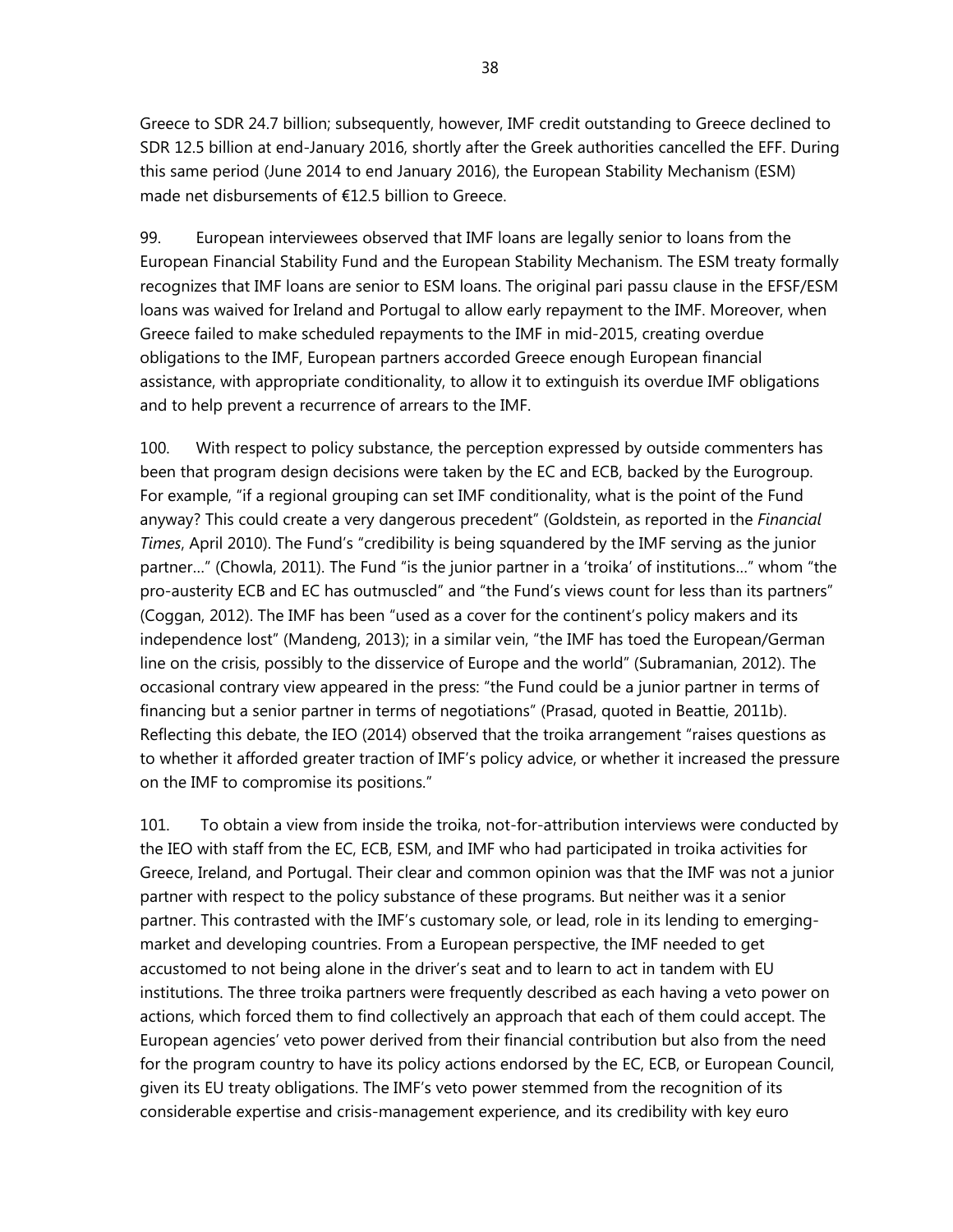members and their parliaments whose consent was required in the context of EFSF/ESM lending decisions. Thus, the troika arrangement was effectively viewed as comprised of co-equal partners.

102. These interviewees also disputed the notion that the IMF's relatively small financial contributions muted either its voice in policy debates or its impact. To support this contention, they observed that it was the IMF's expertise and experience, and not its financial resources, that prompted its invitation from the Eurogroup to participate. In addition, they pointed out that in the second Greek program (the EFF) and the Cyprus program, the Fund's influence over program design remained unchanged even though its financing share had fallen (to 16 percent and 10 percent, respectively, from roughly one-third). They noted the IMF staff's key roles in assessing (in 2011/12) the suitability of the Greek sovereign debt restructuring and the bank restructuring in Cyprus.

103. Clearly various outside commentators viewed the situation differently from the troika participants. To draw one's own conclusions, it is necessary to identify specific situations in which the IMF and EU institutions apparently had, at least initially, a difference of view on the preferred policy approach, and then to discern whether the troika arrangement as a coordinating device was the responsible driving force or whether membership in the euro area currency union was the dominant force. Specific situations examined below are: (i) the disagreement about sovereign debt sustainability in Greece, along with the introduction of the systemic exemption clause to the Fund's exceptional access policy; and (ii) the disagreement about how to treat senior bank bondholders in Ireland. This section draws heavily upon the IEO background studies undertaken for this evaluation.<sup>40</sup>

104. The IMF has been criticized (and has criticized itself in the EPE for Greece (IMF, 2013e) for not restructuring Greece's sovereign debt in early 2010 and for introducing the systemic exemption clause to the exceptional access policy in May 2010. In 2010, both the EC and ECB were opposed to sovereign debt restructuring, as were the Greek authorities. The IMF staff was divided on this issue. At that time, Fund management decided not to press for debt restructuring, owing to worries about possible contagion within the euro area (which lacked an adequate firewall) and about spillovers to a fragile world economy struggling to recover from the global financial crisis. These concerns were shared by at least some major IMF shareholders, notably the United States. If the troika—a coordinating arrangement—had not existed, would anything have changed? Since Fund management (and major non-euro IMF shareholders) considered debt restructuring by Greece to be too risky for the euro area and the global economy in early 2010, the Fund would probably not have proposed debt restructuring even had it been alone in the driver's seat.

105. What about the decision to introduce the systemic exemption clause to the third criterion into the Fund's exceptional access policy? This decision, taken at the IMF Board meeting to

 $40$  Country case studies by Donovan (2016); Eichenbaum, Rebelo, and De Resende (2016); and Wyplosz and Sgherri (2016); and studies on fiscal policy by Kopits (2016) and on financial sector policies by Véron (2016).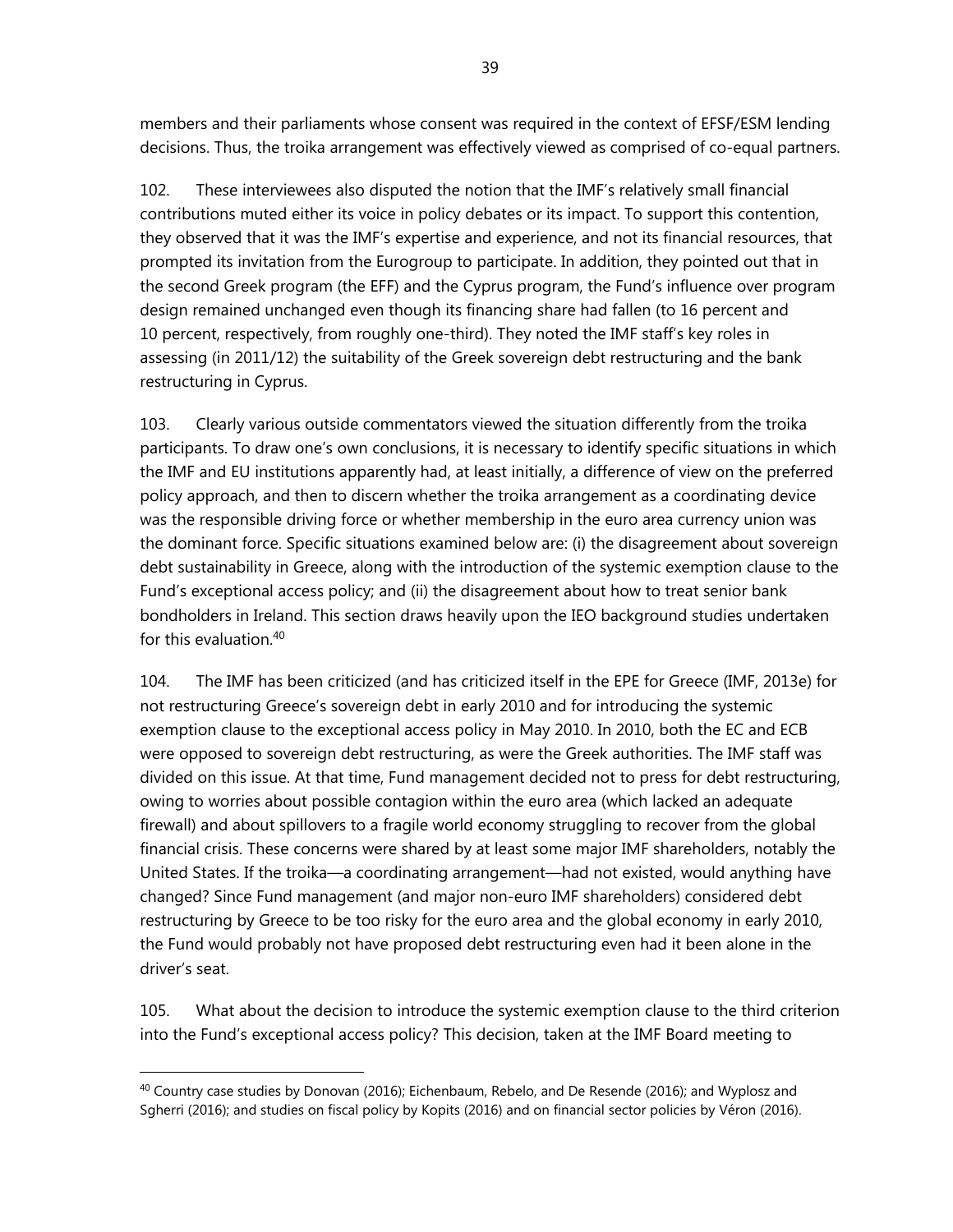approve the SBA request by Greece, was purely an internal IMF matter, and IEO interviews suggest the euro area partners were as surprised by this change as other IMF shareholders. Indeed, euro area partners tended to regard Greece's sovereign debt as sustainable if supported by the requisite fiscal consolidation, resulting in the programmed primary surplus of 6 percent of GDP. But some senior IMF staff, in particular those in the Legal; Research; and Strategy, Policy, and Review departments, had serious reservations about debt sustainability; they did not think that "a rigorous and systematic analysis indicate[d] that there is a high probability that debt will remain sustainable" as required under the exceptional access policy. At the same time, senior staff in the European; Monetary and Capital Markets; and Fiscal Affairs (FAD) departments argued that restructuring Greece's debt would be too risky for the rest of the euro area if not the world.<sup>41</sup> Moreover, some Fund senior staff argued that there was insufficient time to organize an orderly debt restructuring before large debt repayments fell due in mid-May.

106. Faced with serious doubts about debt sustainability, IMF management searched in April 2010 with senior staff for ways forward. IMF management was concerned that changing the debt sustainability criterion under the exceptional access policy might send an adverse signal to financial markets about the strength of the program, undermining its chances for success. Some IMF senior staff advocated that the IMF should approach European partners to obtain assurances that European lending over the medium term would be sufficiently concessional to help achieve debt sustainability. Other senior staff (SPR/LEG) noted that any change to the exceptional access policy could be "done quietly" in the SBA staff report; the Board discussion would enable further oral clarifications. In the end as observed by Schadler (2016), the decision to introduce the systemic exemption clause was made at the last minute and staff did not call attention to this policy change which was ["quietly"] embedded in the assessment of the third exceptional access criterion. Staff only offered oral clarifications after one Director questioned during the Board meaning of this passage in the staff report. Interviews with government officials from major noneuro IMF shareholders indicated that they supported introduction of the systemic exemption clause on the grounds that it was deemed necessary to allow the IMF to lend, albeit considering this change to merely be a "housekeeping" matter at the time.

107. The above analysis should not be construed as validating the decisions made, or as endorsing the IMF's decision-making process, particularly regarding the introduction of the systemic exemption clause. Indeed, the IMF eliminated the systemic exemption clause in early 2016. Findings and conclusions related to IMF decision-making are outside the scope of this study, but are examined by de Las Casas (2016).

108. As economic developments in Greece turned out to be worse than projected and the euro area made policy changes such as the creation of the European Financial Stability Fund and the ECB's Securities Market Program, IMF management and staff became convinced that sovereign debt restructuring was necessary and feasible. They made their arguments for debt restructuring within the troika, starting in late 2010 and extending into 2011. With the passage of

 $41$  For an FAD perspective on default in an advanced economy like Greece see Cottarelli and others (2010).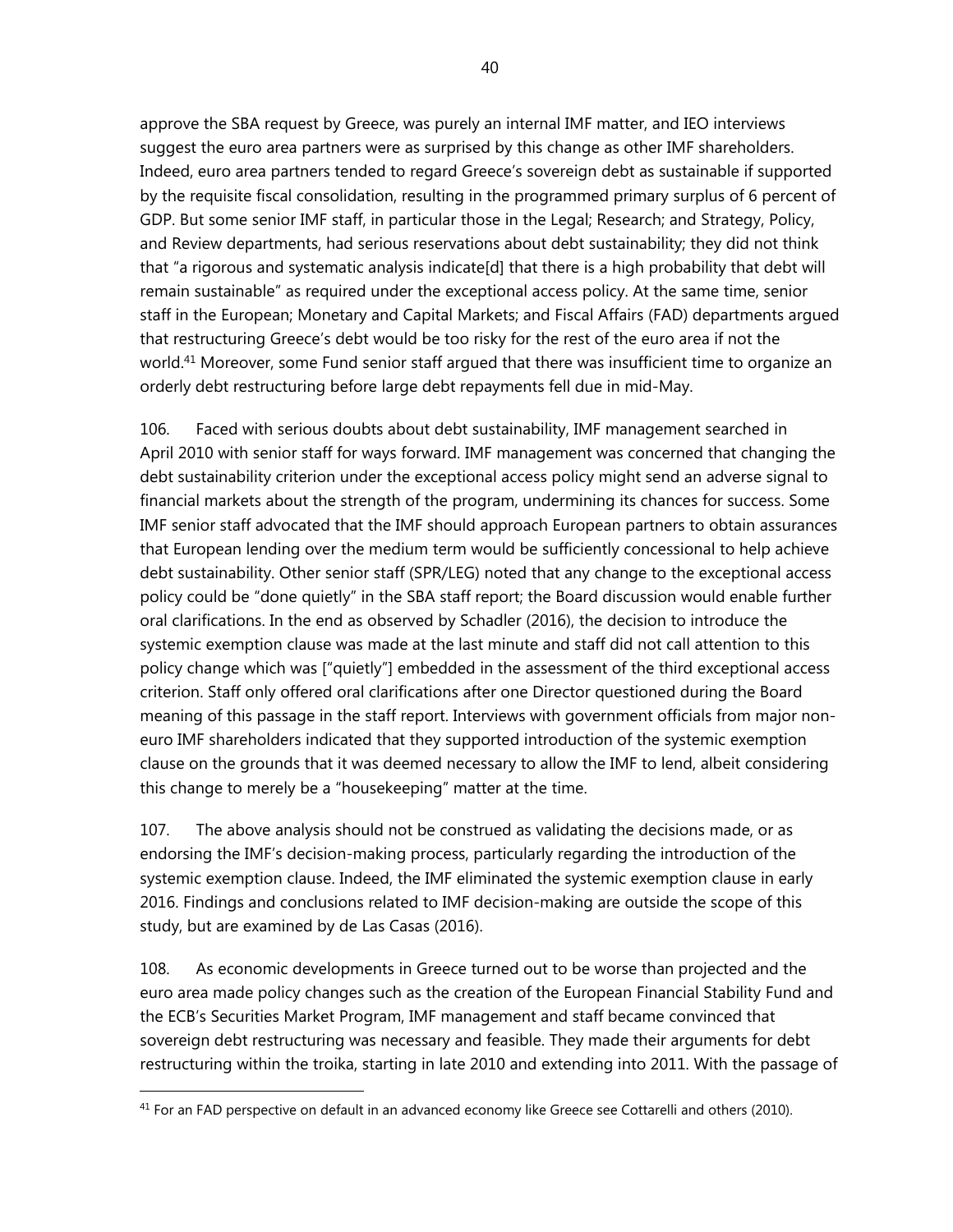time, more European partners recognized the changed fundamentals. In July 2011 euro governments announced that the EFSF loan terms would be softened by extending their maturity and lowering their interest rate—effectively constituting official sector involvement—and that private sector involvement on a voluntary basis would take place as "an exceptional and unique solution" (2011c). Euro leaders accepted an initial proposal by the International Institute of Finance (Henning, 2011) for sovereign debt restructuring. However, IMF staff analysis concluded that this proposal was overly generous to private creditors and would not achieve debt sustainability (IMF, 2011d). As a consequence, the Institute's proposal was revised to give private creditors a bigger haircut and a new agreement with euro leaders was reached in mid-October 2011. The deal closed in March 2012.<sup>42</sup> These developments demonstrate that the IMF played an influential role but at the same time the key decisions were taken in Brussels and not in Washington. Greece's membership in the euro currency union was the underlying reason for the decision-making locus to be in Brussels with the Eurogroup.

109. In the case of Ireland, IMF staff and management supported a "bail-in" of senior unsecured bank bondholders, or private sector involvement (IMF, 2015a; Donovan, 2016). While this bail-in would have benefitted Ireland albeit its size was modest, concerns about adverse spillover effects to the rest of the euro area caused the ECB and EC to oppose it. The Irish authorities were caught in the middle. IMF management took its case to the G7 finance ministers, and in a teleconference in November 2010 the U.S. Treasury Secretary vetoed any haircut for senior unsecured bank bondholders because it might spread via contagion to the European banking system and then back to the U.S. banking system. This episode shows that the IMF management had a "court of appeals" for policy disagreements with its euro partners. In this instance, the "court" supported the euro area's policy view and not the IMF's. This scenario could have played out in the same way without the troika arrangement—witness the involvement of the G7 during the Asian and Latin American crises. Also of interest in this case is that the G7, and not the G20 or the IMF Executive Board, was the forum selected to resolve this dispute.

110. The pace of fiscal consolidation and its implications for real growth were recurrent tension points among the troika partners in all three programs with euro area countries, as they had been in the three earlier programs with non-euro EU members (Annex 1). As noted by Kopits (2016), these three programs were constrained by currency union membership; in particular, the pace of fiscal consolidation was influenced by the EU institutions' desire for program countries to reach the Maastricht reference level for the fiscal deficit (3 percent of GDP) by the end of the program period. The program fiscal targets proposed to the country authorities thus represented compromises reached within the Troika. In addition, as the program countries' real GDP turned out to be lower than projected, debates ensued among the troika teams pertaining to the operation of automatic fiscal stabilizers. They burst into the open with the publication of the October 2012 *World Economic Outlook*. That *WEO* reported empirical results showing that the short-term fiscal multipliers used for the three euro area programs had

 $42$  Even this revised debt restructuring has been deemed too expensive for Greece (Zettelmeyer, Trebesch, and Gulati, 2013), and as continuing a pattern of "too little, too late" (IMF, 2013c).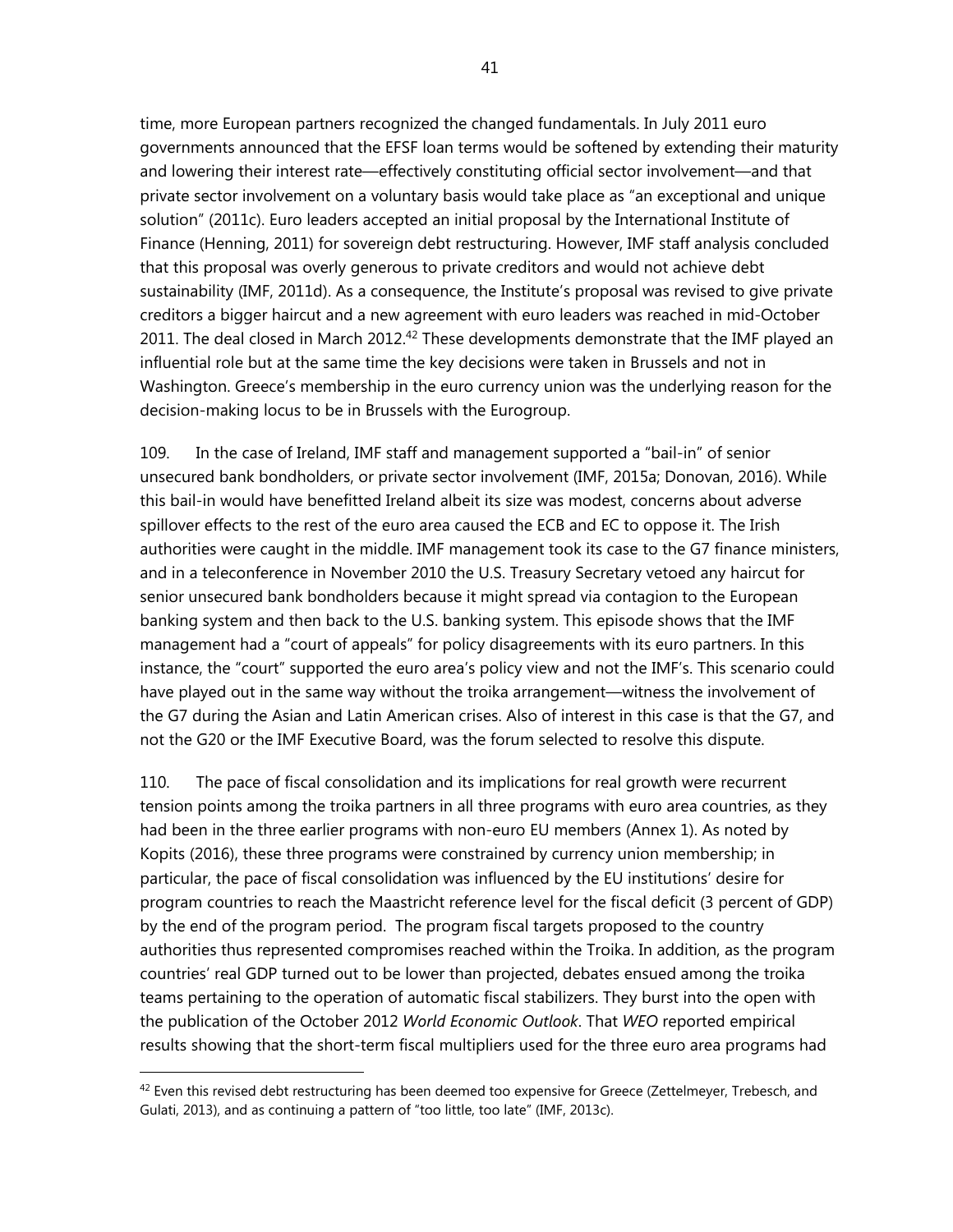been systemically underestimated, implying a larger than projected fiscal drag on real activity. Both the EC and ECB published rebuttals (Box 1.5 in the EC's *European Economy* No. 7/202, and Box 6 in the ECB's *Monthly Bulletin*, 12/2012), adding other relevant macroeconomic variables to the equations and producing fiscal multipliers close to the value (0.5) employed in these programs.

111. As regards the three program countries, interviews conducted by the IEO indicated that their authorities tended to side with the EU institutions because they wanted to be considered "good euro area citizens." Moreover, since the three countries had lost access to private creditors, following a more gradual fiscal adjustment path would have required greater official financing, which was not forthcoming from the EFSF/ESM or from the IMF. A more gradual fiscal adjustment would have also exacerbated already-existing concerns about the sustainability of these countries' public debt, and adding relatively more senior debt from the IMF could be seen as adding to the possible haircut for private creditors as well as augmenting the risks for the IMF. These conundrums were not a product of the troika arrangement but were a product of the underlying economic situations and currency-union constraints.

112. Turning to financial sector policies, IMF staff were considered to be better prepared than the other troika partners, particularly in the initial years. According to Véron (2016), IMF staff had the needed experience with the politically difficult sequence of bank triage, recapitalization, and bank restructuring, which was most evident in Ireland and Spain and least in Portugal. On several occasions, the IMF's heft, leadership, and problem-solving built consensus with the troika, and the Fund also showed itself more adept at interacting and learning from financial market participants. IMF staff members working on financial sector issues also earned the respect of key national policymakers for their competence, impartiality, and discipline. Tensions nonetheless arose among the EC, ECB, and IMF, in large part owing to institutional differences of perspective and interests. Véron (2016) reports that the need to reach a troika consensus often resulted in better policy assessments and choices than if the IMF had been acting alone. He also observes that the IMF staff on several occasions appeared unwilling to acknowledge the EU's institutional realities, especially as regards state aid to the financial sector, to the detriment of the IMF's own effectiveness.

113. In summary, the IMF was clearly a junior financing partner compared with the euro area institutions. According to troika participants, the junior financing status did not lessen the IMF staff's impact in policy debates within the troika. This judgment (based upon interviews) is most strongly supported by the basically unchanged policy influence of the IMF staff in the design of the later programs for Greece (EFF) and Cyprus, notwithstanding the sharp drop in the IMF's relative financial contribution.

114. Of course, the IMF's influence might still diminish as the IMF's financing share approaches zero. Here the experience in Spain is instructive. Spain's program financed by conditional lending from the European Stability Mechanism was not accompanied by access to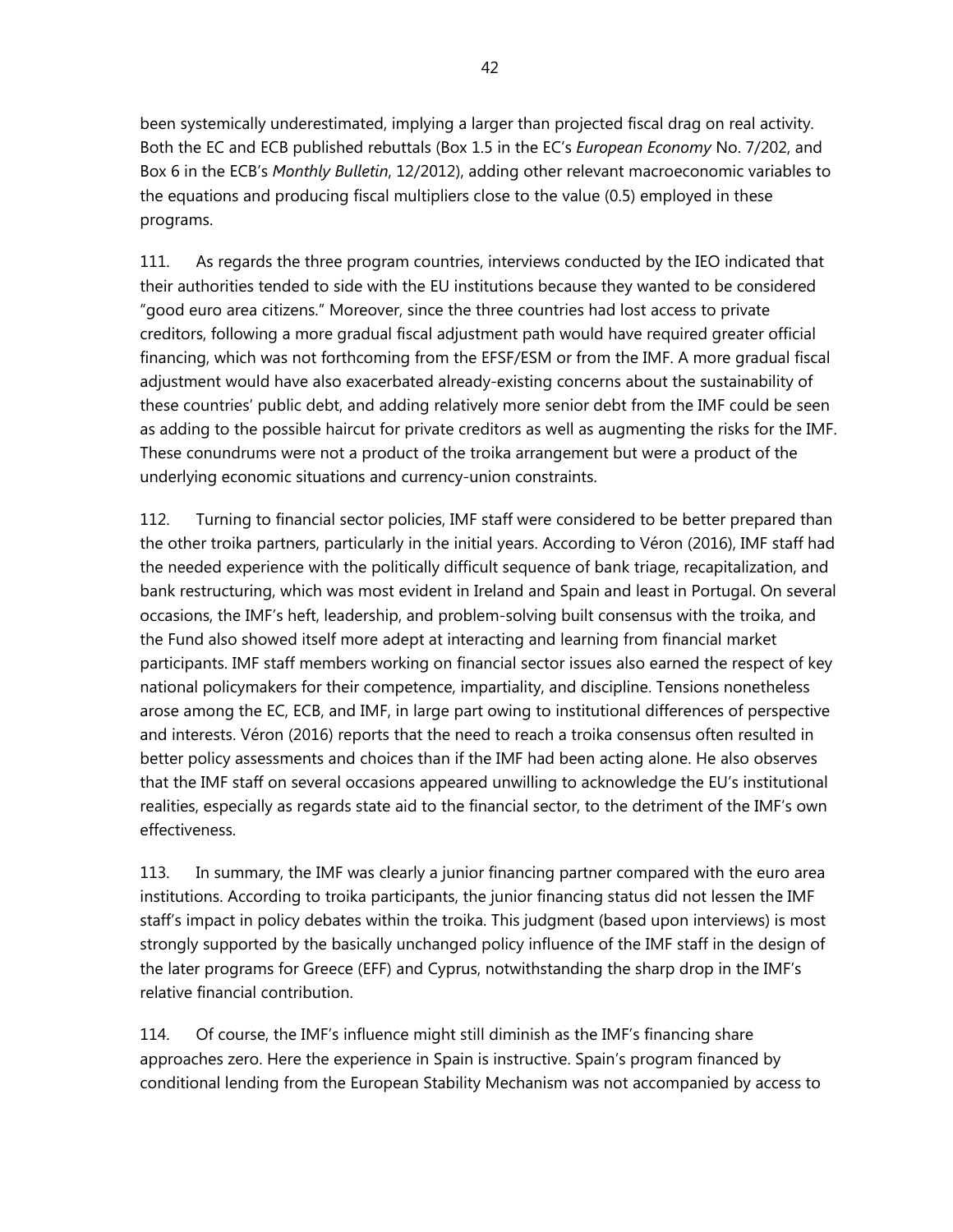Fund resources, and the role, scope, and impact on policy conditionality of IMF staff lessened by design—dramatically from those in the euro area country cases that used Fund resources.

115. In conclusion, the IMF was not a junior—policy—partner in the troika arrangement but neither did it play its customary role as the senior, or lead, policy partner. Co-equal partnership seems the appropriate characterization.

# **V. KEY FINDINGS AND CONCLUSIONS**

116. The Eurogroup devised the troika arrangement in 2010 to meet their requirements and capabilities at that time. IMF management and the IMF Executive Board implicitly accepted this arrangement, as the modus operandi for joint efforts to lend to euro countries in crisis. Because IMF management and the Executive Board did not approve explicitly the IMF's participation, define its role in the troika arrangement, or produce written operational modalities, it is not possible to assess outcomes relative to expectations. Nor has the Executive Board yet endorsed the 2011 nonbinding G20 Principles for Cooperation between the IMF and regional financing arrangements. In any event, those principles are crafted with too high a degree of generality for evaluation purposes.

117. The IMF has a long history of parallel, conditional lending operations with the World Bank (and regional development banks). Indeed, IMF staff have asserted (IMF, 2012b) in the context of the troika that the Bank-Fund Concordat "can be transposed to coordination with other [regional] institutions." These principles thus can provide a frame of reference to evaluate the troika arrangement from the IMF's perspective. The Concordat was agreed mutually at the highest level—by the World Bank President and IMF Managing Director—and then circulated to the respective Executive Boards.

118. No mutually agreed principles exist for the troika arrangement. *Agreed written principles on joint lending operations between the heads of the EC, ECB, and ESM and the IMF Managing Director would provide clarity for all parties plus member countries*. 43 Establishing clear principles that are mutually agreed for parallel conditional lending operations would promote more efficient interactions among troika partners and between the troika and the borrowing country. These mutually agreed principles endorsed by the appropriate governing bodies would also enhance the legitimacy of the troika arrangement and the accountability of the troika institutions.

119. Similar agreed cooperation principles adapted to the circumstances of each regional financing arrangement might also prove useful for the Fund's possible program involvement with regional financing arrangements (RFAs). The International Monetary and Financial Committee

 $43$  Any agreed collaboration principles would usefully be supplemented by operational quidelines for IMF staff. Such guidelines would help ensure that the IMF staff understands how to implement the agreed collaboration principles; prompt their consistent application; assist in the training of new staff members; and provide a means to disseminate experience within the IMF.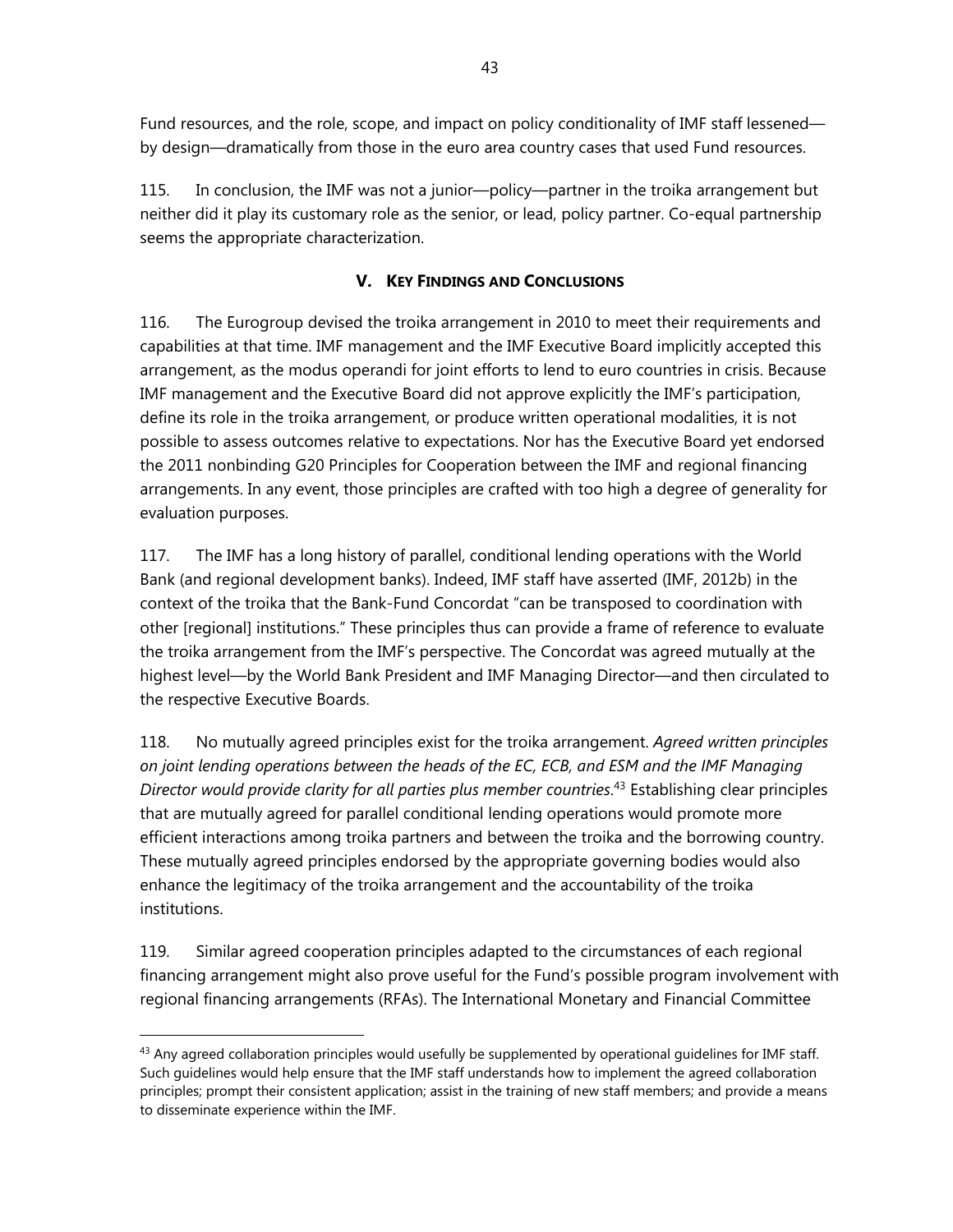called in 2011 for the IMF to work with RFAs to develop broad cooperation principles. Meanwhile the G20 established in late 2011 nonbinding principles, but the Executive Board has had no formal—decision-making—discussion of those principles; it has only discussed them informally non decision-making. The Executive Board in both 2014 and 2015 generally supported the development of cooperation guidelines with RFAs. *It is time for the Board to discuss formally the G20 principles for cooperation between the IMF and RFAs and for the IMF staff to develop individualized principles for cooperation with each RFA.* 

120. The troika arrangement was uniquely developed by the Eurogroup to benefit from the IMF staff's technical expertise and crisis-management experience, allowing coordination of their separate but parallel conditional lending operations. In these circumstances, a major challenge in studying the troika arrangement is to disentangle the implications for program (policy) design of the conditional loan coordination process from the underlying implications of membership in the euro area and EU. Because it may be impossible to adequately disentangle these two factors in the troika's operations, it would be hazardous to apply lessons learned from the troika arrangement to other regional financing arrangements that are not currency unions. As for RFAs with currency unions, the lessons would depend on their similarity with the policy and financing frameworks developed by the euro area and the EU. Consequently, cooperation frameworks between the IMF and any RFA would need to be individually tailored, although based upon broad principles in order to ensure consistent treatment across RFAs.

121. The troika arrangement proved to be operationally efficient, although areas for improvement were also identified. Conditional lending programs were negotiated quickly by the troika with the country authorities and program reviews were by-and-large completed expeditiously; program delays could not be attributed to the troika process itself. This assessment is based on IMF staff reviews, EPEs for Greece and Portugal, and IEO interviews with troika participants and relevant country authorities. Areas for improvement in the troika arrangement include: (i) agreed procedures among the troika institutions that are transparently shared with their memberships and the public; (ii) enhancing the information flow to, and role of, the IMF Executive Board; and (iii) efforts to reduce burdens placed on country authorities by large missions, staff turnover, duplicate documentation, and extensive conditionality.

122. While the principle of lead institution based upon areas of primary responsibility that is used in the Bank-Fund Concordat cannot be easily applied to the troika arrangement, the Concordat does recognize that "there is a broad range of matters which are of interest to both institutions" and that therefore enhanced collaboration is needed between the institutions. In particular, close contacts between the two staffs including "sharing of information and views at the earliest possible stages" is expected to produce "improved and consistent policy advice." Thus, sharing of confidential information by IMF staff with Bank staff and vice versa is formally authorized; this is consistent with a G20 cooperation principle. No written principles for sharing of confidential information amongst troika institutions has been made available to the IEO. Written guidance to IMF staff on the sharing of IMF confidential with Troika partners, which is consistent with the staff code of conduct, is also absent.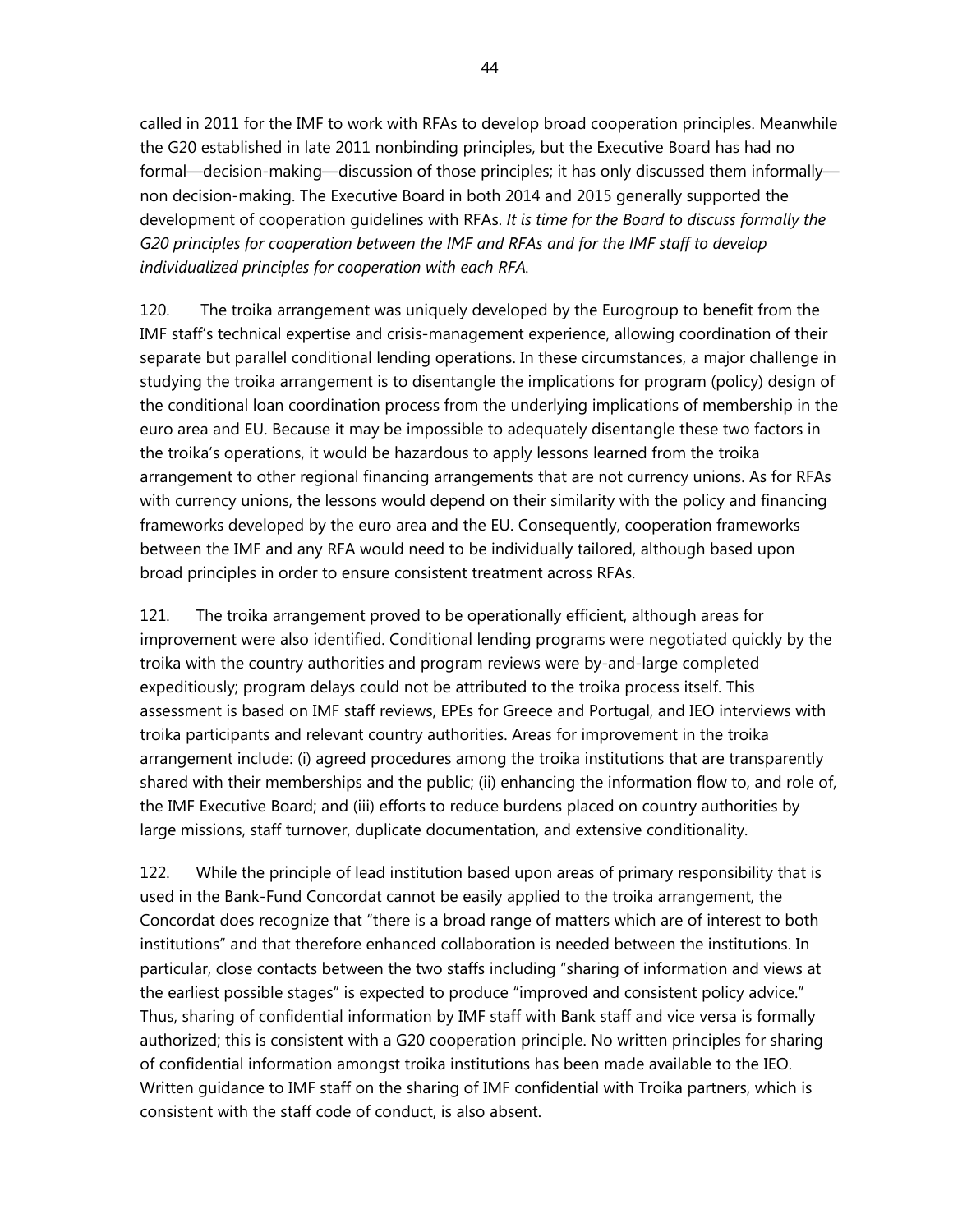123. *The IMF and EU institutions should regularize their mutual sharing of confidential information*. Such an agreement has been proposed by the European Court of Auditors. An internal guidance note on the sharing of confidential IMF information would avoid possible inadvertent violations of the staff code of conduct. A cooperation document could also clarify issues related to the various IMF expectations described in the ESM Treaty. Procedures could be established to resolve differences of view at the mission level by involving their respective superiors. If such matters remain unresolved, interactions could take place between the appropriate IMF Deputy Managing Director and EU counterparts, and if necessary the IMF Managing Director and the corresponding head of institution can resolve matters. Such procedures would also provide that (in the words of the Bank-Fund Concordat) "in those cases, which are expected to be rare, the managements will wish to consult their respective Executive Boards before proceeding." This latter provision may need to be modified to fit differences in the memberships, voting powers, and governance structures of various currency unions and RFAs.

124. *Articulating three other topics from the Bank-Fund Concordat could improve the IMF's relations with the EC, ECB, and ESM (and perhaps RFAs more generally*):

- The IMF needs to avoid inconsistent conditionality with these institutions, especially in overlapping policy areas such as fiscal policy, financial sector restructuring, and structural reforms, while also avoiding cross-conditionality. Each institution should be allowed to proceed with its own financial assistance according to the standards required by its legal charter and governing bodies; this also is a G20 cooperation principle. However, in the event one institution were to consider proceeding without the others, the conditions for such action should be understood in advance—including the scope for prior communication.
- Cooperation principles could spell out efforts to reduce the burdens placed on country authorities by large mission teams, frequent changes in team staffing, and needless duplication of documents.
- The implications of overdue obligations, or arrears, to one institution by a borrowing country for the actions of the other institutions could be usefully clarified in cooperation principles, recognizing of course the different nature of the various institutions (for example that debt obligations to the IMF are senior to those to the ESM); a G20 cooperation principle specifies that the IMF's preferred-creditor status must be respected.

125. Such an institutional agreement could also clarify the conditions for requests to the IMF to provide technical assistance when EU institutions are lending to a euro member, such as took place in the case of Spain, and the modalities to be used by the IMF in such a case. Thus, the rules of the game for such TA provision would be jointly and transparently established. In this connection, it would be useful if the IMF staff prepared an ex post evaluation for Board consideration of its technical assistance activities with Spain and the EU institutions during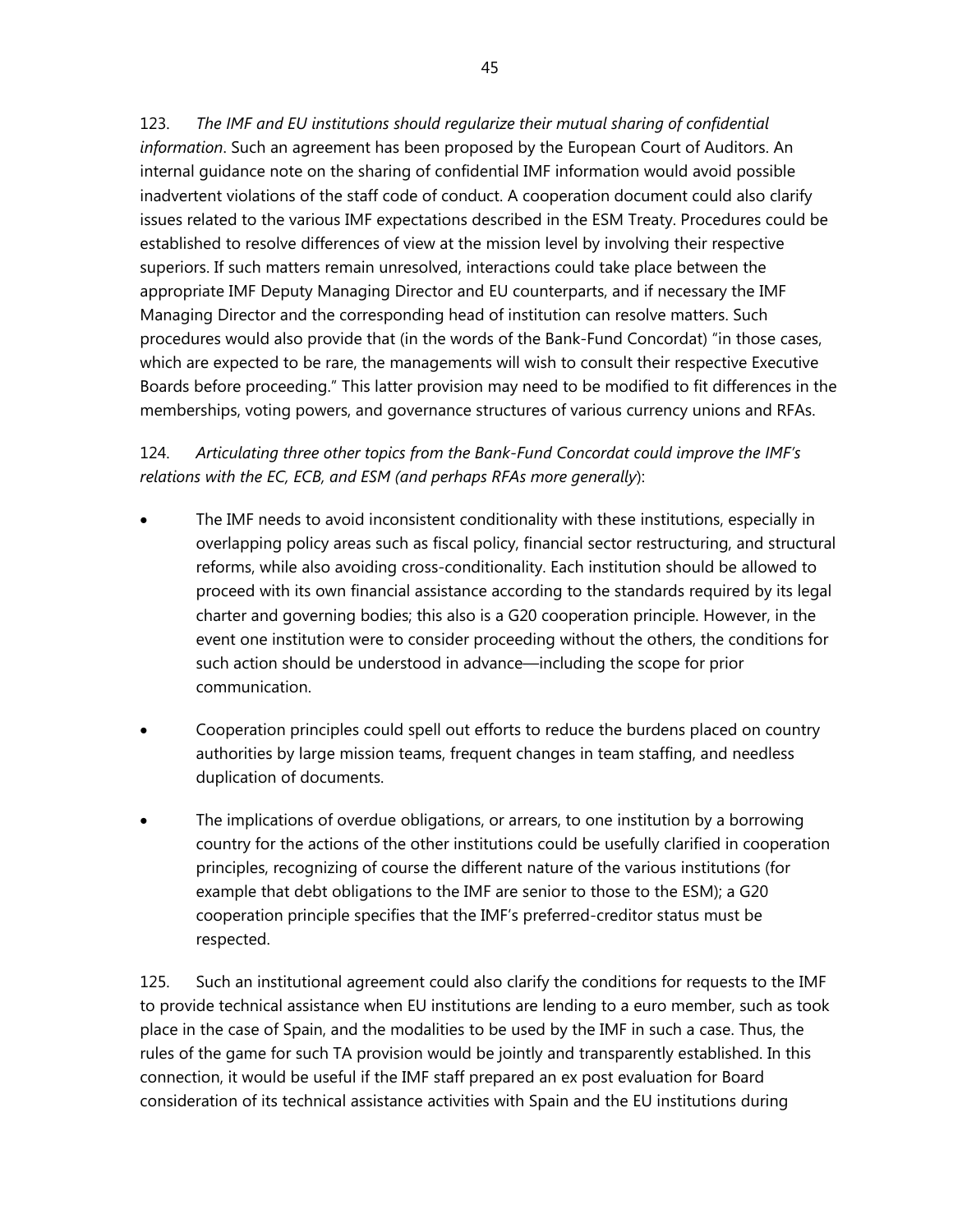2012–13. *This staff evaluation could identify lessons learned that could inform possible future such TA operations.*

126. Cooperation principles—such as embodied in the Concordat—are more about process than about the substance of program design and conditionality. The IMF has long recognized (see IMF, 1995) that program design and conditionality for countries that are members of currency unions needs to differ from that for countries that have a flexible exchange rate and an independent monetary policy (in particular, fiscal policy and structural reforms must play a larger role in programs with countries that are members of currency unions). Moreover, policy competencies in a currency union are split between national- and union-level authorities. The implications of this split for the conduct of Article IV consultations are explicitly considered in the various IMF surveillance decisions and in the corresponding guidance notes to staff. But neither the 2002 Conditionality Guidelines nor the Revised Operational Guidance (IMF, 2014) inform the IMF staff or country authorities as to its implications for program design or conditionality. Where should the EC and ECB sit at the negotiating table and under what circumstances could program conditionality be appropriately assigned to them? A country's ownership of its policy program is crucial for successful implementation and is a central tenet of IMF conditionality guidelines. But the authorities in the euro area program countries also own their euro membership, wanting to be considered "good euro area citizens" in the eyes of the Eurogroup, EC, and ECB. This dual ownership can give rise to policy tensions, given the more constrained policy options associated with a currency union. Moreover, the economic governance structures built to support the euro area are stronger and more extensive than those in other currency unions, reinforcing member countries' tendency to follow the policy advice given by EU institutions. *Amending the Fund's Conditionality Guidelines by introducing an explicit treatment of issues germane to countries in a currency union would bring these guidelines into conformity with surveillance policy and practices, and promote evenhanded treatment of IMF members in different currency unions.*

127. The IMF was clearly a junior financing partner compared with the euro area institutions. However, this junior status did not appear to lessen the IMF staff's influence in policy debates within the troika. Nor did the Fund see its influence decline when its relative financing contribution declined in the EFF for Greece or the EFF for Cyprus, whose access to Fund resources was below the threshold to trigger the IMF's exceptional access policy. Of course, the IMF might see its influence diminish as its financing share approaches zero. At some point, the IMF might find its program (conditionality) involvement switched to an advisory (technical assistance) role with less influence, as was the case in Spain.

128. This junior financing role had advantages for the IMF, diminishing its exposure to credit risk and its need to borrow resources. Moreover, European partners were able to assist in the clearing of arrears by Greece to the IMF in mid-July 2015. Finally, the IMF's smaller financial contribution made it possible for the IMF to reduce its exposure to these three program countries even as the ESM maintained or increased its exposure.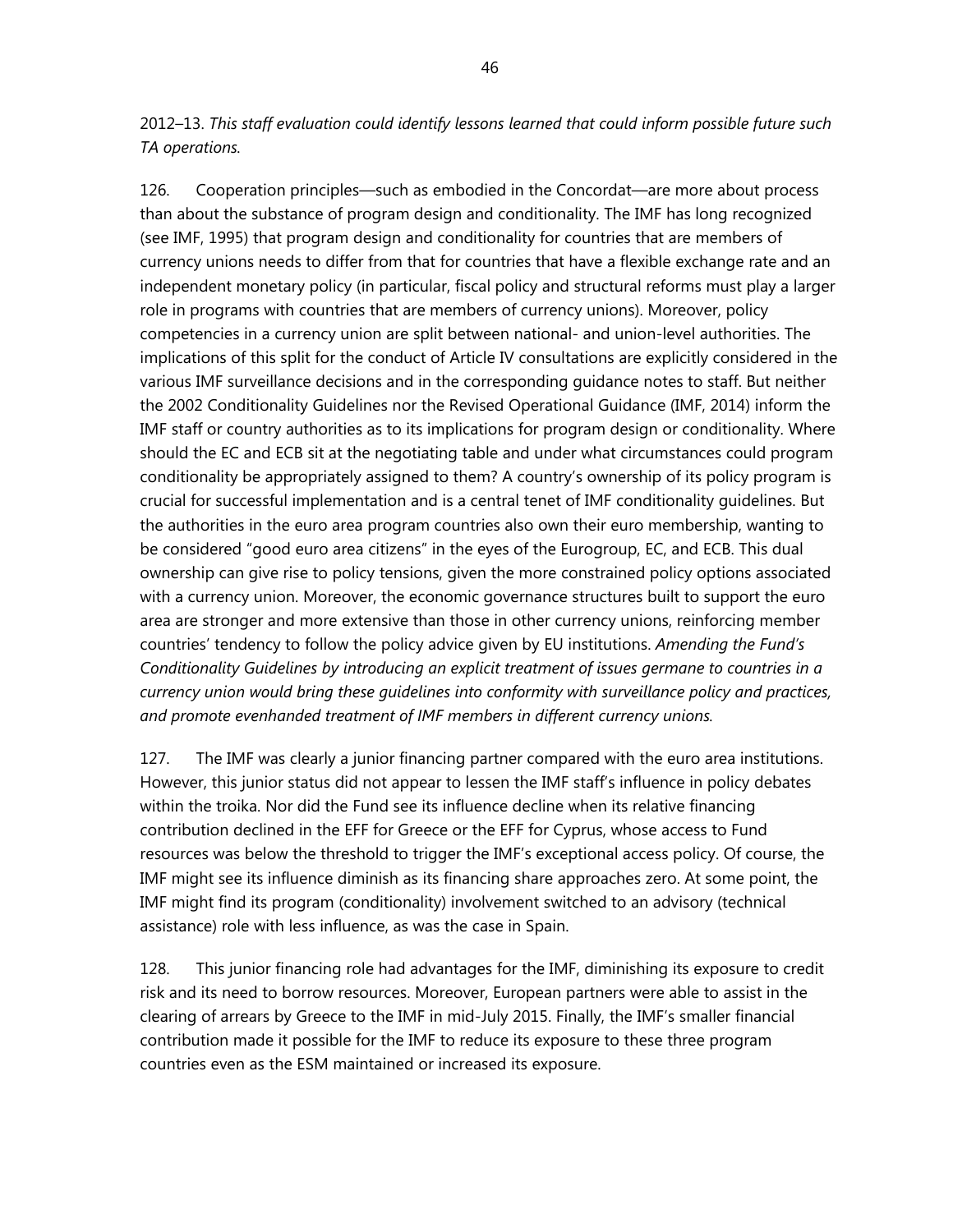129. Though the IMF was a junior financing partner in the troika, the evidence and analysis marshaled in this paper indicates that it was not a junior policy partner. But neither did it play its customary role as senior, or lead, policy partner. A co-equal partnership seems to be the appropriate characterization of the troika arrangement in the three cases examined. On occasions, tensions emerged within the troika regarding proper policy recommendations, but their resolutions were typically constructive and represented differences in judgment and institutional realities. The consistency of conditionality that was achieved by the troika partners enhanced effectiveness and reduced the burden on country authorities. But the policy product of troika cooperation should also be consistent with the IMF's mandate, policies, and practices, and recognize its independent decision making. (The same applies to the EU institutions.) In addition, the IMF should feel free to air publicly major policy differences with the EU institutions/Eurogroup and national authorities in order to preserve its credibility and independence—balancing of course the need to maintain its trusted advisor role. The disagreement between the IMF and EC over debt sustainability and fiscal sustainability in Greece, which became public in mid-2015, is a case in point.

130. The policy framework for exceptional access to Fund resources sets out stronger procedures for Board decision making on management's proposals for exceptional access than exist for regular-access proposals. These stronger procedures were intended to provide additional safeguards for the use of Fund resources and to enhance accountability and include, inter alia, an early, informal Board session on needed policy measures and program-financing parameters whenever management decides that exceptional access is appropriate. Additional informal meetings are to take place as needed to keep Executive Directors "abreast" of progress in policy negotiations and program financing. Such Board meetings are intended to "provide the basis for consultations with capitals, and the issues that emerge would be addressed in a further informal session." Two interrelated questions can be posed in this connection. One, were these strengthened Board decision-making procedures followed in the spirit envisaged under the exceptional access decisions? Two, did these procedures keep the IMF Executive Board and their capitals as well informed as the euro area finance ministers who attended the Eurogroup meetings?

131. Based on written documents circulated to Executive Directors, transcripts of informal Board meetings, and interviews with Executive Directors, Alternates, and their staff, serious shortcomings existed in the information provided, and issues presented, to Executive Directors, notably about estimated financing gaps; preliminary figures on European and IMF financing; doubts about debt sustainability in Greece; need to introduce a systemic exemption clause into the exceptional access policy; and the IMF recommendation, plus EC/ECB opposition, to apply a haircut to senior unsecured bondholders in Ireland. In most cases, the Eurogroup had the relevant information or was aware of the issues. (The Eurogroup was not aware of the extent of the doubts by IMF staff about Greek debt sustainability in 2010 or the need to modify the exceptional access policy by introducing the systemic exemption clause.) The information asymmetry was not caused by the troika arrangement itself, but stemmed from internal IMF practices/decisions. Both SPR and LEG contend that Executive Directors were provided all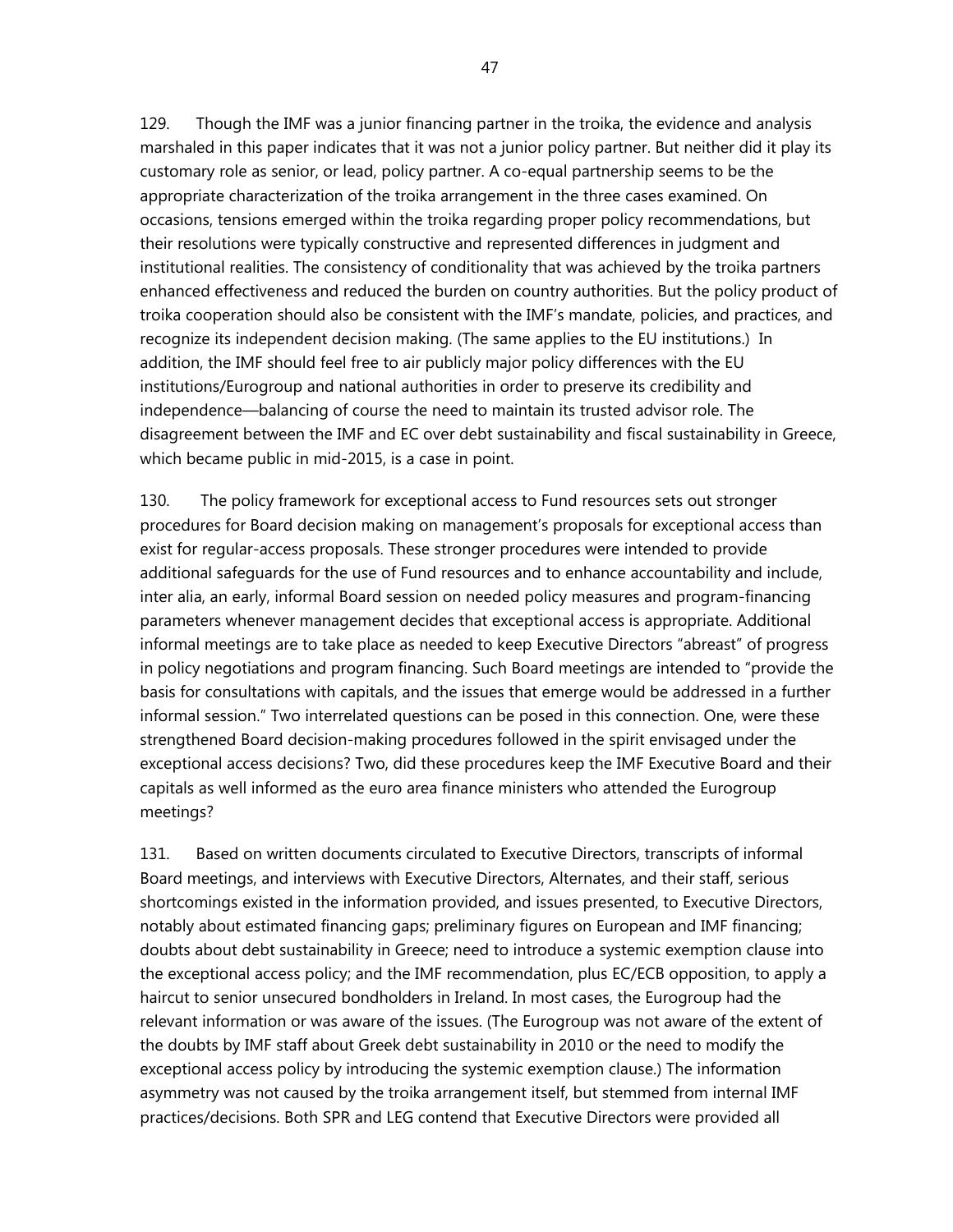necessary information to make decisions under Fund policies; in particular all the requirements of exceptional access policy were observed. In light of these findings, *the Executive Board might consider commissioning an independent review of experience with the implementation of the*  exceptional access policy, especially the extent of information provided and the policy issues that *were presented during informal sessions.*

132. Finally, the troika arrangement has been cited as one facet of a broader IMF "Europe is different" mindset, producing more favorable treatment of the EU and euro area than of other IMF members. The above recommendations—to define program design and conditionality for currency unions; to develop mutually agreed cooperation principles with the euro area (and other regional financing arrangements), especially procedures to settle policy disputes; and to enhance internal IMF decision-making procedures—would collectively go some way toward remedying such actual or perceived uneven treatment. Evenhanded treatment is reinforced by clearly defined rules of the game, mutually agreed implementation procedures, and transparent, informed, and broadly based decision making.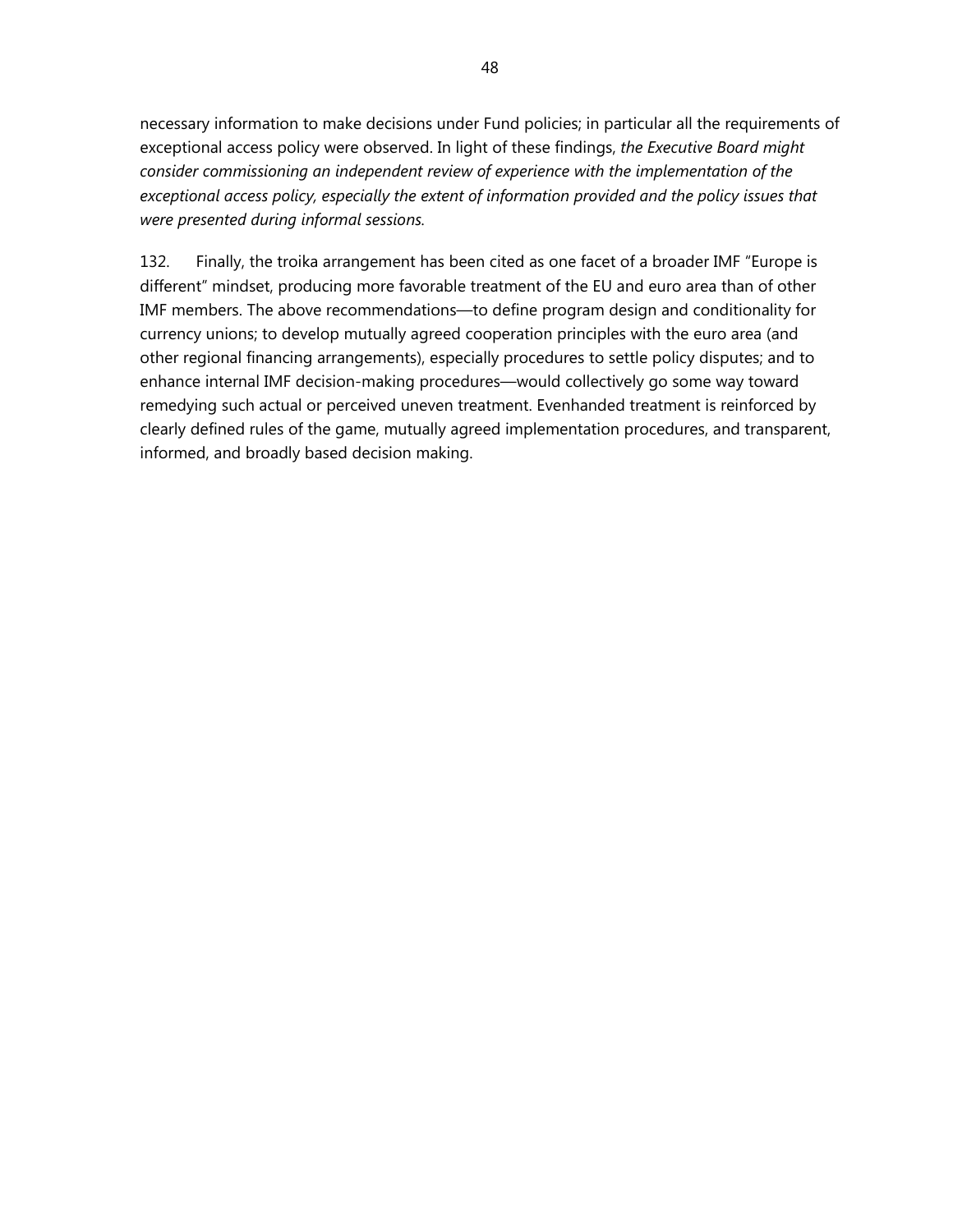## **ANNEX 1. EC-IMF COOPERATION IN LENDING PROGRAMS WITH EU COUNTRIES, 2008–09**

Prior to the four IMF-supported programs with euro area countries (Greece, Ireland, Portugal, and Cyprus), the IMF and EC cooperated in joint lending operations to three non-euro EU members (Hungary, Latvia, and Romania) during 2008–09. The cooperation principles developed during these IMF-EU programs became the model upon which the troika arrangement was later built. In all three cases, IMF staff and EC staff butted heads over the pace of fiscal adjustment and the application of the SGP/EDP rules. Latvia stands out because it had a currency peg to the euro that IMF staff considered unsustainable, but that the country authorities with the financial support of the EU sought to maintain through the use of substantial fiscal consolidation and structural reforms. By 2010, when the joint programs with Greece, Ireland, and Portugal were designed, the lesson learned from Latvia's case seemed to be that the EC got right the economic forecast and policy judgments (about the currency peg sustainability, feasible fiscal adjustment, and small fiscal multipliers) and the IMF apparently got it wrong. Subsequently, however, the applicably of this lesson to other economies has been called into question (Blanchard, and others, 2013).

## **A) Hungary**

The Hungarian authorities contacted the Fund staff on October 9, 2008 to request possible use of Fund resources, owing to stresses in Hungarian financial markets, particularly the government debt market. However, as a non-euro area member of the EU, Hungary was required under EU treaties to consult with the EC and the Economic and Financial Committee (EFC) on its balance of payments needs before seeking assistance from sources outside the EU that are subject to conditionality. Fund staff consulted immediately with EC staff and, in view of the severity and urgency of the situation, the EC agreed that parallel consultations could take place.

A Fund mission arrived in Hungary on October 13, 2008 and was subsequently joined by an EC team. During the negotiations, both teams operated and coordinated efforts to proceed at the same pace. As required under the Fund's exceptional access policy, an informal Executive Board meeting was held on October 28. Once staff-level understandings had been reached, coordinated IMF-EC announcements were made before financial markets opened on October 29. Both the EC and IMF teams attended a press conference in Budapest, organized by the authorities. On November 4, 2008, the staff report for the SBA request under the exceptional access policy was issued to the Fund's Executive Board; this request was approved on November 6, 2008 under the Emergency Financing Mechanism. Thus, the elapsed time from the authorities' call to IMF disbursement was less than one month—which is very fast.

The BOP financing gap identified for the program period (17 months) was €20 billion. This gap was filled by commitments from the EU (€6.5 billion or 32.5 percent of the gap), World Bank  $(E1.0)$  billion, or 5 percent of the gap), and the IMF (€12.5 billion, or 62.5 percent of the gap). The IMF program was heavily front-loaded; the initial purchase was €4.2 billion or almost one-third of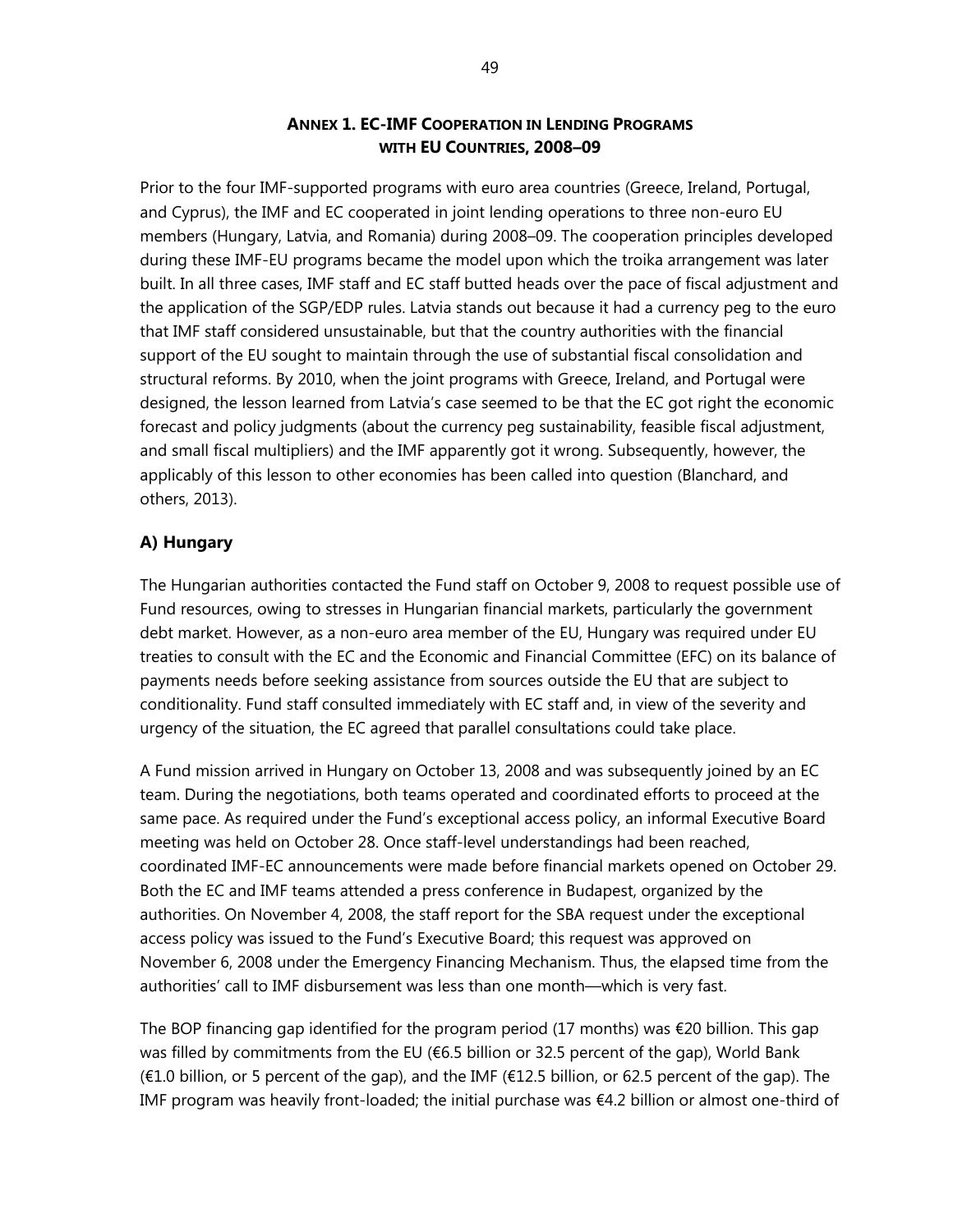the IMF total. This financing pattern reflected in large part EU constraints. For example, when the IMF and EC teams were in the field, the size of the EU's BOP financial assistance facility was only €12 billion. It was recognized that the facility was too small. Therefore, on November 4, the European Council authorized an increase in its size to €25 billion, while also granting a loan to Hungary of €6.5 billion. This Council decision stated that the first EU disbursement (€2 billon) to Hungary would be released once a memorandum of understanding (MOU), which would lay out the EU's policy conditions, was signed by the EU and Hungary. The MOU was finalized on November 19, 2008 and the first EU disbursement took place on December 9, 2008, or only about a month after the first purchase from the IMF. Under the circumstances, this pace was fast.<sup>1</sup>

While the IMF and EC teams were in Hungary, the ECB was engaged in separate discussions with the Hungarian Central Bank (MNB) on a repo line. The IMF team discussed with their Central Bank counterparts the workings of this repo line, including its collateral requirements. As recorded in the LOI (and MOU), the MNB established on October 16, 2008 a foreign exchange swap facility, which would be supported by a repo facility with the ECB amounting to  $\epsilon$ 5 billion, to improve liquidity in domestic financial markets. This euro provision promised by the ECB was not counted toward filling the financing gap, because it was viewed as largely a domestic monetary operation and because of uncertainties considering its drawdown. Later, a foreign exchange swap line replaced the repo line.

The 2008 staff report for Hungary's SBA request (IMF, 2008) recognized (in its Box 1) the precedents that were being established for cooperation between the IMF and EC in a joint lending context. Specifically, the box observed that, "prior to the recent events in Hungary, no operating procedures had been developed for such interaction between the EU and the IMF. The process as developed in the case of Hungary could, however, become a reference on how to proceed should further cases of a similar nature arise..." The box recorded five key principles: (i) early consultation and ongoing information exchanges during the program negotiations; (ii) contributions of both institutions to financing needs; (iii) joint announcement to underline broad support; (iv) consistency of program design and conditionality; and (v) consultation during the program monitoring process.

For our purposes, this box made two important elaborations. One, it was expected that EC conditionality (to be included in the MOU (yet to be written)) would be consistent with IMF conditionality and that, in particular, EC surveillance mechanisms such as the Excessive Deficit Procedure would incorporate the policy commitments made by the Hungarian authorities. This sequencing implied that the Fund-supported program effectively determined fiscal targets, but this did not take place later in the program period (see below). Two, if program deviations occurred, the authorities were to inform in parallel the EU and IMF and both institutions would coordinate closely during the related discussions. This second principle would be first tested in

 $1$  The conditionality for the World Bank loan was also not agreed by the time of the IMF Board meeting in November 2008. The World Bank loan was approved only in September 2009, but was never signed or disbursed.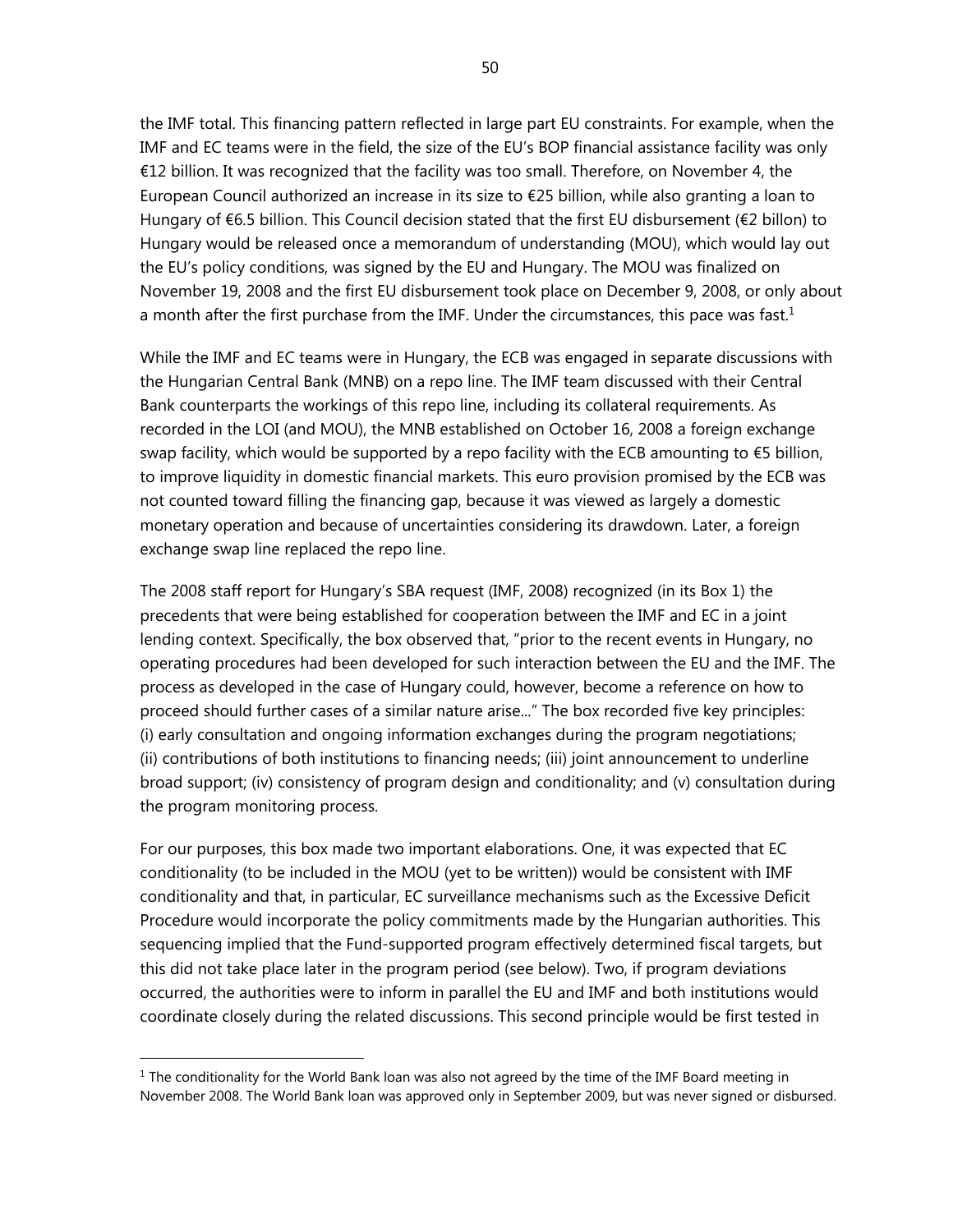Latvia. The two principles were supported by the ECB observer at the Fund Board meeting, saying that "given that the EU has its own policy and instrument framework, conditionality of the IMF has to be reflected or mapped onto our own requirements in terms of, for example, an update of the convergence program, in terms of the excessive deficit procedure and also in terms of the national reform program."

At the Board meeting on Hungary's SBA request, Executive Directors generally did not comment on IMF-EC cooperation. Two Executive Directors, however, welcomed this cooperation and no Director expressed any reservations. Two Directors did question the lack of specificity on the conditionality to be imposed by the EC (and World Bank).

EC-IMF cooperation in the case of Hungary has been deemed successful by all parties (see, for example, IMF, 2011b). All program reviews were completed together. Both programs moved to a precautionary mode at the same time. The final two reviews of the IMF and EU programs were not completed owing to policy disagreements with the authorities. Cooperation was facilitated by several modalities. Frequent communications took place via telephone and email by the country teams for the EC and IMF. In addition, the IMF staff shared their draft policy note, formerly the briefing paper, with EC (and World Bank) staff at the same time as it was circulated to Fund departments. EC staff provided written comments electronically, while Bank staff could attend the policy consultation meeting. Meetings could take place in Brussels prior to reaching Budapest to clarify any outstanding points. The IMF, EC, and ECB staff attended meetings together with the country authorities. IMF staff shared their spreadsheets, programming expertise, and cross-country crisis experience, while EC staff shared their greater knowledge of EU policies and practices, particularly as it applied to Hungary. The two teams worked together in Budapest on their respective policy-intentions documents—the LOI and MOU. Starting with the first program review (March 2009), these two documents were signed by the authorities on the same date. This practice helped ensure consistent conditionality (even though EC conditionality was more detailed than IMF conditionality especially in the fiscal and structural areas) and more rapid EU disbursement.

Areas of difference or light friction emerged on occasion, particularly related to fiscal monitoring and the fiscal stance. As regards fiscal monitoring, the IMF's performance criteria were set on the primary cash balance of the central government, while the EU fiscal benchmark was set on the overall accrual balance of the general government—using the EDP, or ESA-95, definitions. Thus three definitional differences existed—primary vs. overall balance, cash vs. accrual, and central vs. general government. The IMF definition ensured timelier reporting, while the EC definition was more comprehensive and consistent with EU obligations. The IMF and EC teams took steps to lessen associated communication and signaling risks; IMF fiscal targets as reported in the staff reports were consistent with the EC's concept of the overall deficit of the general government, while EC monitoring took into account progress in achieving the IMF's cash-flow deficit target for the central government.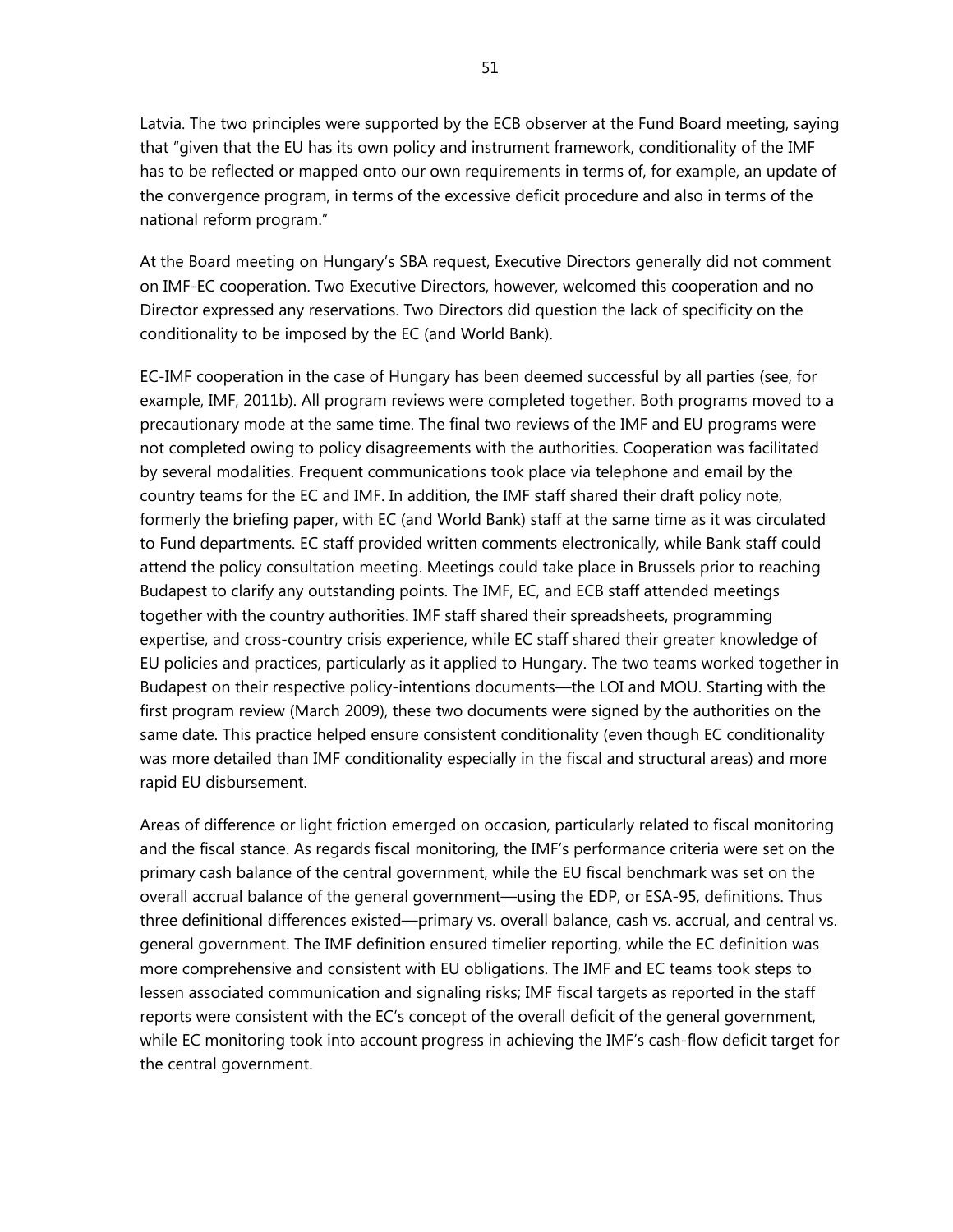Friction developed over the fiscal stance during 2009 because Hungary's real GDP contracted by more than projected (by 6.7 percent compared with the projected 1.0 percent), placing pressure on the fiscal deficit to exceed the SGP limit of 3 percent of GDP. IMF staff advocated allowing automatic stabilizers to operate in order to cushion aggregate demand. The second program review was completed on the basis of additional (pro-cyclical) fiscal measures that offset about half of the automatic stabilizers and a two-year extension in the time to reach the EDP target. The IMF staff report recommended that if economic activity contracted by more than was currently envisaged, automatic stabilizers should accommodate fully. The EC MOU did not contain similar language and, as reported in the EPE (IMF, 2011b), the authorities had a strong commitment to adhere to their EU convergence program and the EDP.

## **B) Latvia**

To fully appreciate the program design issues that arose in Latvia, it is necessary to understand the policy debate that raged starting in 2007 over the exchange rate peg. As documented by the IEO (Wagner, 2010), Article IV consultation staff reports for Latvia were increasingly "alarmist," starting in 2004 and continuing in 2006, sending clear messages about overheating, massive imbalances, and financial sector vulnerabilities. But the 2007 Surveillance Decision with its emphasis on external instability (and the associated "labeling"—fundamental exchange rate misalignment) created a rift on its application and led Fund management not to issue to the Executive Board the draft 2007 Article IV staff report on Latvia. Nevertheless, the Board did receive a Financial Sector Assessment Program update on Latvia that warned of serious threats to systemic financial stability and called for a strengthening of Latvia's contingency framework, and a selected issues paper that concluded that Latvia's real effective exchange rate appeared to be significantly overvalued—by some 20 percent.

In early September 2008, the Executive Board was issued an Article IV consultation report on Latvia that observed a much-needed slowing in domestic demand but noted that significant concerns still existed regarding external stability. In addition, an FSAP update supplement judged that the downside risks had risen, owing to the domestic economic slowdown and fragile global liquidity conditions. The revised staff estimates for exchange rate overvaluation ranged from 16 percent to 37 percent, averaging 27 percent. The staff was of the view that adjustment under the prevailing exchange rate peg remained the preferred option but entailed risks. Because the staff could not yet make a determination regarding fundamental misalignment, it recommended an ad hoc consultation with another Board discussion in about six months. The Board meeting on this staff report, which was scheduled for September 22, 2008, never took place. Relatedly, a Board meeting for the 2008 Article IV consultation with China was scheduled for September 26, 2008; in its staff report, China's real exchange rate was considered to be substantially undervalued, but staff was "not yet making a determination regarding specific findings under the 2007 Surveillance Decision" and likewise recommended an ad hoc consultation in about six months. The Executive Board never discussed this staff report on China. These two Article IV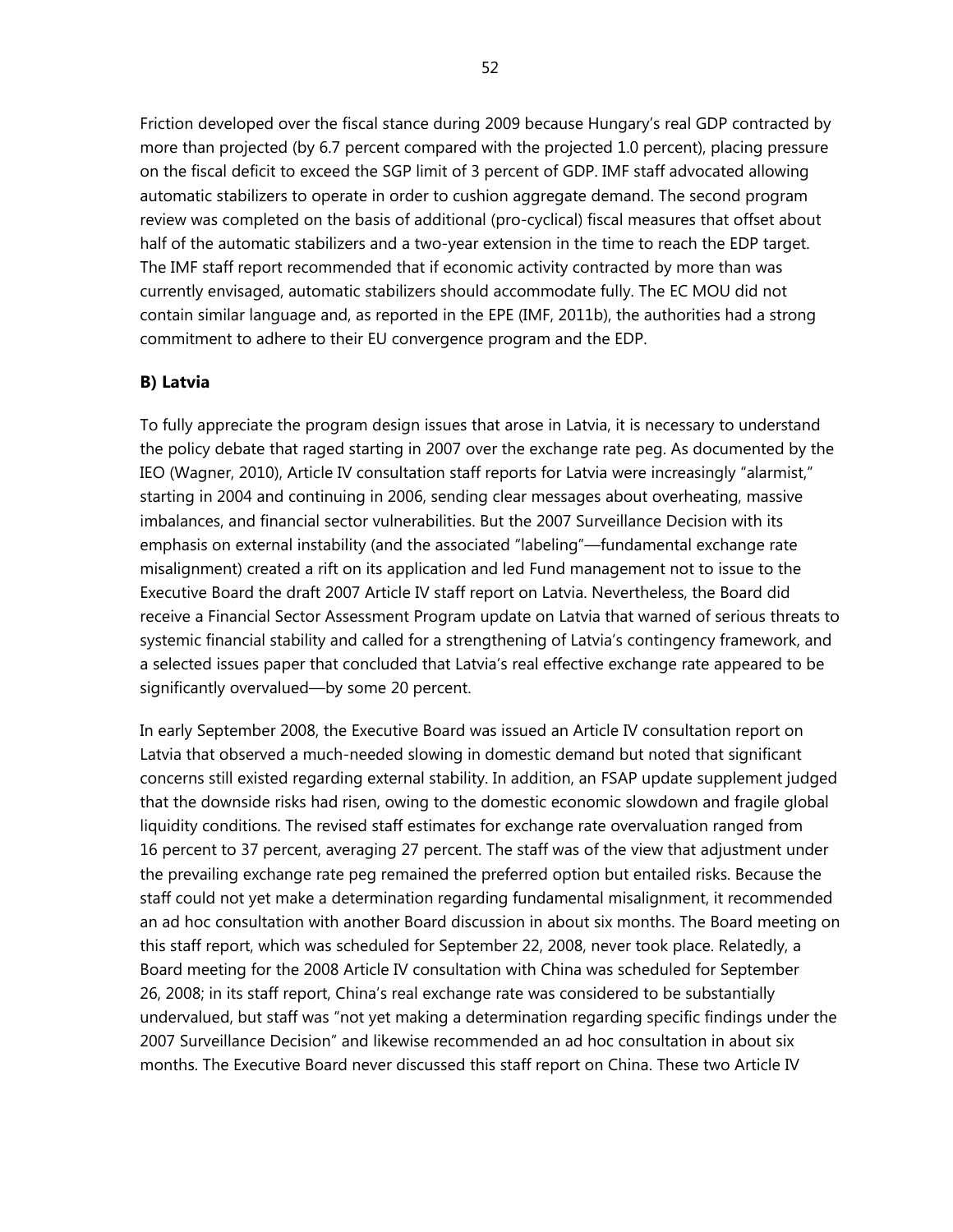consultations were delayed owing to "ongoing internal discussions on the implementation of the 2007 Surveillance Decision" (IEO, 2011; Blustein, 2013).

From a European perspective, IMF surveillance posed a complication because Latvia was an ERM2 member. According to the ERM2 operating procedures (March 2006), the ECB "shall closely monitor, on a permanent basis, the sustainability of bilateral exchange rate relations between each participating non-euro area currency and the euro" and it "shall have the right to initiate a confidential procedure aimed at reconsidering central rates." At the same time, the EC was responsible for monitoring and assessing Latvia's progress toward euro adoption, employing the Maastricht convergence criteria. Moreover, the Latvian authorities disputed the IMF staff's analysis and assessments and were supported by their IMF Executive Director. There therefore was a risk that IMF surveillance might call into question aspects of the peer review conducted by EU institutions.

On November 15, 2008, a deposit run on Parex Bank turned into a speculative attack on the currency peg. The Latvian authorities requested financial assistance from the EC and the IMF in mid-November. An informal Board session to activate the emergency procedures was held on November 17, 2008, while preliminary talks (with the IMF/EC/ECB) took place in Latvia during November 17–23. The ECB joined this mission as an observer, owing to Latvia's ERM2 membership. The IMF staff reaffirmed its estimates of real exchange rate misalignment (about 30 percent), while the EC's and ECB's estimates were at, or below, 10 percent. Any change in the peg was strongly opposed by the Latvian authorities, the EC, the ECB, and Sweden. The latter three parties worried about possible contagion to other EU members and to Swedish banks. Immediate euro adoption after a parity change was ruled out by the EC and ECB. The Latvian authorities also strongly desired to maintain their euro peg unchanged. According to Fund staff, because of the EU's key role in overall policy design, including on the exchange rate strategy, the EC's financing contribution was expected to substantially exceed that of the IMF. Thus, the EU's key role in program design—supported by the Latvian authorities—led to the EU's predominant share in the financing package rather than to the EU's financing contribution giving it sway in the program's design.2

The staff report requesting a three-year SBA for Latvia was issued to the Board on December 19, 2008 and the Board meeting was held three days later on December 23.<sup>3</sup> With unusual candor, the staff made clear that a change in parity and immediate adoption of the euro had been discussed, but that this "technically more attractive" option had been "firmly ruled out"

 $^2$  Blustein (2015) argues, citing various published and unpublished sources, that the IMF's smaller funding role—a "reverse Hungary"—in Latvia made the IMF a junior partner to Brussels, reversing the roles in Hungary. On the other hand, Aslund and Dombrovskis (2011) see program design as determined by strong country ownership, swaying an IMF staff that was of two minds on the currency peg.

<sup>&</sup>lt;sup>3</sup> Informal Board meetings under the exceptional access policy were held on December 5, 2009 and December 10, 2009 to outline the major features of program design and the likely financing requirements.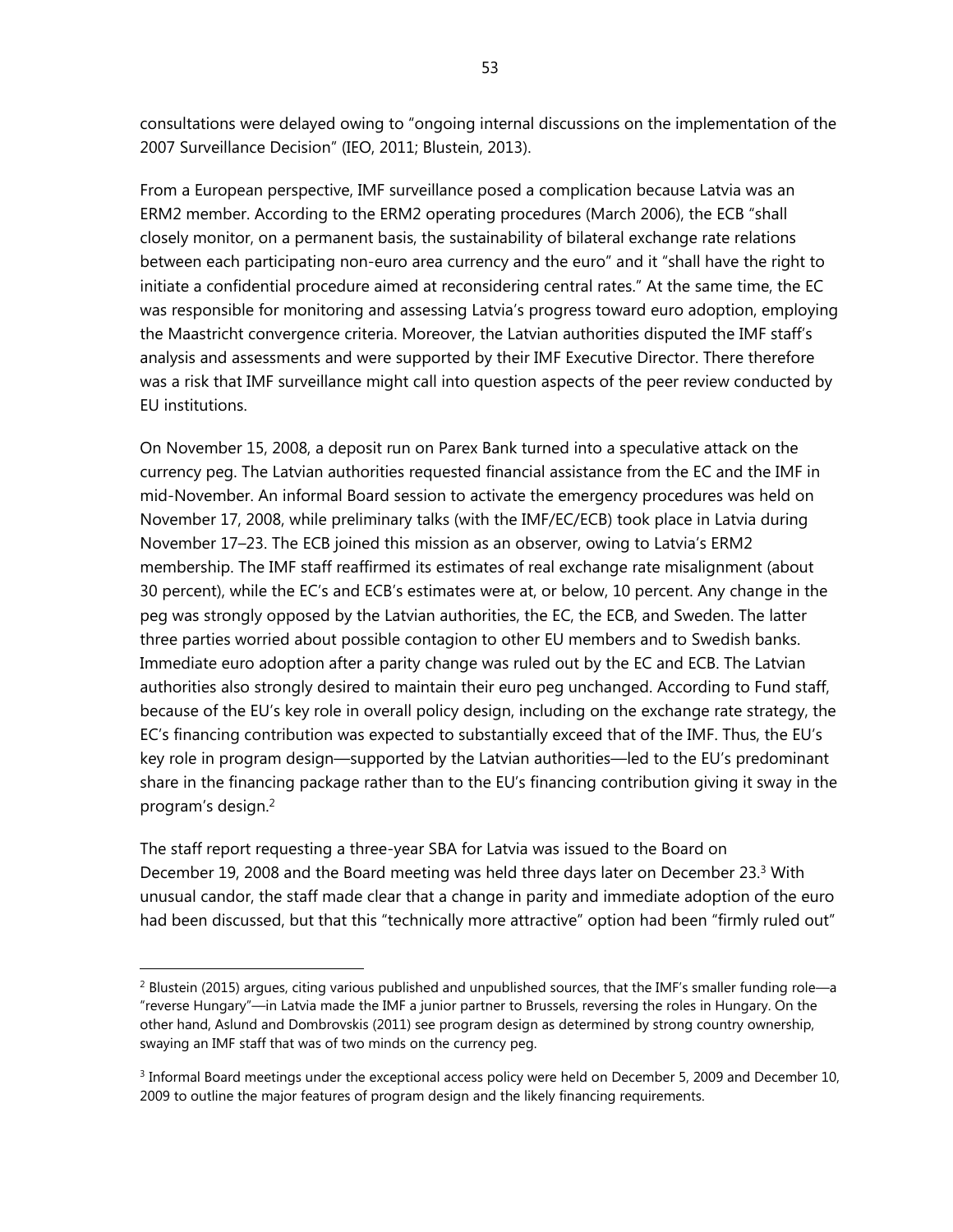by the EU authorities and strongly opposed by the Latvian authorities. The envisaged fiscal adjustment was substantial and front-loaded (7 percentage points of GDP), and was expected to produce a moderate contraction of real GDP, owing to positive but limited fiscal multipliers; the inability of households to borrow to smooth consumption spending; and the lack of a monetary policy to offset fiscal tightening. The SGP limit (3 percent of GDP) was targeted for 2011, or the last year of the three-year program.

Latvia's gross financing requirement was estimated at €15 billion. However, the program contained commitments from Swedish (and another Nordic country) parent banks to maintain their exposure, while the program assumed rollover rates of 40 percent for other foreign creditors. Consequently, the net financing gap was lowered to €7.5 billion, or about 50 percent of GDP. This financing gap was to be filled by the EC ( $\epsilon$ 3.1 billion, or 41 percent of the total gap), four Nordic countries (€1.8 billion, or 24 percent), the IMF (€1.7 billion, or 23 percent), three European emerging-market countries (€0.5 billion, or 7 percent), and the IBRD/EBRD (€0.4 billion, or 5 percent). Thus, the ratio of other financing to IMF resources was 3 to 1; the IMF share was only 24 percent for Latvia compared with 65 percent for Hungary. Nonetheless access relative to Fund quota was somewhat higher in Latvia (1,200 percent) than in Hungary (1,015 percent).

As in Hungary, the initial IMF purchase was heavily front-loaded—constituting nearly one-third of the entire arrangement—to allow Latvia to take out a bridge loan granted by Nordic central banks. The EC loan was similarly front-loaded (e.g., about one-third of the total in the first disbursement). The EC MOU was signed on January 28, 2010 and the first disbursement occurred on February 25, 2010. The EC MOU was signed about one month after the IMF LOI was signed (a time difference similar to that for the first EC MOU with Hungary).

As documented in the EPE for Latvia, the IMF worked closely with the various financing partners who also contributed technical expertise. The EC was heavily involved in the fiscal and financial sectors, as reflected in the MOU conditionality. The World Bank provided inputs on social safety nets and the legal framework for the financial sector, while the EBRD tackled the resolution of Parex Bank; both provided sectoral financing in these areas. In addition, interviews demonstrated that frequent communications took place via telephone and email between the country teams for the EC and IMF. The IMF, EC, and ECB staff (as did other partners) attended meetings together with the country authorities.

At the time of the first program review mission (February 2009), there were clear signs that output was contracting much deeper than envisaged and that the program was off track. Mass demonstrations against the program took place. As the governing coalition was blamed for Latvia's economic problems, the Prime Minister resigned in late February. The review mission left an aide memoire to help the incoming government to identify measures to bring the program back on track. During this pause, changes were made in the team leaders for both the IMF and EC. These new team leaders visited the newly elected government in April. It was agreed that a supplementary budget would be sent to Parliament after municipal/EU elections in early June. Deposit outflows and loss of international reserves placed pressures on the currency peg,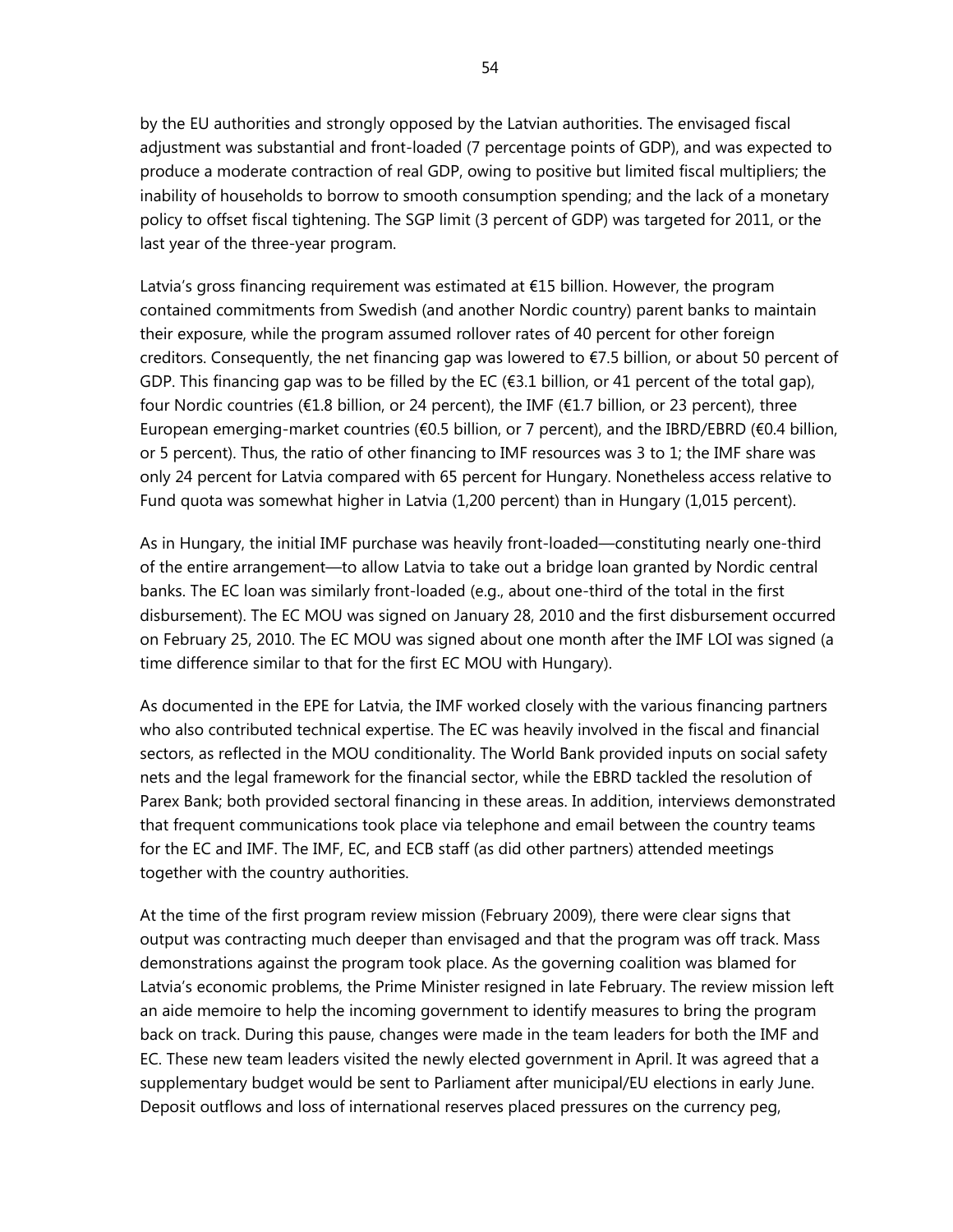triggering under the IMF program the need for a discussion on contingency plans with the Latvian authorities. Technical assistance on revenue administration and public expenditure management from the IMF continued in April and May to assist the Latvian authorities in preparing a supplementary budget.

Efforts to complete the first program review resumed in late May 2009 between the Latvian authorities and the IMF, EC, and ECB along with representatives from the World Bank, EBRD, and Nordic countries. Output was now expected to fall by 18 percent in 2009 compared to the program projection of a 5 percent decline. This far deeper recession increased the projected budget deficit to 16–17 percent of GDP—far exceeding the program target of 5 percent. In addition, Latvia was seen to be at risk of running out of money, as its international reserves had declined by 25 percent since end-2008. On June 16, Parliament approved a supplementary budget of the full-year equivalent of 13 percentage points of GDP and containing measures that included cuts in pensions and social benefits. The IMF staff was concerned about the adverse growth implications and the effect of the measures on vulnerable groups. The EC (and the Nordics) were worried that the currency peg would not be able to withstand further delays in disbursements, seeing the IMF as too willing to risk a currency crisis to obtain improvements in fiscal policy.

In the event, the European Council met on June 19, 2009 and concluded that it supported "the adoption of the new budgetary measures in Latvia aiming at sizeable fiscal consolidation this and next year. It stresses that rigorous implementation of the measures adopted together with credible medium-term strategy will deliver a successful outcome of the current adjustment programme. The European Council strongly supports the intention of the Commission to propose the swift disbursement of the next installment of the Community balance-of-payments assistance in the framework of the adjustment programme." On June 24, the EC sent a note to the ECOFIN Council proposing disbursement of the second EU installment, and stating that "the Commission services carried out a review mission from 27 May to 17 June in close cooperation with the IMF staff (which undertook its first full review under their SBA in parallel)…Based on the findings of the above-mentioned review mission and additional available information, the economic policy criteria for the second installment as laid down in the MoU can be considered to be fulfilled." In its review, the EC acknowledged that the supplementary budget contained poorquality measures that would have negative distributional consequences and doubtful sustainability, but the EC felt that these deficiencies could be corrected in the 2010 budget. The formal decision was taken on July 2 and the second installment was disbursed later in July. The Fund mission was surprised that the EC would disburse without the IMF.

After high-level discussions between the IMF and EC, a joint IMF/EC/ECB mission along with the Nordic representative returned to Latvia on July 12, 2009 to complete the first IMF program review. The mission completed its work by end July and the IMF staff report was circulated to the Board on August 7, 2009. In this report, the staff made clear that it preferred "a slightly higher budget deficit in 2009 to protect basic services and to rebalance the burden of adjustment, while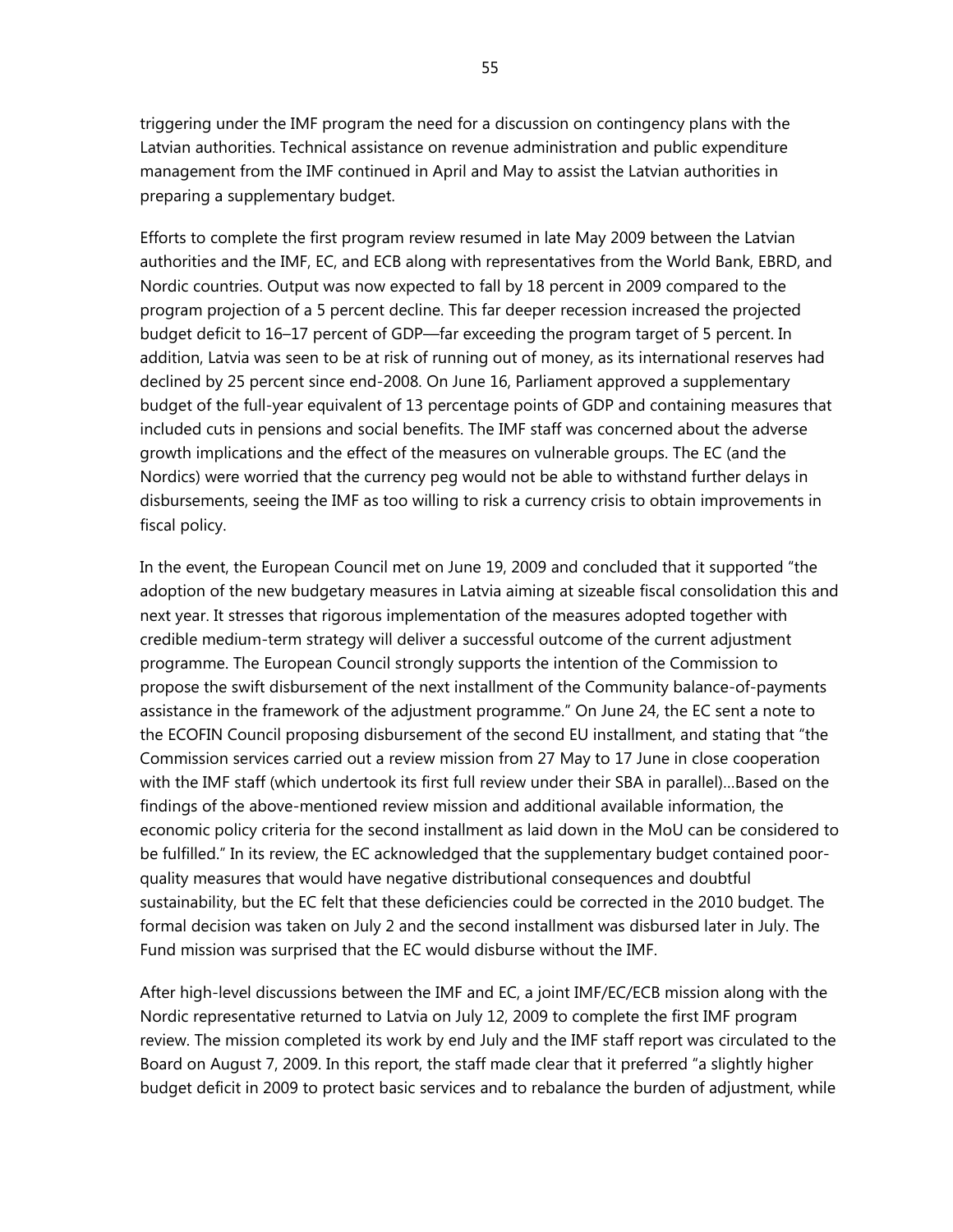preparing for structurally sound adjustment in 2010." The staff also took issue with the rapid fiscal adjustment pace for 2010–12 that was proposed by the Latvian authorities and endorsed by ECOFIN. Unusually, an IMF "program scenario" was also presented with less rapid fiscal adjustment—reaching the Stability and Growth Pact target of 3 percent of GDP in 2014 rather than 2012—that was considered to be more credible and was projected to yield somewhat faster output growth. The IMF Executive Board completed the program review on August 27, 2009. Eight Executive Directors from EU countries supported the rapid fiscal adjustment strategy, while most other Directors supported the less rapid one.

The Latvian authorities' bold upfront fiscal adjustment sparked a revival in market confidence (Giudice, 2012), easing liquidity pressures, and real growth resumed unexpectedly in the fourth quarter of 2009. Their strong program ownership continued to be exhibited in their 2010 budget formulation and implementation. A V-shaped recovery was increasingly in evidence during 2010, while the current account was in surplus. By early 2011, the stronger Latvian economy allowed the authorities to stop drawing on the amounts under both the IMF and EC programs.

These events arguably showed the IMF staff's judgment to be in error regarding the sustainability of the currency peg, the feasible fiscal adjustment, and the implications of fiscal consolidation for real growth. On each issue, the EC staff supported the country authorities, which had a strong political commitment to joining the euro at the earliest possible date. Essentially, the EC seemingly got it right and the IMF got it wrong. The EC by deciding to go it alone without the IMF displayed its independence and confidence. While in retrospect the IMF seems to have made the right, albeit risky, decision of completing the first program review, this decision may have contributed to a perception of the IMF as a junior partner in this international rescue package. In addition, EC staff believed Latvia provided lessons—particularly as regards the confidenceenhancing role of fiscal consolidation and structural reforms—that could be applied to eurocrisis countries (Giudice, 2012; Deroose and others, 2010), while the IMF's Economic Counselor (Blanchard) blogged in 2012, "The sad truth is that many of these conditions [that led to Latvia's V-shaped recovery] are not satisfied elsewhere. So the lessons are not easily exported."

# **C) Romania**

Severe pressures on Romania's balance of payments became evident in late 2008, as the domestic economy overheated and access to foreign liquidity dried up with the global financial crisis. Recognizing these pressures, an IMF staff visit took place in Bucharest in late January/early February 2009 to assess the situation and provide policy advice. As the situation continued to worsen, preliminary discussions on a possible IMF-supported program were held in Washington in early March with the Romanian authorities. These discussions were quickly followed by a visit to Bucharest from an IMF/EC negotiating team. The IMF mission chief stopped in Brussels to coordinate with the EC before proceeding to Bucharest. Teams from the EBRD, World Bank, International Finance Corporation (IFC), and European Investment Bank (EIB) also flew to Bucharest. An informal IMF Board meeting under the exceptional access policy was held on March 13, 2009.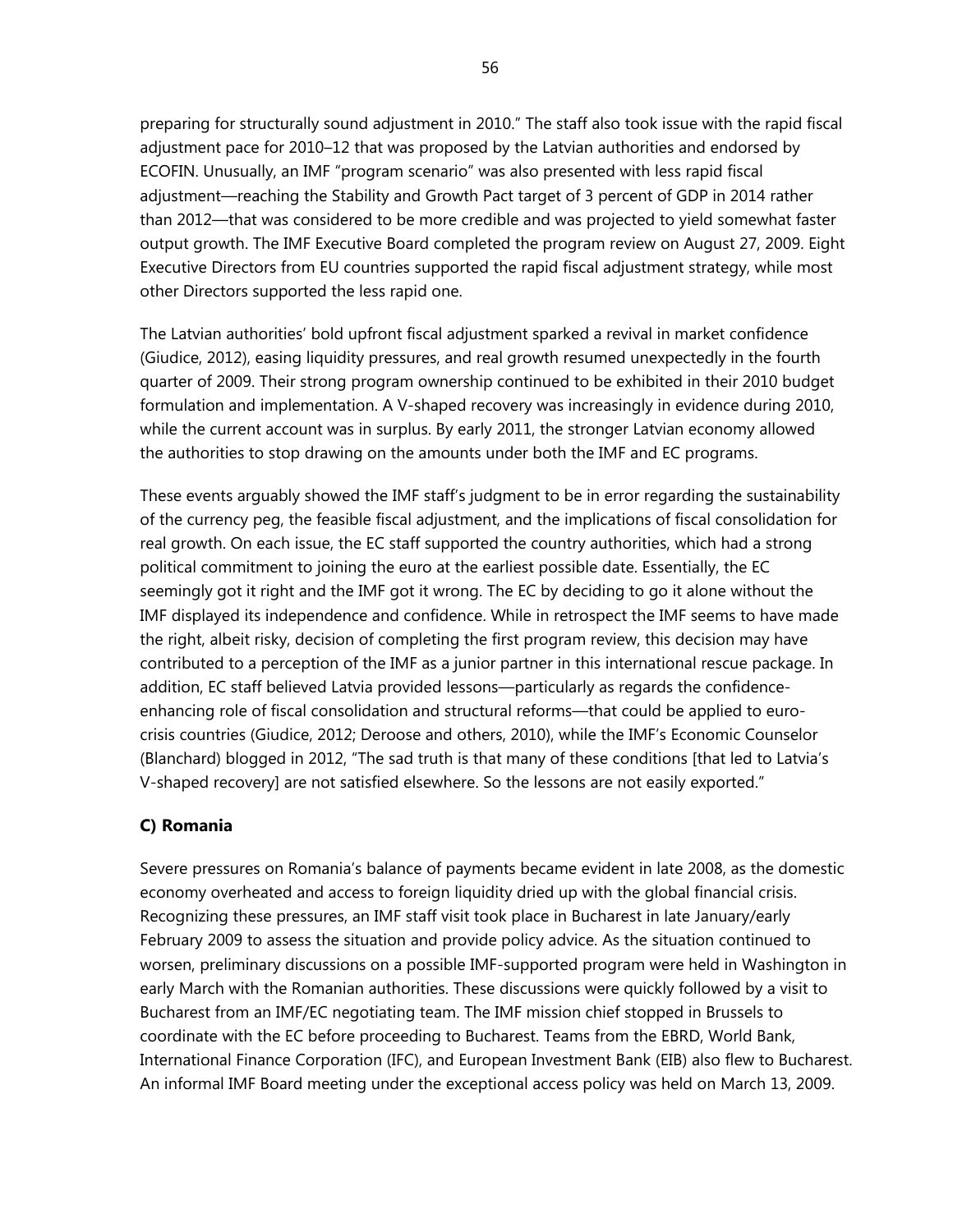A staff-level agreement on a program for Romania was concluded on March 25, 2009. Cooperation among all parties (IMF, EC, WB, EBRD, and EIB) was close throughout the negotiations although complicated by their numbers. In addition, from an IMF perspective the EC's occasional internally conflicting objectives and cumbersome decision-making procedures were viewed as hurdles. On a more positive note, the EBRD, EC, IMF, WB, and EIB organized the first country meeting under the newly created European Bank Coordination Initiative on March 26, 2009. This meeting was attended by the nine largest foreign-owned banks incorporated in Romania; their parent banks; the National Bank of Romania; representatives of the home country authorities (Austria, France, Greece, and Italy); and an observer from the ECB. These banks committed to maintain their exposure to Romania and to recapitalize their subsidiaries as needed following stress tests.

The staff report to request a 24-month SBA (IMF, 2009c) was circulated to the IMF Board on April 24, 2009 and the Board meeting was held on May 4. Owing largely to the bank exposure agreement, the gross financing requirement (€44 billion) was reduced to a financing gap of €20 billion. This gap was filled by the IMF (€13 billion, or 65 percent of the total gap), the EC (€5 billion, or 25 percent), the World Bank (€1 billion, or 5 percent) and the EBRD, EIB, and IFC (collectively €1 billion, or 5 percent). These contribution shares were closer to those observed for Hungary than for Latvia. The IMF contribution was equivalent to 1,111 percent of quota—similar in quota size to Hungary and Latvia—and required use of the exceptional access policy. As in Hungary and Latvia, the SBA for Romania was heavily front-loaded with the initial purchase (€5 billion) representing 38 percent of the total. The EC's MOU with Romania was signed on June 23, 2009 and the first installment of the EC loan (€1.5 billion or 20 percent) was released on July 27.

As regards the design of program policies, the IMF took center stage in framing the macroeconomic stance, identifying the financing requirement, and coordinating the institutional players. A key feature of the macroeconomic policy design was the front-loaded fiscal tightening in 2009 (with measures equivalent to 3 percentage points of GDP) to tackle overheating and to establish a credible path toward fiscal viability, seeking to reduce the fiscal deficit below the Maastricht target in 2011.4 Passage by Parliament of the 2011 budget was a structural benchmark under both the IMF SBA and the EC MOU. As in Hungary, monetary policy in Romania was conducted under an inflation-targeting regime with a floating exchange rate. The IMF team negotiated this aspect of the program; monetary policy did not feature in any of the

<sup>&</sup>lt;sup>4</sup> While both the IMF and EC focused on the overall deficit of the general government, the IMF definition was on a cash basis to permit timely quarterly monitoring, while the EC used an accrual, ESA-95 definition that was EDPconsistent. The IMF definition typically produced a deficit figure that was approximately ½ percentage point of GDP smaller than the EC figure. This difference could be larger if government payment arrears increased, as did occur; such increases, however, were not allowed under the IMF program. The EC MOU reported both sets of fiscal targets, while the IMF staff reports did not.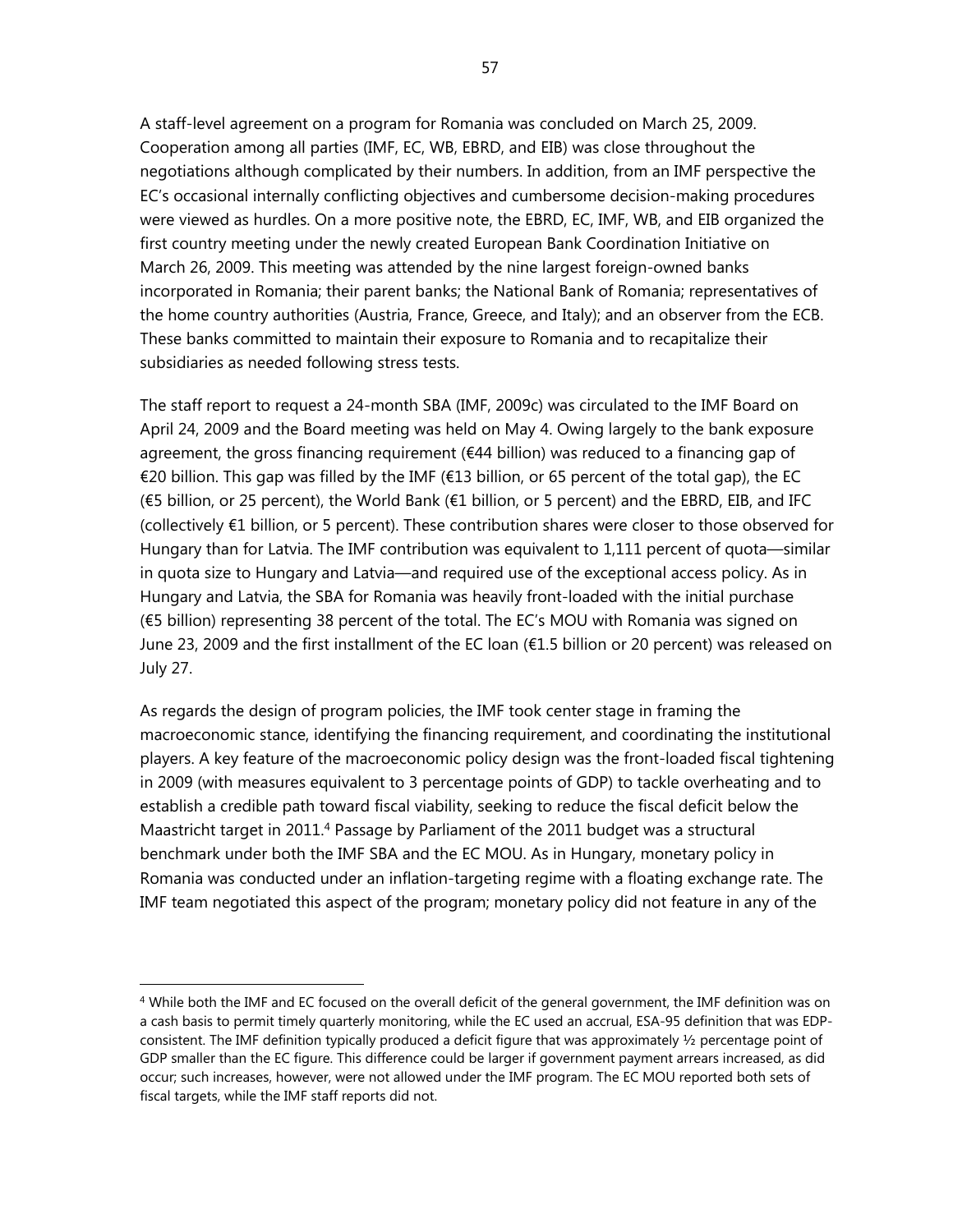EC's MOUs. Addressing vulnerabilities in the financial sector was another major program element; here the EC was heavily involved, ensuring consistency with EU directives.

At the time of the first program review mission (August 2009), output contraction was projected to be more severe than initially envisaged (8 percent in 2009 compared with 4 percent originally) with a sharper 2010 recovery anticipated (1¾ percent compared with zero originally). The IMF team proposed to accommodate the bulk (80 percent) of the projected cyclical deterioration in the fiscal deficit in 2009; the additional fiscal adjustments for 2009 and 2010 were 0.6 percentage points of GDP and 0.4 percentage points, respectively. The 2010 fiscal effort came on top of already programmed measures equivalent to 1.4 percentage points of GDP. In the view of Fund staff, Romania's ability to achieve the Maastricht target in 2011 would depend on the strength of the recovery. The EC advocated a larger fiscal adjustment effort in order to maintain the scheduled date (2011) for achieving the Maastricht target that had been endorsed by the ECOFIN Council. (The public debt ratio was projected to rise to only 34 percent of GDP in 2011, or well below the relevant Maastricht value.)

After discussions with the Romanian authorities by the IMF and EC teams, the output contraction in 2009 deepened to  $8\frac{1}{2}$  percent, while the projected 2010 recovery was reduced to  $\frac{1}{2}$  percent. To counter automatic fiscal stabilizers, the Romanian authorities adopted fiscal measures equivalent to 0.8 percentage points of GDP (or about 2 percentage points annualized) in 2009 and 2.0 percentage points in 2010. These consolidation efforts were somewhat larger than specified in the IMF's policy note. The IMF's LOI and staff report for the first program review contained no mention of the fiscal target for 2011, although a staff report table contained a figure of –4.2 percent of GDP, exceeding the corresponding Maastricht value. As no EU disbursement was scheduled to correspond with the IMF review/purchase, the EC team did not complete a formal review under the EU's financial assistance program.

Owing to political tensions within the governing coalition, related to presidential elections, the government fell in October 2009. As the "caretaker" government could not adopt a 2010 budget, program reviews were delayed until after the presidential elections held on December 23, 2009. In January 2010, IMF and EC teams returned Bucharest to complete the relevant program reviews. As high-frequency data indicated stronger-than-expected real growth starting in the fourth quarter of 2009, the estimated 2009 output contraction was lessened to 7 percent and an output expansion of 1¼ percent was projected for 2010 (compared to zero at the time of the first review). Nonetheless, pro-cyclical fiscal consolidation measures of 2½ percentage points of GDP, or  $\frac{1}{2}$  percentage point more than envisaged at the first review, were agreed in order to maintain unchanged the deficit target of 5.9 percent of GDP for 2010. The Romanian authorities expressed their intention in the IMF LOI (dated February 5, 2010) to reduce the fiscal deficit below the Maastricht limit of 3 percent of GDP by 2012. The Fund staff estimated that to achieve this target, the authorities would need to implement additional fiscal measures equivalent to  $1\frac{1}{4}$  percentage point of GDP in both 2011 and 2012. On this basis, the IMF Board completed both the second and third reviews under the SBA on February 19, 2012.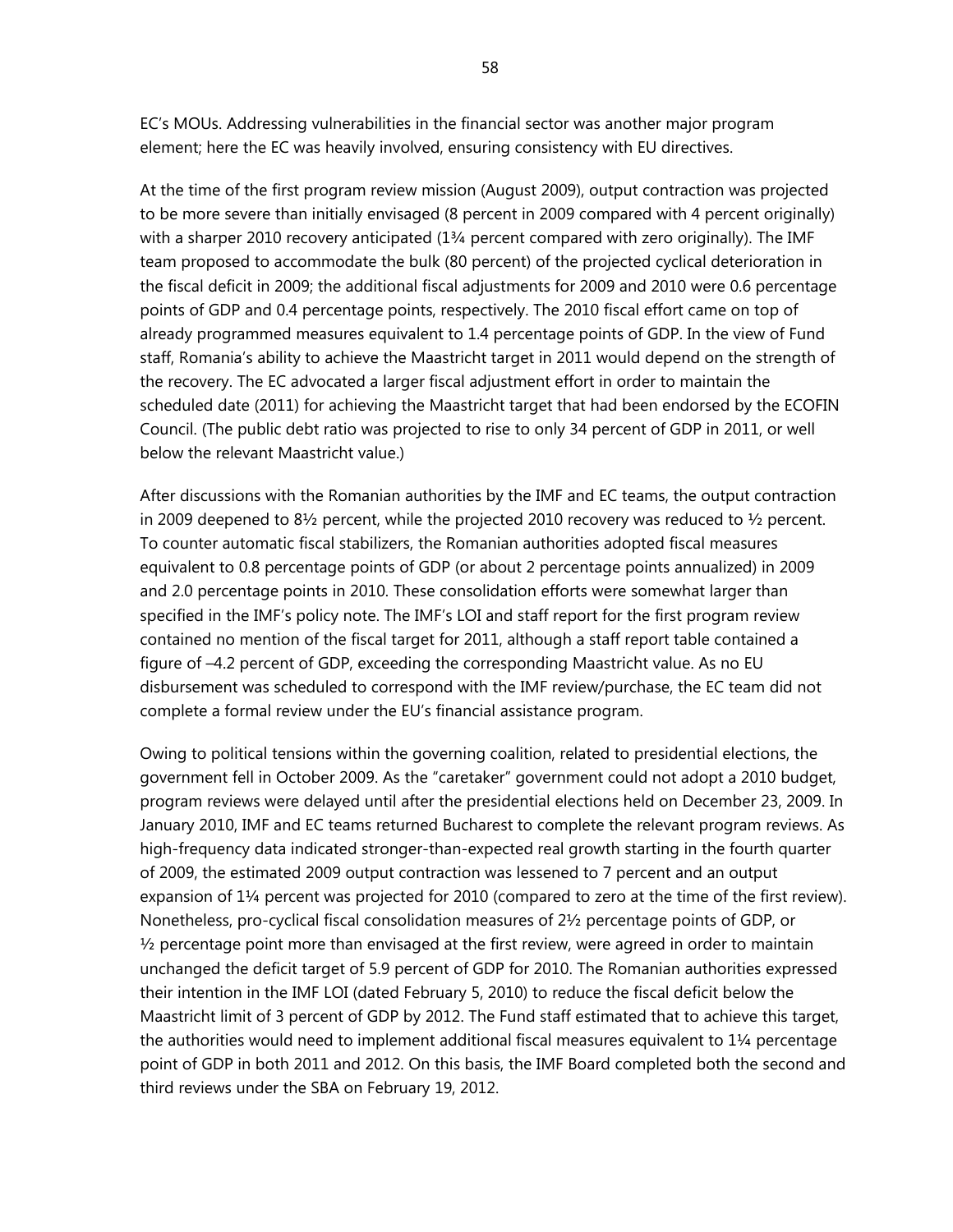The EC MOU was signed on February 22, 2010. The ECOFIN Council on February 16, 2010 (or three days before the IMF Board met) endorsed the revised gradual fiscal adjustment strategy agreed by the EC team, including the extension by one year—to 2012—for dipping below the Maastricht limit of 3 percent of GDP for the fiscal deficit. The MOU did not contain an explicit fiscal deficit target for 2011, but it did cite the need to be consistent with achieving a deficit below 3 percent of GDP in 2012. Parliament's passage of a draft fiscal responsibility law, prepared with input from the EC, IMF, and World Bank, was a structural benchmark for both the stand-by arrangement and the MOU. Once again, monetary policy was not discussed in the EC MOU. EU-consistent reforms in the financial sector, prepared with technical assistance from the EC and IMF, were also benchmarks under both programs. The EC disbursed its second installment (€1 billion) on March 11, 2010.

At the time of the fourth program review in mid-2010, Romania's real growth for 2010 was revised downwards to a contraction of 0.5 percent (from +0.8 percent). The fiscal deficit was projected, based upon unchanged policies, to reach 9.1 percent of GDP compared to the programmed 5.9 percent of GDP. Consequently, fiscal measures—primarily on the spending side—equivalent to 4½ percentage points of GDP annualized, were implemented, while the fiscal target for 2010 was lifted to 6.8 percent of GDP. The IMF projected that the fiscal deficit would slip below the Maastricht reference value in 2014. With lower core inflation and fiscal tightening, the central bank reduced interest rates and the IMF staff saw room for further reductions going forward. The IMF Board completed the IMF review on July 2, 2010. The corresponding supplemental MOU was signed on August 2, 2010 and the disbursement took place on September 22, 2010. This MOU revised upwards the fiscal deficit target for 2010 in a manner consistent with the IMF target, but the supplemental MOU did not change, or even mention, the fiscal deficit targets for 2011 or 2012. As a consequence, an implicit, though perhaps not meaningful, difference in fiscal targets emerged.

Though an EC team accompanied the IMF team to Bucharest as part of the SBA review mission, no corresponding EU program review took place. The IMF team revised further downward its growth estimates for 2010 to –1.9 percent, but projected a very sharp recovery in 2011 and 2012 (of 1.5 percent and 4.4 percent, respectively). Notwithstanding the deeper contraction in 2010, the IMF staff and authorities considered the fiscal target (–6.8 percent of GDP) to be within reach. The IMF Board paper did not contain a table with 2012 fiscal projections, but the text stated that "robust economic recovery and continued expenditure restraint could make the achievement of the Maastricht fiscal target feasible by 2012 without further major adjustment measures." Thus, the differences in the fiscal targets for 2011–12 that had emerged at the time of the fourth IMF SBA review had disappeared by the time of the fifth review, avoiding any possible complication for the EU disbursement on September 22. The fifth IMF SBA review was completed by the IMF Board on September 24, 2010.

From a troika standpoint, the remaining six months of Romania's program hold little interest. The reviews were completed as scheduled by the IMF and EC. The Fund Board completed the final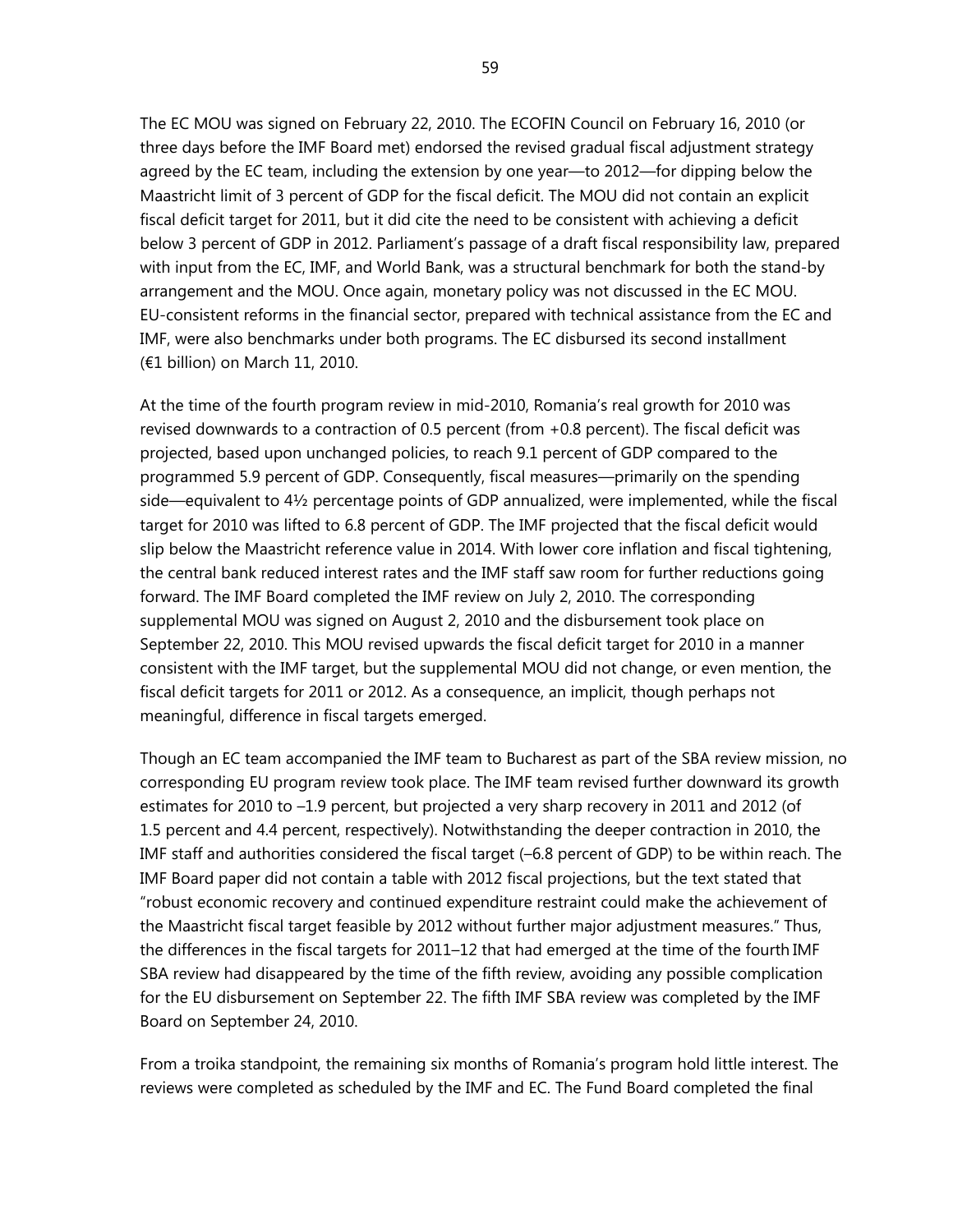program review in March 2011; the Romanian authorities decided not to draw upon the last purchase made available under the IMF SBA, treating it as precautionary. At the same Board meeting (March 2011), the authorities requested cancellation of the existing SBA and the Board approved a new 24-month SBA, which the authorities intended to treat as precautionary. The final two installments of the EU loan were disbursed on March 24, 2011 and June 22, 2011. The EU also entered into a new BOP assistance program with Romania on a precautionary basis. Although the new EU loan was announced in March 2011, the MOU was signed on June 29, 2011, after the final disbursement of the previous loan.

Overall, cooperation between the EC and IMF was successful and effective, as noted in the IMF staff's EPE for Romania (IMF, 2012). According to the IMF staff, the cooperation details were similar to those reported in the EPE for Hungary, which were deemed effective by all parties. As in Hungary and Latvia, the IMF team tended to prefer a more gradual path of fiscal adjustment than was spelled out by the Excessive Deficit Procedure and was more willing than EC staff to adjust the fiscal deficit targets upward in response to unanticipated lower economic activity, allowing the automatic fiscal stabilizers to operate. The two teams sorted out these differences among themselves. Both teams were well aware of the different definitions used for their respective fiscal targets and the associated compliance/signaling risks. These risks did not materialize. EU structural funds were not absorbed as programmed, owing to bureaucratic barriers in both Romania and the EU—creating tensions, wasting time, and complicating the conduct of demand management. On the other hand, the IMF, EC, and ECB participated effectively and smoothly in the European Bank Coordination Initiative, or Vienna I/II.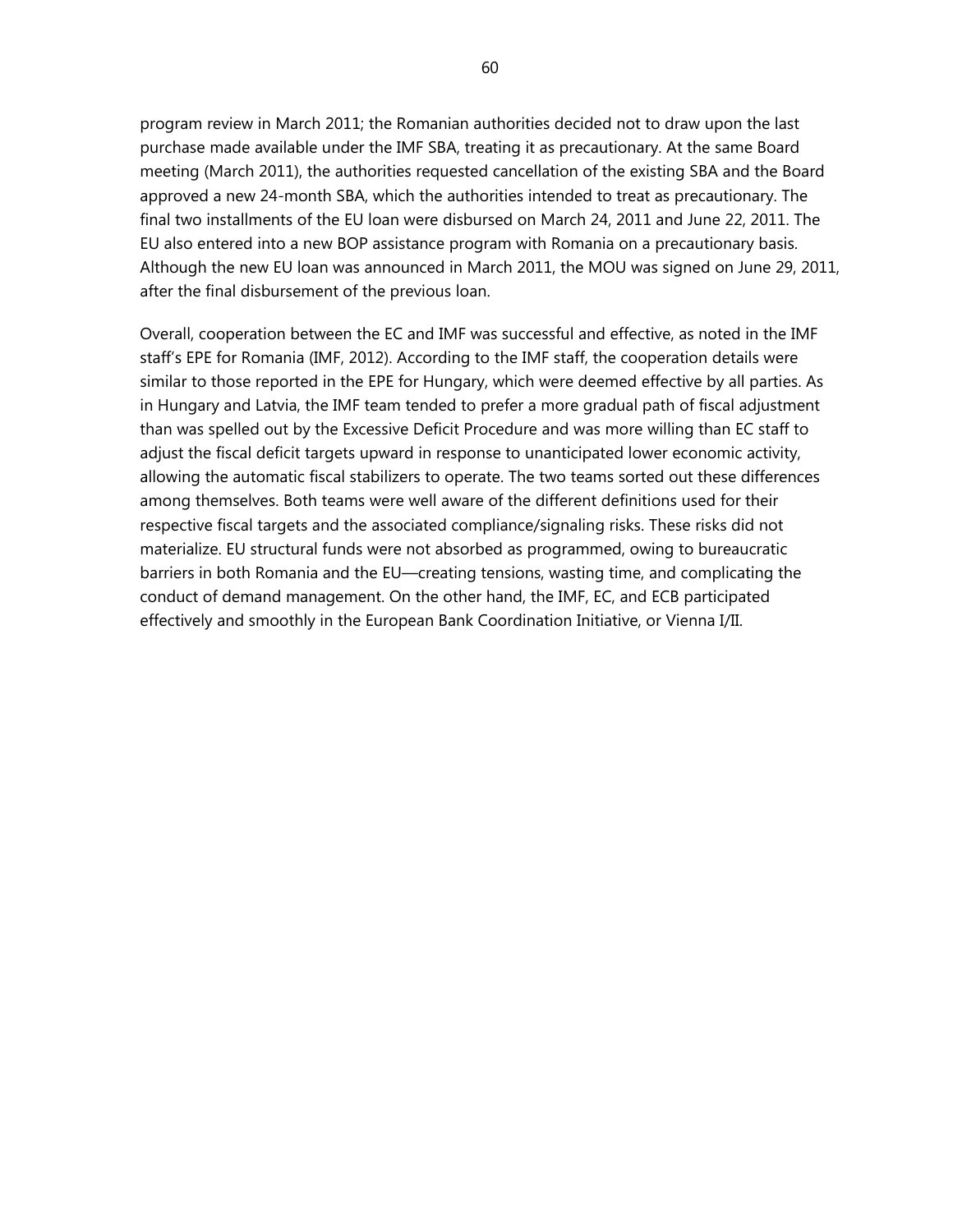#### **REFERENCES**

- Aslund, Anders, and Valdis Dombrovskis, 2011, "How Latvia Came Through the Financial Crisis," May, Washington, DC: Peterson Institute of International Economics.
- Bastasin, Carlo, 2012, *Saving Europe: How National Politics Nearly Destroyed the Euro*, Washington, DC: Brookings Institution Press.
- Beattie, Alan, 2011a, "IMF Poised to Take a Backseat Role in Greece Rescue," *Financial Times*, July 22.

\_\_\_\_\_\_\_\_\_\_\_, 2011b, "Spain and Italy Pose Conundrum for IMF," *Financial Times*, August 4.

- Bernes, Thomas, 2014, "IMF Leadership and Coordination Roles in the Response to the Global Financial and Economic Crisis, IEO Background Paper BP/14/06, October (Washington: International Monetary Fund).
- Blanchard, Olivier, 2012, "Lessons from Latvia," IMF blog iMFdirect, June 11, http://blogimfdirect.imf.org/2012/06/11/lessons-from-latvia/.
- Blanchard, Olivier, Mark Griffiths, and Bertrand Gruss, 2013, "Boom, Bust, Recovery: Forensics of the Latvia Crisis," Brookings Papers on Economic Activity, Fall (Washington: Brookings Institution).
- Blustein, Paul, 2013, "Off Balance: The Travails of Institutions that Govern the Global Financial System," October, Waterloo, Ontario: Centre for International Governance Innovation.
- \_\_\_\_\_\_\_, 2015a, "Over Their Heads—the IMF and the Prelude to the Euro-Zone Crisis," CIGI Paper No. 60, March, Waterloo, Ontario: Centre for International Governance Innovation.
- \_\_\_\_\_\_\_, 2015b, "Laid Low—The IMF, The Euro Zone, and the First Rescue of Greece," CIGI Paper No. 61, April, Waterloo, Ontario: Centre for International Governance Innovation.
- Boughton, James, 2001, *The Silent Revolution: The International Monetary Fund 1970-1989*, October (Washington: International Monetary fund).
- \_\_\_\_\_\_\_, 2012*, Tearing Down the Walls: The International Monetary Fund 1990-1999*, March, (Washington: International Monetary Fund).
- Bova, Elva, Nathalie Carcenac, and Martine Guerguil, 2014, "Fiscal Rules and Procylicality of Fiscal Policy in the Developing World," IMF Working Paper 14/122, July (Washington: International Monetary Fund).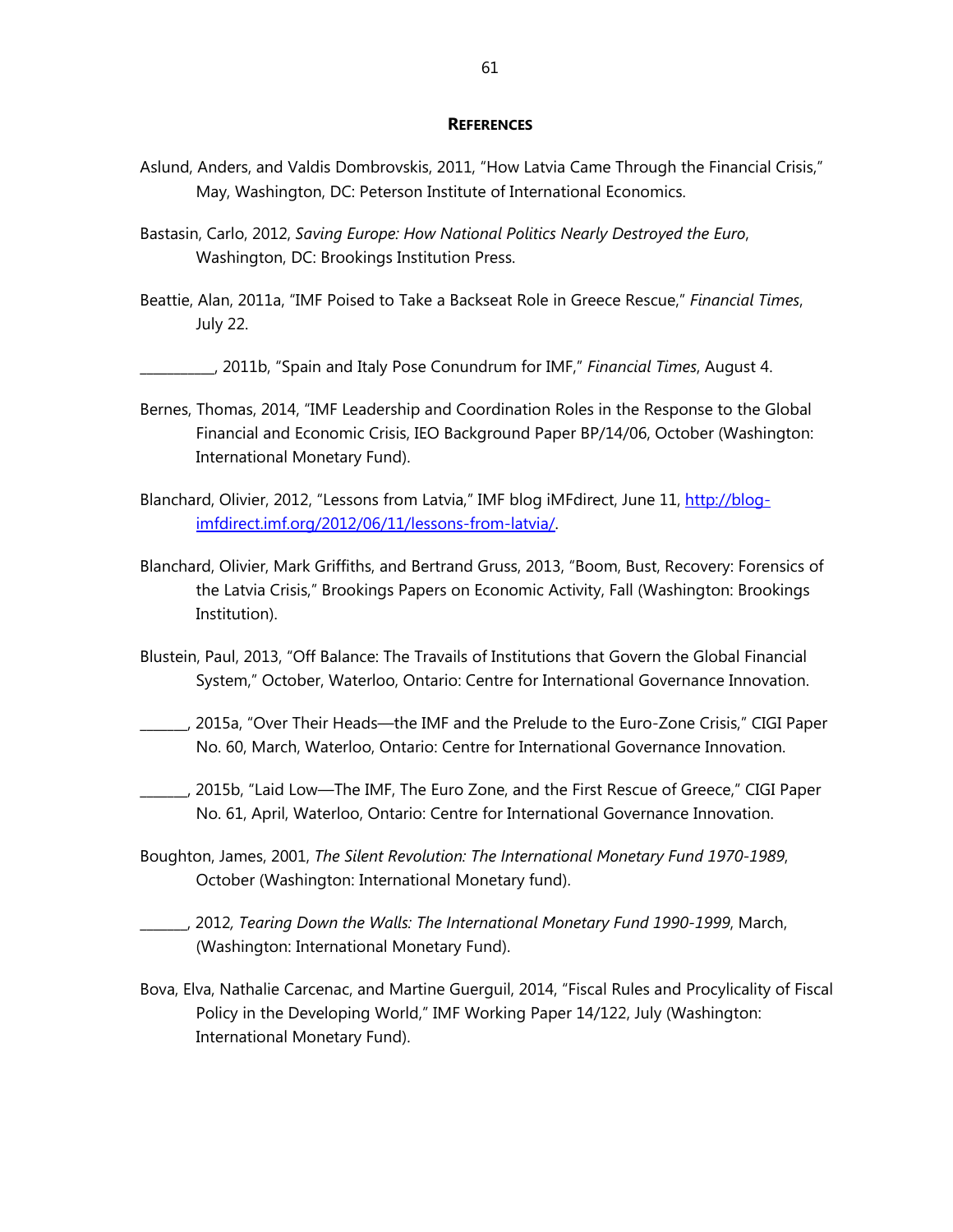- Chopra, Ajai, 2015, Witness Statement before the Joint Committee of Inquiry into the Banking Crisis, available at https://inquiries.oireachtas.ie/banking/wpcontent/uploads/2015/09/Ajay-Chopra-Opening-Statement.pdf.
- Chowla, Peter, 2011, "Christine Lagarde as IMF Chief? This is a Gift to the Fund's Critics," *The Guardian*, June 29.
- Coggan, Philip, 2012. "Less Cash, More Impact: The IMF Needs to Change Tack if Spain Asks for a Bailout," *The Economist*, October 6.
- Cottarelli, Carlo, Lorenzo Forni, Jan Gottschalk, and Paolo Mauro, 2010, "Default in Today's Advanced Economies: Unnecessary, Undesirable, and Unlikely," IMF Staff Position Note 10/12, September (Washington)
- de Las Casas, Miguel, 2016, "The IMF Executive Board and the Euro Area Crisis—Accountability, Legitimacy, and Governance." IEO Background Paper No. BP/16-02/02 (Washington: International Monetary Fund).
- Directorate-General for Economic and Financial Affairs, European Commission (DG-ECFIN), 1990, "European Economy: One Market, One Money: An Evaluation of the Potential Benefits and Costs of Forming an Economic and Monetary Union," No. 44, October, Brussels: DG-ECFIN.
- ———, 2006, "The EU Economy: 2006 Review—Adjustment Dynamics in the Euro Area— Experience and Challenges," No. 6, Brussels: DG-ECFIN.
- ———, 2008, "Memorandum of Understanding between the European Commission and Hungary," December, Brussels: DG-ECFIN.
- ———, 2009a, "Memorandum of Understanding between the European Commission and Latvia," January, Brussels: DG-ECFIN.
- \_\_\_\_\_\_\_, 2009b, "Memorandum of Understanding between the European Commission and Romania," March, Brussels: DG-ECFIN.
- \_\_\_\_\_\_\_, 2010a, "Recommendation for a Council Opinion on the Updated Stability Programme for Greece, 2010-13", February, Brussels: DG-ECFIN.
- \_\_\_\_\_\_\_, 2010b, "Action Taken by Greece in Response to the Council Decision of 16 February, 2010 and to Implement Its Stability Programme," March, Brussels: DG-ECFIN.
- \_\_\_\_\_\_\_\_, 2010c, "Statement by the Heads of Government and State of the Euro Area," March, Brussels: DG-ECFIN.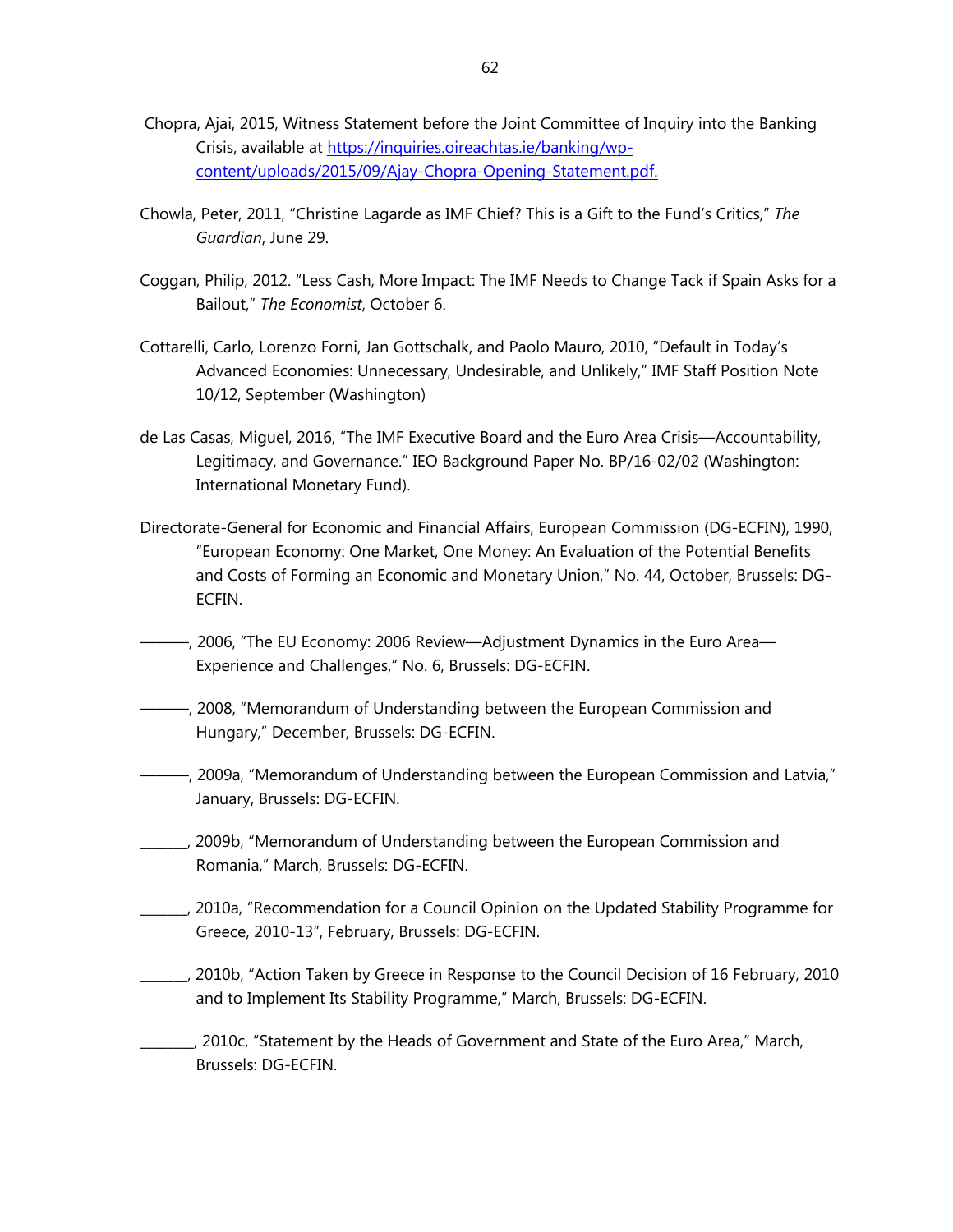- \_\_\_\_\_\_\_, 2010d, "The Economic Adjustment Programme for Greece," Occasional Papers No. 61, May, Brussels: DG-ECFIN.
- \_\_\_\_\_\_\_, 2011a, "The Economic Adjustment Programme for Ireland," Occasional Papers No. 76, February, Brussels: DG-ECFIN.
- \_\_\_\_\_\_\_, 2011b, "The Economic Adjustment Programme for Portugal," Occasional Papers No. 79, June, Brussels: DG-ECFIN.
- \_\_\_\_\_\_\_, 2011c "Statement of the Heads of Government and State of the Euro Area", July, Brussels: DG-ECFIN.
- \_\_\_\_\_\_\_\_, 2012, "The Financial Sector Adjustment Programme for Spain," Occasional Papers No. 118, October, Brussels: DG-ECFIN.
- \_\_\_\_\_\_\_, 2013, "The Economic Adjustment Programme for Cyprus," Occasional Papers No. 149, May, Brussels: DG-ECFIN.
- \_\_\_\_\_\_\_, 2015. *Ex Post Evaluation of the Economic Adjustment Programme—Ireland, 2010-2013*, Institutional Paper 004, July, Brussels: DG-ECFIN.
- Donovan, Donal, 2016, "The IMF's Role in Ireland," IEO Background Paper No. BP/16-02/04 (Washington: International Monetary Fund).
- Deroose, Servaas, Elena Flores, Gabriele Giudice, and Alessandro Turrini, 2010, "The Tale of the Baltics: Experiences, Challenges Ahead, and Main Lessons," ECFIN Economic Brief No. 10, July, Brussels: Directorate-General for Economic and Financial Affairs, European Commission.
- Eichenbaum, Martin, Sergio Rebelo, and Carlos de Resende, 2016, "The Portuguese Crisis and the IMF," IEO Background Paper No. BP/16-02/05 (Washington: International Monetary Fund).
- Eichengreen, Barry, and Ngaire Woods, 2016, "The IMF's Unmet Challenges," *Journal of Economic Perspectives* 30 (1).
- European Central Bank (ECB), 2014, "ECB's Replies to the Questionnaire of the European Parliament Supporting the Own Initiative Report Evaluating the Structure, the Role and Operations of the 'Troika' (Commission, ECB, and the IMF) Actions in Euro Area Programme Countries," Frankfurt, Germany: ECB.
- \_\_\_\_\_\_\_, 2014, "Monthly Report," December, Frankfurt, Germany: ECB.
- European Court of Auditors (ECA), 2015, "Financial Assistance Provided to Countries in Difficulties," Special Report No. 18, Luxembourg: European Union.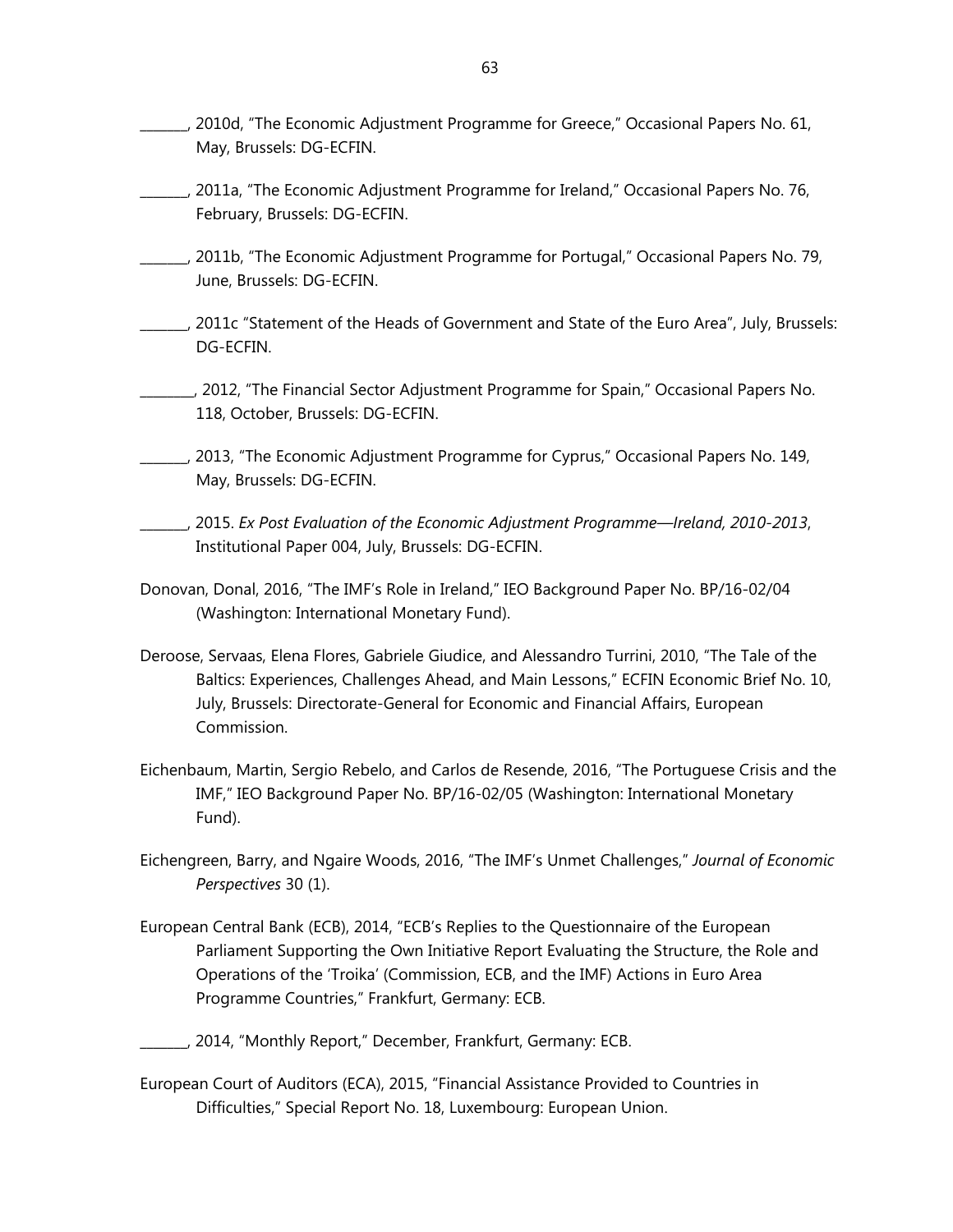- European Court of Justice (ECJ), 2012, "Case C-370/12: Thomas Pringle v. Government of Ireland", November, Luxembourg: European Court of Justice.
- \_\_\_\_\_\_\_, 2015a, "The OMT Programme Announced by the ECB in September 2012 is Compatible with EU Law," ECJ Press Release 70/15, June 15, Brussels.
- \_\_\_\_\_\_\_, 2015b, "Case C-62/14: "Decisions of the Governing Council of the European Central Bank (ECB) on a Number of Technical Features Regarding the Eurosystem's Outright Monetary Transactions in Secondary Sovereign Bond Markets," June, Luxembourg: European Court of Justice.
- European Parliament, Committee on Economic and Monetary Affairs, 2014a, "Report on the Enquiry on the Role and Operations of the Troika (ECB, Commission, and IMF) with Regard to the Euro Area Programme Countries," A7-0149/2014, February, Brussels: European Union.
- \_\_\_\_\_\_\_, 2014b, "Committee Study on the Troika and Financial Assistance in the Euro Area: Successes and Failures," prepared by A. Sapir, G. B. Wolff, C. de Sousa, and A. Terzi, February, Brussels: European Union.
- European Stability Mechanism (ESM), 2012, Treaty Establishing the European Stability Mechanism, February, Luxembourg: ESM.
- *Financial Times*, 2010, "Greece Rescue Fills in Bailout Blanks," April 13.
- Giudice, Gabriele, 2012, "Against the Odds: Lessons from the Recovery in the Baltics," speech given at conference held in Riga, Latvia on June 5, 2012, available at http://ec.europa.eu/economy\_finance/assistance\_eu\_ms/latvia/index\_en.htm
- Group of 20, 2011, G20 Principles on the Cooperation between the IMF and Regional Financing Arrangements as Endorsed by the G20 Finance Ministers and Central Bank Governors, October.
- Henning, C. Randall, 2011, "Coordinating Regional and Multilateral Financial Institutions," Working Paper 11-9, March, Peterson Institute for International Economics (Washington).
- Hitaj, Ermal, and Yasin Kursat Onder, 2013, "Fiscal Discipline in WAEMU: Rules, Institutions, and Markets," IMF Working Paper 12/216, October (Washington).
- Ireland, Government of, 2010a, "The Irish Banking Crisis: Regulatory and Financial Stability Policy 2003–2008," Report to the Minister for Finance by the Governor of the Central Bank, May.
- \_\_\_\_\_\_\_, 2010b, "A Preliminary Report on The Sources of Ireland's Banking Crisis," prepared by K. Regling and M. Watson, May.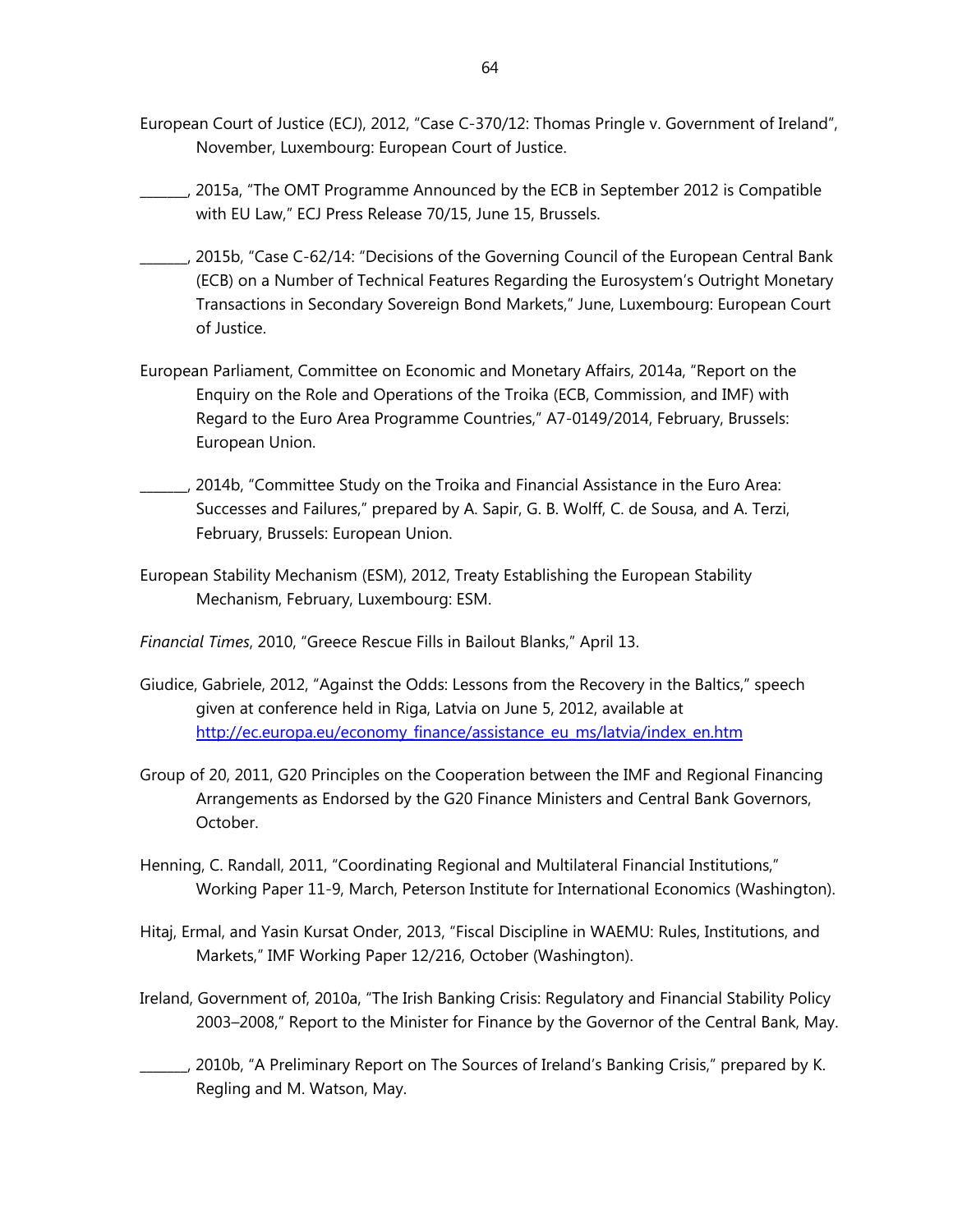\_\_\_\_\_\_\_, 2011, "Misjudging Risk: Causes of the Systemic Banking Crisis in Ireland," Report of the Commission of Investigation into the Banking Sector in Ireland, March.

- Independent Evaluation Office of the International Monetary Fund (IEO), 2011, *IMF Performance in the Run Up to the Financial and Economic Crisis—IMF Surveillance in 2004–07,* (Washington: International Monetary Fund).
- \_\_\_\_\_\_\_, 2014, *The IMF Response to the Financial and Economic Crisis: An IEO Assessment,* October (Washington: International Monetary Fund).
- International Monetary Fund (IMF), 1995, "CFA Franc Countries: Recent Adjustment Experience and Policy Issues," IMF Policy Paper, October (Washington).
- \_\_\_\_\_\_\_\_, 1998a, "The European and Monetary Union and the International Monetary Fund—Main Legal Issues Relating to Rights and Obligations of EMU Members in the Fund," SM/98/131, June (Washington).
- \_\_\_\_\_\_\_\_, 1998b, "EMU and Fund Surveillance," SM/98/215, August (Washington).
- \_\_\_\_\_\_\_\_, 1998c, "European Economic and Monetary Union—Surveillance; Use of Fund Resources and Use of Euros in Operational Budget—Preliminary Considerations," EBS/98/132, December (Washington).
- \_\_\_\_\_\_\_, 2005, "Fund Surveillance over Members of Currency Unions," IMF Policy Paper, December (Washington).
- \_\_\_\_\_\_\_, 2006, Board Decisions on Surveillance of CEMAC and ECCU, January (Washington).
- \_\_\_\_\_\_\_, 2008, "Hungary: Request for a Stand-By Arrangement," IMF Country Report No. 08/361, November (Washington).
- \_\_\_\_\_\_\_, 2009a, "Latvia: Request for a Stand-By Arrangement," IMF Country Report No. 09/3, January (Washington).
- \_\_\_\_\_\_\_, 2009b, "Republic of Poland: Arrangement Under the Flexible Credit Line—Staff Report; Staff Supplement, Press Release, and Statement by the Executive Director for the Republic of Poland," IMF Country Report No. 09/138, May (Washington).
- \_\_\_\_\_\_\_, 2009c, "Romania: Request for a Stand-By Arrangement," IMF Country Report No. 09/103, June (Washington).

\_\_\_\_\_\_\_, 2009d, "Review of Crisis Programs," IMF Staff Policy Paper (SM/09/246; 9/14/09), September (Washington).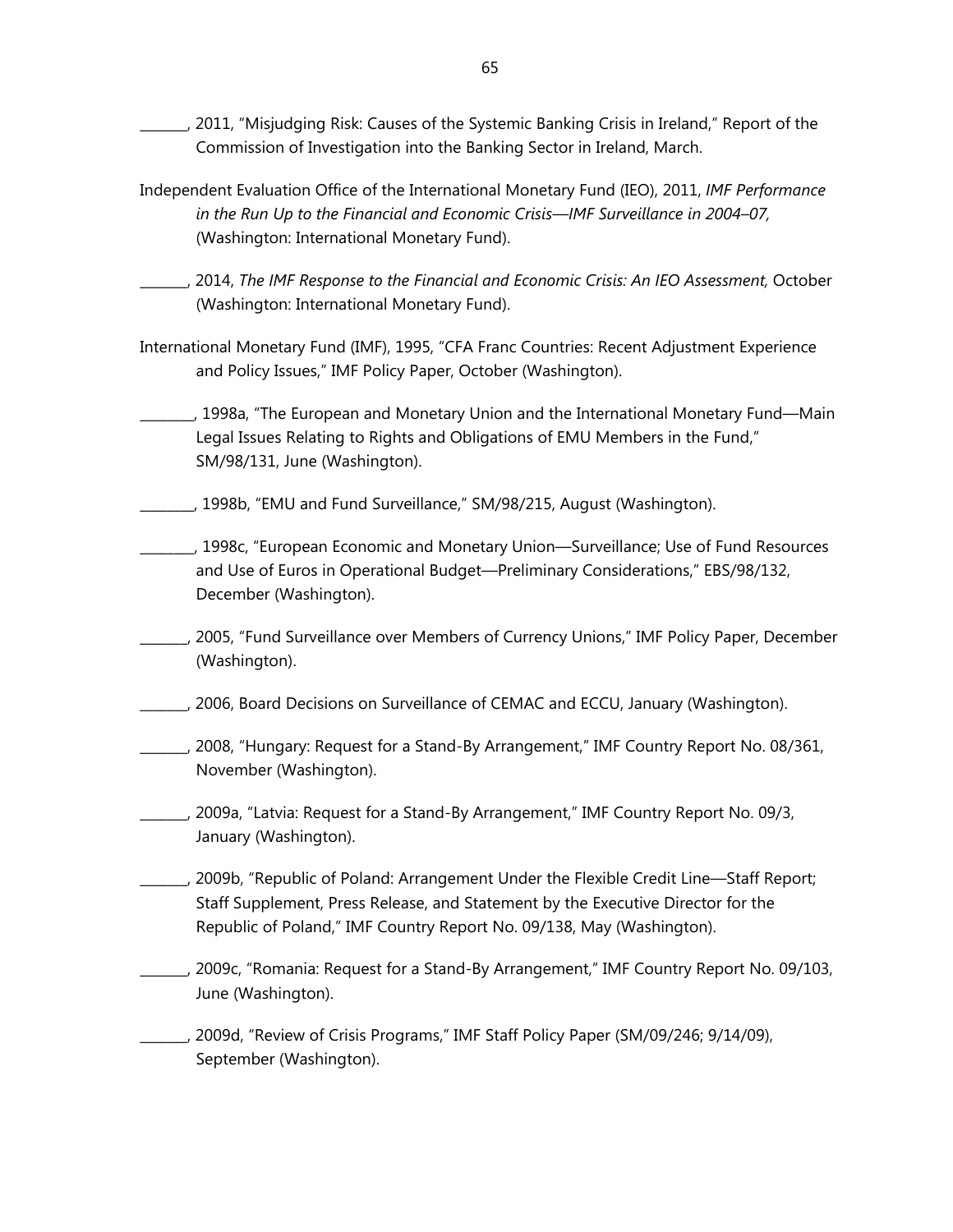- \_\_\_\_\_\_, 2010a, "Greece: Request for Stand-By Arrangement," IMF Country Report No. 10/110, May (Washington).
- \_\_\_\_\_\_, 2010b, "Antigua and Barbuda: Request for a Stand-By Arrangement," June (Washington).
- \_\_\_\_\_\_\_, 2010c, "Safeguards Assessments: Review of Experience," IMF Policy Paper 070110, July (Washington).
- \_\_\_\_\_\_, 2010d, "Ireland: Request for an Extended Arrangement," IMF Country Report No. 10/366, December (Washington).
- ———, 2010e, "Ex Post Evaluations of Exceptional Access Arrangements—Revised Guidance Note," IMF Policy Paper, February (Washington).
- \_\_\_\_\_\_, 2011a, "Portugal: Request for a Three-Year Arrangement under the Extended Fund Facility," IMF Country Report No. 11/127, June (Washington).
- \_\_\_\_\_\_\_, 2011b, "Hungary: Ex Post Evaluation of Exceptional Access under the 2008 Stand-By Arrangement," IMF Country Report No. 11/145, June (Washington).
- \_\_\_\_\_\_\_, 2011c, "Greece: Fourth Review under the Stand-By Arrangement and Request for Modification and Waiver of Applicability of Performance Criteria," IMF Country Report No. 11/175, July (Washington).
- ———, 2011d, Greece: Fifth Review Under the Stand-By Arrangement, Rephasing and Request for Waivers of Nonobservance of Performance Criteria" IMF Country Report No. 11/351, December (Washington0.
- \_\_\_\_\_\_\_, 2012a, "Romania: Ex Post Evaluation of Exceptional Access under the 2009 Stand-By Arrangement," IMF Country Report No. 12/64, March (Washington).
- \_\_\_\_\_\_, 2012b, "2011 Review of Conditionality—Overview Paper," IMF Policy Paper (SM/12/148; 6/18/12) plus four background papers, June (Washington).
- ———, 2012c, "Crisis Program Review," IMF Staff Presentation to Executive Directors circulated June 26, 2012 as FO/DIS/12/106 (Washington).
- \_\_\_\_\_\_, 2012d, *World Economic Outlook—Coping with High Debt and Sluggish Growth*, October (Washington).
- \_\_\_\_\_\_, 2012e, "Spain—Financial System Stability Assessment," IMF Country Report No. 12/138, June (Washington). See also Minutes of Executive Board Meeting 12/55-1.
- \_\_\_\_\_\_, 2012f, "IMF Says Spain's Core Financial System is Resilient, but Important Vulnerabilities Remain, IMF Press Release No. 12/212, June (Washington).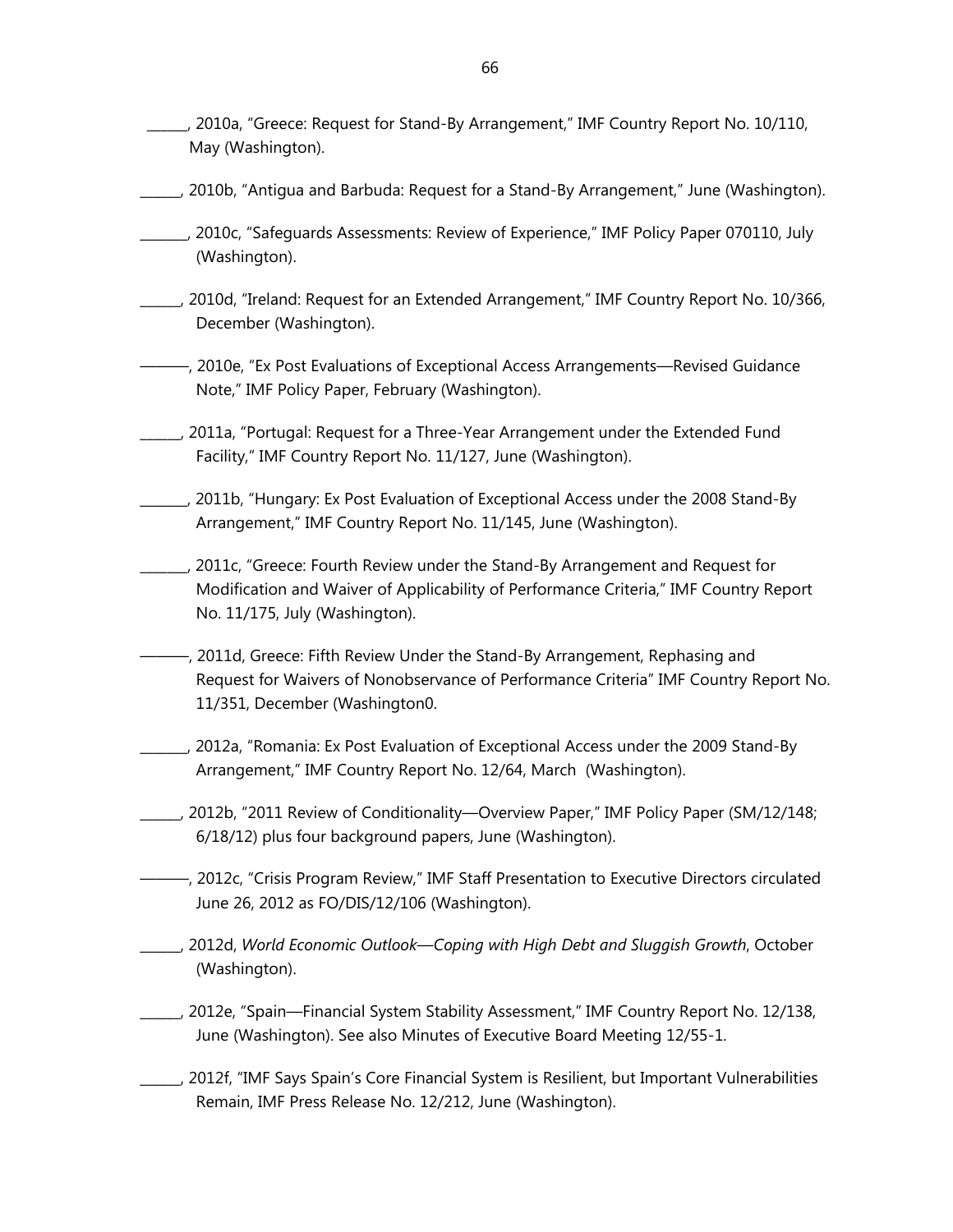- \_\_\_\_\_\_\_, 2012g, "2012 Article IV Consultation with Spain: Concluding Statement of IMF Mission, June 14 (Madrid) (Washington).
- \_\_\_\_\_\_\_, 2012h, "IMF Managing Director Christine Lagarde Welcomes the Eurogroup's Decision to Grant Financial Assistance to Spain," IMF Press Release No. 12/266, July (Washington).
- \_\_\_\_\_\_\_, 2012i, Spain—Terms of Reference for Fund Staff Monitoring in the Context of European Financial Assistance for Bank Recapitalization, FO/DIS/12/135, July (Washington).
- \_\_\_\_\_\_\_, 2012j, "Guidance Note for Surveillance under Article IV Consultations," IMF Policy Note, October (Washington).
- \_\_\_\_\_\_\_, 2013a, "Latvia: Ex Post Evaluation of Exceptional Access under the 2008 Stand-By Arrangement," IMF Country Report No. 13/30, January (Washington).
- \_\_\_\_\_\_\_, 2013b, "Stocktaking the Fund's Engagement with Regional Financing Arrangements" IMF Policy Paper, April (Washington).
- \_\_\_\_\_\_\_, 2013c, "Sovereign Debt Restructuring—Recent Developments and Implications for the Fund's Legal and Policy Work," IMF Policy Paper, April (Washington).
- \_\_\_\_\_\_\_, 2013d, "Cyprus: Request for an Arrangement under the Extended Fund Facility," IMF Country Report No. 13/125, May (Washington).
- \_\_\_\_\_\_\_, 2013e, "Greece: Ex Post Evaluation of Exceptional Access under the 2010 Stand-By Arrangement," IMF Country Report No. 13/156, June (Washington).
- \_\_\_\_\_\_\_, 2013f, "Safeguard Assessments 2013 Update," October (Washington).
- \_\_\_\_\_\_\_, 2014, "Revised Operational Guidance to IMF Staff on the 2002 Conditionality Guidelines," IMF Policy Note, July (Washington).
- \_\_\_\_\_\_\_, 2015a, "Ireland: Ex Post Evaluation of Exceptional Access under the Extended Arrangement," IMF Country Report No. 15/20, January (Washington).
- \_\_\_\_\_\_\_, 2015b, "Crisis Program Review," SM/15/277; 11/10/15, and "Summing Up," BUFF/15/11: 12/15/111 (Washington).
- \_\_\_\_\_\_\_, 2016, "Strengthening the International Monetary System: A Stocktaking," IMF Policy Paper, March (Washington).
- Irwin, Neil, 2013, *The Alchemists: Three Central Bankers and a World on Fire*, New York: Penguin Press.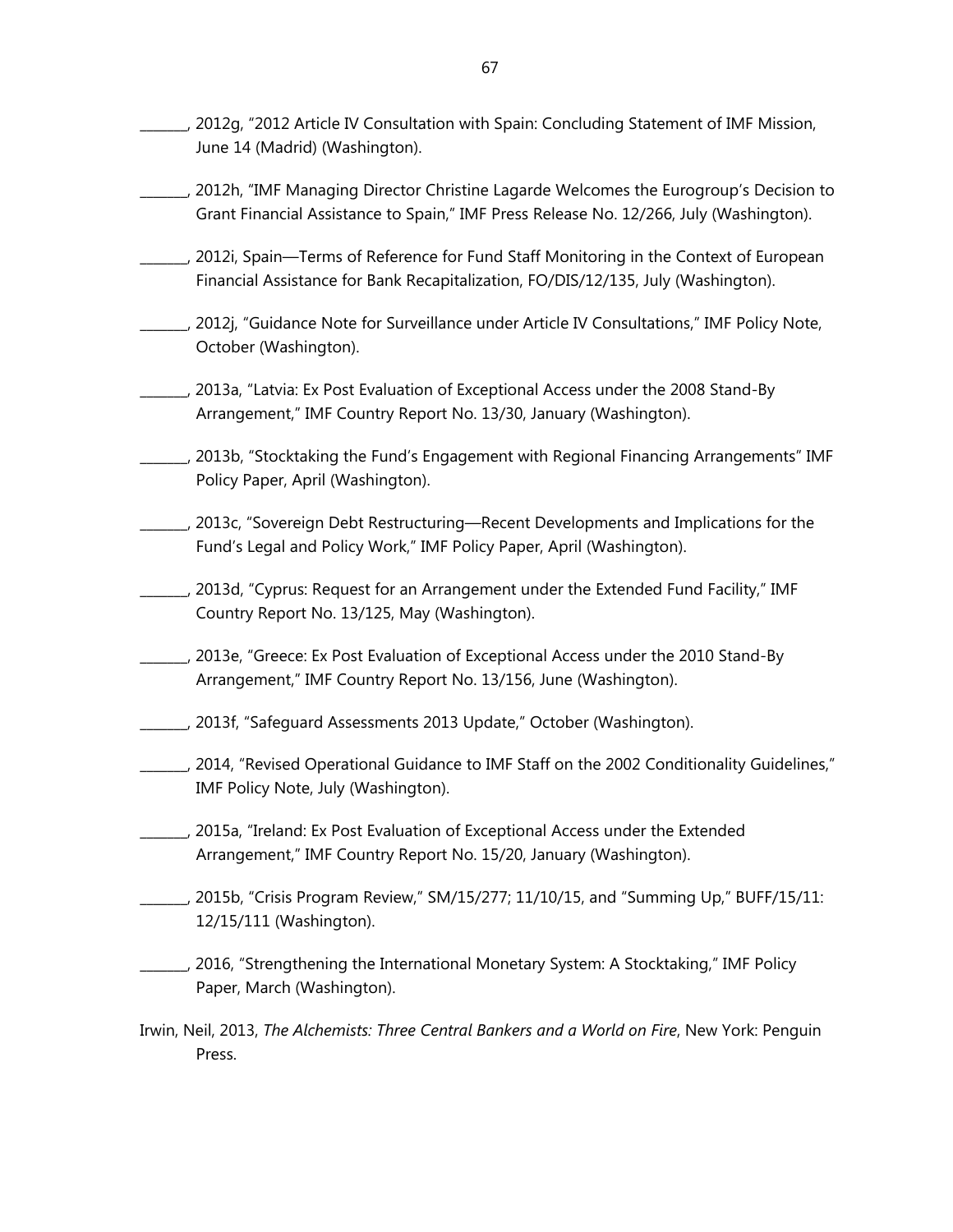- Kincaid, G. Russell, and Max Watson, 2015,"Avoiding Another Crisis in the Euro Area: Public and Private Imbalances and National Policy Responses," *Journal of European Integration*, September, Maastricht, Netherlands: Maastricht University.
- Kopits, George, 2016, "The IMF and the Euro Area Crisis: The Fiscal Dimension," IEO Background Paper No. BP/16-02/07 (Washington: International Monetary Fund).
- Mandeng, Ousmene, 2013. "The IMF Must Quit the Troika to Survive" *Financial Times*, April 17.
- Pisani-Ferry, Jean, Andre Sapir, and Guntram Wolff, 2011a, "TRS External Study—An Evaluation of IMF Surveillance of the Euro Area," IMF Policy Paper, July (Washington).

\_\_\_\_\_\_\_\_\_\_, Andre Sapir, and Guntram Wolff, 2011b, "EU-IMF Assistance to Euro Area Countries: An Early Assessment," Bruegel Blueprint 19 (Brussels: Bruegel).

- Schadler, Susan, 2016, "Living with Rules: The IMF's Exceptional Access Framework and the 2010 Stand-By Arrangement with Greece," IEO Background Paper No. BP/16-02/08 (Washington: International Monetary Fund).
- Schaechter, Andrea, Tidiane Kinda, Nina Budina, and Anke Weber, 2012, "Fiscal Rules in Response to the Crisis—Toward the "Next-Generation" Rules: A New Dataset," IMF Working Paper 12/187, July (Washington).
- Schneider, Karsten, 2013, "Yes, But….One More Thing: Karlsruhe Ruling on the European Stability Mechanism," Special Section—The ESM before the Courts—of *German Law Journal* 14 (11).

Subramanian, Arvind, 2012, "The IMF Should Heed This Resignation," *Financial Times*, July 26.

- Tan, Ling Hui, 2016, "IMF Engagement with the Euro Area versus Other Currency Unions," IEO Background Paper No. BP/16-02/09 (Washington: International Monetary Fund).
- Van Malleghem, Pieter-Augustijn, 2013, "Pringle: A Paradigm Shift in the European Union's Monetary Constitution" Special Section—The ESM before the Courts—of *German Law Journal* 14 (11).
- Véron, Nicolas, 2016, "The IMF's Role in the Euro Area Crisis: Financial Sector Aspects," IEO Background Paper No. BP/16-02/10 (Washington: International Monetary Fund).
- Wagner, Nancy, 2010, "IMF Performance in the Run-Up to the Financial and Economic Crisis: Bilateral Surveillance in Selected IMF Member Countries," IEO Background Paper No. BP/10/03 (Washington: International Monetary Fund).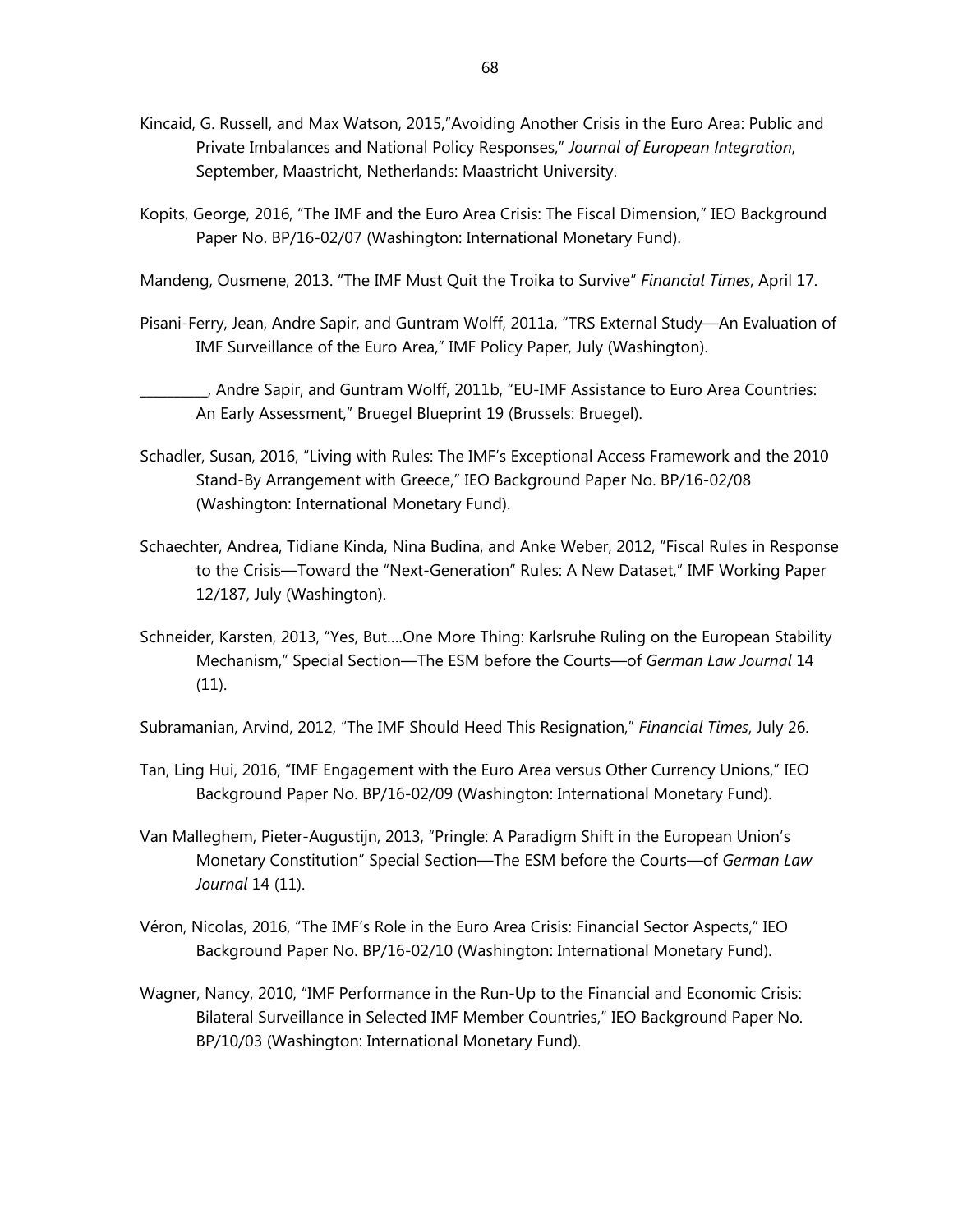- Wyplosz, Charles, and Silvia Sgherri, 2016, "The IMF's Role in Greece in the Context of the 2010 Stand-By Arrangement," IEO Background Paper No. BP/16-02/11 (Washington: International Monetary Fund).
- Zettelmeyer, Jeromin, Christoph Trebesch, and G. Mitu Gulati, "The Greek Debt Restructuring: An Autopsy", Working Paper No. 2103-13-8, August, Washington, DC: Petersen Institute for International Economics.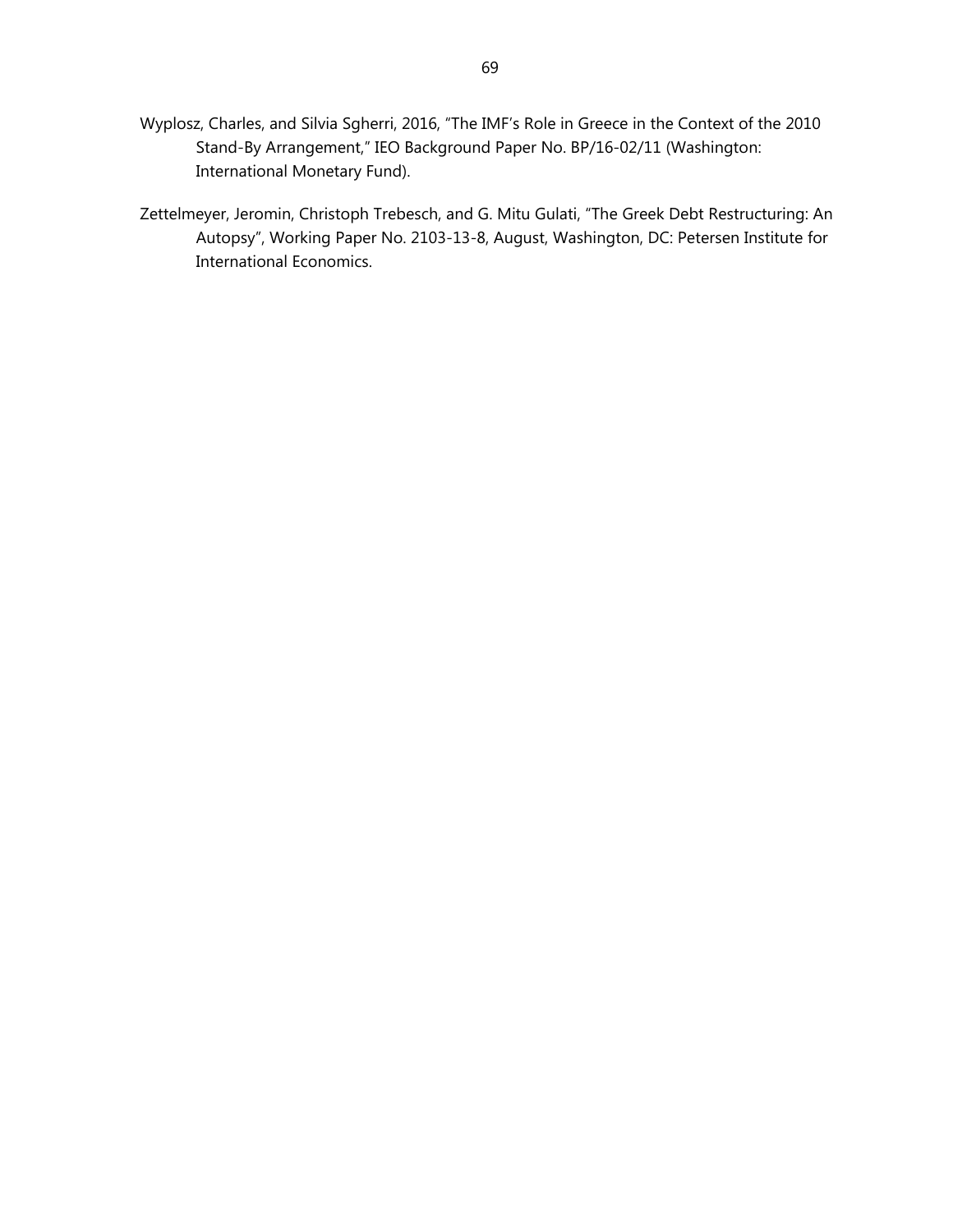## **Interviewees**

- Jorg Asmussen, former State Secretary, German Federal Ministry of Finance
- Sean Berrigan, Director, Directorate-General, Financial Stability and Monetary Affairs, European Commission
- Kevin Cardiff, former Secretary-General, Department of Finance, Ireland
- Nenoit Coeure, Executive Board Member, European Central Bank
- Charles Collyns, former Assistant Secretary for International Finance, U.S. Department of Treasury
- Daniel Daco, Head of Program Design and Support Unit, Directorate-General for Economic and Financial Affairs, European Commission
- Servaas Deroose, Deputy Director-General, Directorate-General, Economic and Financial Affairs, European Commission
- John Fell, Deputy Director-General, Macro-Prudential Policy and Financial Stability, European Central Bank
- Ramon Fernandez, former Director-General, French Treasury
- Vitor Gaspar, former Finance Minister of Portugal
- Randall Henning, Professor, American University
- Patrick Honohan, former Governor, Central Bank of Ireland
- Gert-Jan Koopmans, Deputy Director, Directorate-General, Competition, European Commission
- Jurgen Kroger, former Team Leader for Portugal, Directorate-General, Economic and Financial Affairs, European Commission
- Klaus Masuch, Principal Advisor, Directorate-General, Economics, European Central Bank
- Mary McCarthy, Advisor, Directorate-General, Economic and Financial Affairs, European Commission
- Matthias Mors, Principal Advisor, Directorate-General, Economic and Financial Affairs, European Commission
- Frank Moss, Director General, International and European Relations, European Central Bank
- Michael Noonan, former Minister of Finance, Ireland
- Edward O'Brien, Advisor, Directorate-General, Macro-Prudential Policy and Financial Stability, European Central Bank
- Istvan Pal-Szekely, Advisor, Directorate-General, Economic and Financial Affairs, European Commission
- George Papaconstantinou, former Finance Minister of Greece
- Georges Pineau, European Central Bank Observer to IMF Executive Board
- Klaus Regling, Managing Director, European Stability Mechanism